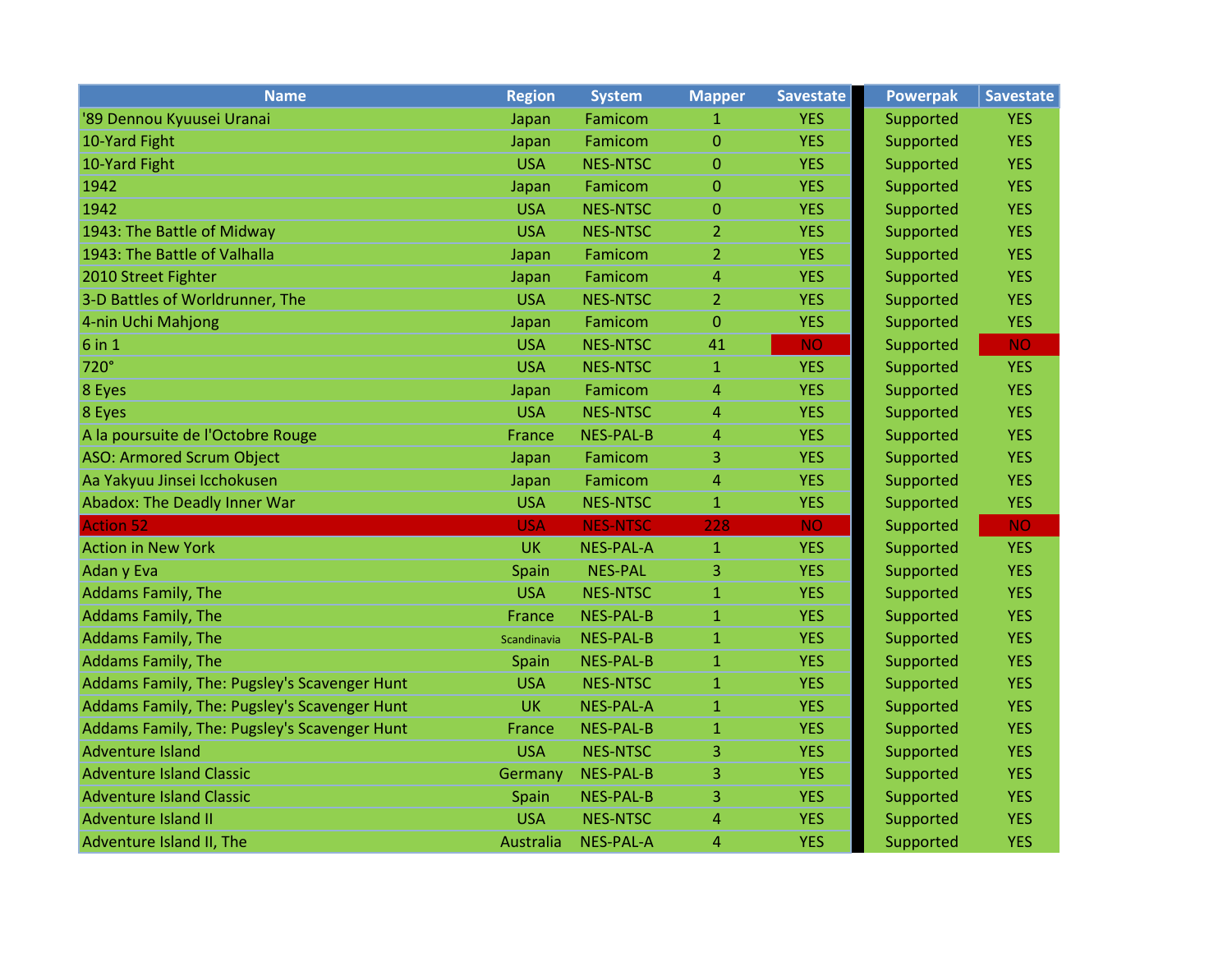| Adventure Island II, The                            | Germany     | <b>NES-PAL-B</b> | 4              | <b>YES</b> | Supported | <b>YES</b> |
|-----------------------------------------------------|-------------|------------------|----------------|------------|-----------|------------|
| Adventure Island II, The                            | Scandinavia | <b>NES-PAL-B</b> | $\overline{4}$ | <b>YES</b> | Supported | <b>YES</b> |
| Adventure Island II, The                            | Spain       | NES-PAL-B        | $\overline{4}$ | <b>YES</b> | Supported | <b>YES</b> |
| <b>Adventure Island III</b>                         | <b>USA</b>  | <b>NES-NTSC</b>  | 4              | <b>YES</b> | Supported | <b>YES</b> |
| Adventures in the Magic Kingdom, Disney's           | <b>USA</b>  | <b>NES-NTSC</b>  | $\mathbf{1}$   | <b>YES</b> | Supported | <b>YES</b> |
| Adventures in the Magic Kingdom, Disney's           | <b>UK</b>   | <b>NES-PAL-A</b> | $\mathbf{1}$   | <b>YES</b> | Supported | <b>YES</b> |
| Adventures in the Magic Kingdom, Disney's           | Scandinavia | <b>NES-PAL-B</b> | $\mathbf{1}$   | <b>YES</b> | Supported | <b>YES</b> |
| Adventures in the Magic Kingdom, Disney's           | Spain       | <b>NES-PAL-B</b> | $\mathbf{1}$   | <b>YES</b> | Supported | <b>YES</b> |
| Adventures of Bayou Billy, The                      | <b>USA</b>  | <b>NES-NTSC</b>  | $\mathbf{1}$   | <b>YES</b> | Supported | <b>YES</b> |
| Adventures of Bayou Billy, The                      | Europe      | <b>NES-PAL-B</b> | $\mathbf{1}$   | <b>YES</b> | Supported | <b>YES</b> |
| <b>Adventures of Dino Riki</b>                      | <b>USA</b>  | <b>NES-NTSC</b>  | 3.             | <b>YES</b> | Supported | <b>YES</b> |
| Adventures of Dr. Franken, The                      | <b>USA</b>  | <b>NES-NTSC</b>  | $\overline{2}$ | <b>YES</b> | Supported | <b>YES</b> |
| Adventures of Gilligan's Island, The                | <b>USA</b>  | <b>NES-NTSC</b>  | $\overline{2}$ | <b>YES</b> | Supported | <b>YES</b> |
| <b>Adventures of Lolo</b>                           | Japan       | Famicom          | 4              | <b>YES</b> | Supported | <b>YES</b> |
| <b>Adventures of Lolo</b>                           | <b>USA</b>  | <b>NES-NTSC</b>  | $\mathbf{1}$   | <b>YES</b> | Supported | <b>YES</b> |
| <b>Adventures of Lolo</b>                           | Europe      | <b>NES-PAL-B</b> | $\mathbf{1}$   | <b>YES</b> | Supported | <b>YES</b> |
| <b>Adventures of Lolo 2</b>                         | <b>USA</b>  | <b>NES-NTSC</b>  | 4              | <b>YES</b> | Supported | <b>YES</b> |
| <b>Adventures of Lolo 2</b>                         | Europe      | <b>NES-PAL-B</b> | $\overline{4}$ | <b>YES</b> | Supported | <b>YES</b> |
| <b>Adventures of Lolo 2</b>                         | Germany     | <b>NES-PAL-B</b> | $\overline{4}$ | <b>YES</b> | Supported | <b>YES</b> |
| <b>Adventures of Lolo 3</b>                         | <b>USA</b>  | <b>NES-NTSC</b>  | $\mathbf{1}$   | <b>YES</b> | Supported | <b>YES</b> |
| <b>Adventures of Lolo 3</b>                         | Scandinavia | <b>NES-PAL-B</b> | $\mathbf{1}$   | <b>YES</b> | Supported | <b>YES</b> |
| <b>Adventures of Lolo 3</b>                         | Spain       | <b>NES-PAL-B</b> | $\mathbf{1}$   | <b>YES</b> | Supported | <b>YES</b> |
| <b>Adventures of Lolo II</b>                        | Japan       | Famicom          | $\mathbf{1}$   | <b>YES</b> | Supported | <b>YES</b> |
| Adventures of Rad Gravity, The                      | <b>USA</b>  | <b>NES-NTSC</b>  | $\mathbf{1}$   | <b>YES</b> | Supported | <b>YES</b> |
| Adventures of Rad Gravity, The                      | Europe      | <b>NES-PAL-B</b> | $\mathbf{1}$   | <b>YES</b> | Supported | <b>YES</b> |
| Adventures of Rad Gravity, The                      | Spain       | <b>NES-PAL-B</b> | $\mathbf{1}$   | <b>YES</b> | Supported | <b>YES</b> |
| Adventures of Rocky and Bullwinkle and Friends, The | <b>USA</b>  | <b>NES-NTSC</b>  | 4              | <b>YES</b> | Supported | <b>YES</b> |
| <b>Adventures of Tom Sawyer</b>                     | <b>USA</b>  | <b>NES-NTSC</b>  | $\mathbf{1}$   | <b>YES</b> | Supported | <b>YES</b> |
| <b>After Burner</b>                                 | Japan       | Famicom          | 68             | <b>NO</b>  | Supported | <b>NO</b>  |
| <b>After Burner</b>                                 | <b>USA</b>  | <b>NES-NTSC</b>  | 68             | <b>NO</b>  | Supported | <b>NO</b>  |
| Aigiina no Yogen: From the Legend of Balubalouk     | Japan       | Famicom          | $\overline{2}$ | <b>YES</b> | Supported | <b>YES</b> |
| <b>Air Fortress</b>                                 | <b>USA</b>  | <b>NES-NTSC</b>  | $\mathbf{1}$   | <b>YES</b> | Supported | <b>YES</b> |
| <b>Air Fortress</b>                                 | Australia   | <b>NES-PAL-A</b> | $\mathbf{1}$   | <b>YES</b> | Supported | <b>YES</b> |
| <b>Air Fortress</b>                                 | Europe      | <b>NES-PAL-B</b> | $\mathbf{1}$   | <b>YES</b> | Supported | <b>YES</b> |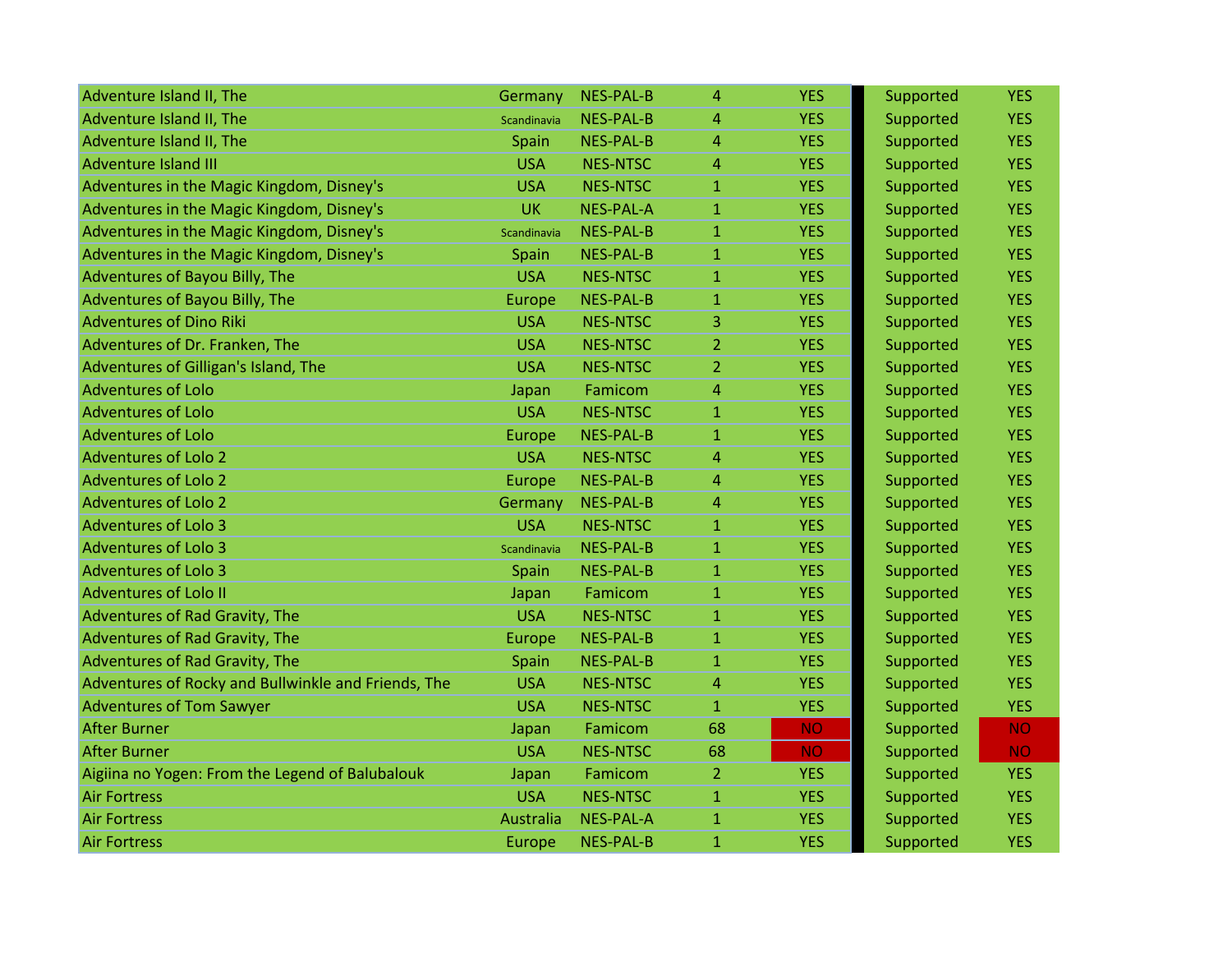| Airwolf                                            | Japan       | Famicom          | $\mathbf{1}$   | <b>YES</b> | Supported          | <b>YES</b> |
|----------------------------------------------------|-------------|------------------|----------------|------------|--------------------|------------|
| Airwolf                                            | <b>USA</b>  | <b>NES-NTSC</b>  | $\mathbf{1}$   | <b>YES</b> | Supported          | <b>YES</b> |
| Airwolf                                            | Europe      | <b>NES-PAL-B</b> | $\mathbf{1}$   | <b>YES</b> | Supported          | <b>YES</b> |
| Airwolf                                            | Germany     | <b>NES-PAL-B</b> | $\mathbf{1}$   | <b>YES</b> | Supported          | <b>YES</b> |
| Akagawa Jirou no Yuurei Ressha                     | Japan       | Famicom          | $\mathbf{1}$   | <b>YES</b> | Supported          | <b>YES</b> |
| <b>Akira</b>                                       | Japan       | Famicom          | 33             | <b>YES</b> | <b>Unsupported</b> | <b>NO</b>  |
| Akuma no Shoutaijou                                | Japan       | Famicom          | $\overline{4}$ | <b>YES</b> | Supported          | <b>YES</b> |
| Akuma-kun: Makai no Wana                           | Japan       | Famicom          | 16             | <b>YES</b> | <b>Unsupported</b> | <b>NO</b>  |
| Akumajou Densetsu                                  | Japan       | Famicom          | 24             | <b>NO</b>  | Supported          | <b>NO</b>  |
| Akumajou Dracula                                   | Japan       | Famicom          | $\overline{2}$ | <b>YES</b> | Supported          | <b>YES</b> |
| Akumajou Special: Boku Dracula-kun                 | Japan       | Famicom          | 23             | <b>YES</b> | Supported          | <b>NO</b>  |
| Al Unser Jr. Turbo Racing                          | <b>USA</b>  | <b>NES-NTSC</b>  | $\mathbf{1}$   | <b>YES</b> | Supported          | <b>YES</b> |
| Aladdin, Disney's                                  | France      | <b>NES-PAL-B</b> | $\overline{7}$ | <b>YES</b> | Supported          | <b>YES</b> |
| Aladdin, Disney's                                  | Scandinavia | <b>NES-PAL-B</b> | $\overline{7}$ | <b>YES</b> | Supported          | <b>YES</b> |
| <b>Alfred Chicken</b>                              | <b>USA</b>  | <b>NES-NTSC</b>  | $\overline{2}$ | <b>YES</b> | Supported          | <b>YES</b> |
| <b>Alien Syndrome</b>                              | <b>USA</b>  | <b>NES-NTSC</b>  | 158            | <b>NO</b>  | Supported          | <b>NO</b>  |
| Alien <sub>3</sub>                                 | <b>USA</b>  | <b>NES-NTSC</b>  | $\overline{4}$ | <b>YES</b> | Supported          | <b>YES</b> |
| Alien <sub>3</sub>                                 | France      | <b>NES-PAL-B</b> | $\overline{4}$ | <b>YES</b> | Supported          | <b>YES</b> |
| Alien <sub>3</sub>                                 | Germany     | <b>NES-PAL-B</b> | $\overline{4}$ | <b>YES</b> | Supported          | <b>YES</b> |
| <b>All-Pro Basketball</b>                          | <b>USA</b>  | <b>NES-NTSC</b>  | $\mathbf{1}$   | <b>YES</b> | Supported          | <b>YES</b> |
| <b>Alpha Mission</b>                               | <b>USA</b>  | <b>NES-NTSC</b>  | 3              | <b>YES</b> | Supported          | <b>YES</b> |
| <b>Alpha Mission</b>                               | Europe      | <b>NES-PAL-B</b> | 3              | <b>YES</b> | Supported          | <b>YES</b> |
| Amagon                                             | <b>USA</b>  | <b>NES-NTSC</b>  | $\overline{2}$ | <b>YES</b> | Supported          | <b>YES</b> |
| America Daitouryou Senkyo                          | Japan       | Famicom          | $\mathbf{1}$   | <b>YES</b> | Supported          | <b>YES</b> |
| America Oudan Ultra Quiz: Shijou Saidai no Tatakai | Japan       | Famicom          | 4              | <b>YES</b> | Supported          | <b>YES</b> |
| <b>American Dream</b>                              | Japan       | Famicom          | $\mathbf{1}$   | <b>YES</b> | Supported          | <b>YES</b> |
| American Football: Touchdown Fever                 | Japan       | Famicom          | $\mathbf{1}$   | <b>YES</b> | Supported          | <b>YES</b> |
| <b>American Gladiators</b>                         | <b>USA</b>  | <b>NES-NTSC</b>  | $\mathbf{1}$   | <b>YES</b> | Supported          | <b>YES</b> |
| Ankoku Shinwa: Yamato Takeru Densetsu              | Japan       | Famicom          | $\mathbf{1}$   | <b>YES</b> | Supported          | <b>YES</b> |
| <b>Antarctic Adventure</b>                         | Japan       | Famicom          | $\mathbf{0}$   | <b>YES</b> | Supported          | <b>YES</b> |
| Anticipation                                       | <b>USA</b>  | <b>NES-NTSC</b>  | $\mathbf{1}$   | <b>YES</b> | Supported          | <b>YES</b> |
| Anticipation                                       | Europe      | <b>NES-PAL-B</b> | $\mathbf{1}$   | <b>YES</b> | Supported          | <b>YES</b> |
| Aoki Ookami to Shiroki Mejika: Genchou Hishi       | Japan       | <b>Famicom</b>   | 5              | <b>NO</b>  | <b>Unsupported</b> | <b>NO</b>  |
| Aoki Ookami to Shiroki Mejika: Genghis Khan        | Japan       | Famicom          | $\mathbf{1}$   | <b>YES</b> | Supported          | <b>YES</b> |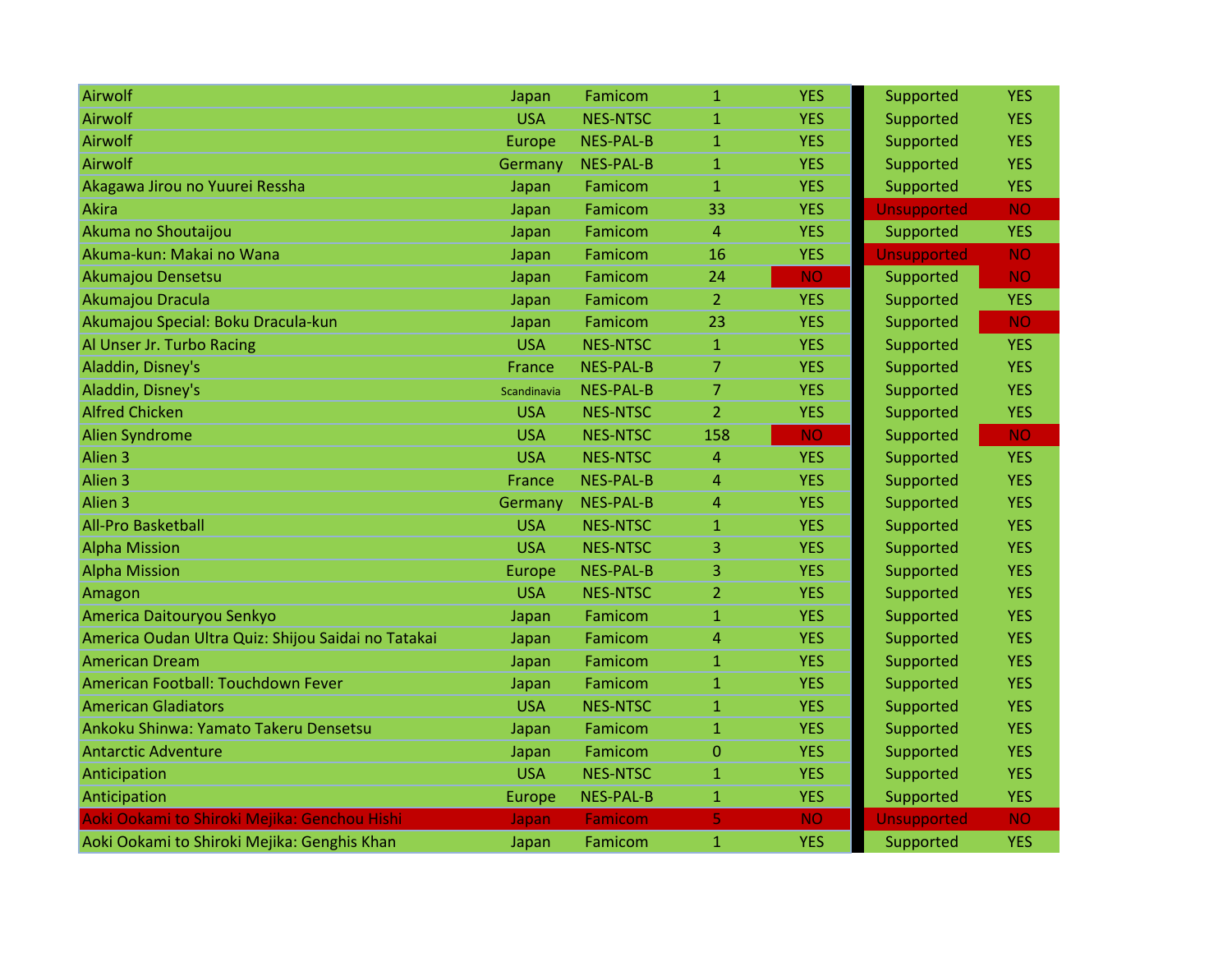| Arabian Dream Scheherazade              | Japan      | Famicom          | $\mathbf{1}$   | <b>YES</b> | Supported          | <b>YES</b> |
|-----------------------------------------|------------|------------------|----------------|------------|--------------------|------------|
| Arch Rivals: A Basketbrawl!             | <b>USA</b> | <b>NES-NTSC</b>  | 7              | <b>YES</b> | Supported          | <b>YES</b> |
| Arch Rivals: A Basketbrawl!             | Spain      | <b>NES-PAL-B</b> | $\overline{7}$ | <b>YES</b> | Supported          | <b>YES</b> |
| Arch Rivals: Ein Basketkrawall!         | Germany    | <b>NES-PAL-B</b> | $\overline{7}$ | <b>YES</b> | Supported          | <b>YES</b> |
| <b>Archon</b>                           | <b>USA</b> | <b>NES-NTSC</b>  | $\overline{2}$ | <b>YES</b> | Supported          | <b>YES</b> |
| Argos no Senshi: Hachamecha Daishingeki | Japan      | Famicom          | 2              | <b>YES</b> | Supported          | <b>YES</b> |
| <b>Argus</b>                            | Japan      | Famicom          | 87             | <b>YES</b> | Supported          | <b>NO</b>  |
| Arkanoid                                | Japan      | Famicom          | 3              | <b>YES</b> | Supported          | <b>YES</b> |
| Arkanoid                                | <b>USA</b> | <b>NES-NTSC</b>  | 3              | <b>YES</b> | Supported          | <b>YES</b> |
| <b>Arkanoid II</b>                      | Japan      | Famicom          | 152            | <b>NO</b>  | <b>Unsupported</b> | <b>NO</b>  |
| <b>Arkista's Ring</b>                   | <b>USA</b> | <b>NES-NTSC</b>  | 3              | <b>YES</b> | Supported          | <b>YES</b> |
| Armadillo                               | Japan      | Famicom          | 118            | <b>NO</b>  | Supported          | <b>NO</b>  |
| <b>Artelius</b>                         | Japan      | Famicom          | $\mathbf{1}$   | <b>YES</b> | Supported          | <b>YES</b> |
| <b>Astro Fang: Super Machine</b>        | Japan      | Famicom          | 4              | <b>YES</b> | Supported          | <b>YES</b> |
| <b>Astro Robo SASA</b>                  | Japan      | Famicom          | $\mathbf{0}$   | <b>YES</b> | Supported          | <b>YES</b> |
| Astyanax                                | <b>USA</b> | <b>NES-NTSC</b>  | 4              | <b>YES</b> | Supported          | <b>YES</b> |
| Astyanax                                | Germany    | <b>NES-PAL-B</b> | 4              | <b>YES</b> | Supported          | <b>YES</b> |
| Astyanax                                | Spain      | <b>NES-PAL-B</b> | 4              | <b>YES</b> | Supported          | <b>YES</b> |
| <b>Astérix</b>                          | <b>UK</b>  | <b>NES-PAL-A</b> | $\overline{2}$ | <b>YES</b> | Supported          | <b>YES</b> |
| <b>Astérix</b>                          | Spain      | <b>NES-PAL-B</b> | 2              | <b>YES</b> | Supported          | <b>YES</b> |
| Athena                                  | Japan      | Famicom          | 2              | <b>YES</b> | Supported          | <b>YES</b> |
| Athena                                  | <b>USA</b> | <b>NES-NTSC</b>  | $\overline{2}$ | <b>YES</b> | Supported          | <b>YES</b> |
| <b>Athletic World</b>                   | <b>USA</b> | <b>NES-NTSC</b>  | 3              | <b>YES</b> | Supported          | <b>YES</b> |
| <b>Athletic World</b>                   | Italy      | <b>NES-PAL-A</b> | 3              | <b>YES</b> | Supported          | <b>YES</b> |
| <b>Athletic World</b>                   | Europe     | <b>NES-PAL-B</b> | 3              | <b>YES</b> | Supported          | <b>YES</b> |
| <b>Atlantis no Nazo</b>                 | Japan      | Famicom          | 184            | <b>NO</b>  | Supported          | <b>NO</b>  |
| <b>Attack Animal Gakuen</b>             | Japan      | Famicom          | $\overline{2}$ | <b>YES</b> | Supported          | <b>YES</b> |
| <b>Attack of the Killer Tomatoes</b>    | <b>USA</b> | <b>NES-NTSC</b>  | $\mathbf{1}$   | <b>YES</b> | Supported          | <b>YES</b> |
| <b>Attack of the Killer Tomatoes</b>    | Germany    | <b>NES-PAL-B</b> | $\mathbf{1}$   | <b>YES</b> | Supported          | <b>YES</b> |
| <b>Aussie Rules Footy</b>               | Australia  | <b>NES-PAL-A</b> | $\mathbf{1}$   | <b>YES</b> | Supported          | <b>YES</b> |
| <b>B-Wings</b>                          | Japan      | Famicom          | 185            | <b>NO</b>  | Supported          | <b>NO</b>  |
| <b>Babel no Tou</b>                     | Japan      | Famicom          | 206            | <b>NO</b>  | Supported          | <b>NO</b>  |
| <b>Baby Boomer</b>                      | <b>USA</b> | <b>NES-NTSC</b>  | 11             | <b>YES</b> | Supported          | <b>NO</b>  |
| <b>Back to the Future</b>               | <b>USA</b> | <b>NES-NTSC</b>  | 3              | <b>YES</b> | Supported          | <b>YES</b> |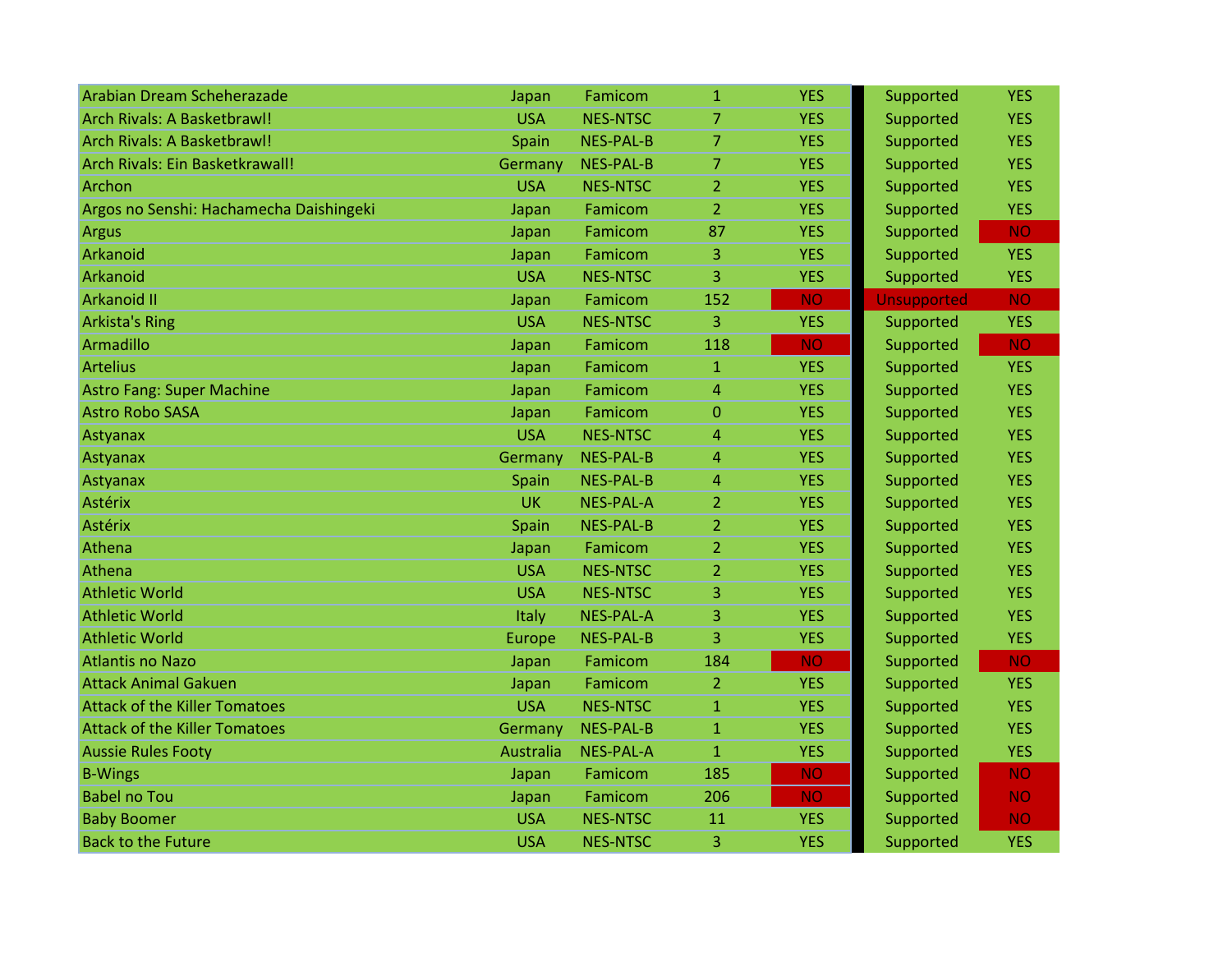| Back to the Future II & III              | <b>USA</b>       | <b>NES-NTSC</b>  | $\mathbf{1}$   | <b>YES</b> | Supported          | <b>YES</b> |
|------------------------------------------|------------------|------------------|----------------|------------|--------------------|------------|
| <b>Bad Dudes</b>                         | <b>USA</b>       | <b>NES-NTSC</b>  | 4              | <b>YES</b> | Supported          | <b>YES</b> |
| Bad Dudes vs. Dragon Ninja               | France           | <b>NES-PAL-B</b> | 4              | <b>YES</b> | Supported          | <b>YES</b> |
| Bad Dudes vs. Dragon Ninja               | Spain            | <b>NES-PAL-B</b> | 4              | <b>YES</b> | Supported          | <b>YES</b> |
| <b>Bad News Baseball</b>                 | <b>USA</b>       | <b>NES-NTSC</b>  | $\mathbf{1}$   | <b>YES</b> | Supported          | <b>YES</b> |
| <b>Bad Street Brawler</b>                | <b>USA</b>       | <b>NES-NTSC</b>  | $\mathbf{1}$   | <b>YES</b> | Supported          | <b>YES</b> |
| Baken Hisshou Gaku: Gate In              | Japan            | Famicom          | $\mathbf{1}$   | <b>YES</b> | Supported          | <b>YES</b> |
| Bakushou! Ai no Gekijou                  | Japan            | Famicom          | 4              | <b>YES</b> | Supported          | <b>YES</b> |
| <b>Bakushou! Star Monomane Shitennou</b> | Japan            | Famicom          | $\mathbf{1}$   | <b>YES</b> | Supported          | <b>YES</b> |
| Bakushou!! Jinsei Gekijou                | Japan            | Famicom          | 33             | <b>YES</b> | <b>Unsupported</b> | <b>NO</b>  |
| Bakushou!! Jinsei Gekijou 2              | Japan            | Famicom          | 33             | <b>YES</b> | <b>Unsupported</b> | <b>NO</b>  |
| Bakushou!! Jinsei Gekijou 3              | Japan            | Famicom          | 48             | <b>YES</b> | <b>Unsupported</b> | <b>NO</b>  |
| <b>Ballblazer</b>                        | Japan            | Famicom          | $\overline{2}$ | <b>YES</b> | Supported          | <b>YES</b> |
| <b>Balloon Fight</b>                     | Japan            | Famicom          | $\overline{0}$ | <b>YES</b> | Supported          | <b>YES</b> |
| <b>Balloon Fight</b>                     | <b>USA</b>       | <b>NES-NTSC</b>  | $\overline{0}$ | <b>YES</b> | Supported          | <b>YES</b> |
| <b>Balloon Fight</b>                     | <b>Europe</b>    | <b>NES-PAL-B</b> | 0              | <b>YES</b> | Supported          | <b>YES</b> |
| <b>Baltron</b>                           | Japan            | Famicom          | 0              | <b>YES</b> | Supported          | <b>YES</b> |
| <b>Banana</b>                            | Japan            | Famicom          | 3              | <b>YES</b> | Supported          | <b>YES</b> |
| <b>Banana Prince</b>                     | Germany          | <b>NES-PAL-B</b> | $\overline{4}$ | <b>YES</b> | Supported          | <b>YES</b> |
| Bandai Golf: Challenge Pebble Beach      | <b>USA</b>       | <b>NES-NTSC</b>  | 3              | <b>YES</b> | Supported          | <b>YES</b> |
| <b>Bandit Kings of Ancient China</b>     | <b>USA</b>       | <b>NES-NTSC</b>  | 5              | <b>NO</b>  | <b>Unsupported</b> | <b>NO</b>  |
| <b>Barbie</b>                            | <b>USA</b>       | <b>NES-NTSC</b>  | $\mathbf{1}$   | <b>YES</b> | Supported          | <b>YES</b> |
| <b>Barbie</b>                            | <b>Australia</b> | <b>NES-PAL-A</b> | $\mathbf{1}$   | <b>YES</b> | Supported          | <b>YES</b> |
| <b>Barcode World</b>                     | Japan            | Famicom          | 69             | <b>NO</b>  | Supported          | <b>NO</b>  |
| Bard's Tale II, The: The Destiny Knight  | Japan            | Famicom          | $\mathbf{1}$   | <b>YES</b> | Supported          | <b>YES</b> |
| Bard's Tale, The: Tales of the Unknown   | Japan            | Famicom          | $\mathbf{1}$   | <b>YES</b> | Supported          | <b>YES</b> |
| Bard's Tale, The: Tales of the Unknown   | <b>USA</b>       | <b>NES-NTSC</b>  | $\mathbf{1}$   | <b>YES</b> | Supported          | <b>YES</b> |
| <b>Barker Bill's Trick Shooting</b>      | <b>USA</b>       | <b>NES-NTSC</b>  | $\mathbf{1}$   | <b>YES</b> | Supported          | <b>YES</b> |
| <b>Barker Bill's Trick Shooting</b>      | Scandinavia      | <b>NES-PAL-B</b> | $\mathbf{1}$   | <b>YES</b> | Supported          | <b>YES</b> |
| <b>Base Wars: Cyber Stadium Series</b>   | <b>USA</b>       | <b>NES-NTSC</b>  | 4              | <b>YES</b> | Supported          | <b>YES</b> |
| <b>Baseball</b>                          | Japan            | Famicom          | 0              | <b>YES</b> | Supported          | <b>YES</b> |
| <b>Baseball</b>                          | <b>USA</b>       | <b>NES-NTSC</b>  | $\overline{0}$ | <b>YES</b> | Supported          | <b>YES</b> |
| <b>Baseball</b>                          | <b>UK</b>        | <b>NES-PAL-A</b> | $\Omega$       | <b>YES</b> | Supported          | <b>YES</b> |
| <b>Baseball</b>                          | Spain            | <b>NES-PAL-B</b> | 0              | <b>YES</b> | Supported          | <b>YES</b> |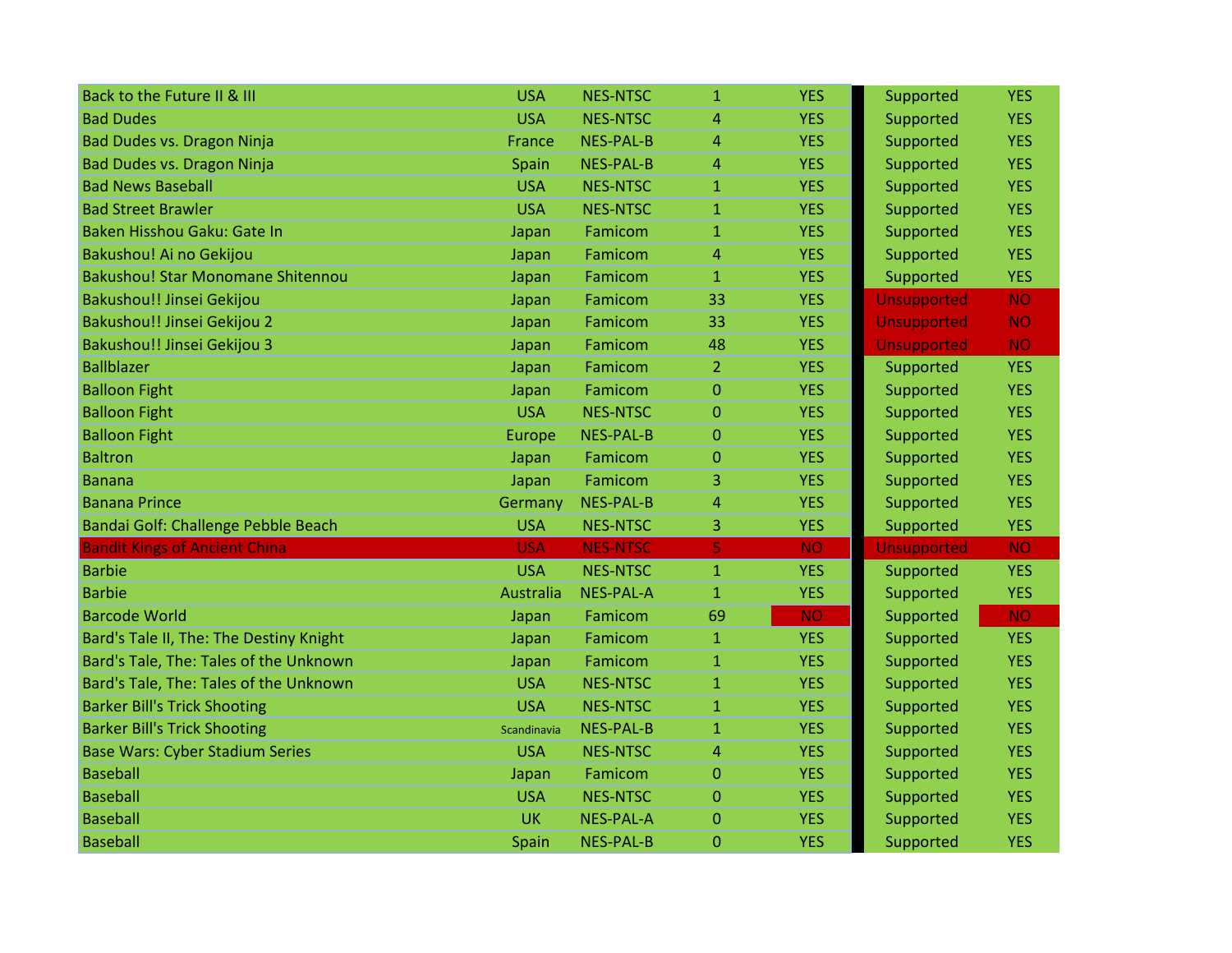| <b>Baseball Simulator 1.000</b>        | <b>USA</b>  | <b>NES-NTSC</b>  | $\mathbf{1}$   | <b>YES</b> | Supported | <b>YES</b> |
|----------------------------------------|-------------|------------------|----------------|------------|-----------|------------|
| <b>Baseball Star: Mezase Sankanou</b>  | Japan       | Famicom          | $\mathbf{1}$   | <b>YES</b> | Supported | <b>YES</b> |
| <b>Baseball Stars</b>                  | <b>USA</b>  | <b>NES-NTSC</b>  | $\mathbf{1}$   | <b>YES</b> | Supported | <b>YES</b> |
| <b>Baseball Stars II</b>               | <b>USA</b>  | <b>NES-NTSC</b>  | 4              | <b>YES</b> | Supported | <b>YES</b> |
| <b>Bases Loaded</b>                    | <b>USA</b>  | <b>NES-NTSC</b>  | $\mathbf{1}$   | <b>YES</b> | Supported | <b>YES</b> |
| Bases Loaded 3, Ryne Sandberg Plays    | <b>USA</b>  | <b>NES-NTSC</b>  | 4              | <b>YES</b> | Supported | <b>YES</b> |
| <b>Bases Loaded 4</b>                  | <b>USA</b>  | <b>NES-NTSC</b>  | 4              | <b>YES</b> | Supported | <b>YES</b> |
| <b>Bases Loaded II: Second Season</b>  | <b>USA</b>  | <b>NES-NTSC</b>  | $\mathbf{1}$   | <b>YES</b> | Supported | <b>YES</b> |
| Bashi Bazook: Morphoid Masher          | <b>USA</b>  | <b>NES-NTSC</b>  | $\mathbf{1}$   | <b>YES</b> | Supported | <b>YES</b> |
| <b>Batman</b>                          | Japan       | Famicom          | 69             | <b>NO</b>  | Supported | <b>NO</b>  |
| <b>Batman</b>                          | <b>USA</b>  | <b>NES-NTSC</b>  | 4              | <b>YES</b> | Supported | <b>YES</b> |
| <b>Batman</b>                          | Europe      | <b>NES-PAL-B</b> | 4              | <b>YES</b> | Supported | <b>YES</b> |
| Batman                                 | Germany     | <b>NES-PAL-B</b> | 4              | <b>YES</b> | Supported | <b>YES</b> |
| <b>Batman</b>                          | Spain       | <b>NES-PAL-B</b> | 4              | <b>YES</b> | Supported | <b>YES</b> |
| <b>Batman Returns</b>                  | <b>USA</b>  | <b>NES-NTSC</b>  | 4              | <b>YES</b> | Supported | <b>YES</b> |
| <b>Batman Returns</b>                  | France      | <b>NES-PAL-B</b> | 4              | <b>YES</b> | Supported | <b>YES</b> |
| Batman: Return of the Joker            | <b>USA</b>  | <b>NES-NTSC</b>  | 69             | <b>NO</b>  | Supported | <b>NO</b>  |
| Batman: Return of the Joker            | Germany     | <b>NES-PAL-B</b> | 69             | <b>NO</b>  | Supported | <b>NO</b>  |
| Batman: Return of the Joker            | Scandinavia | <b>NES-PAL-B</b> | 69             | <b>NO</b>  | Supported | <b>NO</b>  |
| Batman: Return of the Joker            | Spain       | <b>NES-PAL-B</b> | 69             | <b>NO</b>  | Supported | <b>NO</b>  |
| Batsu & Terii: Makyou no Tetsujin Race | Japan       | Famicom          | $\overline{2}$ | <b>YES</b> | Supported | <b>YES</b> |
| <b>Battle Chess</b>                    | <b>USA</b>  | <b>NES-NTSC</b>  | $\mathbf{1}$   | <b>YES</b> | Supported | <b>YES</b> |
| <b>Battle City</b>                     | Japan       | Famicom          | 0              | <b>YES</b> | Supported | <b>YES</b> |
| <b>Battle Fleet</b>                    | Japan       | Famicom          | 19             | <b>YES</b> | Supported | <b>NO</b>  |
| <b>Battle Formula</b>                  | Japan       | Famicom          | 4              | <b>YES</b> | Supported | <b>YES</b> |
| Battle Stadium: Senbatsu Pro Yakyuu    | Japan       | Famicom          | $\mathbf{1}$   | <b>YES</b> | Supported | <b>YES</b> |
| <b>Battle Storm</b>                    | Japan       | Famicom          | $\mathbf{1}$   | <b>YES</b> | Supported | <b>YES</b> |
| <b>Battle Tank, Garry Kitchen's</b>    | <b>USA</b>  | <b>NES-NTSC</b>  | 3              | <b>YES</b> | Supported | <b>YES</b> |
| Battle of Olympus, The                 | <b>USA</b>  | <b>NES-NTSC</b>  | $\mathbf{1}$   | <b>YES</b> | Supported | <b>YES</b> |
| Battle of Olympus, The                 | Scandinavia | <b>NES-PAL-B</b> | $\mathbf{1}$   | <b>YES</b> | Supported | <b>YES</b> |
| <b>Battle of Olympus, The</b>          | Spain       | <b>NES-PAL-B</b> | 1              | <b>YES</b> | Supported | <b>YES</b> |
| <b>Battleship</b>                      | <b>USA</b>  | <b>NES-NTSC</b>  | 3              | <b>YES</b> | Supported | <b>YES</b> |
| <b>Battleship</b>                      | Germany     | <b>NES-PAL-B</b> | 3              | <b>YES</b> | Supported | <b>YES</b> |
| <b>Battletoads</b>                     | Japan       | Famicom          | 7              | <b>YES</b> | Supported | <b>YES</b> |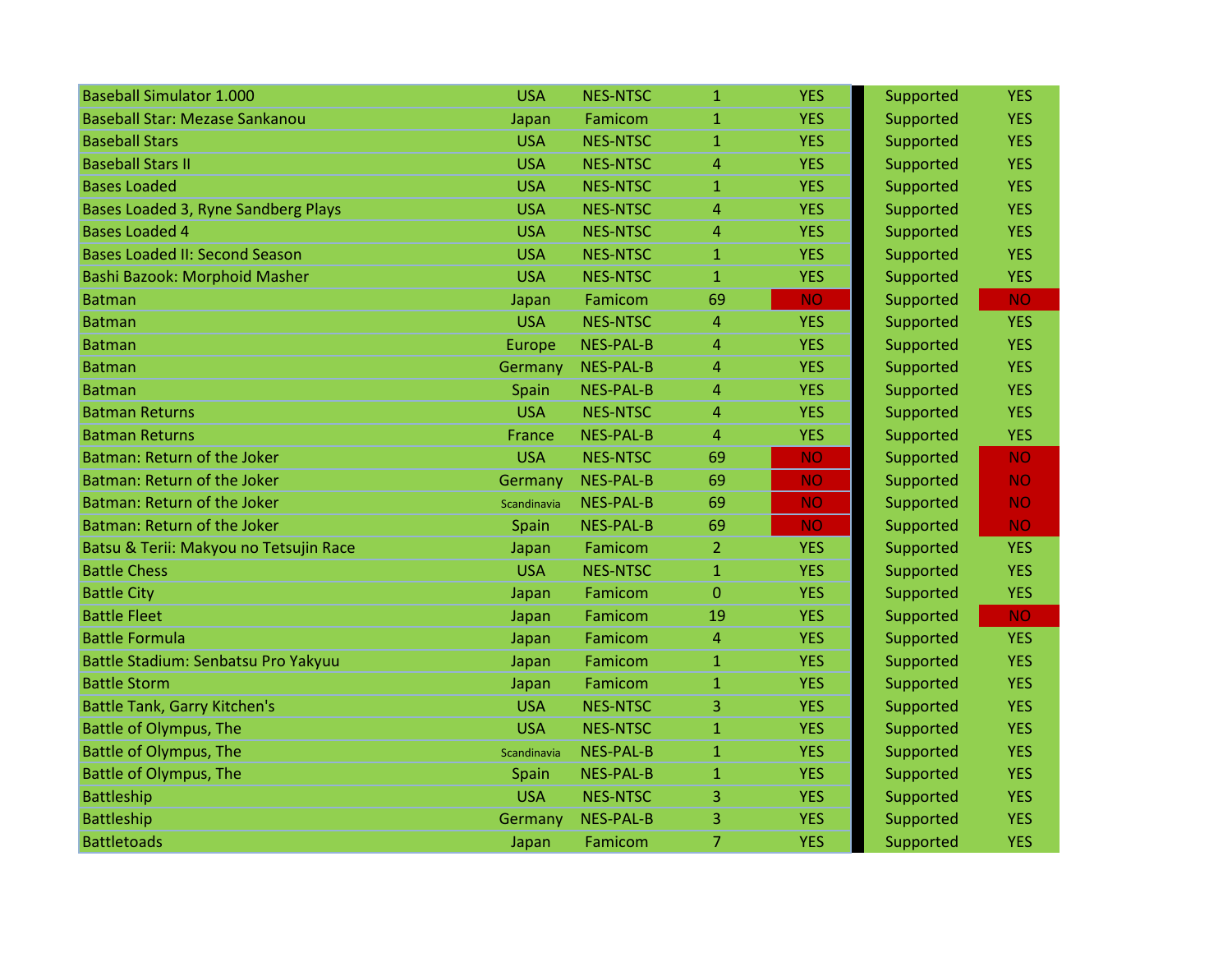| <b>Battletoads</b>                                     | <b>USA</b>    | <b>NES-NTSC</b>  | 7              | <b>YES</b> | Supported          | <b>YES</b> |
|--------------------------------------------------------|---------------|------------------|----------------|------------|--------------------|------------|
| <b>Battletoads</b>                                     | Europe        | <b>NES-PAL-B</b> | $\overline{7}$ | <b>YES</b> | Supported          | <b>YES</b> |
| <b>Battletoads</b>                                     | Scandinavia   | <b>NES-PAL-B</b> | $\overline{7}$ | <b>YES</b> | Supported          | <b>YES</b> |
| <b>Battletoads</b>                                     | Spain         | <b>NES-PAL-B</b> | $\overline{7}$ | <b>YES</b> | Supported          | <b>YES</b> |
| Battletoads & Double Dragon: The Ultimate Team         | <b>USA</b>    | <b>NES-NTSC</b>  | $\overline{7}$ | <b>YES</b> | Supported          | <b>YES</b> |
| Battletoads & Double Dragon: The Ultimate Team         | <b>UK</b>     | <b>NES-PAL-A</b> | 7              | <b>YES</b> | Supported          | <b>YES</b> |
| Be-Bop High School: Koukousei Gokuraku Densetsu        | Japan         | Famicom          | $\mathbf{1}$   | <b>YES</b> | Supported          | <b>YES</b> |
| <b>Beauty and the Beast</b>                            | <b>Europe</b> | <b>NES-PAL-B</b> | 4              | <b>YES</b> | Supported          | <b>YES</b> |
| <b>Bee 52</b>                                          | <b>USA</b>    | <b>NES-NTSC</b>  | 71             | <b>YES</b> | Supported          | <b>NO</b>  |
| Beetlejuice                                            | <b>USA</b>    | <b>NES-NTSC</b>  | $\overline{7}$ | <b>YES</b> | Supported          | <b>YES</b> |
| <b>Best Keiba: Derby Stallion</b>                      | Japan         | Famicom          | 1              | <b>YES</b> | Supported          | <b>YES</b> |
| <b>Best Play Pro Yakyuu</b>                            | Japan         | Famicom          | $\mathbf{1}$   | <b>YES</b> | Supported          | <b>YES</b> |
| Best Play Pro Yakyuu '90, The                          | Japan         | Famicom          | $\mathbf{1}$   | <b>YES</b> | Supported          | <b>YES</b> |
| Best Play Pro Yakyuu II, The                           | Japan         | Famicom          | $\mathbf{1}$   | <b>YES</b> | Supported          | <b>YES</b> |
| Best Play Pro Yakyuu Special, The                      | Japan         | Famicom          | 1              | <b>YES</b> | Supported          | <b>YES</b> |
| Best of the Best: Championship Karate                  | <b>USA</b>    | <b>NES-NTSC</b>  | $\overline{2}$ | <b>YES</b> | Supported          | <b>YES</b> |
| Best of the Best: Championship Karate                  | Spain         | <b>NES-PAL-B</b> | $\overline{2}$ | <b>YES</b> | Supported          | <b>YES</b> |
| <b>Bible Adventures</b>                                | <b>USA</b>    | <b>NES-NTSC</b>  | 11             | <b>YES</b> | Supported          | <b>NO</b>  |
| <b>Bible Buffet</b>                                    | <b>USA</b>    | <b>NES-NTSC</b>  | 11             | <b>YES</b> | Supported          | <b>NO</b>  |
| <b>Big Nose Freaks Out</b>                             | <b>USA</b>    | <b>NES-NTSC</b>  | 71             | <b>YES</b> | Supported          | <b>NO</b>  |
| <b>Big Nose the Caveman</b>                            | <b>USA</b>    | <b>NES-NTSC</b>  | 71             | <b>YES</b> | Supported          | <b>NO</b>  |
| <b>Bigfoot</b>                                         | <b>USA</b>    | <b>NES-NTSC</b>  | $\mathbf{1}$   | <b>YES</b> | Supported          | <b>YES</b> |
| <b>Bigfoot</b>                                         | <b>Europe</b> | <b>NES-PAL-B</b> | $\mathbf{1}$   | <b>YES</b> | Supported          | <b>YES</b> |
| <b>Bigfoot</b>                                         | Spain         | <b>NES-PAL-B</b> | $\mathbf{1}$   | <b>YES</b> | Supported          | <b>YES</b> |
| Bikkuri Nekketsu Shin Kiroku! Harukanaru Kin Medal     | Japan         | Famicom          | 4              | <b>YES</b> | Supported          | <b>YES</b> |
| Bikkuriman World: Gekitou Sei Senshi                   | Japan         | Famicom          | 1              | <b>YES</b> | Supported          | <b>YES</b> |
| <b>Bill &amp; Ted's Excellent Video Game Adventure</b> | <b>USA</b>    | <b>NES-NTSC</b>  | $\mathbf{1}$   | <b>YES</b> | Supported          | <b>YES</b> |
| <b>Bill Elliott's NASCAR Challenge</b>                 | <b>USA</b>    | <b>NES-NTSC</b>  | 4              | <b>YES</b> | Supported          | <b>YES</b> |
| <b>Binary Land</b>                                     | Japan         | Famicom          | $\overline{0}$ | <b>YES</b> | Supported          | <b>YES</b> |
| <b>Bio Miracle Bokutte Upa</b>                         | Japan         | Famicom          | 25             | <b>YES</b> | Supported          | <b>NO</b>  |
| Bio Senshi Dan: Increaser tono Tatakai                 | Japan         | Famicom          | 140            | <b>NO</b>  | <b>Unsupported</b> | <b>NO</b>  |
| <b>Bionic Commando</b>                                 | <b>USA</b>    | <b>NES-NTSC</b>  | $\mathbf{1}$   | <b>YES</b> | Supported          | <b>YES</b> |
| <b>Bionic Commando</b>                                 | Europe        | <b>NES-PAL-B</b> | $\mathbf{1}$   | <b>YES</b> | Supported          | <b>YES</b> |
| <b>Bionic Commando</b>                                 | Germany       | <b>NES-PAL-B</b> | $\mathbf{1}$   | <b>YES</b> | Supported          | <b>YES</b> |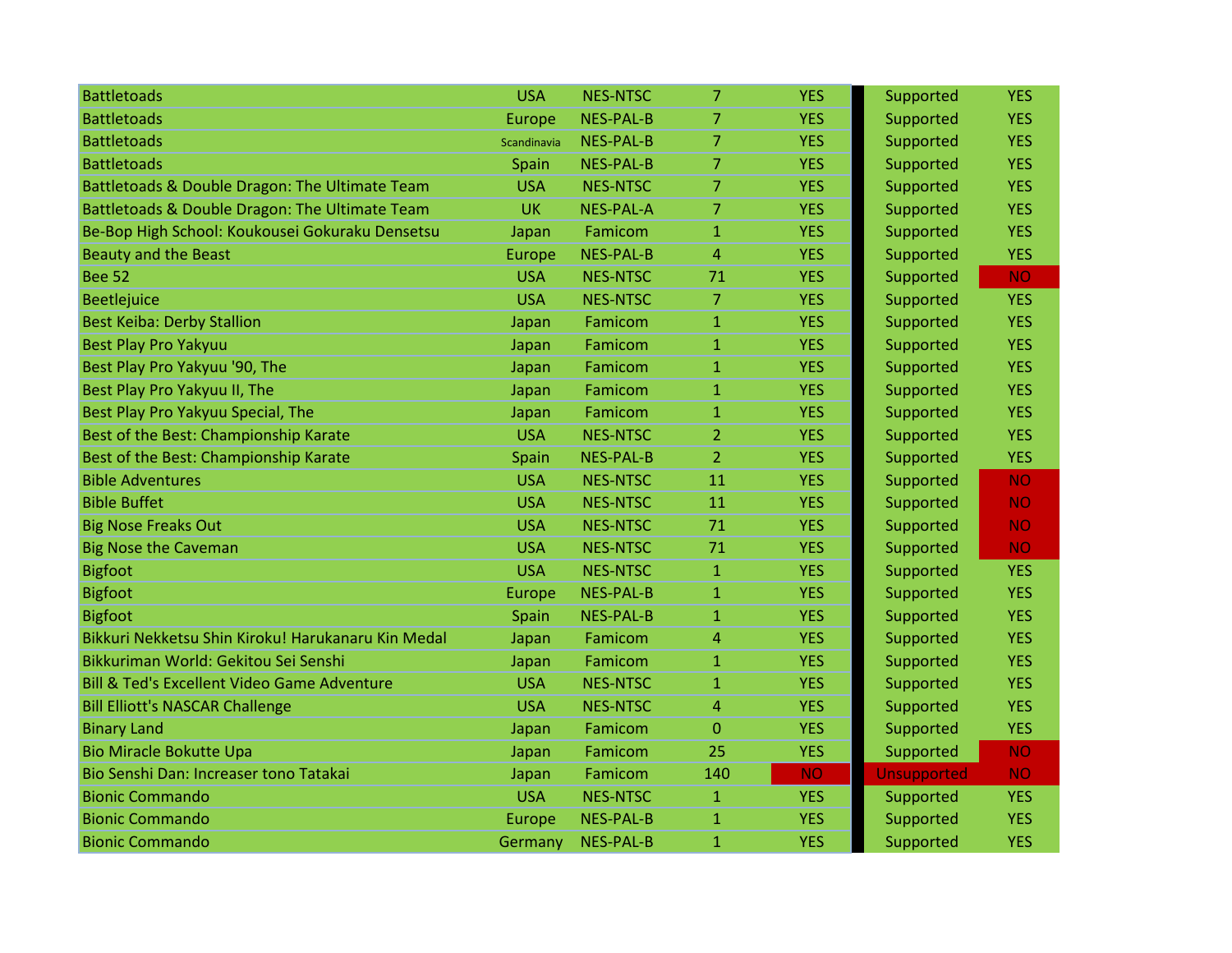| <b>Bird Week</b>                      | Japan       | Famicom          | 185            | <b>NO</b>  | Supported | NO.        |
|---------------------------------------|-------------|------------------|----------------|------------|-----------|------------|
| <b>Black Bass, The</b>                | Japan       | Famicom          | $\overline{2}$ | <b>YES</b> | Supported | <b>YES</b> |
| <b>Black Bass, The</b>                | <b>USA</b>  | <b>NES-NTSC</b>  | $\overline{2}$ | <b>YES</b> | Supported | <b>YES</b> |
| <b>Blackjack</b>                      | <b>USA</b>  | <b>NES-NTSC</b>  | 79             | <b>YES</b> | Supported | <b>NO</b>  |
| <b>Blades of Steel</b>                | <b>USA</b>  | <b>NES-NTSC</b>  | $\overline{2}$ | <b>YES</b> | Supported | <b>YES</b> |
| <b>Blades of Steel</b>                | Europe      | <b>NES-PAL-B</b> | $\overline{2}$ | <b>YES</b> | Supported | <b>YES</b> |
| <b>Blades of Steel</b>                | Germany     | <b>NES-PAL-B</b> | $\overline{2}$ | <b>YES</b> | Supported | <b>YES</b> |
| <b>Blades of Steel</b>                | Scandinavia | <b>NES-PAL-B</b> | $\overline{2}$ | <b>YES</b> | Supported | <b>YES</b> |
| <b>Blaster Master</b>                 | <b>USA</b>  | <b>NES-NTSC</b>  | $\mathbf{1}$   | <b>YES</b> | Supported | <b>YES</b> |
| <b>Blaster Master</b>                 | Europe      | <b>NES-PAL-B</b> | $\mathbf{1}$   | <b>YES</b> | Supported | <b>YES</b> |
| <b>Blaster Master</b>                 | Germany     | <b>NES-PAL-B</b> | $\mathbf{1}$   | <b>YES</b> | Supported | <b>YES</b> |
| <b>Blaster Master</b>                 | Scandinavia | <b>NES-PAL-B</b> | $\mathbf{1}$   | <b>YES</b> | Supported | <b>YES</b> |
| <b>Block Set</b>                      | Japan       | Famicom          | $\mathbf{0}$   | <b>YES</b> | Supported | <b>YES</b> |
| <b>Blodia Land: Puzzle Quest</b>      | Japan       | Famicom          | $\mathbf{1}$   | <b>YES</b> | Supported | <b>YES</b> |
| Bloody Warriors: Shan-Go no Gyakushuu | Japan       | Famicom          | $\mathbf{1}$   | <b>YES</b> | Supported | <b>YES</b> |
| <b>Blue Marlin, The</b>               | <b>USA</b>  | <b>NES-NTSC</b>  | $\overline{4}$ | <b>YES</b> | Supported | <b>YES</b> |
| <b>Blue Shadow</b>                    | Germany     | <b>NES-PAL-B</b> | $\overline{4}$ | <b>YES</b> | Supported | <b>YES</b> |
| <b>Blue Shadow</b>                    | Scandinavia | <b>NES-PAL-B</b> | $\overline{4}$ | <b>YES</b> | Supported | <b>YES</b> |
| <b>Blues Brothers, The</b>            | <b>USA</b>  | <b>NES-NTSC</b>  | $\overline{2}$ | <b>YES</b> | Supported | <b>YES</b> |
| <b>Blues Brothers, The</b>            | Germany     | <b>NES-PAL-B</b> | $\overline{2}$ | <b>YES</b> | Supported | <b>YES</b> |
| <b>Blues Brothers, The</b>            | Spain       | <b>NES-PAL-B</b> | $\overline{2}$ | <b>YES</b> | Supported | <b>YES</b> |
| <b>Bo Jackson Baseball</b>            | <b>USA</b>  | <b>NES-NTSC</b>  | $\overline{4}$ | <b>YES</b> | Supported | <b>YES</b> |
| <b>Bokosuka Wars</b>                  | Japan       | Famicom          | $\overline{0}$ | <b>YES</b> | Supported | <b>YES</b> |
| <b>Bomber King</b>                    | Japan       | Famicom          | $\overline{2}$ | <b>YES</b> | Supported | <b>YES</b> |
| <b>Bomberman</b>                      | Japan       | Famicom          | $\overline{0}$ | <b>YES</b> | Supported | <b>YES</b> |
| <b>Bomberman</b>                      | <b>USA</b>  | <b>NES-NTSC</b>  | $\mathbf 0$    | <b>YES</b> | Supported | <b>YES</b> |
| <b>Bomberman II</b>                   | Japan       | Famicom          | $\mathbf{1}$   | <b>YES</b> | Supported | <b>YES</b> |
| <b>Bomberman II</b>                   | <b>USA</b>  | <b>NES-NTSC</b>  | $\overline{1}$ | <b>YES</b> | Supported | <b>YES</b> |
| <b>Bonk's Adventure</b>               | <b>USA</b>  | <b>NES-NTSC</b>  | $\overline{4}$ | <b>YES</b> | Supported | <b>YES</b> |
| <b>Booby Kids</b>                     | Japan       | Famicom          | $\overline{2}$ | <b>YES</b> | Supported | <b>YES</b> |
| <b>Booky Man</b>                      | Spain       | <b>NES-PAL</b>   | 3              | <b>YES</b> | Supported | <b>YES</b> |
| <b>Boulder Dash</b>                   | Japan       | Famicom          | $\mathbf{1}$   | <b>YES</b> | Supported | <b>YES</b> |
| <b>Boulder Dash</b>                   | <b>USA</b>  | <b>NES-NTSC</b>  | $\mathbf{1}$   | <b>YES</b> | Supported | <b>YES</b> |
| <b>Boulder Dash</b>                   | Germany     | <b>NES-PAL-B</b> | $\mathbf{1}$   | <b>YES</b> | Supported | <b>YES</b> |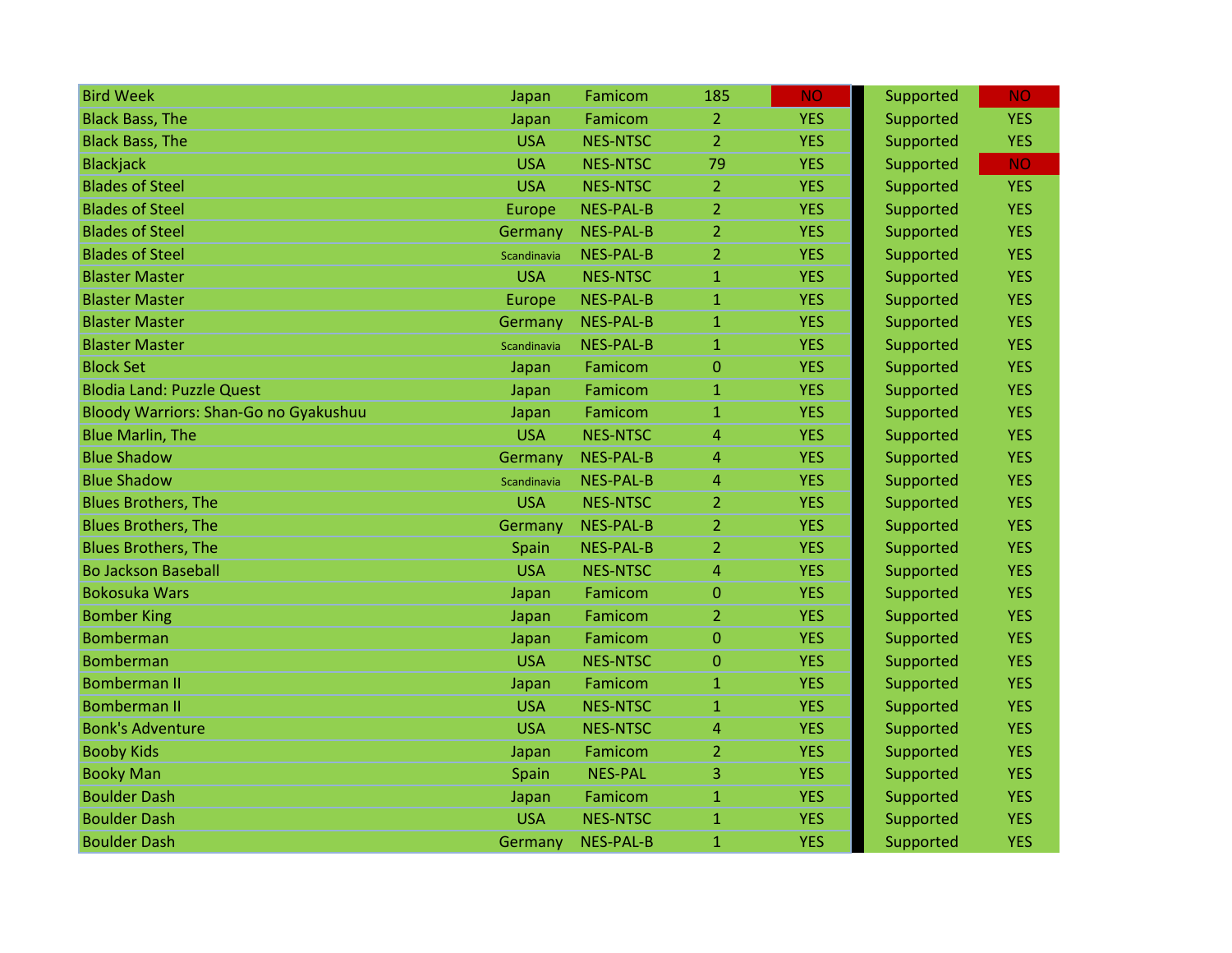| <b>Boulder Dash</b>                                       | Spain       | NES-PAL-B        | $\mathbf{1}$   | <b>YES</b> | Supported | <b>YES</b> |
|-----------------------------------------------------------|-------------|------------------|----------------|------------|-----------|------------|
| Boy and His Blob, A: Trouble on Blobolonia, David Crane's | <b>USA</b>  | <b>NES-NTSC</b>  | $\mathbf{1}$   | <b>YES</b> | Supported | <b>YES</b> |
| Boy and His Blob, A: Trouble on Blobolonia, David Crane's | <b>UK</b>   | <b>NES-PAL-A</b> | $\mathbf{1}$   | <b>YES</b> | Supported | <b>YES</b> |
| Boy and His Blob, A: Trouble on Blobolonia, David Crane's | Europe      | NES-PAL-B        | $\mathbf{1}$   | <b>YES</b> | Supported | <b>YES</b> |
| Boy and His Blob, A: Trouble on Blobolonia, David Crane's | France      | NES-PAL-B        | $\mathbf{1}$   | <b>YES</b> | Supported | <b>YES</b> |
| Boy and His Blob, A: Trouble on Blobolonia, David Crane's | Germany     | NES-PAL-B        | 1              | <b>YES</b> | Supported | <b>YES</b> |
| Boy and His Blob, A: Trouble on Blobolonia, David Crane's | Spain       | NES-PAL-B        | $\mathbf{1}$   | <b>YES</b> | Supported | <b>YES</b> |
| <b>Bram Stoker's Dracula</b>                              | <b>USA</b>  | <b>NES-NTSC</b>  | 4              | <b>YES</b> | Supported | <b>YES</b> |
| <b>Bram Stoker's Dracula</b>                              | <b>UK</b>   | <b>NES-PAL-A</b> | 4              | <b>YES</b> | Supported | <b>YES</b> |
| <b>Bram Stoker's Dracula</b>                              | Germany     | NES-PAL-B        | 4              | <b>YES</b> | Supported | <b>YES</b> |
| <b>Break Time: The National Pool Tour</b>                 | <b>USA</b>  | <b>NES-NTSC</b>  | 1              | <b>YES</b> | Supported | <b>YES</b> |
| <b>BreakThru</b>                                          | <b>USA</b>  | <b>NES-NTSC</b>  | $\mathbf{1}$   | <b>YES</b> | Supported | <b>YES</b> |
| <b>Bubble Bath Babes</b>                                  | <b>USA</b>  | <b>NES-NTSC</b>  | 3              | <b>YES</b> | Supported | <b>YES</b> |
| <b>Bubble Bobble</b>                                      | <b>USA</b>  | <b>NES-NTSC</b>  | $\mathbf{1}$   | <b>YES</b> | Supported | <b>YES</b> |
| <b>Bubble Bobble</b>                                      | Europe      | NES-PAL-B        | 1              | <b>YES</b> | Supported | <b>YES</b> |
| <b>Bubble Bobble</b>                                      | France      | <b>NES-PAL-B</b> | 1              | <b>YES</b> | Supported | <b>YES</b> |
| <b>Bubble Bobble</b>                                      | Germany     | NES-PAL-B        | $\mathbf{1}$   | <b>YES</b> | Supported | <b>YES</b> |
| <b>Bubble Bobble</b>                                      | Scandinavia | <b>NES-PAL-B</b> | $\overline{1}$ | <b>YES</b> | Supported | <b>YES</b> |
| <b>Bubble Bobble: Part 2</b>                              | <b>USA</b>  | <b>NES-NTSC</b>  | 4              | <b>YES</b> | Supported | <b>YES</b> |
| <b>Bucky O'Hare</b>                                       | <b>USA</b>  | <b>NES-NTSC</b>  | 4              | <b>YES</b> | Supported | <b>YES</b> |
| <b>Bucky O'Hare</b>                                       | <b>UK</b>   | <b>NES-PAL-A</b> | 4              | <b>YES</b> | Supported | <b>YES</b> |
| <b>Bucky O'Hare</b>                                       | Germany     | <b>NES-PAL-B</b> | 4              | <b>YES</b> | Supported | <b>YES</b> |
| <b>Bucky O'Hare</b>                                       | Scandinavia | NES-PAL-B        | 4              | <b>YES</b> | Supported | <b>YES</b> |
| <b>Buggy Popper</b>                                       | Japan       | Famicom          | 3              | <b>YES</b> | Supported | <b>YES</b> |
| <b>Bugs Bunny Birthday Blowout, The</b>                   | <b>USA</b>  | <b>NES-NTSC</b>  | 4              | <b>YES</b> | Supported | <b>YES</b> |
| <b>Bugs Bunny Blowout, The</b>                            | Germany     | NES-PAL-B        | 4              | <b>YES</b> | Supported | <b>YES</b> |
| <b>Bugs Bunny Blowout, The</b>                            | Spain       | NES-PAL-B        | 4              | <b>YES</b> | Supported | <b>YES</b> |
| <b>Bugs Bunny Crazy Castle, The</b>                       | <b>USA</b>  | <b>NES-NTSC</b>  | $\mathbf{1}$   | <b>YES</b> | Supported | <b>YES</b> |
| Bump 'n' Jump                                             | <b>USA</b>  | <b>NES-NTSC</b>  | 3              | <b>YES</b> | Supported | <b>YES</b> |
| <b>Burai Fighter</b>                                      | Japan       | Famicom          | 4              | <b>YES</b> | Supported | <b>YES</b> |
| <b>Burai Fighter</b>                                      | <b>USA</b>  | <b>NES-NTSC</b>  | 4              | <b>YES</b> | Supported | <b>YES</b> |
| <b>Burai Fighter</b>                                      | France      | NES-PAL-B        | 4              | <b>YES</b> | Supported | <b>YES</b> |
| <b>Burai Fighter</b>                                      | Spain       | <b>NES-PAL-B</b> | 4              | <b>YES</b> | Supported | <b>YES</b> |
| <b>BurgerTime</b>                                         | Japan       | Famicom          | $\mathbf 0$    | <b>YES</b> | Supported | <b>YES</b> |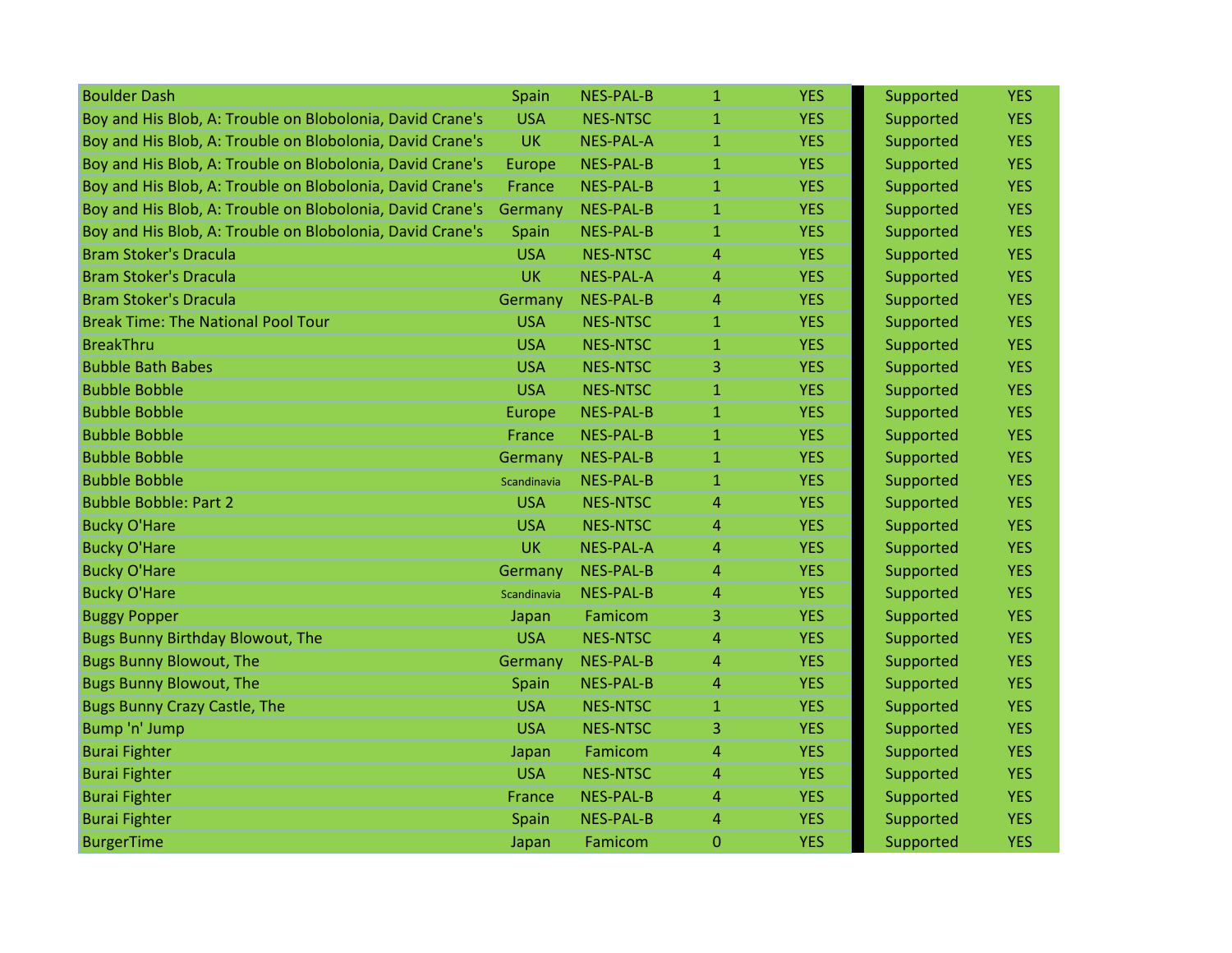| <b>BurgerTime</b>                         | <b>USA</b>  | <b>NES-NTSC</b>  | $\overline{0}$ | <b>YES</b> | Supported | <b>YES</b> |
|-------------------------------------------|-------------|------------------|----------------|------------|-----------|------------|
| Cabal                                     | <b>USA</b>  | <b>NES-NTSC</b>  | 7              | <b>YES</b> | Supported | <b>YES</b> |
| <b>Caesars Palace</b>                     | <b>USA</b>  | <b>NES-NTSC</b>  | $\overline{2}$ | <b>YES</b> | Supported | <b>YES</b> |
| <b>California Games</b>                   | <b>USA</b>  | <b>NES-NTSC</b>  | $\overline{2}$ | <b>YES</b> | Supported | <b>YES</b> |
| <b>California Games</b>                   | Germany     | <b>NES-PAL-B</b> | $\overline{2}$ | <b>YES</b> | Supported | <b>YES</b> |
| <b>California Games</b>                   | Spain       | <b>NES-PAL-B</b> | 2              | <b>YES</b> | Supported | <b>YES</b> |
| California Raisins, The: The Grape Escape | <b>USA</b>  | <b>NES-NTSC</b>  | $\overline{2}$ | <b>YES</b> | Supported | <b>YES</b> |
| Capcom Barcelona '92                      | Japan       | Famicom          | 4              | <b>YES</b> | Supported | <b>YES</b> |
| Capcom's Gold Medal Challenge '92         | <b>USA</b>  | <b>NES-NTSC</b>  | 4              | <b>YES</b> | Supported | <b>YES</b> |
| <b>Capcom's Gold Medal Challenge '92</b>  | Scandinavia | <b>NES-PAL-B</b> | 4              | <b>YES</b> | Supported | <b>YES</b> |
| <b>Captain America and the Avengers</b>   | <b>USA</b>  | <b>NES-NTSC</b>  | 4              | <b>YES</b> | Supported | <b>YES</b> |
| <b>Captain Comic: The Adventure</b>       | <b>USA</b>  | <b>NES-NTSC</b>  | 11             | <b>YES</b> | Supported | <b>NO</b>  |
| <b>Captain Ed</b>                         | Japan       | Famicom          | $\mathbf{1}$   | <b>YES</b> | Supported | <b>YES</b> |
| <b>Captain Planet and the Planeteers</b>  | <b>USA</b>  | <b>NES-NTSC</b>  | $\overline{4}$ | <b>YES</b> | Supported | <b>YES</b> |
| <b>Captain Planet and the Planeteers</b>  | <b>UK</b>   | <b>NES-PAL-A</b> | 4              | <b>YES</b> | Supported | <b>YES</b> |
| <b>Captain Planet and the Planeteers</b>  | Germany     | <b>NES-PAL-B</b> | 4              | <b>YES</b> | Supported | <b>YES</b> |
| <b>Captain Planet and the Planeteers</b>  | Scandinavia | <b>NES-PAL-B</b> | 4              | <b>YES</b> | Supported | <b>YES</b> |
| <b>Captain Silver</b>                     | Japan       | Famicom          | $\mathbf{1}$   | <b>YES</b> | Supported | <b>YES</b> |
| Captain SkyHawk                           | <b>USA</b>  | <b>NES-NTSC</b>  | $\overline{7}$ | <b>YES</b> | Supported | <b>YES</b> |
| Captain SkyHawk                           | France      | <b>NES-PAL-B</b> | $\overline{7}$ | <b>YES</b> | Supported | <b>YES</b> |
| Captain SkyHawk                           | Spain       | <b>NES-PAL-B</b> | 7              | <b>YES</b> | Supported | <b>YES</b> |
| <b>Captain Tsubasa</b>                    | Japan       | Famicom          | $\mathbf{1}$   | <b>YES</b> | Supported | <b>YES</b> |
| Captain Tsubasa II: Super Striker         | Japan       | Famicom          | 4              | <b>YES</b> | Supported | <b>YES</b> |
| <b>Casino Derby</b>                       | Japan       | Famicom          | $\mathbf{1}$   | <b>YES</b> | Supported | <b>YES</b> |
| <b>Casino Kid</b>                         | <b>USA</b>  | <b>NES-NTSC</b>  | $\overline{2}$ | <b>YES</b> | Supported | <b>YES</b> |
| <b>Casino Kid II</b>                      | <b>USA</b>  | <b>NES-NTSC</b>  | $\overline{2}$ | <b>YES</b> | Supported | <b>YES</b> |
| Castelian                                 | <b>USA</b>  | <b>NES-NTSC</b>  | $\overline{2}$ | <b>YES</b> | Supported | <b>YES</b> |
| Castelian                                 | <b>UK</b>   | <b>NES-PAL-A</b> | $\overline{2}$ | <b>YES</b> | Supported | <b>YES</b> |
| Castelian                                 | Spain       | <b>NES-PAL-B</b> | $\overline{2}$ | <b>YES</b> | Supported | <b>YES</b> |
| <b>Castle Excellent</b>                   | Japan       | Famicom          | 3              | <b>YES</b> | Supported | <b>YES</b> |
| <b>Castle Quest</b>                       | Japan       | Famicom          | 4              | <b>YES</b> | Supported | <b>YES</b> |
| <b>Castle of Deceit</b>                   | <b>USA</b>  | <b>NES-NTSC</b>  | 11             | <b>YES</b> | Supported | <b>NO</b>  |
| <b>Castle of Dragon</b>                   | <b>USA</b>  | <b>NES-NTSC</b>  | $\overline{2}$ | <b>YES</b> | Supported | <b>YES</b> |
| Castlequest                               | <b>USA</b>  | <b>NES-NTSC</b>  | 3              | <b>YES</b> | Supported | <b>YES</b> |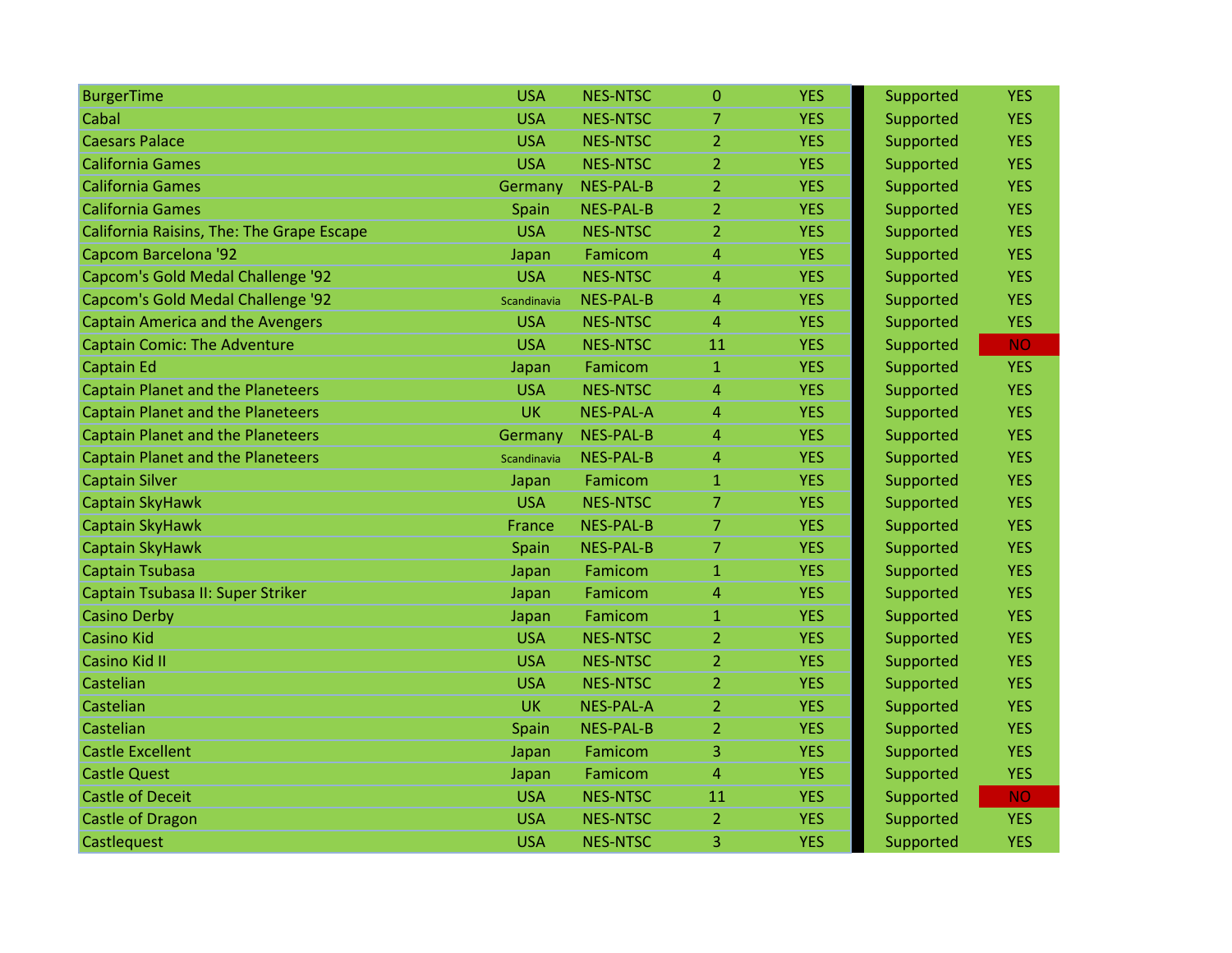| Castlevania                                  | <b>USA</b>            | <b>NES-NTSC</b>  | $\overline{2}$ | <b>YES</b> | Supported | <b>YES</b> |
|----------------------------------------------|-----------------------|------------------|----------------|------------|-----------|------------|
| Castlevania                                  | Europe                | <b>NES-PAL-B</b> | 2              | <b>YES</b> | Supported | <b>YES</b> |
| Castlevania                                  | Germany               | <b>NES-PAL-B</b> | $\overline{2}$ | <b>YES</b> | Supported | <b>YES</b> |
| Castlevania II: Simon's Quest                | <b>USA</b>            | <b>NES-NTSC</b>  | $\mathbf{1}$   | <b>YES</b> | Supported | <b>YES</b> |
| Castlevania II: Simon's Quest                | Europe                | <b>NES-PAL-B</b> | $\mathbf{1}$   | <b>YES</b> | Supported | <b>YES</b> |
| Castlevania III: Dracula's Curse             | <b>USA</b>            | <b>NES-NTSC</b>  | 5              | <b>NO</b>  | Suported  | <b>NO</b>  |
| Castlevania III: Dracula's Curse             | Germany               | <b>NES-PAL-B</b> | 5.             | <b>NO</b>  | Suported  | <b>NO</b>  |
| Castlevania III: Dracula's Curse             | Scandinavia NES-PAL-B |                  | 5              | <b>NO</b>  | Suported  | <b>NO</b>  |
| <b>Caveman Games</b>                         | <b>USA</b>            | <b>NES-NTSC</b>  | $\mathbf{1}$   | <b>YES</b> | Supported | <b>YES</b> |
| Chack 'n Pop                                 | Japan                 | Famicom          | $\overline{0}$ | <b>YES</b> | Supported | <b>YES</b> |
| Challenge of the Dragon                      | <b>USA</b>            | <b>NES-NTSC</b>  | 11             | <b>YES</b> | Supported | <b>NO</b>  |
| Challenger                                   | Japan                 | Famicom          | $\overline{0}$ | <b>YES</b> | Supported | <b>YES</b> |
| <b>Championship Bowling</b>                  | Japan                 | Famicom          | 3              | <b>YES</b> | Supported | <b>YES</b> |
| <b>Championship Bowling</b>                  | <b>USA</b>            | <b>NES-NTSC</b>  | 3              | <b>YES</b> | Supported | <b>YES</b> |
| <b>Championship Lode Runner</b>              | Japan                 | Famicom          | $\overline{0}$ | <b>YES</b> | Supported | <b>YES</b> |
| <b>Championship Pool</b>                     | <b>USA</b>            | <b>NES-NTSC</b>  | $\overline{2}$ | <b>YES</b> | Supported | <b>YES</b> |
| <b>Championship Rally</b>                    | Spain                 | <b>NES-PAL-B</b> | 1              | <b>YES</b> | Supported | <b>YES</b> |
| Chessmaster, The                             | <b>USA</b>            | <b>NES-NTSC</b>  | $\mathbf{1}$   | <b>YES</b> | Supported | <b>YES</b> |
| Chessmaster, The                             | Europe                | <b>NES-PAL-B</b> | $\mathbf{1}$   | <b>YES</b> | Supported | <b>YES</b> |
| Chessmaster, The                             | Germany               | <b>NES-PAL-B</b> | 1              | <b>YES</b> | Supported | <b>YES</b> |
| Chessmaster, The                             | Scandinavia           | <b>NES-PAL-B</b> | $\mathbf{1}$   | <b>YES</b> | Supported | <b>YES</b> |
| Chessmaster, The                             | Spain                 | NES-PAL-B        | 1              | <b>YES</b> | Supported | <b>YES</b> |
| Chester Field: Ankoku Shin e no Chousen      | Japan                 | Famicom          | $\overline{2}$ | <b>YES</b> | Supported | <b>YES</b> |
| Chevaliers Du Zodiaque, Les: La Legende D'or | France                | <b>NES-PAL-B</b> | $\mathbf{1}$   | <b>YES</b> | Supported | <b>YES</b> |
| Chibi Maruko-chan: Uki Uki Shopping          | Japan                 | Famicom          | 19             | <b>YES</b> | Supported | <b>NO</b>  |
| Chiller                                      | <b>USA</b>            | <b>NES-NTSC</b>  | 11             | <b>YES</b> | Supported | <b>NO</b>  |
| Chip 'n Dale Rescue Rangers 2, Disney's      | <b>USA</b>            | <b>NES-NTSC</b>  | $\mathbf{1}$   | <b>YES</b> | Supported | <b>YES</b> |
| Chip 'n Dale Rescue Rangers 2, Disney's      | Germany               | <b>NES-PAL-B</b> | $\mathbf{1}$   | <b>YES</b> | Supported | <b>YES</b> |
| Chip 'n Dale Rescue Rangers 2, Disney's      | Scandinavia           | <b>NES-PAL-B</b> | $\mathbf{1}$   | <b>YES</b> | Supported | <b>YES</b> |
| Chip 'n Dale Rescue Rangers, Disney's        | <b>USA</b>            | <b>NES-NTSC</b>  | 1              | <b>YES</b> | Supported | <b>YES</b> |
| Chip 'n Dale Rescue Rangers, Disney's        | Germany               | <b>NES-PAL-B</b> | $\mathbf{1}$   | <b>YES</b> | Supported | <b>YES</b> |
| Chip 'n Dale Rescue Rangers, Disney's        | Scandinavia           | NES-PAL-B        | 1              | <b>YES</b> | Supported | <b>YES</b> |
| Chip 'n Dale Rescue Rangers, Disney's        | Spain                 | <b>NES-PAL-B</b> | $\mathbf{1}$   | <b>YES</b> | Supported | <b>YES</b> |
| Chiyonofuji no Ooichou                       | Japan                 | Famicom          | 4              | <b>YES</b> | Supported | <b>YES</b> |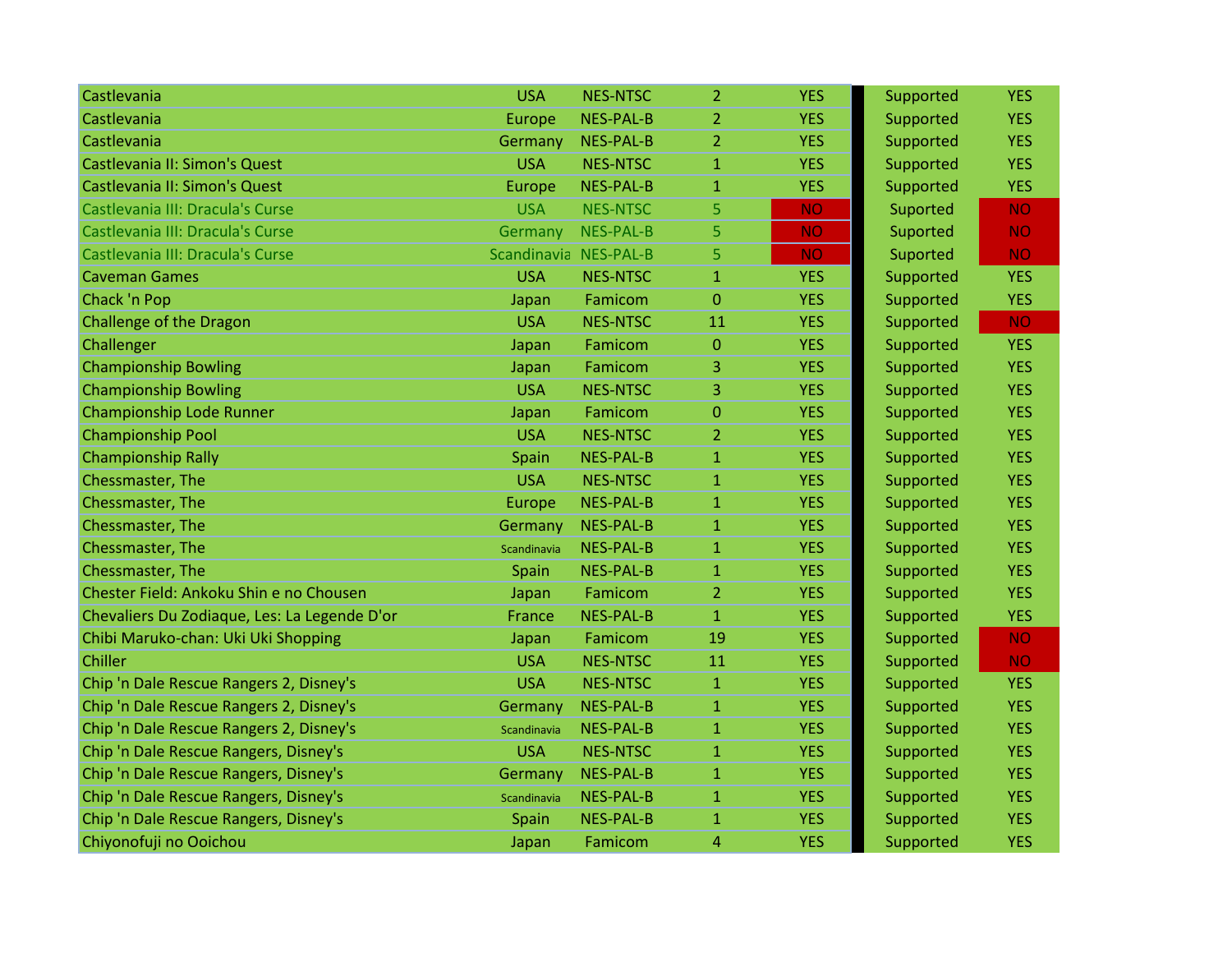| Choplifter                                | Japan      | Famicom          | 87             | <b>YES</b> | Supported | <b>NO</b>  |
|-------------------------------------------|------------|------------------|----------------|------------|-----------|------------|
| Chou Jinrou Senki: Warwolf                | Japan      | Famicom          | 4              | <b>YES</b> | Supported | <b>YES</b> |
| Chou Wakusei Senki: Metafight             | Japan      | Famicom          | $\mathbf{1}$   | <b>YES</b> | Supported | <b>YES</b> |
| Choujikuu Yousai Macross                  | Japan      | Famicom          | $\overline{0}$ | <b>YES</b> | Supported | <b>YES</b> |
| Choujin: Ultra Baseball                   | Japan      | Famicom          | $\mathbf{1}$   | <b>YES</b> | Supported | <b>YES</b> |
| <b>Chubby Cherub</b>                      | <b>USA</b> | <b>NES-NTSC</b>  | $\mathbf{0}$   | <b>YES</b> | Supported | <b>YES</b> |
| <b>Chuka Taisen</b>                       | Japan      | Famicom          | $\mathbf{1}$   | <b>YES</b> | Supported | <b>YES</b> |
| Chuugoku Janshi Story: Tonpuu             | Japan      | Famicom          | $\mathbf{1}$   | <b>YES</b> | Supported | <b>YES</b> |
| Chuugoku Senseijutsu                      | Japan      | Famicom          | $\overline{2}$ | <b>YES</b> | Supported | <b>YES</b> |
| <b>Circus Caper</b>                       | <b>USA</b> | <b>NES-NTSC</b>  | $\mathbf{1}$   | <b>YES</b> | Supported | <b>YES</b> |
| <b>Circus Charlie</b>                     | Japan      | Famicom          | $\mathbf{0}$   | <b>YES</b> | Supported | <b>YES</b> |
| City Adventure Touch: Mystery of Triangle | Japan      | Famicom          | $\overline{2}$ | <b>YES</b> | Supported | <b>YES</b> |
| <b>City Connection</b>                    | Japan      | Famicom          | 87             | <b>YES</b> | Supported | <b>NO</b>  |
| <b>City Connection</b>                    | <b>USA</b> | <b>NES-NTSC</b>  | 3              | <b>YES</b> | Supported | <b>YES</b> |
| <b>City Connection</b>                    | Spain      | <b>NES-PAL-B</b> | 3              | <b>YES</b> | Supported | <b>YES</b> |
| <b>Clash At Demonhead</b>                 | <b>USA</b> | <b>NES-NTSC</b>  | $\mathbf{1}$   | <b>YES</b> | Supported | <b>YES</b> |
| <b>Classic Concentration</b>              | <b>USA</b> | <b>NES-NTSC</b>  | $\overline{2}$ | <b>YES</b> | Supported | <b>YES</b> |
| Cliffhanger                               | <b>USA</b> | <b>NES-NTSC</b>  | $\overline{4}$ | <b>YES</b> | Supported | <b>YES</b> |
| Clu Clu Land                              | Japan      | Famicom          | $\overline{0}$ | <b>YES</b> | Supported | <b>YES</b> |
| Clu Clu Land                              | <b>USA</b> | <b>NES-NTSC</b>  | $\mathbf{0}$   | <b>YES</b> | Supported | <b>YES</b> |
| Clu Clu Land                              | Europe     | <b>NES-PAL-B</b> | $\Omega$       | <b>YES</b> | Supported | <b>YES</b> |
| Clu Clu Land                              | France     | <b>NES-PAL-B</b> | $\Omega$       | <b>YES</b> | Supported | <b>YES</b> |
| <b>Cobra Command</b>                      | Japan      | Famicom          | $\mathbf{1}$   | <b>YES</b> | Supported | <b>YES</b> |
| <b>Cobra Command</b>                      | <b>USA</b> | <b>NES-NTSC</b>  | $\mathbf{1}$   | <b>YES</b> | Supported | <b>YES</b> |
| <b>Cobra Triangle</b>                     | <b>USA</b> | <b>NES-NTSC</b>  | 7              | <b>YES</b> | Supported | <b>YES</b> |
| <b>Cobra Triangle</b>                     | Europe     | <b>NES-PAL-B</b> | $\overline{7}$ | <b>YES</b> | Supported | <b>YES</b> |
| <b>Cobra Triangle</b>                     | Spain      | <b>NES-PAL-B</b> | $\overline{7}$ | <b>YES</b> | Supported | <b>YES</b> |
| <b>Code Name: Viper</b>                   | <b>USA</b> | <b>NES-NTSC</b>  | $\overline{4}$ | <b>YES</b> | Supported | <b>YES</b> |
| <b>Color A Dinosaur</b>                   | <b>USA</b> | <b>NES-NTSC</b>  | $\overline{2}$ | <b>YES</b> | Supported | <b>YES</b> |
| Commando                                  | <b>USA</b> | <b>NES-NTSC</b>  | $\overline{2}$ | <b>YES</b> | Supported | <b>YES</b> |
| Conan                                     | <b>USA</b> | <b>NES-NTSC</b>  | $\overline{2}$ | <b>YES</b> | Supported | <b>YES</b> |
| Conflict                                  | Japan      | Famicom          | $\mathbf{1}$   | <b>YES</b> | Supported | <b>YES</b> |
| Conflict                                  | <b>USA</b> | <b>NES-NTSC</b>  | $\mathbf{1}$   | <b>YES</b> | Supported | <b>YES</b> |
| <b>Conquest of the Crystal Palace</b>     | <b>USA</b> | <b>NES-NTSC</b>  | 4              | <b>YES</b> | Supported | <b>YES</b> |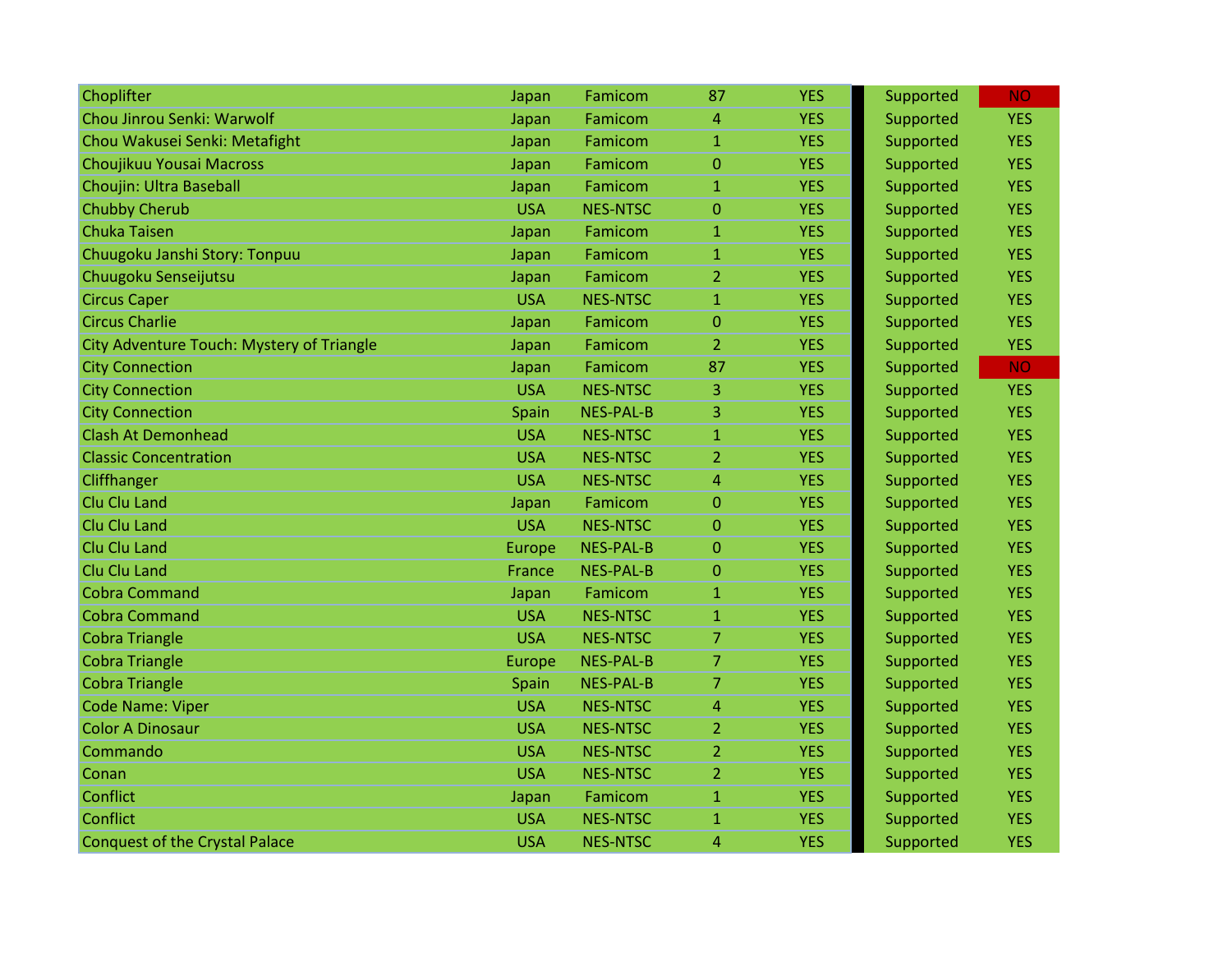| Contra                                            | Japan         | Famicom          | 23             | <b>YES</b> | Supported          | NO.        |
|---------------------------------------------------|---------------|------------------|----------------|------------|--------------------|------------|
| Contra                                            | <b>USA</b>    | <b>NES-NTSC</b>  | $\overline{2}$ | <b>YES</b> | Supported          | <b>YES</b> |
| <b>Contra Force</b>                               | <b>USA</b>    | <b>NES-NTSC</b>  | $\overline{4}$ | <b>YES</b> | Supported          | <b>YES</b> |
| <b>Cool World</b>                                 | <b>USA</b>    | <b>NES-NTSC</b>  | $\mathbf{1}$   | <b>YES</b> | Supported          | <b>YES</b> |
| <b>Corre Benny</b>                                | Spain         | <b>NES-PAL</b>   | 3              | <b>YES</b> | Supported          | <b>YES</b> |
| Corvette ZR-1 Challenge                           | Germany       | <b>NES-PAL-B</b> | $\mathbf{1}$   | <b>YES</b> | Supported          | <b>YES</b> |
| Corvette ZR-1 Challenge                           | Spain         | <b>NES-PAL-B</b> | $\mathbf{1}$   | <b>YES</b> | Supported          | <b>YES</b> |
| <b>Cosmic Epsilon</b>                             | Japan         | Famicom          | $\overline{4}$ | <b>YES</b> | Supported          | <b>YES</b> |
| <b>Cosmic Spacehead</b>                           | Europe        | <b>NES-PAL</b>   | 71             | <b>YES</b> | Supported          | <b>NO</b>  |
| <b>Cosmic Wars</b>                                | Japan         | Famicom          | $\mathbf{1}$   | <b>YES</b> | Supported          | <b>YES</b> |
| <b>Cosmo Genesis</b>                              | Japan         | Famicom          | 3              | <b>YES</b> | Supported          | <b>YES</b> |
| <b>Cosmos Cop</b>                                 | Spain         | <b>NES-PAL</b>   | 3              | <b>YES</b> | Supported          | <b>YES</b> |
| <b>Cowboy Kid</b>                                 | <b>USA</b>    | <b>NES-NTSC</b>  | $\overline{4}$ | <b>YES</b> | Supported          | <b>YES</b> |
| <b>CrackOut</b>                                   | <b>USA</b>    | <b>NES-NTSC</b>  | $\overline{2}$ | <b>YES</b> | Supported          | <b>YES</b> |
| <b>CrackOut</b>                                   | UK            | <b>NES-PAL-A</b> | $\overline{2}$ | <b>YES</b> | Supported          | <b>YES</b> |
| <b>CrackOut</b>                                   | Germany       | <b>NES-PAL-B</b> | $\overline{2}$ | <b>YES</b> | Supported          | <b>YES</b> |
| Crash 'n The Boys: Street Challenge               | <b>USA</b>    | <b>NES-NTSC</b>  | $\overline{4}$ | <b>YES</b> | Supported          | <b>YES</b> |
| Crayon Shin-chan: Ora to Poi Poi                  | Japan         | Famicom          | 16             | <b>YES</b> | <b>Unsupported</b> | <b>NO</b>  |
| <b>Crazy Climber</b>                              | Japan         | Famicom          | 180            | <b>NO</b>  | Supported          | <b>NO</b>  |
| <b>Crime Busters</b>                              | <b>Brazil</b> | <b>NES-NTSC</b>  | 38             | <b>YES</b> | <b>Unsupported</b> | <b>NO</b>  |
| <b>Crisis Force</b>                               | Japan         | Famicom          | 23             | <b>YES</b> | Supported          | <b>NO</b>  |
| <b>Crystal Mines</b>                              | <b>USA</b>    | <b>NES-NTSC</b>  | 11             | <b>YES</b> | Supported          | <b>NO</b>  |
| Crystalis                                         | <b>USA</b>    | <b>NES-NTSC</b>  | $\overline{4}$ | <b>YES</b> | Supported          | <b>YES</b> |
| Cyberball                                         | <b>USA</b>    | <b>NES-NTSC</b>  | $\overline{4}$ | <b>YES</b> | Supported          | <b>YES</b> |
| <b>Cybernoid: The Fighting Machine</b>            | <b>USA</b>    | <b>NES-NTSC</b>  | 3              | <b>YES</b> | Supported          | <b>YES</b> |
| Cycle Race Roadman: Gekisou!! Nihon Isshuu 4000km | Japan         | Famicom          | $\mathbf{1}$   | <b>YES</b> | Supported          | <b>YES</b> |
| Dai Kaijuu: Deburas                               | Japan         | Famicom          | 4              | <b>YES</b> | Supported          | <b>YES</b> |
| Dai Meiro: Meikyuu no Tatsujin                    | Japan         | Famicom          | $\mathbf{1}$   | <b>YES</b> | Supported          | <b>YES</b> |
| Dai-2-ji Super Robot Taisen                       | Japan         | Famicom          | $\overline{4}$ | <b>YES</b> | Supported          | <b>YES</b> |
| Daikoukai Jidai                                   | Japan         | <b>Famicom</b>   | 5              | <b>NO</b>  | <b>Unsupported</b> | <b>NO</b>  |
| Daiku no Gen-san                                  | Japan         | Famicom          | 4              | <b>YES</b> | Supported          | <b>YES</b> |
| Daiku no Gen-san 2: Akage no Dan no Gyakushuu     | Japan         | Famicom          | 65             | <b>NO</b>  | <b>Unsupported</b> | <b>NO</b>  |
| Daisenryaku                                       | Japan         | Famicom          | $\mathbf{1}$   | <b>YES</b> | Supported          | <b>YES</b> |
| Daiva: Imperial of Nirsartia                      | Japan         | Famicom          | $\overline{2}$ | <b>YES</b> | Supported          | <b>YES</b> |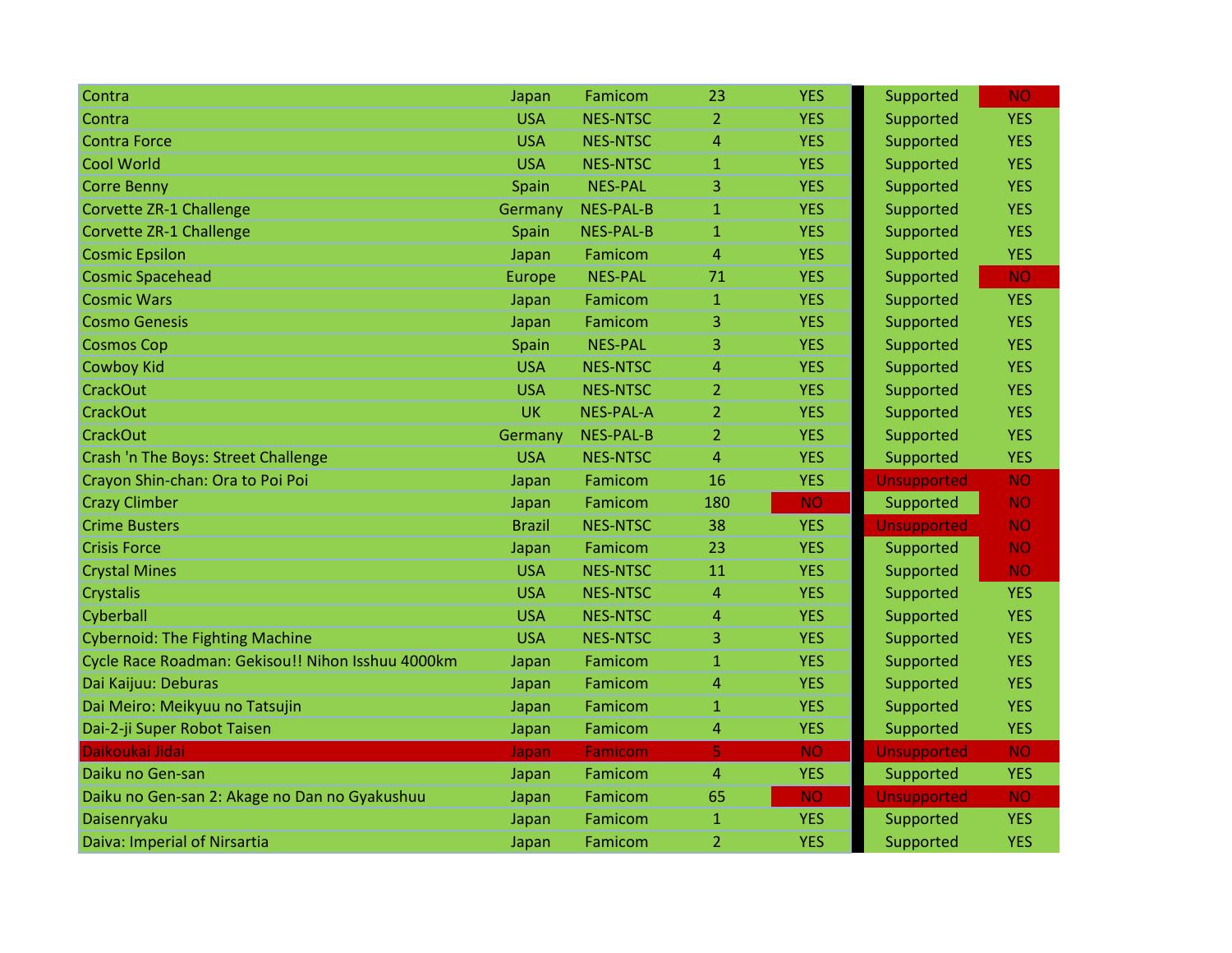| <b>Dance Aerobics</b>                 | <b>USA</b>  | <b>NES-NTSC</b>  | $\mathbf{1}$   | <b>YES</b> | Supported          | <b>YES</b> |
|---------------------------------------|-------------|------------------|----------------|------------|--------------------|------------|
| <b>Darkman</b>                        | <b>USA</b>  | <b>NES-NTSC</b>  | $\mathbf{1}$   | <b>YES</b> | Supported          | <b>YES</b> |
| Darkman                               | Spain       | <b>NES-PAL-B</b> | $\mathbf{1}$   | <b>YES</b> | Supported          | <b>YES</b> |
| Darkwing Duck, Disney's               | <b>USA</b>  | <b>NES-NTSC</b>  | $\mathbf{1}$   | <b>YES</b> | Supported          | <b>YES</b> |
| Darkwing Duck, Disney's               | <b>UK</b>   | <b>NES-PAL-A</b> | $\mathbf{1}$   | <b>YES</b> | Supported          | <b>YES</b> |
| Darkwing Duck, Disney's               | Germany     | <b>NES-PAL-B</b> | 1              | <b>YES</b> | Supported          | <b>YES</b> |
| Darkwing Duck, Disney's               | Scandinavia | <b>NES-PAL-B</b> | $\mathbf{1}$   | <b>YES</b> | Supported          | <b>YES</b> |
| Dash Galaxy in the Alien Asylum       | <b>USA</b>  | <b>NES-NTSC</b>  | 3              | <b>YES</b> | Supported          | <b>YES</b> |
| <b>Dash Yarou</b>                     | Japan       | Famicom          | $\overline{2}$ | <b>YES</b> | Supported          | <b>YES</b> |
| Datsugoku                             | Japan       | Famicom          | $\mathbf{1}$   | <b>YES</b> | Supported          | <b>YES</b> |
| Day Dreamin' Davey                    | <b>USA</b>  | <b>NES-NTSC</b>  | 1              | <b>YES</b> | Supported          | <b>YES</b> |
| Days of Thunder                       | <b>USA</b>  | <b>NES-NTSC</b>  | 4              | <b>YES</b> | Supported          | <b>YES</b> |
| Days of Thunder                       | Europe      | <b>NES-PAL-B</b> | 4              | <b>YES</b> | Supported          | <b>YES</b> |
| Days of Thunder                       | Spain       | <b>NES-PAL-B</b> | $\overline{4}$ | <b>YES</b> | Supported          | <b>YES</b> |
| <b>Deadly Towers</b>                  | <b>USA</b>  | <b>NES-NTSC</b>  | 34             | <b>NO</b>  | Supported          | <b>NO</b>  |
| <b>Death Race</b>                     | <b>USA</b>  | <b>NES-NTSC</b>  | 144            | <b>NO</b>  | Supported          | <b>NO</b>  |
| <b>Deathbots</b>                      | <b>USA</b>  | <b>NES-NTSC</b>  | 79             | <b>YES</b> | Supported          | <b>NO</b>  |
| Deep Dungeon III: Yuushi e no Tabi    | Japan       | Famicom          | $\mathbf{1}$   | <b>YES</b> | Supported          | <b>YES</b> |
| Deep Dungeon IV: Kuro no Youjutsushi  | Japan       | Famicom          | $\mathbf{1}$   | <b>YES</b> | Supported          | <b>YES</b> |
| <b>Defender II</b>                    | <b>USA</b>  | <b>NES-NTSC</b>  | $\overline{0}$ | <b>YES</b> | Supported          | <b>YES</b> |
| Defender of the Crown                 | <b>USA</b>  | <b>NES-NTSC</b>  | 1              | <b>YES</b> | Supported          | <b>YES</b> |
| Defender of the Crown                 | Europe      | <b>NES-PAL-B</b> | $\mathbf{1}$   | <b>YES</b> | Supported          | <b>YES</b> |
| <b>Defenders of Dynatron City</b>     | <b>USA</b>  | <b>NES-NTSC</b>  | 4              | <b>YES</b> | Supported          | <b>YES</b> |
| Deja Vu: Akumu wa Hotouni Yatte Raita | Japan       | Famicom          | 4              | <b>YES</b> | Supported          | <b>YES</b> |
| <b>Demon Sword</b>                    | <b>USA</b>  | <b>NES-NTSC</b>  | $\mathbf{1}$   | <b>YES</b> | Supported          | <b>YES</b> |
| Densetsu no Kishi: Elrond             | Japan       | Famicom          | 7              | <b>YES</b> | Supported          | <b>YES</b> |
| Derby Stallion: Zenkokuban            | Japan       | Famicom          | $\mathbf{1}$   | <b>YES</b> | Supported          | <b>YES</b> |
| <b>Desert Commander</b>               | <b>USA</b>  | <b>NES-NTSC</b>  | $\mathbf{1}$   | <b>YES</b> | Supported          | <b>YES</b> |
| <b>Destination Earthstar</b>          | <b>USA</b>  | <b>NES-NTSC</b>  | 3              | <b>YES</b> | Supported          | <b>YES</b> |
| Destiny of an Emperor                 | <b>USA</b>  | <b>NES-NTSC</b>  | $\mathbf{1}$   | <b>YES</b> | Supported          | <b>YES</b> |
| <b>Devil Man</b>                      | Japan       | Famicom          | 154            | <b>NO</b>  | <b>Unsupported</b> | <b>NO</b>  |
| <b>Devil World</b>                    | Japan       | Famicom          | $\Omega$       | <b>YES</b> | Supported          | <b>YES</b> |
| <b>Devil World</b>                    | Europe      | <b>NES-PAL-B</b> | $\Omega$       | <b>YES</b> | Supported          | <b>YES</b> |
| <b>Dick Tracy</b>                     | <b>USA</b>  | <b>NES-NTSC</b>  | 2              | <b>YES</b> | Supported          | <b>YES</b> |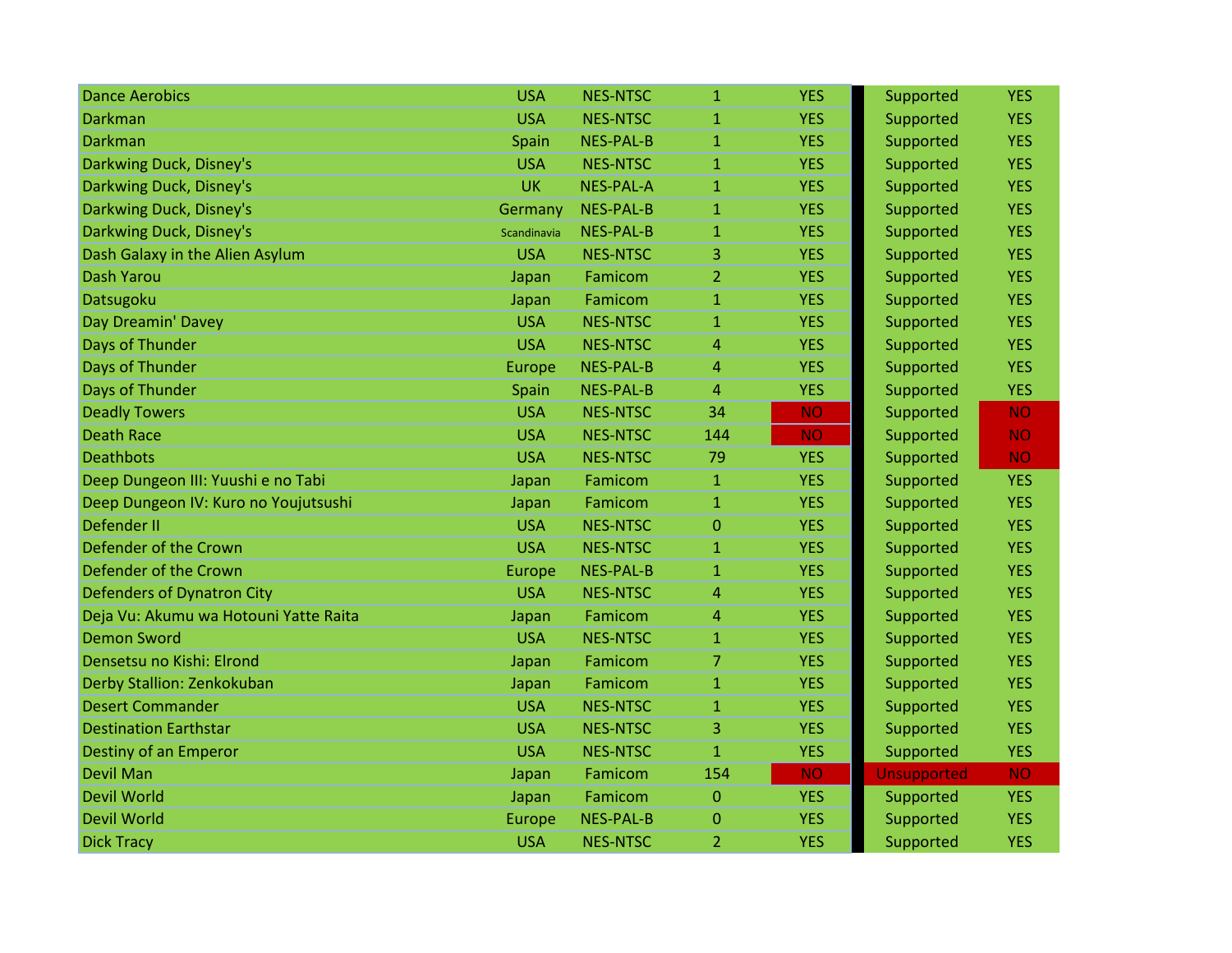| Die Hard                                    | <b>USA</b>    | <b>NES-NTSC</b>  | $\mathbf{1}$   | <b>YES</b> | Supported          | <b>YES</b> |
|---------------------------------------------|---------------|------------------|----------------|------------|--------------------|------------|
| <b>Die Hard</b>                             | Australia     | <b>NES-PAL-A</b> | $\mathbf{1}$   | <b>YES</b> | Supported          | <b>YES</b> |
| Die Hard                                    | Scandinavia   | <b>NES-PAL-B</b> | $\mathbf{1}$   | <b>YES</b> | Supported          | <b>YES</b> |
| <b>Die Hard</b>                             | Spain         | <b>NES-PAL-B</b> | $\mathbf{1}$   | <b>YES</b> | Supported          | <b>YES</b> |
| Dig Dug                                     | Japan         | Famicom          | $\overline{0}$ | <b>YES</b> | Supported          | <b>YES</b> |
| Dig Dug II                                  | Japan         | Famicom          | 0              | <b>YES</b> | Supported          | <b>YES</b> |
| Dig Dug II: Trouble in Paradise             | <b>USA</b>    | <b>NES-NTSC</b>  | $\mathbf 0$    | <b>YES</b> | Supported          | <b>YES</b> |
| Digger T. Rock: The Legend of the Lost City | <b>USA</b>    | <b>NES-NTSC</b>  | $\overline{7}$ | <b>YES</b> | Supported          | <b>YES</b> |
| Digger T. Rock: The Legend of the Lost City | Germany       | <b>NES-PAL-B</b> | $\overline{7}$ | <b>YES</b> | Supported          | <b>YES</b> |
| Digger T. Rock: The Legend of the Lost City | Spain         | <b>NES-PAL-B</b> | 7              | <b>YES</b> | Supported          | <b>YES</b> |
| <b>Dirty Harry</b>                          | <b>USA</b>    | <b>NES-NTSC</b>  | $\overline{4}$ | <b>YES</b> | Supported          | <b>YES</b> |
| <b>Dizzy The Adventurer</b>                 | <b>USA</b>    | <b>NES-NTSC</b>  | 71             | <b>YES</b> | Supported          | <b>NO</b>  |
| Doki! Doki! Yuuenchi: Crazyland Daisakusen  | Japan         | Famicom          | $\overline{4}$ | <b>YES</b> | Supported          | <b>YES</b> |
| Dokuganryuu Masamune                        | Japan         | Famicom          | 19             | <b>YES</b> | Supported          | <b>NO</b>  |
| Don Doko Don                                | Japan         | Famicom          | 33             | <b>YES</b> | <b>Unsupported</b> | <b>NO</b>  |
| Don Doko Don 2                              | Japan         | Famicom          | 48             | <b>YES</b> | <b>Unsupported</b> | <b>NO</b>  |
| <b>Donald Duck</b>                          | Japan         | Famicom          | $\mathbf{1}$   | <b>YES</b> | Supported          | <b>YES</b> |
| <b>Donald Land</b>                          | Japan         | Famicom          | $\mathbf{1}$   | <b>YES</b> | Supported          | <b>YES</b> |
| <b>Donkey Kong</b>                          | Japan         | Famicom          | $\overline{0}$ | <b>YES</b> | Supported          | <b>YES</b> |
| <b>Donkey Kong</b>                          | <b>USA</b>    | <b>NES-NTSC</b>  | $\mathbf 0$    | <b>YES</b> | Supported          | <b>YES</b> |
| <b>Donkey Kong</b>                          | Europe        | <b>NES-PAL-B</b> | $\mathbf{0}$   | <b>YES</b> | Supported          | <b>YES</b> |
| Donkey Kong 3                               | Japan         | Famicom          | $\overline{0}$ | <b>YES</b> | Supported          | <b>YES</b> |
| Donkey Kong 3                               | <b>USA</b>    | <b>NES-NTSC</b>  | 0              | <b>YES</b> | Supported          | <b>YES</b> |
| Donkey Kong 3                               | <b>UK</b>     | <b>NES-PAL-A</b> | $\overline{0}$ | <b>YES</b> | Supported          | <b>YES</b> |
| <b>Donkey Kong Classics</b>                 | <b>USA</b>    | <b>NES-NTSC</b>  | 3              | <b>YES</b> | Supported          | <b>YES</b> |
| <b>Donkey Kong Classics</b>                 | <b>UK</b>     | <b>NES-PAL-A</b> | 3              | <b>YES</b> | Supported          | <b>YES</b> |
| <b>Donkey Kong Classics</b>                 | Europe        | <b>NES-PAL-B</b> | 3              | <b>YES</b> | Supported          | <b>YES</b> |
| <b>Donkey Kong Classics</b>                 | Germany       | <b>NES-PAL-B</b> | 3              | <b>YES</b> | Supported          | <b>YES</b> |
| <b>Donkey Kong Classics</b>                 | Spain         | <b>NES-PAL-B</b> | 3              | <b>YES</b> | Supported          | <b>YES</b> |
| Donkey Kong Jr.                             | Japan         | Famicom          | 0              | <b>YES</b> | Supported          | <b>YES</b> |
| Donkey Kong Jr.                             | <b>USA</b>    | <b>NES-NTSC</b>  | $\Omega$       | <b>YES</b> | Supported          | <b>YES</b> |
| Donkey Kong Jr.                             | <b>Europe</b> | <b>NES-PAL-B</b> | $\mathbf{0}$   | <b>YES</b> | Supported          | <b>YES</b> |
| Donkey Kong Jr. / Jr. Sansuu Lesson         | Japan         | Famicom          | $\overline{0}$ | <b>YES</b> | Supported          | <b>YES</b> |
| Donkey Kong Jr. Math                        | <b>USA</b>    | <b>NES-NTSC</b>  | 0              | <b>YES</b> | Supported          | <b>YES</b> |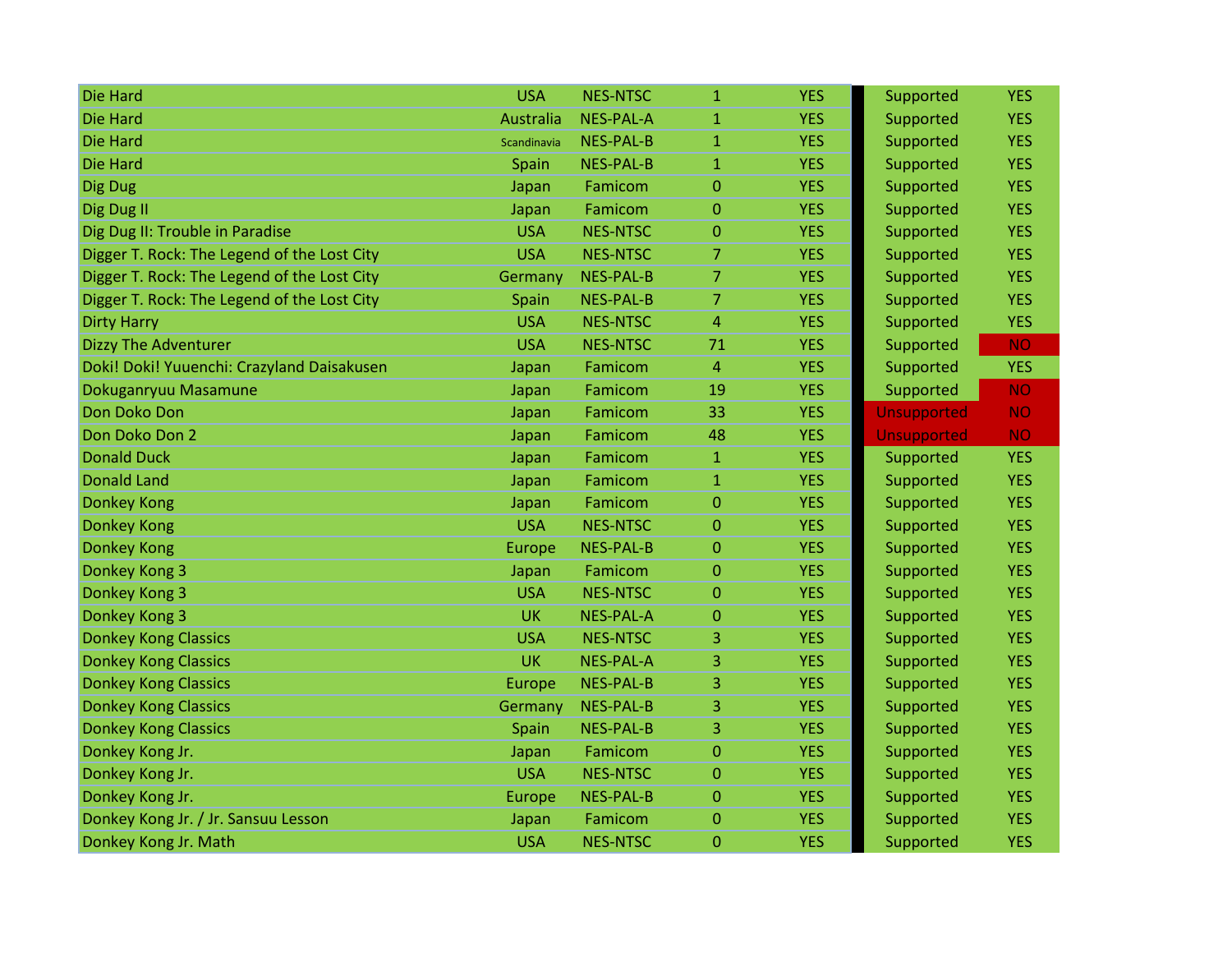| Donkey Kong Jr. Math                                    | Europe      | NES-PAL-B        | $\mathbf 0$      | <b>YES</b> | Supported | <b>YES</b> |
|---------------------------------------------------------|-------------|------------------|------------------|------------|-----------|------------|
| Donkey Kong Jr. no Sansuu Asobi                         | Japan       | Famicom          | 0                | <b>YES</b> | Supported | <b>YES</b> |
| <b>Door Door</b>                                        | Japan       | Famicom          | $\overline{0}$   | <b>YES</b> | Supported | <b>YES</b> |
| Doraemon                                                | Japan       | Famicom          | 66               | <b>YES</b> | Supported | <b>NO</b>  |
| Doraemon: Gigazombie no Gyakushuu                       | Japan       | Famicom          | 1                | <b>YES</b> | Supported | <b>YES</b> |
| <b>Double Dare</b>                                      | <b>USA</b>  | <b>NES-NTSC</b>  | 7                | <b>YES</b> | Supported | <b>YES</b> |
| <b>Double Dragon</b>                                    | Japan       | Famicom          | 1                | <b>YES</b> | Supported | <b>YES</b> |
| <b>Double Dragon</b>                                    | <b>USA</b>  | <b>NES-NTSC</b>  | $\mathbf{1}$     | <b>YES</b> | Supported | <b>YES</b> |
| <b>Double Dragon</b>                                    | Spain       | NES-PAL-B        | $\mathbf{1}$     | <b>YES</b> | Supported | <b>YES</b> |
| Double Dragon II: The Revenge                           | <b>USA</b>  | <b>NES-NTSC</b>  | 4                | <b>YES</b> | Supported | <b>YES</b> |
| Double Dragon II: The Revenge                           | Australia   | <b>NES-PAL-A</b> | 4                | <b>YES</b> | Supported | <b>YES</b> |
| Double Dragon II: The Revenge                           | <b>UK</b>   | NES-PAL-A        | 4                | <b>YES</b> | Supported | <b>YES</b> |
| Double Dragon II: The Revenge                           | Europe      | NES-PAL-B        | $\overline{4}$   | <b>YES</b> | Supported | <b>YES</b> |
| Double Dragon II: The Revenge                           | Germany     | <b>NES-PAL-B</b> | 4                | <b>YES</b> | Supported | <b>YES</b> |
| Double Dragon II: The Revenge                           | Scandinavia | <b>NES-PAL-B</b> | 4                | <b>YES</b> | Supported | <b>YES</b> |
| Double Dragon II: The Revenge                           | Spain       | NES-PAL-B        | 4                | <b>YES</b> | Supported | <b>YES</b> |
| Double Dragon III: The Rosetta Stone                    | Japan       | Famicom          | 4                | <b>YES</b> | Supported | <b>YES</b> |
| Double Dragon III: The Sacred Stones                    | <b>USA</b>  | <b>NES-NTSC</b>  | $\overline{4}$   | <b>YES</b> | Supported | <b>YES</b> |
| Double Dragon III: The Sacred Stones                    | <b>UK</b>   | NES-PAL-A        | 4                | <b>YES</b> | Supported | <b>YES</b> |
| Double Dragon III: The Sacred Stones                    | Scandinavia | <b>NES-PAL-B</b> | $\overline{4}$   | <b>YES</b> | Supported | <b>YES</b> |
| Double Dragon III: The Sacred Stones                    | Spain       | NES-PAL-B        | 4                | <b>YES</b> | Supported | <b>YES</b> |
| <b>Double Dribble</b>                                   | <b>USA</b>  | <b>NES-NTSC</b>  | $\overline{2}$   | <b>YES</b> | Supported | <b>YES</b> |
| <b>Double Dribble</b>                                   | Europe      | NES-PAL-B        | $\overline{2}$   | <b>YES</b> | Supported | <b>YES</b> |
| <b>Double Dribble</b>                                   | Germany     | <b>NES-PAL-B</b> | $\overline{2}$   | <b>YES</b> | Supported | <b>YES</b> |
| Double Moon Densetsu                                    | Japan       | Famicom          | 4                | <b>YES</b> | Supported | <b>YES</b> |
| <b>Double Strike</b>                                    | <b>USA</b>  | <b>NES-NTSC</b>  | 79               | <b>YES</b> | Supported | <b>NO</b>  |
| Dough Boy                                               | Japan       | Famicom          | $\boldsymbol{0}$ | <b>YES</b> | Supported | <b>YES</b> |
| Downtown Nekketsu Koushinkyoku: Soreyuke Daiundouka     | Japan       | Famicom          | $\overline{4}$   | <b>YES</b> | Supported | <b>YES</b> |
| Downtown Special: Kunio-kun no Jidaigeki Dayo Zenin Shu | Japan       | Famicom          | 4                | <b>YES</b> | Supported | <b>YES</b> |
| Dr. Chaos                                               | <b>USA</b>  | <b>NES-NTSC</b>  | 2                | <b>YES</b> | Supported | <b>YES</b> |
| Dr. Jekyll and Mr. Hyde                                 | <b>USA</b>  | <b>NES-NTSC</b>  | 1                | <b>YES</b> | Supported | <b>YES</b> |
| Dr. Mario                                               | Japan       | Famicom          | 1                | <b>YES</b> | Supported | <b>YES</b> |
| Dr. Mario                                               | <b>USA</b>  | <b>NES-NTSC</b>  | $\mathbf{1}$     | <b>YES</b> | Supported | <b>YES</b> |
| Dr. Mario                                               | Germany     | <b>NES-PAL-B</b> | $\mathbf{1}$     | <b>YES</b> | Supported | <b>YES</b> |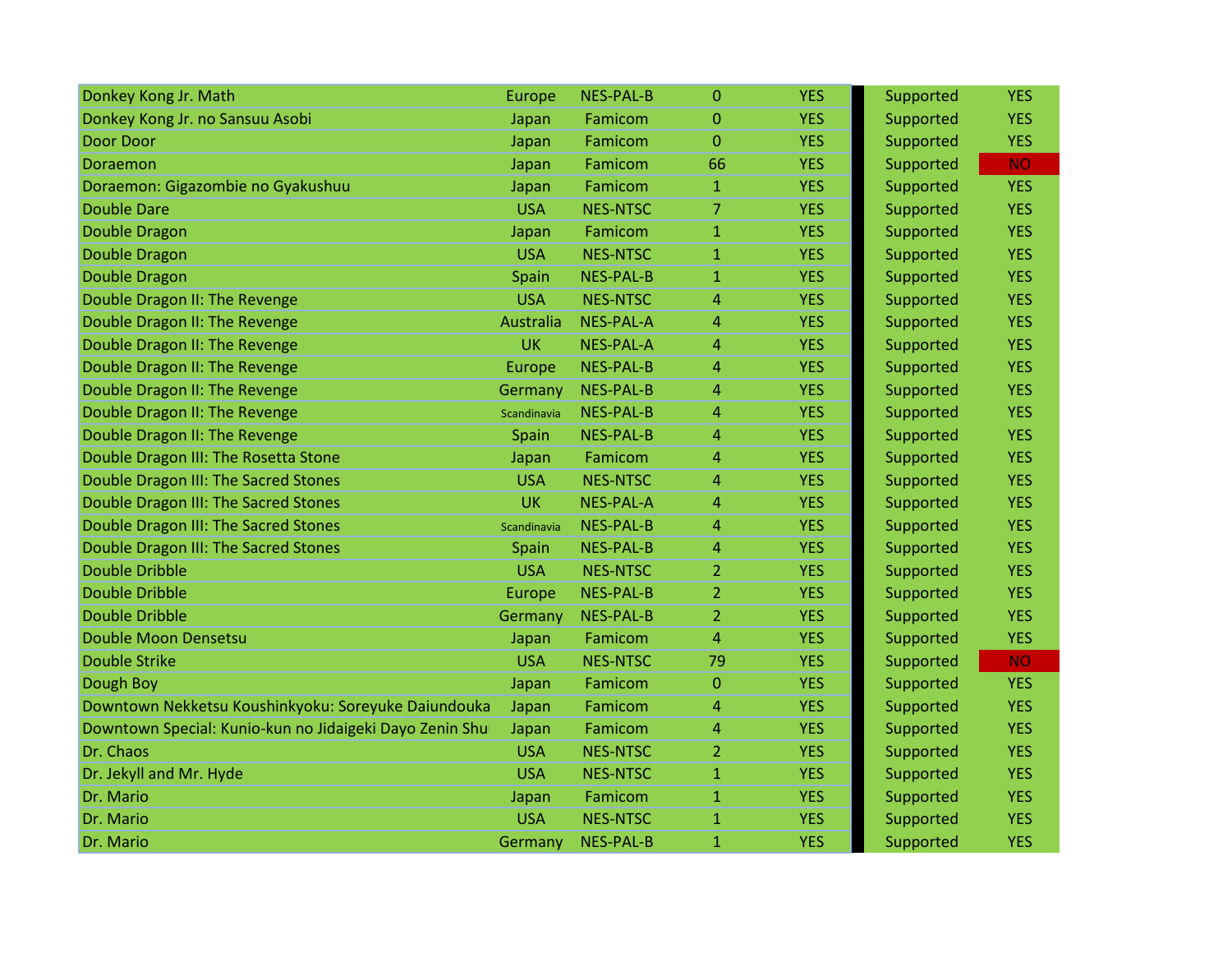| Dr. Mario                                         | Scandinavia | <b>NES-PAL-B</b> | $\mathbf{1}$   | <b>YES</b> | Supported          | <b>YES</b> |
|---------------------------------------------------|-------------|------------------|----------------|------------|--------------------|------------|
| Dr. Mario                                         | Spain       | <b>NES-PAL-B</b> | $\mathbf{1}$   | <b>YES</b> | Supported          | <b>YES</b> |
| <b>Dragon Ball</b>                                | Europe      | <b>NES-PAL-B</b> | 66             | <b>YES</b> | Supported          | <b>NO</b>  |
| <b>Dragon Ball</b>                                | France      | <b>NES-PAL-B</b> | 66             | <b>YES</b> | Supported          | <b>NO</b>  |
| Dragon Ball 3: Gokuu Den                          | Japan       | Famicom          | 16             | <b>YES</b> | <b>Unsupported</b> | <b>NO</b>  |
| Dragon Ball Z Gaiden: Saiyajin Zetsumetsu Keikaku | Japan       | Famicom          | 16             | <b>YES</b> | <b>Unsupported</b> | <b>NO</b>  |
| Dragon Ball Z II: Gekishin Freeza!!               | Japan       | Famicom          | 16             | <b>YES</b> | <b>Unsupported</b> | <b>NO</b>  |
| Dragon Ball Z III: Ressen Jinzou Ningen           | Japan       | Famicom          | 16             | <b>YES</b> | <b>Unsupported</b> | <b>NO</b>  |
| Dragon Ball Z: Kyoushuu! Saiyajin                 | Japan       | <b>Famicom</b>   | 159            | <b>NO</b>  | <b>Unsupported</b> | <b>NO</b>  |
| Dragon Ball: Dai Maou Fukkatsu                    | Japan       | Famicom          | 16             | <b>YES</b> | <b>Unsupported</b> | <b>NO</b>  |
| Dragon Ball: Shen Long no Nazo                    | Japan       | Famicom          | 66             | <b>YES</b> | Supported          | <b>NO</b>  |
| <b>Dragon Buster</b>                              | Japan       | Famicom          | 95             | <b>NO</b>  | <b>Unsupported</b> | <b>NO</b>  |
| Dragon Buster II: Yami no Fuuin                   | Japan       | Famicom          | 206            | <b>NO</b>  | Supported          | <b>NO</b>  |
| <b>Dragon Fighter</b>                             | Japan       | Famicom          | $\mathbf{1}$   | <b>YES</b> | Supported          | <b>YES</b> |
| <b>Dragon Fighter</b>                             | <b>USA</b>  | <b>NES-NTSC</b>  | $\mathbf{1}$   | <b>YES</b> | Supported          | <b>YES</b> |
| <b>Dragon Ninja</b>                               | Japan       | Famicom          | 19             | <b>YES</b> | Supported          | <b>NO</b>  |
| <b>Dragon Power</b>                               | <b>USA</b>  | <b>NES-NTSC</b>  | 66             | <b>YES</b> | Supported          | <b>NO</b>  |
| <b>Dragon Quest</b>                               | Japan       | Famicom          | 3              | <b>YES</b> | Supported          | <b>YES</b> |
| Dragon Quest II: Akuryou no Kamigami              | Japan       | Famicom          | $\overline{2}$ | <b>YES</b> | Supported          | <b>YES</b> |
| Dragon Quest III: Soshite Densetsu e              | Japan       | Famicom          | $\mathbf{1}$   | <b>YES</b> | Supported          | <b>YES</b> |
| Dragon Quest IV: Michibikareshi Mono-tachi        | Japan       | Famicom          | $\mathbf{1}$   | <b>YES</b> | Supported          | <b>YES</b> |
| Dragon Scroll: Yomigaerishi Maryuu                | Japan       | Famicom          | 23             | <b>YES</b> | Supported          | <b>NO</b>  |
| Dragon Slayer IV: Drasle Family                   | Japan       | Famicom          | 206            | <b>NO</b>  | Supported          | <b>NO</b>  |
| Dragon Spirit: Aratanaru Densetsu                 | Japan       | Famicom          | 88             | <b>NO</b>  | Supported          | <b>NO</b>  |
| Dragon Spirit: The New Legend                     | <b>USA</b>  | <b>NES-NTSC</b>  | 4              | <b>YES</b> | Supported          | <b>YES</b> |
| <b>Dragon Unit</b>                                | Japan       | Famicom          | 2              | <b>YES</b> | Supported          | <b>YES</b> |
| <b>Dragon Warrior</b>                             | <b>USA</b>  | <b>NES-NTSC</b>  | $\mathbf{1}$   | <b>YES</b> | Supported          | <b>YES</b> |
| <b>Dragon Warrior II</b>                          | <b>USA</b>  | <b>NES-NTSC</b>  | $\mathbf{1}$   | <b>YES</b> | Supported          | <b>YES</b> |
| <b>Dragon Warrior III</b>                         | <b>USA</b>  | <b>NES-NTSC</b>  | $\mathbf{1}$   | <b>YES</b> | Supported          | <b>YES</b> |
| <b>Dragon Warrior IV</b>                          | <b>USA</b>  | <b>NES-NTSC</b>  | 1              | <b>YES</b> | Supported          | <b>YES</b> |
| Dragon's Lair                                     | <b>USA</b>  | <b>NES-NTSC</b>  | 2              | <b>YES</b> | Supported          | <b>YES</b> |
| <b>Dragon's Lair</b>                              | Scandinavia | <b>NES-PAL-B</b> | 4              | <b>YES</b> | Supported          | <b>YES</b> |
| Dragon's Lair                                     | Spain       | <b>NES-PAL-B</b> | 4              | <b>YES</b> | Supported          | <b>YES</b> |
| DragonStrike, Advanced Dungeons & Dragons         | <b>USA</b>  | <b>NES-NTSC</b>  | 4              | <b>YES</b> | Supported          | <b>YES</b> |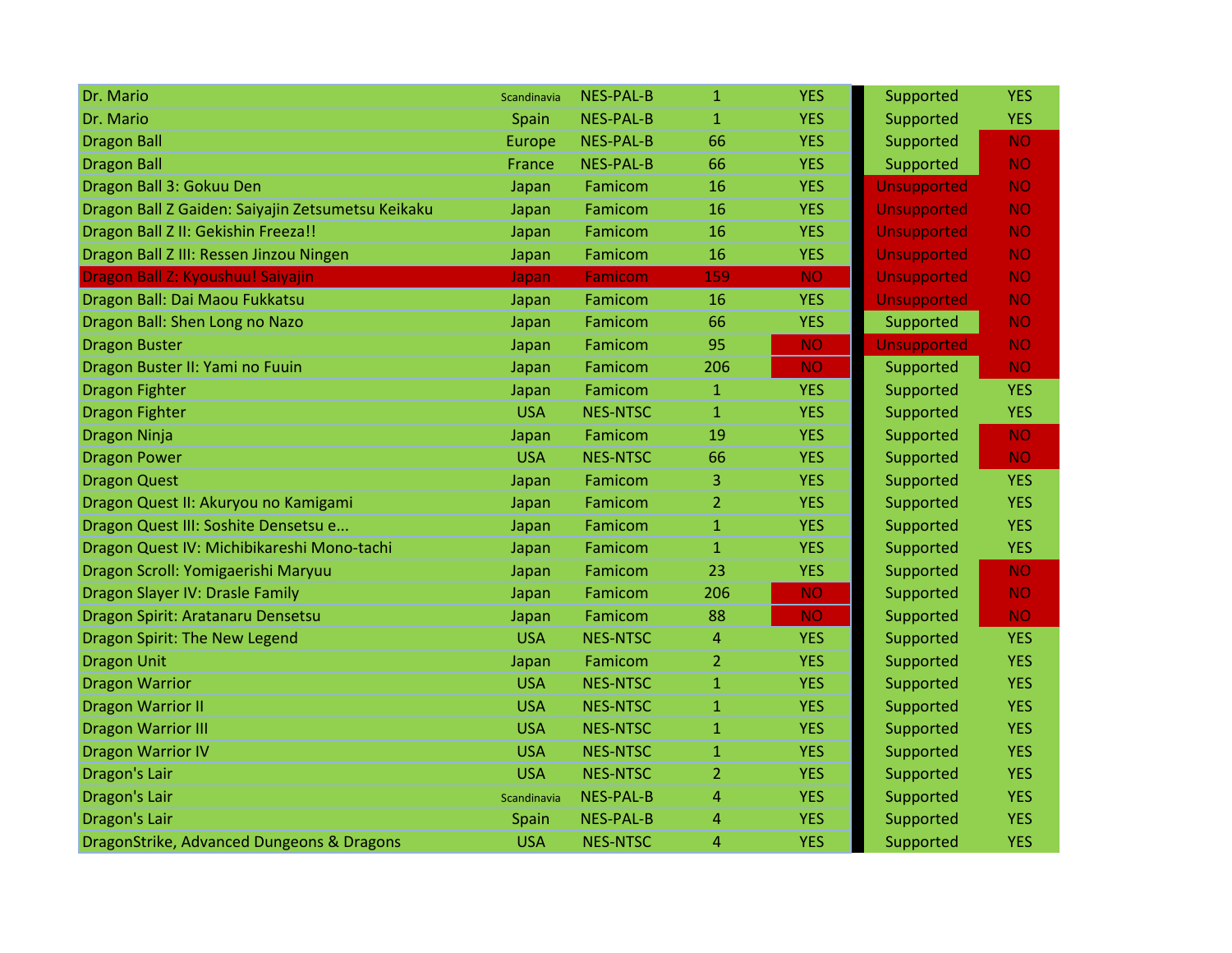| Dragons of Flame, Advanced Dungeons & Dragons | Japan         | Famicom          | $\mathbf{1}$     | <b>YES</b> | Supported | <b>YES</b> |
|-----------------------------------------------|---------------|------------------|------------------|------------|-----------|------------|
| <b>Dream Master</b>                           | Japan         | Famicom          | 19               | <b>YES</b> | Supported | <b>NO</b>  |
| <b>Drop Zone</b>                              | Germany       | <b>NES-PAL-B</b> | 3                | <b>YES</b> | Supported | <b>YES</b> |
| Dschungelbuch, Disney Das                     | Germany       | <b>NES-PAL-B</b> | $\overline{4}$   | <b>YES</b> | Supported | <b>YES</b> |
| <b>Duck Hunt</b>                              | Japan         | Famicom          | $\mathbf{0}$     | <b>YES</b> | Supported | <b>YES</b> |
| <b>Duck Hunt</b>                              | Canada        | <b>NES-NTSC</b>  | $\mathbf{0}$     | <b>YES</b> | Supported | <b>YES</b> |
| <b>Duck Hunt</b>                              | <b>USA</b>    | <b>NES-NTSC</b>  | $\boldsymbol{0}$ | <b>YES</b> | Supported | <b>YES</b> |
| <b>Duck Hunt</b>                              | Europe        | <b>NES-PAL-B</b> | $\mathbf{0}$     | <b>YES</b> | Supported | <b>YES</b> |
| <b>Duck Hunt</b>                              | Spain         | <b>NES-PAL-B</b> | $\overline{0}$   | <b>YES</b> | Supported | <b>YES</b> |
| DuckTales 2, Disney's                         | <b>USA</b>    | <b>NES-NTSC</b>  | $\overline{2}$   | <b>YES</b> | Supported | <b>YES</b> |
| DuckTales 2, Disney's                         | Germany       | <b>NES-PAL-B</b> | $\overline{2}$   | <b>YES</b> | Supported | <b>YES</b> |
| DuckTales 2, Disney's                         | Scandinavia   | <b>NES-PAL-B</b> | $\overline{2}$   | <b>YES</b> | Supported | <b>YES</b> |
| DuckTales 2, Disney's: la Bande a Picsou      | <b>France</b> | <b>NES-PAL-B</b> | $\overline{2}$   | <b>YES</b> | Supported | <b>YES</b> |
| DuckTales, Disney's                           | <b>USA</b>    | <b>NES-NTSC</b>  | $\overline{2}$   | <b>YES</b> | Supported | <b>YES</b> |
| DuckTales, Disney's                           | Europe        | <b>NES-PAL-B</b> | $\overline{2}$   | <b>YES</b> | Supported | <b>YES</b> |
| DuckTales, Disney's                           | Germany       | <b>NES-PAL-B</b> | $\overline{2}$   | <b>YES</b> | Supported | <b>YES</b> |
| DuckTales, Disney's                           | Scandinavia   | <b>NES-PAL-B</b> | $\overline{2}$   | <b>YES</b> | Supported | <b>YES</b> |
| <b>Dudes with Attitude</b>                    | <b>USA</b>    | <b>NES-NTSC</b>  | 79               | <b>YES</b> | Supported | <b>NO</b>  |
| Dungeon & Magic: Sword of the Element         | Japan         | Famicom          | $\mathbf{1}$     | <b>YES</b> | Supported | <b>YES</b> |
| Dungeon Kid                                   | Japan         | Famicom          | $\mathbf{1}$     | <b>YES</b> | Supported | <b>YES</b> |
| Dungeon Magic: Sword of the Elements          | <b>USA</b>    | <b>NES-NTSC</b>  | $\mathbf{1}$     | <b>YES</b> | Supported | <b>YES</b> |
| <b>Dusty Diamond's All-Star Softball</b>      | <b>USA</b>    | <b>NES-NTSC</b>  | $\mathbf{1}$     | <b>YES</b> | Supported | <b>YES</b> |
| Dynablaster                                   | Germany       | <b>NES-PAL-B</b> | $\mathbf{1}$     | <b>YES</b> | Supported | <b>YES</b> |
| Dynablaster                                   | Spain         | <b>NES-PAL-B</b> | $\mathbf{1}$     | <b>YES</b> | Supported | <b>YES</b> |
| <b>Dynamite Batman</b>                        | Japan         | Famicom          | 69               | <b>NO</b>  | Supported | <b>NO</b>  |
| <b>Dynamite Bowl</b>                          | Japan         | Famicom          | 3                | <b>YES</b> | Supported | <b>YES</b> |
| <b>Dynowarz: The Destruction of Spondylus</b> | <b>USA</b>    | <b>NES-NTSC</b>  | $\mathbf{1}$     | <b>YES</b> | Supported | <b>YES</b> |
| Déjà Vu                                       | <b>USA</b>    | <b>NES-NTSC</b>  | $\overline{4}$   | <b>YES</b> | Supported | <b>YES</b> |
| Déjà Vu                                       | Sweden        | <b>NES-PAL-B</b> | $\overline{4}$   | <b>YES</b> | Supported | <b>YES</b> |
| <b>Earthbound Zero</b>                        | <b>USA</b>    | <b>NES-NTSC</b>  | 4                | <b>YES</b> | Supported | <b>YES</b> |
| Egger Land: Meikyuu no Fukkatsu               | Japan         | Famicom          | $\mathbf{1}$     | <b>YES</b> | Supported | <b>YES</b> |
| Egypt                                         | Japan         | Famicom          | 3                | <b>YES</b> | Supported | <b>YES</b> |
| <b>El Destructor</b>                          | Spain         | <b>NES-PAL</b>   | 3                | <b>YES</b> | Supported | <b>YES</b> |
| El Monstruo de los Globos                     | Spain         | <b>NES-PAL</b>   | 3                | <b>YES</b> | Supported | <b>YES</b> |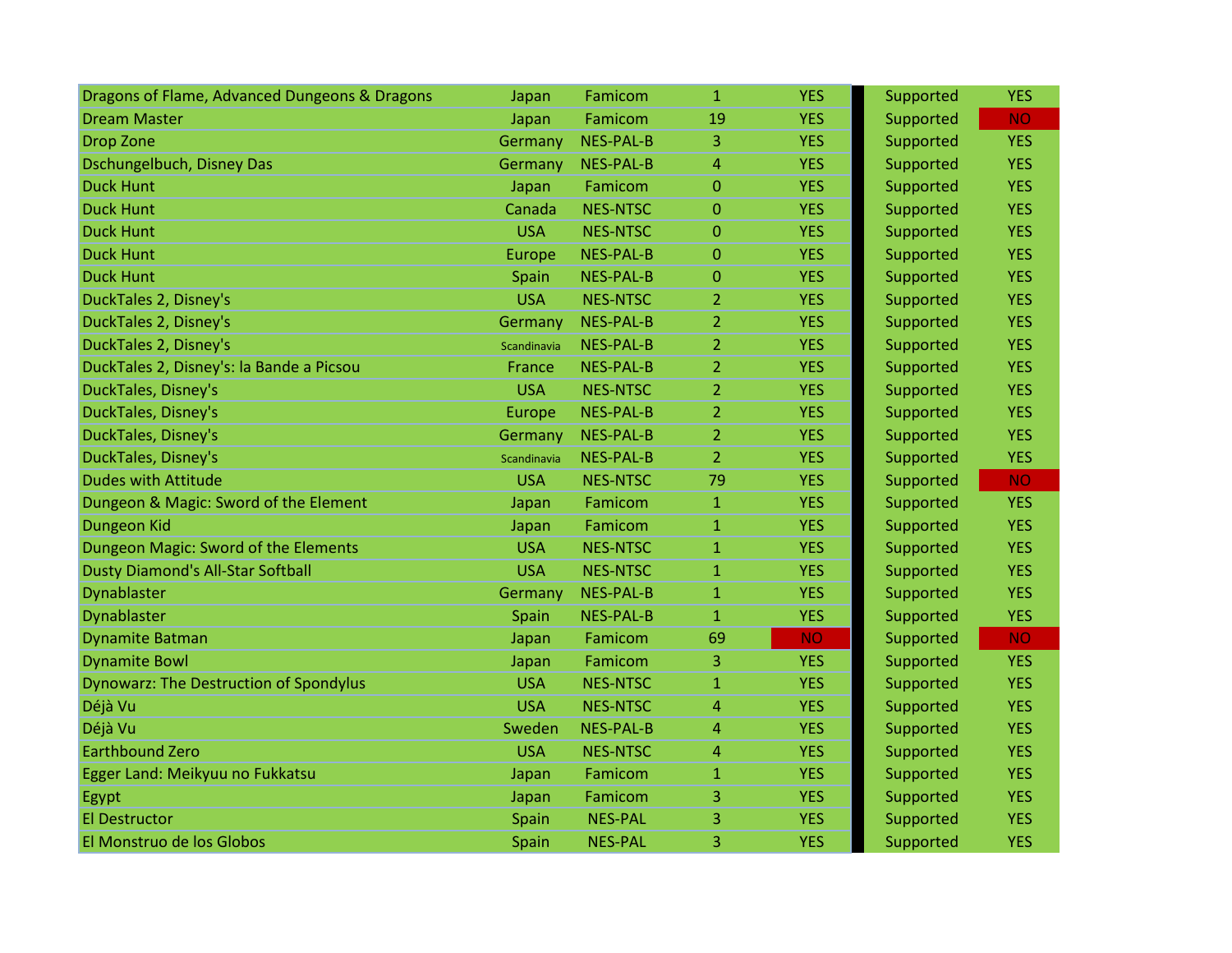| <b>Elevator Action</b>                  | Japan       | Famicom          | $\overline{0}$ | <b>YES</b> | Supported | <b>YES</b> |
|-----------------------------------------|-------------|------------------|----------------|------------|-----------|------------|
| <b>Elevator Action</b>                  | <b>USA</b>  | <b>NES-NTSC</b>  | $\mathbf{0}$   | <b>YES</b> | Supported | <b>YES</b> |
| <b>Eliminator Boat Duel</b>             | <b>USA</b>  | <b>NES-NTSC</b>  | $\mathbf{1}$   | <b>YES</b> | Supported | <b>YES</b> |
| <b>Eliminator Boat Duel</b>             | Scandinavia | <b>NES-PAL-B</b> | $\mathbf{1}$   | <b>YES</b> | Supported | <b>YES</b> |
| Elite                                   | <b>UK</b>   | <b>NES-PAL-A</b> | $\mathbf{1}$   | <b>YES</b> | Supported | <b>YES</b> |
| Elite                                   | Germany     | <b>NES-PAL-B</b> | $\mathbf{1}$   | <b>YES</b> | Supported | <b>YES</b> |
| Elite                                   | Spain       | <b>NES-PAL-B</b> | $\mathbf{1}$   | <b>YES</b> | Supported | <b>YES</b> |
| Elysion                                 | Japan       | Famicom          | $\mathbf{1}$   | <b>YES</b> | Supported | <b>YES</b> |
| Emo Yan no 10 Bai Pro Yakyuu            | Japan       | Famicom          | $\mathbf{1}$   | <b>YES</b> | Supported | <b>YES</b> |
| Eric Cantona Football Challenge Goal! 2 | France      | <b>NES-PAL-B</b> | 118            | <b>NO</b>  | Supported | <b>NO</b>  |
| Erika to Satoru no Yume Bouken          | Japan       | Famicom          | 19             | <b>YES</b> | Supported | <b>NO</b>  |
| Erunaaku no Zaihou                      | Japan       | Famicom          | $\overline{2}$ | <b>YES</b> | Supported | <b>YES</b> |
| <b>Escape From Atlantis, The</b>        | <b>USA</b>  | <b>NES-NTSC</b>  | 11             | <b>YES</b> | Supported | <b>NO</b>  |
| <b>Esper Bouken Tai</b>                 | Japan       | Famicom          | $\overline{2}$ | <b>YES</b> | Supported | <b>YES</b> |
| Esper Dream 2: Aratanaru Tatakai        | Japan       | Famicom          | 26             | <b>NO</b>  | Supported | <b>NO</b>  |
| Excitebike                              | Japan       | Famicom          | $\mathbf{0}$   | <b>YES</b> | Supported | <b>YES</b> |
| <b>Excitebike</b>                       | <b>USA</b>  | <b>NES-NTSC</b>  | $\mathbf{0}$   | <b>YES</b> | Supported | <b>YES</b> |
| Excitebike                              | Europe      | <b>NES-PAL-B</b> | $\Omega$       | <b>YES</b> | Supported | <b>YES</b> |
| Excitebike                              | Germany     | <b>NES-PAL-B</b> | 0              | <b>YES</b> | Supported | <b>YES</b> |
| <b>Excitebike</b>                       | Spain       | <b>NES-PAL-B</b> | $\overline{0}$ | <b>YES</b> | Supported | <b>YES</b> |
| <b>Exciting Boxing</b>                  | Japan       | Famicom          | 75             | <b>NO</b>  | Supported | <b>NO</b>  |
| <b>Exed Exes</b>                        | Japan       | Famicom          | $\overline{0}$ | <b>YES</b> | Supported | <b>YES</b> |
| <b>Exerion</b>                          | Japan       | Famicom          | $\mathbf{0}$   | <b>YES</b> | Supported | <b>YES</b> |
| Exodus: Journey to the Promised Land    | <b>USA</b>  | <b>NES-NTSC</b>  | 11             | <b>YES</b> | Supported | <b>NO</b>  |
| <b>Exploding Fist</b>                   | <b>USA</b>  | <b>NES-NTSC</b>  | 3              | <b>YES</b> | Supported | <b>YES</b> |
| F-117a Stealth Fighter                  | <b>USA</b>  | <b>NES-NTSC</b>  | 4              | <b>YES</b> | Supported | <b>YES</b> |
| F-15 City War                           | <b>USA</b>  | <b>NES-NTSC</b>  | 79             | <b>YES</b> | Supported | <b>NO</b>  |
| F-15 Strike Eagle                       | <b>USA</b>  | <b>NES-NTSC</b>  | 4              | <b>YES</b> | Supported | <b>YES</b> |
| F-15 Strike Eagle                       | Italy       | <b>NES-PAL-A</b> | 4              | <b>YES</b> | Supported | <b>YES</b> |
| F-15 Strike Eagle                       | <b>UK</b>   | <b>NES-PAL-A</b> | 4              | <b>YES</b> | Supported | <b>YES</b> |
| F-15 Strike Eagle                       | France      | <b>NES-PAL-B</b> | 4              | <b>YES</b> | Supported | <b>YES</b> |
| F-15 Strike Eagle                       | Germany     | <b>NES-PAL-B</b> | $\overline{4}$ | <b>YES</b> | Supported | <b>YES</b> |
| F-15 Strike Eagle                       | Scandinavia | <b>NES-PAL-B</b> | 4              | <b>YES</b> | Supported | <b>YES</b> |
| <b>F1 Circus</b>                        | Japan       | Famicom          | 4              | <b>YES</b> | Supported | <b>YES</b> |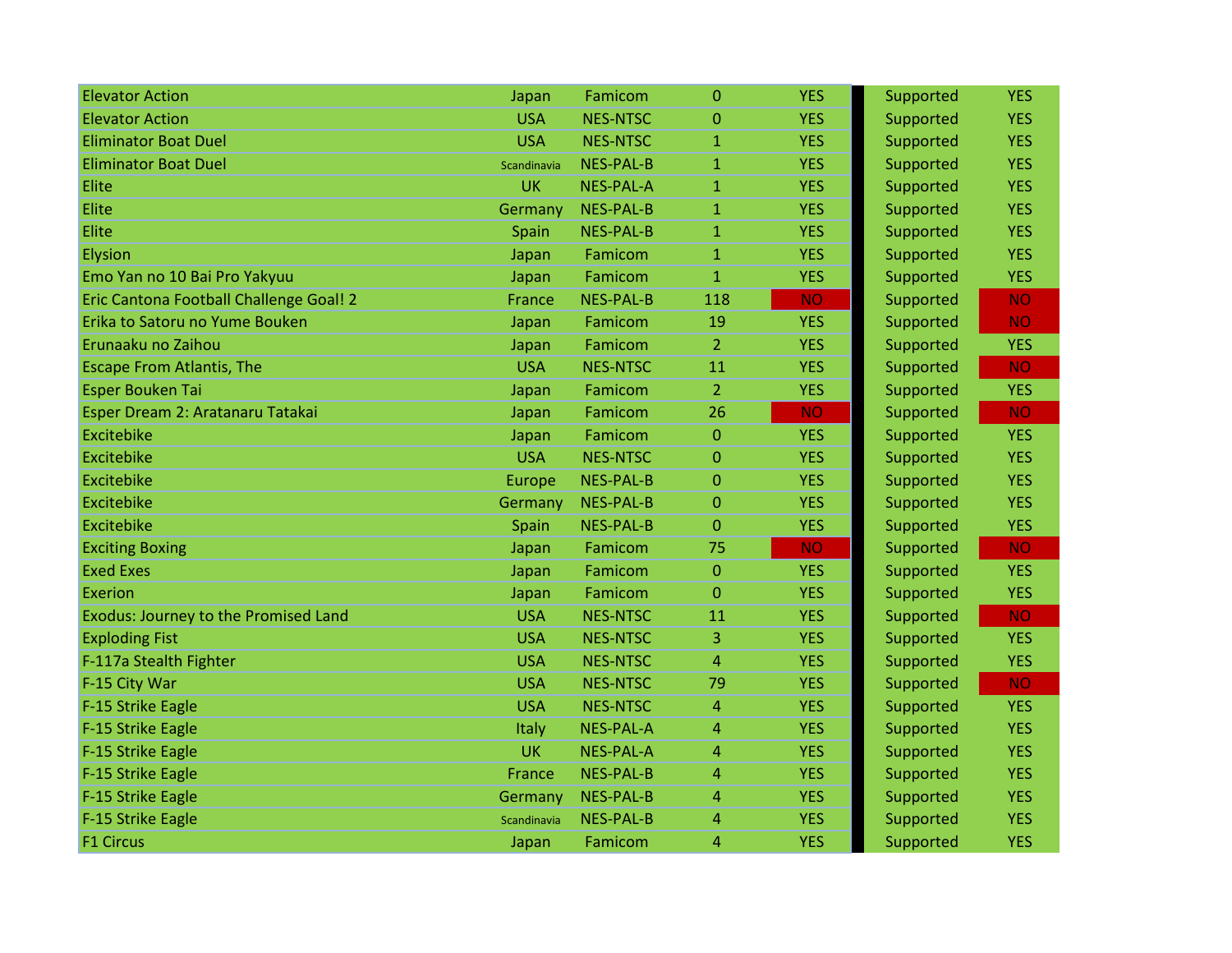| F1 Race                                        | Japan      | Famicom         | $\Omega$       | <b>YES</b> | Supported          | <b>YES</b> |
|------------------------------------------------|------------|-----------------|----------------|------------|--------------------|------------|
| Famicom Jump II: Saikyou no 7 Nin              | Japan      | Famicom         | 16             | <b>YES</b> | <b>Unsupported</b> | <b>NO</b>  |
| Famicom Jump: Eiyuu Retsuden                   | Japan      | Famicom         | 16             | <b>YES</b> | Unsupported        | <b>NO</b>  |
| <b>Famicom Meijin Sen</b>                      | Japan      | Famicom         | $\mathbf{1}$   | <b>YES</b> | Supported          | <b>YES</b> |
| <b>Famicom Wars</b>                            | Japan      | Famicom         | 10             | <b>NO</b>  | Supported          | <b>NO</b>  |
| Famicom Yakyuu Ban                             | Japan      | Famicom         | $\mathbf{1}$   | <b>YES</b> | Supported          | <b>YES</b> |
| <b>Family BASIC</b>                            | Japan      | Famicom         | 0              | <b>YES</b> | Supported          | <b>YES</b> |
| Family BASIC v3.0                              | Japan      | Famicom         | $\overline{0}$ | <b>YES</b> | Supported          | <b>YES</b> |
| <b>Family Boxing</b>                           | Japan      | Famicom         | 206            | <b>NO</b>  | Supported          | <b>NO</b>  |
| <b>Family Circuit</b>                          | Japan      | Famicom         | 206            | <b>NO</b>  | Supported          | <b>NO</b>  |
| <b>Family Circuit '91</b>                      | Japan      | Famicom         | 19             | <b>YES</b> | Supported          | <b>NO</b>  |
| Family Feud, The All New                       | <b>USA</b> | <b>NES-NTSC</b> | $\mathbf{1}$   | <b>YES</b> | Supported          | <b>YES</b> |
| <b>Family Jockey</b>                           | Japan      | Famicom         | 206            | <b>NO</b>  | Supported          | <b>NO</b>  |
| <b>Family Mahjong</b>                          | Japan      | Famicom         | 206            | <b>NO</b>  | Supported          | <b>NO</b>  |
| Family Mahjong II: Shanghai e no Michi         | Japan      | Famicom         | 206            | <b>NO</b>  | Supported          | <b>NO</b>  |
| <b>Family Pinball</b>                          | Japan      | Famicom         | 206            | <b>NO</b>  | Supported          | <b>NO</b>  |
| Family Quiz: 4-nin wa Rival                    | Japan      | Famicom         | $\overline{2}$ | <b>YES</b> | Supported          | <b>YES</b> |
| <b>Family Tennis</b>                           | Japan      | Famicom         | 206            | <b>NO</b>  | Supported          | <b>NO</b>  |
| Family Trainer 1: Athletic World               | Japan      | Famicom         | 3              | <b>YES</b> | Supported          | <b>YES</b> |
| <b>Family Trainer 2: Running Stadium</b>       | Japan      | Famicom         | 3              | <b>YES</b> | Supported          | <b>YES</b> |
| <b>Family Trainer 3: Aerobics Studio</b>       | Japan      | Famicom         | 3              | <b>YES</b> | Supported          | <b>YES</b> |
| <b>Family Trainer 4: Jogging Race</b>          | Japan      | Famicom         | 3              | <b>YES</b> | Supported          | <b>YES</b> |
| Family Trainer 5: Meiro Daisakusen             | Japan      | Famicom         | 70             | <b>YES</b> | Supported          | <b>NO</b>  |
| Family Trainer 7: Famitre Daiundoukai          | Japan      | Famicom         | 3              | <b>YES</b> | Supported          | <b>YES</b> |
| Family Trainer 8: Totsugeki! Fuun Takeshijou   | Japan      | Famicom         | 3              | <b>YES</b> | Supported          | <b>YES</b> |
| Family Trainer 9: Totsugeki! Fuun Takeshijou 2 | Japan      | Famicom         | 66             | <b>YES</b> | Supported          | <b>NO</b>  |
| Famista '89: Kaimaku Ban!!                     | Japan      | Famicom         | 206            | <b>NO</b>  | Supported          | <b>NO</b>  |
| Famista '90                                    | Japan      | Famicom         | 19             | <b>YES</b> | Supported          | <b>NO</b>  |
| Famista '91                                    | Japan      | Famicom         | 19             | <b>YES</b> | Supported          | <b>NO</b>  |
| Famista '92                                    | Japan      | Famicom         | 19             | <b>YES</b> | Supported          | <b>NO</b>  |
| Famista '93                                    | Japan      | Famicom         | 19             | <b>YES</b> | Supported          | <b>NO</b>  |
| Famista '94                                    | Japan      | Famicom         | 19             | <b>YES</b> | Supported          | <b>NO</b>  |
| Fantastic Adventures of Dizzy, The             | <b>USA</b> | <b>NES-NTSC</b> | 71             | <b>YES</b> | Supported          | <b>NO</b>  |
| <b>Fantasy Zone</b>                            | Japan      | Famicom         | 93             | <b>NO</b>  | Supported          | <b>NO</b>  |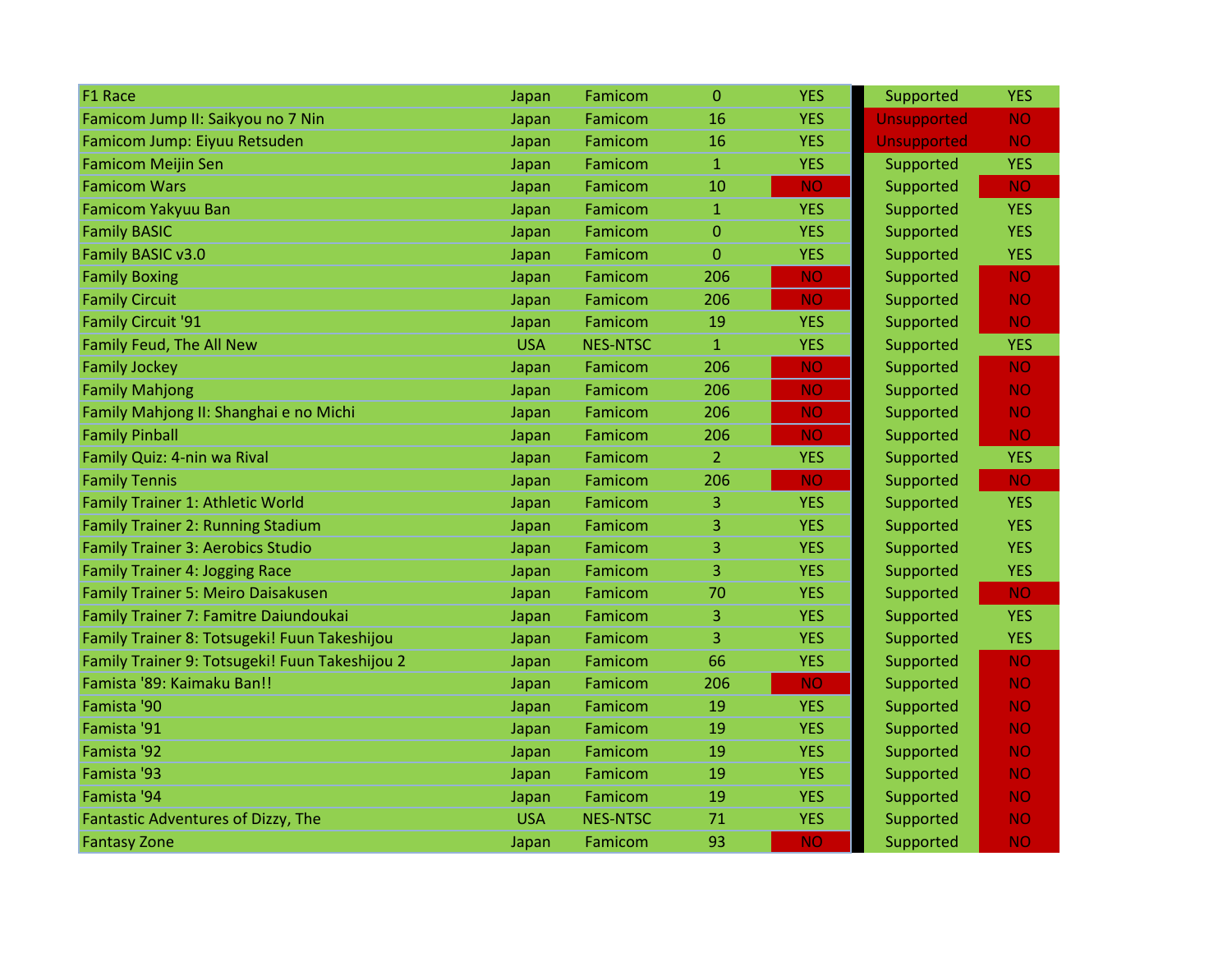| <b>Fantasy Zone</b>                 | <b>USA</b> | <b>NES-NTSC</b>  | 206            | <b>NO</b>  | Supported | <b>NO</b>  |
|-------------------------------------|------------|------------------|----------------|------------|-----------|------------|
| Fantasy Zone II: Opa-Opa no Namida  | Japan      | Famicom          | 67             | <b>NO</b>  | Supported | <b>NO</b>  |
| Faria                               | <b>USA</b> | <b>NES-NTSC</b>  | $\mathbf{1}$   | <b>YES</b> | Supported | <b>YES</b> |
| Faria: Fuuin no Tsurugi             | Japan      | Famicom          | $\mathbf{1}$   | <b>YES</b> | Supported | <b>YES</b> |
| Faxanadu                            | Japan      | Famicom          | $\mathbf{1}$   | <b>YES</b> | Supported | <b>YES</b> |
| Faxanadu                            | Canada     | <b>NES-NTSC</b>  | $\mathbf{1}$   | <b>YES</b> | Supported | <b>YES</b> |
| Faxanadu                            | <b>USA</b> | <b>NES-NTSC</b>  | $\mathbf{1}$   | <b>YES</b> | Supported | <b>YES</b> |
| Faxanadu                            | UK         | <b>NES-PAL-A</b> | $\mathbf{1}$   | <b>YES</b> | Supported | <b>YES</b> |
| Faxanadu                            | Europe     | <b>NES-PAL-B</b> | $\mathbf{1}$   | <b>YES</b> | Supported | <b>YES</b> |
| Faxanadu                            | France     | <b>NES-PAL-B</b> | $\mathbf{1}$   | <b>YES</b> | Supported | <b>YES</b> |
| Faxanadu                            | Germany    | <b>NES-PAL-B</b> | $\mathbf{1}$   | <b>YES</b> | Supported | <b>YES</b> |
| Faxanadu                            | Spain      | <b>NES-PAL-B</b> | $\mathbf{1}$   | <b>YES</b> | Supported | <b>YES</b> |
| <b>Felix the Cat</b>                | <b>USA</b> | <b>NES-NTSC</b>  | $\overline{4}$ | <b>YES</b> | Supported | <b>YES</b> |
| <b>Felix the Cat</b>                | France     | <b>NES-PAL-B</b> | $\overline{4}$ | <b>YES</b> | Supported | <b>YES</b> |
| <b>Ferrari Grand Prix Challenge</b> | Japan      | Famicom          | $\mathbf{1}$   | <b>YES</b> | Supported | <b>YES</b> |
| <b>Ferrari Grand Prix Challenge</b> | <b>USA</b> | <b>NES-NTSC</b>  | $\mathbf{1}$   | <b>YES</b> | Supported | <b>YES</b> |
| <b>Ferrari Grand Prix Challenge</b> | Australia  | <b>NES-PAL-A</b> | $\mathbf{1}$   | <b>YES</b> | Supported | <b>YES</b> |
| <b>Ferrari Grand Prix Challenge</b> | France     | <b>NES-PAL-B</b> | $\mathbf{1}$   | <b>YES</b> | Supported | <b>YES</b> |
| <b>Ferrari Grand Prix Challenge</b> | Germany    | <b>NES-PAL-B</b> | $\mathbf{1}$   | <b>YES</b> | Supported | <b>YES</b> |
| <b>Fester's Quest</b>               | <b>USA</b> | <b>NES-NTSC</b>  | $\mathbf{1}$   | <b>YES</b> | Supported | <b>YES</b> |
| <b>Fester's Quest</b>               | Europe     | <b>NES-PAL-B</b> | $\mathbf{1}$   | <b>YES</b> | Supported | <b>YES</b> |
| <b>Field Combat</b>                 | Japan      | Famicom          | $\overline{0}$ | <b>YES</b> | Supported | <b>YES</b> |
| <b>Fighting Golf</b>                | Japan      | Famicom          | $\mathbf{1}$   | <b>YES</b> | Supported | <b>YES</b> |
| <b>Fighting Road</b>                | Japan      | Famicom          | $\overline{4}$ | <b>YES</b> | Supported | <b>YES</b> |
| <b>Final Fantasy</b>                | Japan      | Famicom          | 1              | <b>YES</b> | Supported | <b>YES</b> |
| <b>Final Fantasy</b>                | Canada     | <b>NES-NTSC</b>  | $\mathbf{1}$   | <b>YES</b> | Supported | <b>YES</b> |
| <b>Final Fantasy</b>                | <b>USA</b> | <b>NES-NTSC</b>  | $\mathbf{1}$   | <b>YES</b> | Supported | <b>YES</b> |
| Final Fantasy I & II                | Japan      | Famicom          | $\mathbf{1}$   | <b>YES</b> | Supported | <b>YES</b> |
| <b>Final Fantasy II</b>             | Japan      | Famicom          | $\mathbf{1}$   | <b>YES</b> | Supported | <b>YES</b> |
| <b>Final Fantasy II</b>             | <b>USA</b> | <b>NES-NTSC</b>  | 1              | <b>YES</b> | Supported | <b>YES</b> |
| <b>Final Fantasy III</b>            | Japan      | Famicom          | 4              | <b>YES</b> | Supported | <b>YES</b> |
| <b>Final Lap</b>                    | Japan      | Famicom          | 19             | <b>YES</b> | Supported | <b>NO</b>  |
| <b>Final Mission</b>                | Japan      | Famicom          | $\mathbf{1}$   | <b>YES</b> | Supported | <b>YES</b> |
| <b>Fire Emblem Gaiden</b>           | Japan      | Famicom          | 10             | <b>NO</b>  | Supported | <b>NO</b>  |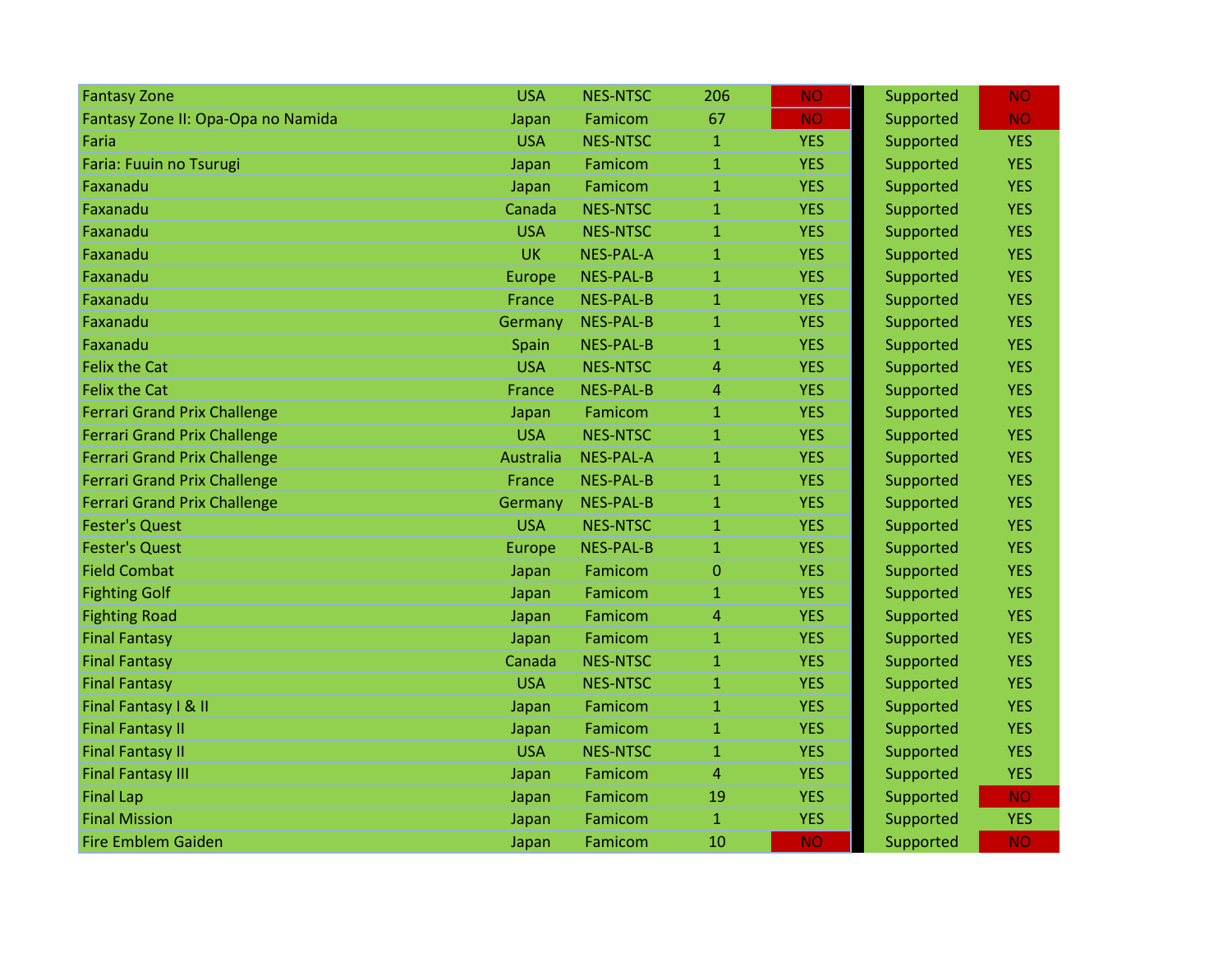| Fire Emblem: Ankokuryuu to Hikari no Ken                  | Japan         | Famicom          | 10             | <b>NO</b>  | Supported          | <b>NO</b>  |
|-----------------------------------------------------------|---------------|------------------|----------------|------------|--------------------|------------|
| <b>Fire Hawk</b>                                          | <b>USA</b>    | <b>NES-NTSC</b>  | 71             | <b>YES</b> | Supported          | <b>NO</b>  |
| Fire'n Ice                                                | <b>USA</b>    | <b>NES-NTSC</b>  | $\overline{4}$ | <b>YES</b> | Supported          | <b>YES</b> |
| <b>Fisher-Price: Firehouse Rescue</b>                     | <b>USA</b>    | <b>NES-NTSC</b>  | 3              | <b>YES</b> | Supported          | <b>YES</b> |
| <b>Fisher-Price: I Can Remember</b>                       | <b>USA</b>    | <b>NES-NTSC</b>  | 3              | <b>YES</b> | Supported          | <b>YES</b> |
| <b>Fisher-Price: Perfect Fit</b>                          | <b>USA</b>    | <b>NES-NTSC</b>  | 3              | <b>YES</b> | Supported          | <b>YES</b> |
| <b>Fist of the North Star</b>                             | <b>USA</b>    | <b>NES-NTSC</b>  | $\overline{2}$ | <b>YES</b> | Supported          | <b>YES</b> |
| Flappy                                                    | Japan         | Famicom          | $\mathbf{0}$   | <b>YES</b> | Supported          | <b>YES</b> |
| <b>Fleet Commander</b>                                    | Japan         | Famicom          | 3              | <b>YES</b> | Supported          | <b>YES</b> |
| Flight of the Intruder                                    | <b>USA</b>    | <b>NES-NTSC</b>  | $\overline{2}$ | <b>YES</b> | Supported          | <b>YES</b> |
| Flintstones, The: The Rescue of Dino & Hoppy              | <b>USA</b>    | <b>NES-NTSC</b>  | $\overline{4}$ | <b>YES</b> | Supported          | <b>YES</b> |
| Flintstones, The: The Rescue of Dino & Hoppy              | Scandinavia   | <b>NES-PAL-B</b> | 4              | <b>YES</b> | Supported          | <b>YES</b> |
| Flintstones, The: The Rescue of Dino & Hoppy              | Spain         | <b>NES-PAL-B</b> | $\overline{4}$ | <b>YES</b> | Supported          | <b>YES</b> |
| Flintstones, The: The Surprise at Dinosaur Peak!          | <b>USA</b>    | <b>NES-NTSC</b>  | $\overline{4}$ | <b>YES</b> | Supported          | <b>YES</b> |
| Flintstones, The: The Surprise at Dinosaur Peak!          | Scandinavia   | <b>NES-PAL-B</b> | $\overline{4}$ | <b>YES</b> | Supported          | <b>YES</b> |
| Flipull: An Exciting Cube Game                            | Japan         | Famicom          | 3              | <b>YES</b> | Supported          | <b>YES</b> |
| <b>Flying Dragon: The Secret Scroll</b>                   | <b>USA</b>    | <b>NES-NTSC</b>  | $\overline{2}$ | <b>YES</b> | Supported          | <b>YES</b> |
| <b>Flying Warriors</b>                                    | <b>USA</b>    | <b>NES-NTSC</b>  | $\mathbf{1}$   | <b>YES</b> | Supported          | <b>YES</b> |
| <b>Formation Z</b>                                        | Japan         | Famicom          | $\Omega$       | <b>YES</b> | Supported          | <b>YES</b> |
| <b>Formula 1 Sensation</b>                                | Germany       | <b>NES-PAL-B</b> | 4              | <b>YES</b> | Supported          | <b>YES</b> |
| Formula One: Built to Win                                 | <b>USA</b>    | <b>NES-NTSC</b>  | $\mathbf{1}$   | <b>YES</b> | Supported          | <b>YES</b> |
| <b>Four Players' Tennis</b>                               | Germany       | <b>NES-PAL-B</b> | $\mathbf{1}$   | <b>YES</b> | Supported          | <b>YES</b> |
| <b>Four Players' Tennis</b>                               | Spain         | <b>NES-PAL-B</b> | $\mathbf{1}$   | <b>YES</b> | Supported          | <b>YES</b> |
| Fox's Peter Pan & The Pirates: The Revenge of Captain Hoc | <b>USA</b>    | <b>NES-NTSC</b>  | $\mathbf{1}$   | <b>YES</b> | Supported          | <b>YES</b> |
| <b>Frankenstein: The Monster Returns</b>                  | <b>USA</b>    | <b>NES-NTSC</b>  | $\mathbf{1}$   | <b>YES</b> | Supported          | <b>YES</b> |
| <b>Freedom Force</b>                                      | <b>USA</b>    | <b>NES-NTSC</b>  | $\mathbf{1}$   | <b>YES</b> | Supported          | <b>YES</b> |
| Friday the 13th                                           | <b>USA</b>    | <b>NES-NTSC</b>  | 3              | <b>YES</b> | Supported          | <b>YES</b> |
| <b>Front Line</b>                                         | Japan         | Famicom          | $\overline{0}$ | <b>YES</b> | Supported          | <b>YES</b> |
| <b>Fudou Myouou Den</b>                                   | Japan         | Famicom          | 207            | <b>NO</b>  | <b>Unsupported</b> | <b>NO</b>  |
| <b>Fun House</b>                                          | <b>USA</b>    | <b>NES-NTSC</b>  | 2              | <b>YES</b> | Supported          | <b>YES</b> |
| <b>Fuzzical Fighter</b>                                   | Japan         | Famicom          | $\overline{4}$ | <b>YES</b> | Supported          | <b>YES</b> |
| G.I. Joe                                                  | <b>USA</b>    | <b>NES-NTSC</b>  | $\overline{4}$ | <b>YES</b> | Supported          | <b>YES</b> |
| G.I. Joe: The Atlantis Factor                             | <b>USA</b>    | <b>NES-NTSC</b>  | $\overline{4}$ | <b>YES</b> | Supported          | <b>YES</b> |
| <b>Galactic Crusader</b>                                  | <b>Taiwan</b> | <b>NES-NTSC</b>  | 146            | <b>NO</b>  | <b>Unsupported</b> | <b>NO</b>  |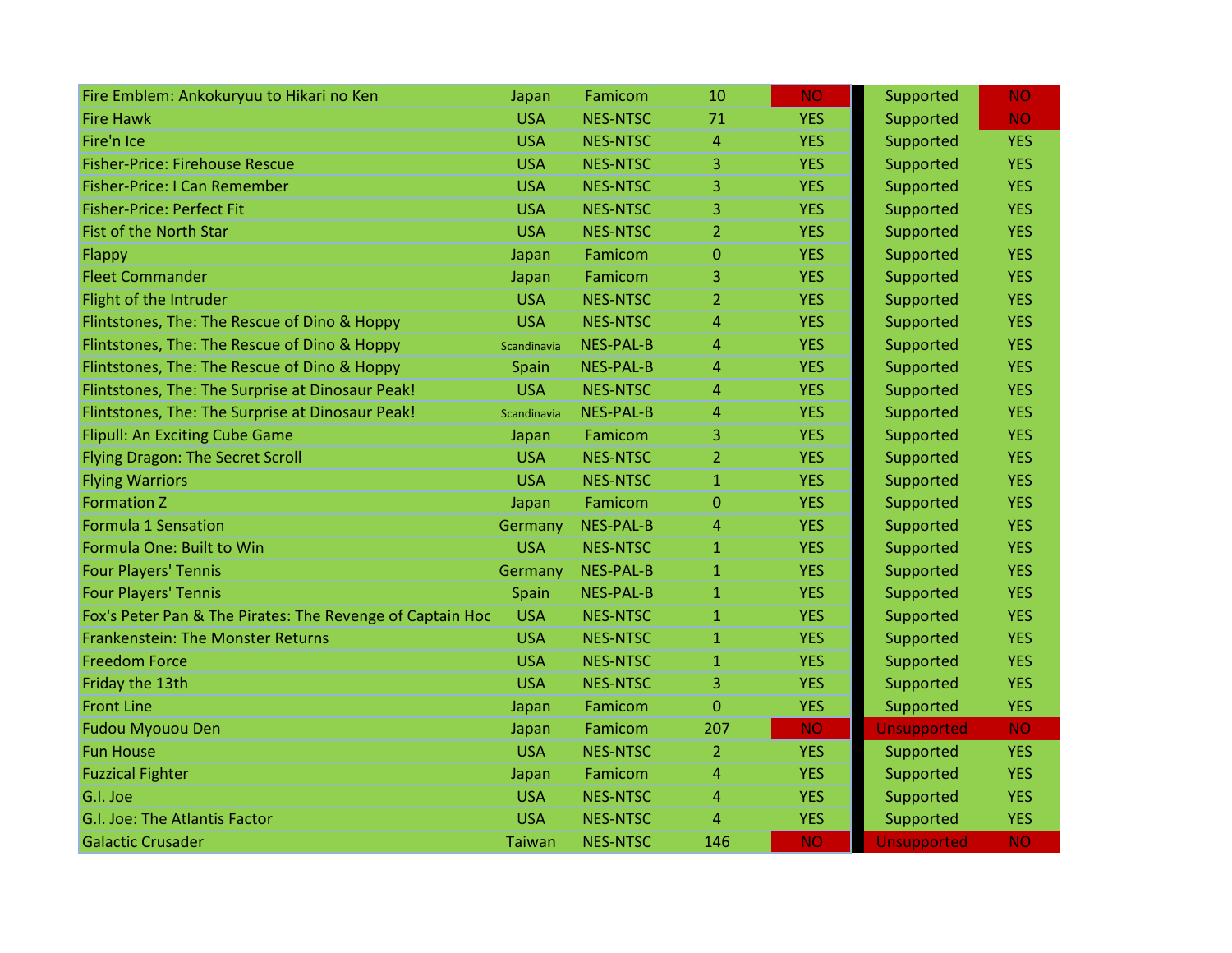| <b>Galactic Crusader</b>                      | <b>USA</b>  | <b>NES-NTSC</b>  | 11             | <b>YES</b> | Supported          | <b>NO</b>  |
|-----------------------------------------------|-------------|------------------|----------------|------------|--------------------|------------|
| Galaga                                        | Japan       | Famicom          | $\mathbf{0}$   | <b>YES</b> | Supported          | <b>YES</b> |
| <b>Galaga: Demons of Death</b>                | <b>USA</b>  | <b>NES-NTSC</b>  | $\mathbf{0}$   | <b>YES</b> | Supported          | <b>YES</b> |
| <b>Galaga: Demons of Death</b>                | Europe      | NES-PAL-B        | $\Omega$       | <b>YES</b> | Supported          | <b>YES</b> |
| Galaxian                                      | Japan       | Famicom          | $\mathbf{0}$   | <b>YES</b> | Supported          | <b>YES</b> |
| Galaxy 5000: Racing in the 51st Century       | <b>USA</b>  | <b>NES-NTSC</b>  | 4              | <b>YES</b> | Supported          | <b>YES</b> |
| Galaxy 5000: Racing in the 51st Century       | Germany     | <b>NES-PAL-B</b> | 4              | <b>YES</b> | Supported          | <b>YES</b> |
| Galaxy 5000: Racing in the 51st Century       | Spain       | <b>NES-PAL-B</b> | 4              | <b>YES</b> | Supported          | <b>YES</b> |
| Gambler Jiko Chuushinha                       | Japan       | Famicom          | $\mathbf{1}$   | <b>YES</b> | Supported          | <b>YES</b> |
| Gambler Jiko Chuushinha 2                     | Japan       | Famicom          | $\mathbf{1}$   | <b>YES</b> | Supported          | <b>YES</b> |
| <b>Game Genie</b>                             | <b>USA</b>  | <b>NES-NTSC</b>  | 0              | <b>YES</b> | Supported          | <b>YES</b> |
| <b>Ganbare Goemon 2</b>                       | Japan       | Famicom          | 23             | <b>YES</b> | Supported          | <b>NO</b>  |
| Ganbare Goemon Gaiden 2: Tenka no Zaihou      | Japan       | Famicom          | 21             | <b>YES</b> | Supported          | <b>NO</b>  |
| Ganbare Goemon Gaiden: Keita Ougon Kiseru     | Japan       | Famicom          | 25             | <b>YES</b> | Supported          | <b>NO</b>  |
| Ganbare Goemon! Karakuri Douchuu              | Japan       | Famicom          | 75             | <b>NO</b>  | Supported          | <b>NO</b>  |
| <b>Ganbare Pennant Race!</b>                  | Japan       | Famicom          | 22             | <b>YES</b> | Supported          | <b>NO</b>  |
| Ganso Saiyuuki Super Monkey Daibouken         | Japan       | Famicom          | 3              | <b>YES</b> | Supported          | <b>YES</b> |
| <b>Gargoyle's Quest II</b>                    | <b>USA</b>  | <b>NES-NTSC</b>  | 4              | <b>YES</b> | Supported          | <b>YES</b> |
| <b>Gargoyle's Quest II</b>                    | Scandinavia | <b>NES-PAL-B</b> | $\overline{4}$ | <b>YES</b> | Supported          | <b>YES</b> |
| Gauntlet                                      | <b>USA</b>  | <b>NES-NTSC</b>  | 206            | <b>NO</b>  | Supported          | <b>NO</b>  |
| <b>Gauntlet II</b>                            | <b>USA</b>  | <b>NES-NTSC</b>  | 4              | <b>YES</b> | Supported          | <b>YES</b> |
| <b>Gauntlet II</b>                            | Europe      | <b>NES-PAL-B</b> | 4              | <b>YES</b> | Supported          | <b>YES</b> |
| <b>Gauntlet II</b>                            | Germany     | <b>NES-PAL-B</b> | 4              | <b>YES</b> | Supported          | <b>YES</b> |
| <b>Gauntlet II</b>                            | Scandinavia | <b>NES-PAL-B</b> | 4              | <b>YES</b> | Supported          | <b>YES</b> |
| GeGeGe no Kitarou 2: Youkai Gundan no Chousen | Japan       | Famicom          | 152            | <b>NO</b>  | <b>Unsupported</b> | <b>NO</b>  |
| GeGeGe no Kitarou: Youkai Daimakyou           | Japan       | Famicom          | 3              | <b>YES</b> | Supported          | <b>YES</b> |
| Geimos                                        | Japan       | Famicom          | 0              | <b>YES</b> | Supported          | <b>YES</b> |
| <b>Gekitotsu Yonku Battle</b>                 | Japan       | Famicom          | $\overline{2}$ | <b>YES</b> | Supported          | <b>YES</b> |
| <b>Gekitou Puroresu!! Toukon Densetsu</b>     | Japan       | Famicom          | $\mathbf{1}$   | <b>YES</b> | Supported          | <b>YES</b> |
| <b>Gekitou Stadium!!</b>                      | Japan       | Famicom          | $\mathbf{1}$   | <b>YES</b> | Supported          | <b>YES</b> |
| Gemfire                                       | <b>USA</b>  | <b>NES-NTSC</b>  | 5              | <b>NO</b>  | <b>Unsupported</b> | <b>NO</b>  |
| <b>Genghis Khan</b>                           | <b>USA</b>  | <b>NES-NTSC</b>  | $\mathbf{1}$   | <b>YES</b> | Supported          | <b>YES</b> |
| Genpei Touma Den: Computer Boardgame          | Japan       | Famicom          | 206            | <b>NO</b>  | Supported          | <b>NO</b>  |
| <b>George Foreman's KO Boxing</b>             | <b>USA</b>  | <b>NES-NTSC</b>  | 4              | <b>YES</b> | Supported          | <b>YES</b> |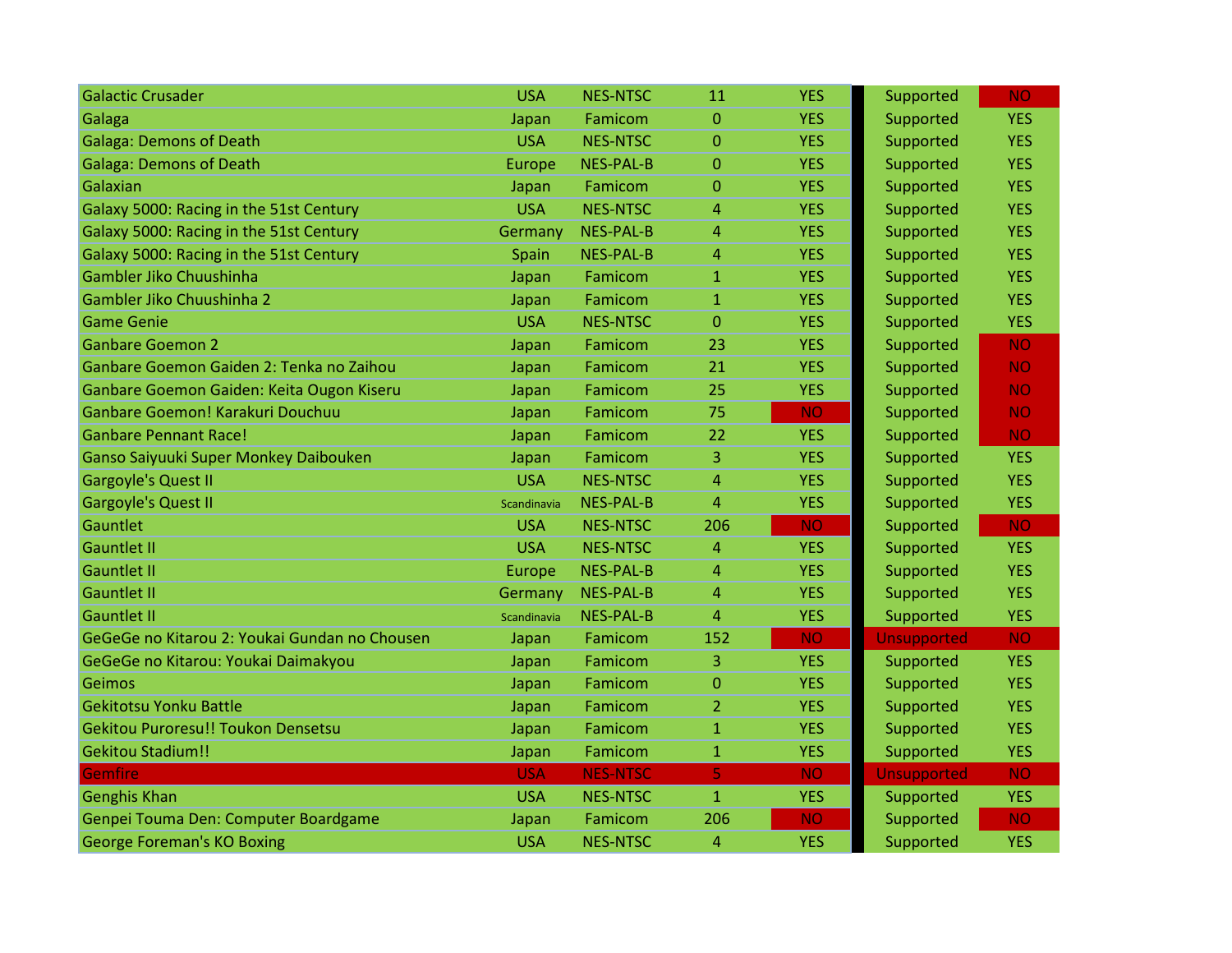| <b>George Foreman's KO Boxing</b>                    | Spain      | <b>NES-PAL-B</b> | $\overline{a}$ | <b>YES</b> | Supported          | <b>YES</b> |
|------------------------------------------------------|------------|------------------|----------------|------------|--------------------|------------|
| <b>Getsufuu Maden</b>                                | Japan      | Famicom          | 23             | <b>YES</b> | Supported          | <b>NO</b>  |
| <b>Ghost 'n Goblins</b>                              | Europe     | <b>NES-PAL-B</b> | $\overline{2}$ | <b>YES</b> | Supported          | <b>YES</b> |
| <b>Ghost 'n Goblins</b>                              | Germany    | <b>NES-PAL-B</b> | 2              | <b>YES</b> | Supported          | <b>YES</b> |
| Ghostbusters                                         | Japan      | Famicom          | 3              | <b>YES</b> | Supported          | <b>YES</b> |
| Ghostbusters                                         | <b>USA</b> | <b>NES-NTSC</b>  | 3              | <b>YES</b> | Supported          | <b>YES</b> |
| <b>Ghostbusters II</b>                               | <b>USA</b> | <b>NES-NTSC</b>  | $\mathbf{1}$   | <b>YES</b> | Supported          | <b>YES</b> |
| <b>Ghostbusters II</b>                               | Italy      | <b>NES-PAL-A</b> | $\mathbf{1}$   | <b>YES</b> | Supported          | <b>YES</b> |
| <b>Ghostbusters II</b>                               | Europe     | <b>NES-PAL-B</b> | $\mathbf{1}$   | <b>YES</b> | Supported          | <b>YES</b> |
| <b>Ghostbusters II</b>                               | Germany    | <b>NES-PAL-B</b> | $\mathbf{1}$   | <b>YES</b> | Supported          | <b>YES</b> |
| <b>Ghosts 'n Goblins</b>                             | <b>USA</b> | <b>NES-NTSC</b>  | $\overline{2}$ | <b>YES</b> | Supported          | <b>YES</b> |
| <b>Ghoul School</b>                                  | <b>USA</b> | <b>NES-NTSC</b>  | $\mathbf{1}$   | <b>YES</b> | Supported          | <b>YES</b> |
| Gimmi a Break: Shijou Saikyou no Quiz Ou Ketteisen   | Japan      | Famicom          | $\mathbf{1}$   | <b>YES</b> | Supported          | <b>YES</b> |
| Gimmi a Break: Shijou Saikyou no Quiz Ou Ketteisen 2 | Japan      | Famicom          | $\mathbf{1}$   | <b>YES</b> | Supported          | <b>YES</b> |
| Gimmick!                                             | Japan      | Famicom          | 69             | <b>NO</b>  | Supported          | <b>NO</b>  |
| Ginga Eiyuu Densetsu                                 | Japan      | Famicom          | $\mathbf{1}$   | <b>YES</b> | Supported          | <b>YES</b> |
| Ginga no Sannin                                      | Japan      | Famicom          | $\overline{2}$ | <b>YES</b> | Supported          | <b>YES</b> |
|                                                      |            |                  |                |            |                    |            |
| <b>Gluk The Thunder Warrior</b>                      | Spain      | <b>NES-PAL</b>   | 189            | <b>NO</b>  | <b>Unsupported</b> | <b>NO</b>  |
| Goal!                                                | <b>USA</b> | <b>NES-NTSC</b>  | $\mathbf{1}$   | <b>YES</b> | Supported          | <b>YES</b> |
| Goal!                                                | <b>UK</b>  | <b>NES-PAL-A</b> | $\mathbf{1}$   | <b>YES</b> | Supported          | <b>YES</b> |
| Goal!                                                | France     | <b>NES-PAL-B</b> | $\mathbf{1}$   | <b>YES</b> | Supported          | <b>YES</b> |
| Goal!                                                | Spain      | <b>NES-PAL-B</b> | $\mathbf{1}$   | <b>YES</b> | Supported          | <b>YES</b> |
| Goal! 2                                              | Spain      | <b>NES-PAL-B</b> | 118            | <b>NO</b>  | Supported          | <b>NO</b>  |
| <b>Goal! Two</b>                                     | <b>USA</b> | <b>NES-NTSC</b>  | 118            | <b>NO</b>  | Supported          | <b>NO</b>  |
| Godzilla                                             | Japan      | Famicom          | $\mathbf{1}$   | <b>YES</b> | Supported          | <b>YES</b> |
| Godzilla 2: War of the Monsters                      | <b>USA</b> | <b>NES-NTSC</b>  | $\mathbf{1}$   | <b>YES</b> | Supported          | <b>YES</b> |
| <b>Godzilla: Monster of Monsters!</b>                | <b>USA</b> | <b>NES-NTSC</b>  | $\mathbf{1}$   | <b>YES</b> | Supported          | <b>YES</b> |
| <b>Godzilla: Monster of Monsters!</b>                | <b>UK</b>  | <b>NES-PAL-A</b> | $\mathbf{1}$   | <b>YES</b> | Supported          | <b>YES</b> |
| <b>Godzilla: Monster of Monsters!</b>                | France     | <b>NES-PAL-B</b> | $\mathbf{1}$   | <b>YES</b> | Supported          | <b>YES</b> |
| Golf                                                 | Japan      | Famicom          | $\mathbf 0$    | <b>YES</b> | Supported          | <b>YES</b> |
| Golf                                                 | Canada     | <b>NES-NTSC</b>  | $\mathbf{0}$   | <b>YES</b> | Supported          | <b>YES</b> |
| Golf                                                 | <b>USA</b> | <b>NES-NTSC</b>  | $\overline{0}$ | <b>YES</b> | Supported          | <b>YES</b> |
| Golf                                                 | Europe     | <b>NES-PAL-B</b> | $\Omega$       | <b>YES</b> | Supported          | <b>YES</b> |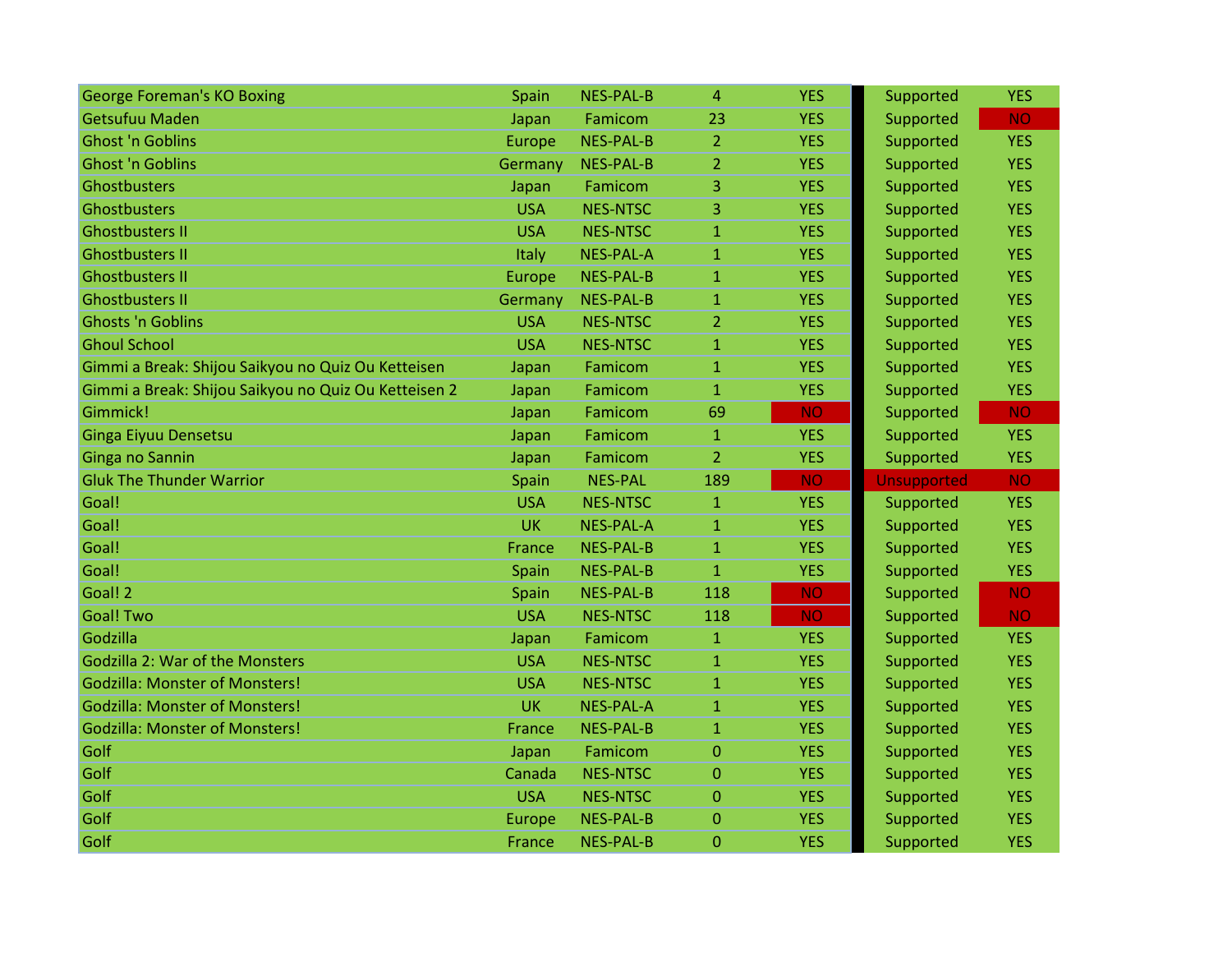| Golf                                       | Spain      | <b>NES-PAL-B</b> | $\overline{0}$ | <b>YES</b> | Supported          | <b>YES</b> |
|--------------------------------------------|------------|------------------|----------------|------------|--------------------|------------|
| Golf '92, The                              | Japan      | Famicom          | $\mathbf{1}$   | <b>YES</b> | Supported          | <b>YES</b> |
| <b>Golf Club Birdie Rush</b>               | Japan      | Famicom          | $\mathbf{1}$   | <b>YES</b> | Supported          | <b>YES</b> |
| <b>Golf Grand Slam</b>                     | Japan      | Famicom          | $\mathbf{1}$   | <b>YES</b> | Supported          | <b>YES</b> |
| <b>Golf Grand Slam</b>                     | <b>USA</b> | <b>NES-NTSC</b>  | $\mathbf{1}$   | <b>YES</b> | Supported          | <b>YES</b> |
| <b>Golf Ko Open</b>                        | Japan      | Famicom          | 33             | <b>YES</b> | <b>Unsupported</b> | <b>NO</b>  |
| Golgo 13: Dai 1 Shou: Kamigami no Tasogare | Japan      | Famicom          | $\mathbf{1}$   | <b>YES</b> | Supported          | <b>YES</b> |
| Golgo 13: Dai 2 Shou: Riddle of Icarus     | Japan      | Famicom          | $\overline{4}$ | <b>YES</b> | Supported          | <b>YES</b> |
| <b>Golgo 13: The Mafat Conspiracy</b>      | <b>USA</b> | <b>NES-NTSC</b>  | $\overline{4}$ | <b>YES</b> | Supported          | <b>YES</b> |
| Golgo 13: Top Secret Episode               | <b>USA</b> | <b>NES-NTSC</b>  | $\mathbf{1}$   | <b>YES</b> | Supported          | <b>YES</b> |
| Gomoku Narabe Renju                        | Japan      | Famicom          | $\mathbf{0}$   | <b>YES</b> | Supported          | <b>YES</b> |
| Goonies 2: Fratelli Saigo no Chousen       | Japan      | Famicom          | 2              | <b>YES</b> | Supported          | <b>YES</b> |
| Goonies II, The                            | <b>USA</b> | <b>NES-NTSC</b>  | $\overline{2}$ | <b>YES</b> | Supported          | <b>YES</b> |
| Goonies II, The                            | Europe     | <b>NES-PAL-B</b> | $\overline{2}$ | <b>YES</b> | Supported          | <b>YES</b> |
| Goonies, The                               | Japan      | Famicom          | 87             | <b>YES</b> | Supported          | <b>NO</b>  |
| Gorby no Pipeline Daisakusen               | Japan      | Famicom          | 3              | <b>YES</b> | Supported          | <b>YES</b> |
| <b>Gotcha! The Sport!</b>                  | <b>USA</b> | <b>NES-NTSC</b>  | 3              | <b>YES</b> | Supported          | <b>YES</b> |
| Gozonji: Yaji Kita Chin Douchuu            | Japan      | Famicom          | $\mathbf{1}$   | <b>YES</b> | Supported          | <b>YES</b> |
| <b>Gradius</b>                             | Japan      | Famicom          | 3              | <b>YES</b> | Supported          | <b>YES</b> |
| <b>Gradius</b>                             | <b>USA</b> | <b>NES-NTSC</b>  | 3              | <b>YES</b> | Supported          | <b>YES</b> |
| <b>Gradius</b>                             | Europe     | <b>NES-PAL-B</b> | 3              | <b>YES</b> | Supported          | <b>YES</b> |
| <b>Gradius</b>                             | Germany    | <b>NES-PAL-B</b> | 3              | <b>YES</b> | Supported          | <b>YES</b> |
| <b>Gradius II</b>                          | Japan      | Famicom          | 25             | <b>YES</b> | Supported          | <b>NO</b>  |
| <b>Great Battle Cyber</b>                  | Japan      | Famicom          | $\overline{4}$ | <b>YES</b> | Supported          | <b>YES</b> |
| <b>Great Boxing: Rush Up</b>               | Japan      | Famicom          | $\overline{4}$ | <b>YES</b> | Supported          | <b>YES</b> |
| <b>Great Tank</b>                          | Japan      | Famicom          | $\mathbf{1}$   | <b>YES</b> | Supported          | <b>YES</b> |
| <b>Great Waldo Search, The</b>             | <b>USA</b> | <b>NES-NTSC</b>  | $\mathbf{1}$   | <b>YES</b> | Supported          | <b>YES</b> |
| <b>Greg Norman's Golf Power</b>            | <b>USA</b> | <b>NES-NTSC</b>  | $\mathbf{1}$   | <b>YES</b> | Supported          | <b>YES</b> |
| Gremlins 2: Shinshu Tanjou                 | Japan      | Famicom          | 69             | <b>NO</b>  | Supported          | <b>NO</b>  |
| <b>Gremlins 2: The New Batch</b>           | <b>USA</b> | <b>NES-NTSC</b>  | $\overline{4}$ | <b>YES</b> | Supported          | <b>YES</b> |
| <b>Gremlins 2: The New Batch</b>           | Italy      | <b>NES-PAL-A</b> | $\overline{4}$ | <b>YES</b> | Supported          | <b>YES</b> |
| <b>Gremlins 2: The New Batch</b>           | Europe     | <b>NES-PAL-B</b> | $\overline{4}$ | <b>YES</b> | Supported          | <b>YES</b> |
| <b>Gremlins 2: The New Batch</b>           | Germany    | <b>NES-PAL-B</b> | $\overline{4}$ | <b>YES</b> | Supported          | <b>YES</b> |
| <b>Guardian Legend, The</b>                | <b>USA</b> | <b>NES-NTSC</b>  | $\overline{2}$ | <b>YES</b> | Supported          | <b>YES</b> |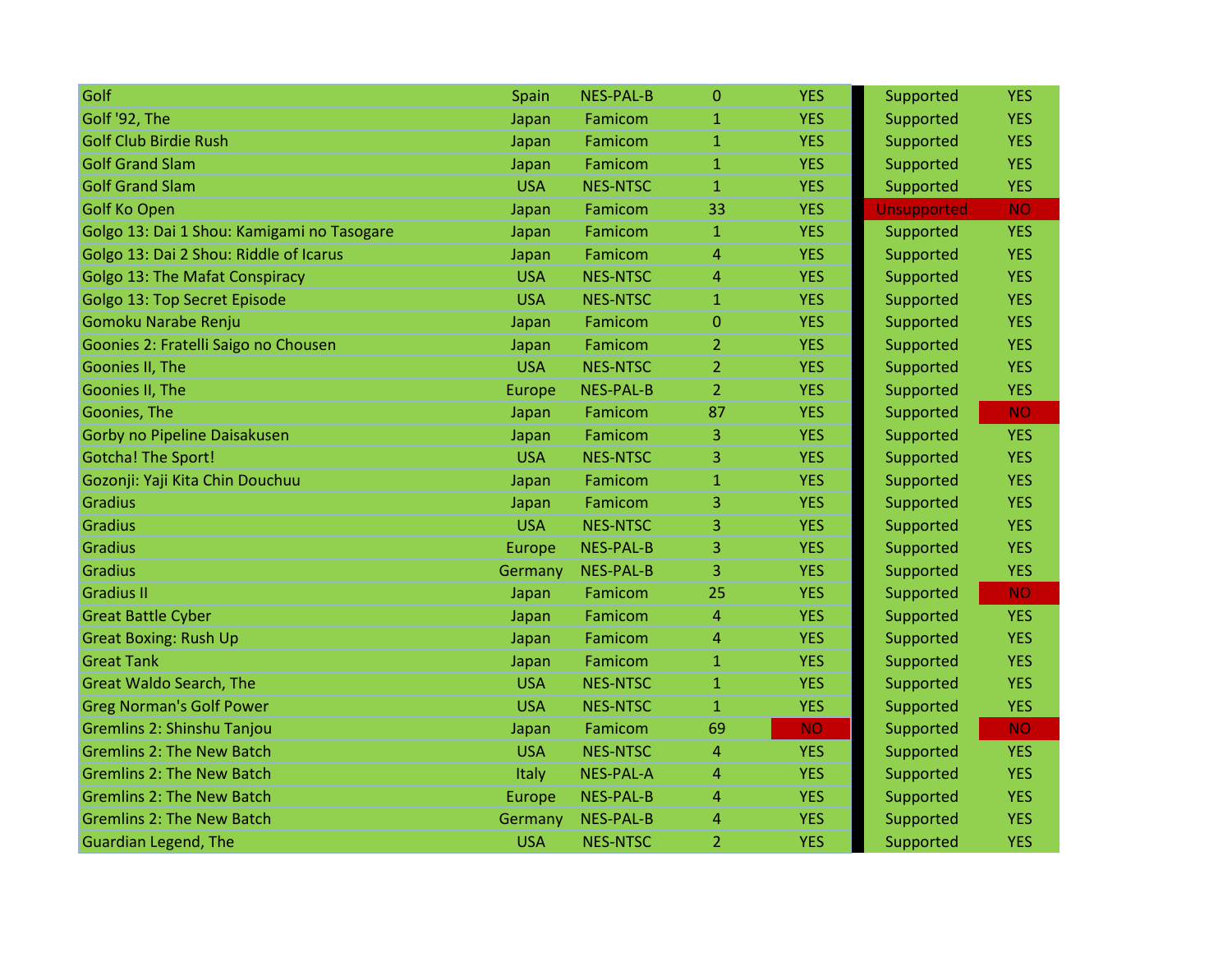| <b>Guardian Legend, The</b>       | Scandinavia | <b>NES-PAL-B</b> | $\overline{2}$ | <b>YES</b> | Supported          | <b>YES</b> |
|-----------------------------------|-------------|------------------|----------------|------------|--------------------|------------|
| <b>Guardian Legend, The</b>       | Spain       | <b>NES-PAL-B</b> | 2              | <b>YES</b> | Supported          | <b>YES</b> |
| <b>Guardic Gaiden</b>             | Japan       | Famicom          | $\overline{2}$ | <b>YES</b> | Supported          | <b>YES</b> |
| Guerrilla War                     | <b>USA</b>  | <b>NES-NTSC</b>  | $\mathbf{1}$   | <b>YES</b> | Supported          | <b>YES</b> |
| Guerrilla War                     | Australia   | <b>NES-PAL-A</b> | $\mathbf{1}$   | <b>YES</b> | Supported          | <b>YES</b> |
| Guevara                           | Japan       | Famicom          | $\mathbf{1}$   | <b>YES</b> | Supported          | <b>YES</b> |
| Gumshoe                           | <b>USA</b>  | <b>NES-NTSC</b>  | 66             | <b>YES</b> | Supported          | <b>NO</b>  |
| Gumshoe                           | Europe      | <b>NES-PAL-B</b> | 66             | <b>YES</b> | Supported          | <b>NO</b>  |
| <b>Gun Hed: Arutanaru Tatakai</b> | Japan       | Famicom          | $\mathbf{1}$   | <b>YES</b> | Supported          | <b>YES</b> |
| <b>Gun Nac</b>                    | Japan       | Famicom          | 4              | <b>YES</b> | Supported          | <b>YES</b> |
| <b>Gun Nac</b>                    | <b>USA</b>  | <b>NES-NTSC</b>  | 4              | <b>YES</b> | Supported          | <b>YES</b> |
| Gun.Smoke                         | <b>USA</b>  | <b>NES-NTSC</b>  | 2              | <b>YES</b> | Supported          | <b>YES</b> |
| Gun.Smoke                         | <b>UK</b>   | <b>NES-PAL-A</b> | $\overline{2}$ | <b>YES</b> | Supported          | <b>YES</b> |
| Gun.Smoke                         | Europe      | <b>NES-PAL-B</b> | $\overline{2}$ | <b>YES</b> | Supported          | <b>YES</b> |
| <b>Gunsight</b>                   | Japan       | Famicom          | 5              | <b>NO</b>  | <b>Unsupported</b> | <b>NO</b>  |
| Gyro                              | Japan       | Famicom          | 0              | <b>YES</b> | Supported          | <b>YES</b> |
| Gyrodine                          | Japan       | Famicom          | $\overline{0}$ | <b>YES</b> | Supported          | <b>YES</b> |
| Gyromite                          | Canada      | <b>NES-NTSC</b>  | $\overline{0}$ | <b>YES</b> | Supported          | <b>YES</b> |
| Gyromite                          | <b>USA</b>  | <b>NES-NTSC</b>  | $\overline{0}$ | <b>YES</b> | Supported          | <b>YES</b> |
| Gyromite                          | <b>UK</b>   | NES-PAL-A        | 0              | <b>YES</b> | Supported          | <b>YES</b> |
| Gyromite                          | France      | <b>NES-PAL-B</b> | 0              | <b>YES</b> | Supported          | <b>YES</b> |
| <b>Gyruss</b>                     | <b>USA</b>  | <b>NES-NTSC</b>  | 3              | <b>YES</b> | Supported          | <b>YES</b> |
| Haja no Fuuin                     | Japan       | Famicom          | $\mathbf{1}$   | <b>YES</b> | Supported          | <b>YES</b> |
| Hammerin' Harry                   | Germany     | <b>NES-PAL-B</b> | 4              | <b>YES</b> | Supported          | <b>YES</b> |
| Hammerin' Harry                   | Spain       | <b>NES-PAL-B</b> | 4              | <b>YES</b> | Supported          | <b>YES</b> |
| Hana no Star Kaidou               | Japan       | Famicom          | 2              | <b>YES</b> | Supported          | <b>YES</b> |
| Hanjuku Hero                      | Japan       | Famicom          | $\mathbf{1}$   | <b>YES</b> | Supported          | <b>YES</b> |
| <b>Happy Birthday Bugs</b>        | Japan       | Famicom          | 4              | <b>YES</b> | Supported          | <b>YES</b> |
| <b>Harlem Globetrotters</b>       | <b>USA</b>  | <b>NES-NTSC</b>  | $\mathbf{1}$   | <b>YES</b> | Supported          | <b>YES</b> |
| <b>Hatris</b>                     | Japan       | Famicom          | $\mathbf{1}$   | <b>YES</b> | Supported          | <b>YES</b> |
| <b>Hatris</b>                     | <b>USA</b>  | <b>NES-NTSC</b>  | $\mathbf{1}$   | <b>YES</b> | Supported          | <b>YES</b> |
| Hayauchi Super Igo                | Japan       | Famicom          | 3              | <b>YES</b> | Supported          | <b>YES</b> |
| <b>Heavy Barrel</b>               | Japan       | Famicom          | 4              | <b>YES</b> | Supported          | <b>YES</b> |
|                                   |             |                  |                |            |                    |            |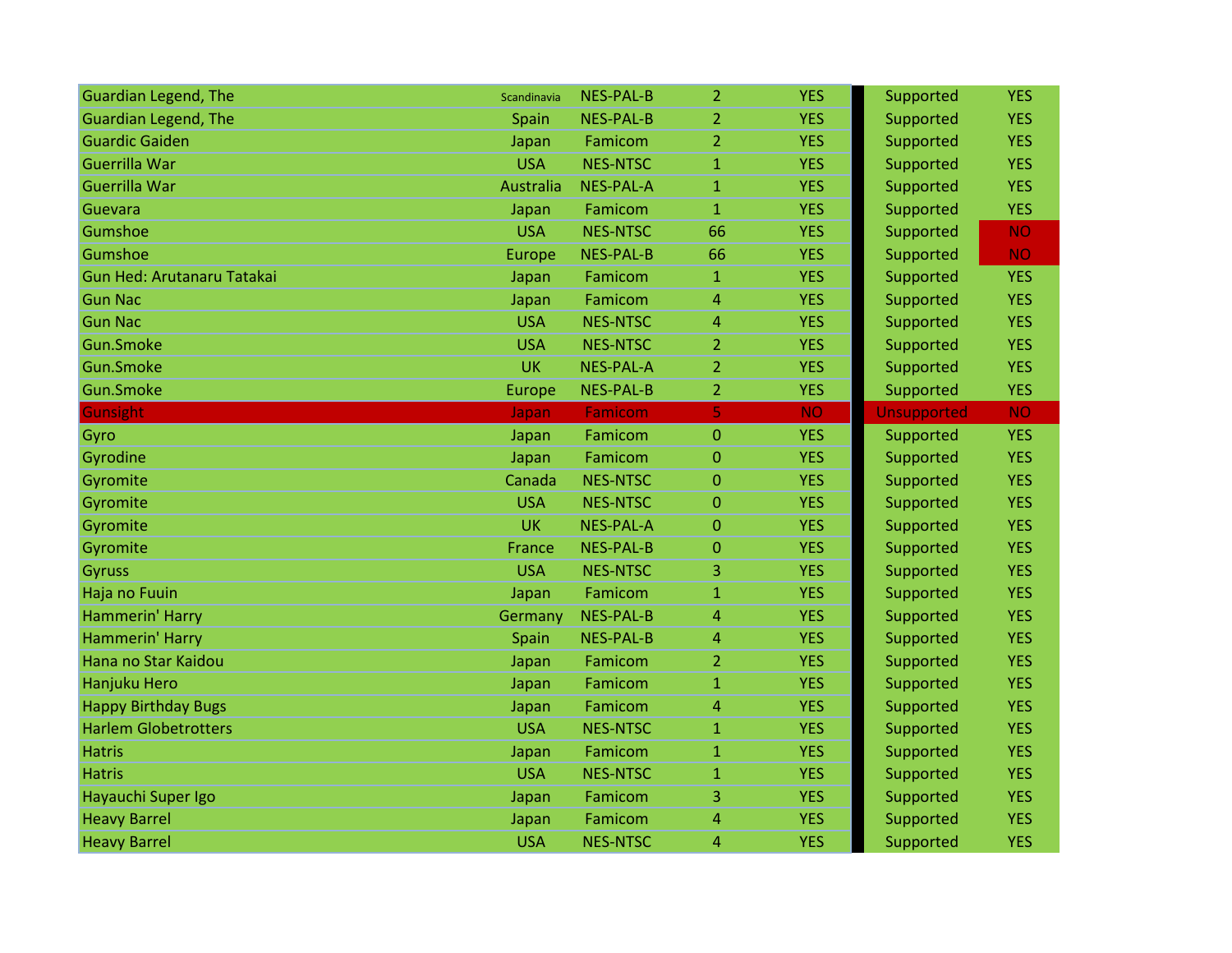| <b>Heavy Shreddin'</b>                                   | <b>USA</b>    | <b>NES-NTSC</b>  | $\mathbf{1}$   | <b>YES</b> | Supported | <b>YES</b> |
|----------------------------------------------------------|---------------|------------------|----------------|------------|-----------|------------|
| Hebereke                                                 | Japan         | Famicom          | 69             | <b>NO</b>  | Supported | <b>NO</b>  |
| Hector '87                                               | Japan         | Famicom          | $\overline{2}$ | <b>YES</b> | Supported | <b>YES</b> |
| Heisei Tensai Bakabon                                    | Japan         | Famicom          | 19             | <b>YES</b> | Supported | <b>NO</b>  |
| Herakles no Eikou II: Titan no Metsubou                  | Japan         | Famicom          | $\mathbf{1}$   | <b>YES</b> | Supported | <b>YES</b> |
| Herakles no Eikou: Toujin Makyouden                      | Japan         | Famicom          | $\overline{2}$ | <b>YES</b> | Supported | <b>YES</b> |
| <b>HeroQuest</b>                                         | Europe        | <b>NES-PAL-B</b> | $\overline{2}$ | <b>YES</b> | Supported | <b>YES</b> |
| Heroes of the Lance, Advanced Dungeons & Dragons         | Japan         | Famicom          | $\mathbf{1}$   | <b>YES</b> | Supported | <b>YES</b> |
| Heroes of the Lance, Advanced Dungeons & Dragons         | <b>USA</b>    | <b>NES-NTSC</b>  | $\mathbf{1}$   | <b>YES</b> | Supported | <b>YES</b> |
| Hi no Tori: Houou-hen: Gaou no Bouken                    | Japan         | Famicom          | $\overline{2}$ | <b>YES</b> | Supported | <b>YES</b> |
| <b>Hidden Chinese Chess</b>                              | <b>Taiwan</b> | <b>NES-NTSC</b>  | 0              | <b>YES</b> | Supported | <b>YES</b> |
| Higemaru Makaijima: Nanatsu no Shima Daibouken           | Japan         | Famicom          | $\overline{2}$ | <b>YES</b> | Supported | <b>YES</b> |
| <b>High Speed</b>                                        | <b>USA</b>    | <b>NES-NTSC</b>  | 119            | <b>NO</b>  | Supported | <b>NO</b>  |
| <b>High Speed</b>                                        | France        | <b>NES-PAL-B</b> | 119            | <b>NO</b>  | Supported | NO.        |
| <b>High Speed</b>                                        | Germany       | <b>NES-PAL-B</b> | 119            | <b>NO</b>  | Supported | <b>NO</b>  |
| <b>Highway Star</b>                                      | Japan         | Famicom          | 1              | <b>YES</b> | Supported | <b>YES</b> |
| Hikari no Senshi Photon: The Ultimate Game on Planet Ear | Japan         | Famicom          | $\overline{2}$ | <b>YES</b> | Supported | <b>YES</b> |
| Hillsfar, Advanced Dungeons & Dragons                    | Japan         | Famicom          | $\mathbf{1}$   | <b>YES</b> | Supported | <b>YES</b> |
| Hillsfar, Advanced Dungeons & Dragons                    | <b>USA</b>    | <b>NES-NTSC</b>  | $\mathbf{1}$   | <b>YES</b> | Supported | <b>YES</b> |
| Hirake! Ponkikki                                         | Japan         | Famicom          | $\mathbf{1}$   | <b>YES</b> | Supported | <b>YES</b> |
| Hiryuu no Ken II: Dragon no Tsubasa                      | Japan         | Famicom          | 1              | <b>YES</b> | Supported | <b>YES</b> |
| Hiryuu no Ken III: 5 Nin no Ryuu Senshi                  | Japan         | Famicom          | 4              | <b>YES</b> | Supported | <b>YES</b> |
| Hiryuu no Ken Special: Fighting Wars                     | Japan         | Famicom          | $\mathbf{1}$   | <b>YES</b> | Supported | <b>YES</b> |
| Hiryuu no Ken: Ougi no Sho                               | Japan         | Famicom          | $\overline{2}$ | <b>YES</b> | Supported | <b>YES</b> |
| Hissatsu Doujou Yaburi                                   | Japan         | Famicom          | $\mathbf{1}$   | <b>YES</b> | Supported | <b>YES</b> |
| <b>Hissatsu Shigoto Nin</b>                              | Japan         | Famicom          | 4              | <b>YES</b> | Supported | <b>YES</b> |
| Hit the Ice                                              | <b>USA</b>    | <b>NES-NTSC</b>  | 4              | <b>YES</b> | Supported | <b>YES</b> |
| Hitler no Fukkatsu: Top Secret                           | Japan         | Famicom          | $\mathbf{1}$   | <b>YES</b> | Supported | <b>YES</b> |
| <b>Hogan's Alley</b>                                     | Japan         | Famicom          | $\mathbf 0$    | <b>YES</b> | Supported | <b>YES</b> |
| <b>Hogan's Alley</b>                                     | <b>USA</b>    | <b>NES-NTSC</b>  | $\mathbf 0$    | <b>YES</b> | Supported | <b>YES</b> |
| <b>Hogan's Alley</b>                                     | Europe        | <b>NES-PAL-B</b> | $\Omega$       | <b>YES</b> | Supported | <b>YES</b> |
| Hokkaidou Rensa Satsujin: Okhotsu ni Shoyu               | Japan         | Famicom          | $\mathbf{1}$   | <b>YES</b> | Supported | <b>YES</b> |
| Hokuto no Ken                                            | Japan         | Famicom          | 3              | <b>YES</b> | Supported | <b>YES</b> |
| Hokuto no Ken 2: Seikimatsu Kyuuseishu Densetsu          | Japan         | Famicom          | $\overline{2}$ | <b>YES</b> | Supported | <b>YES</b> |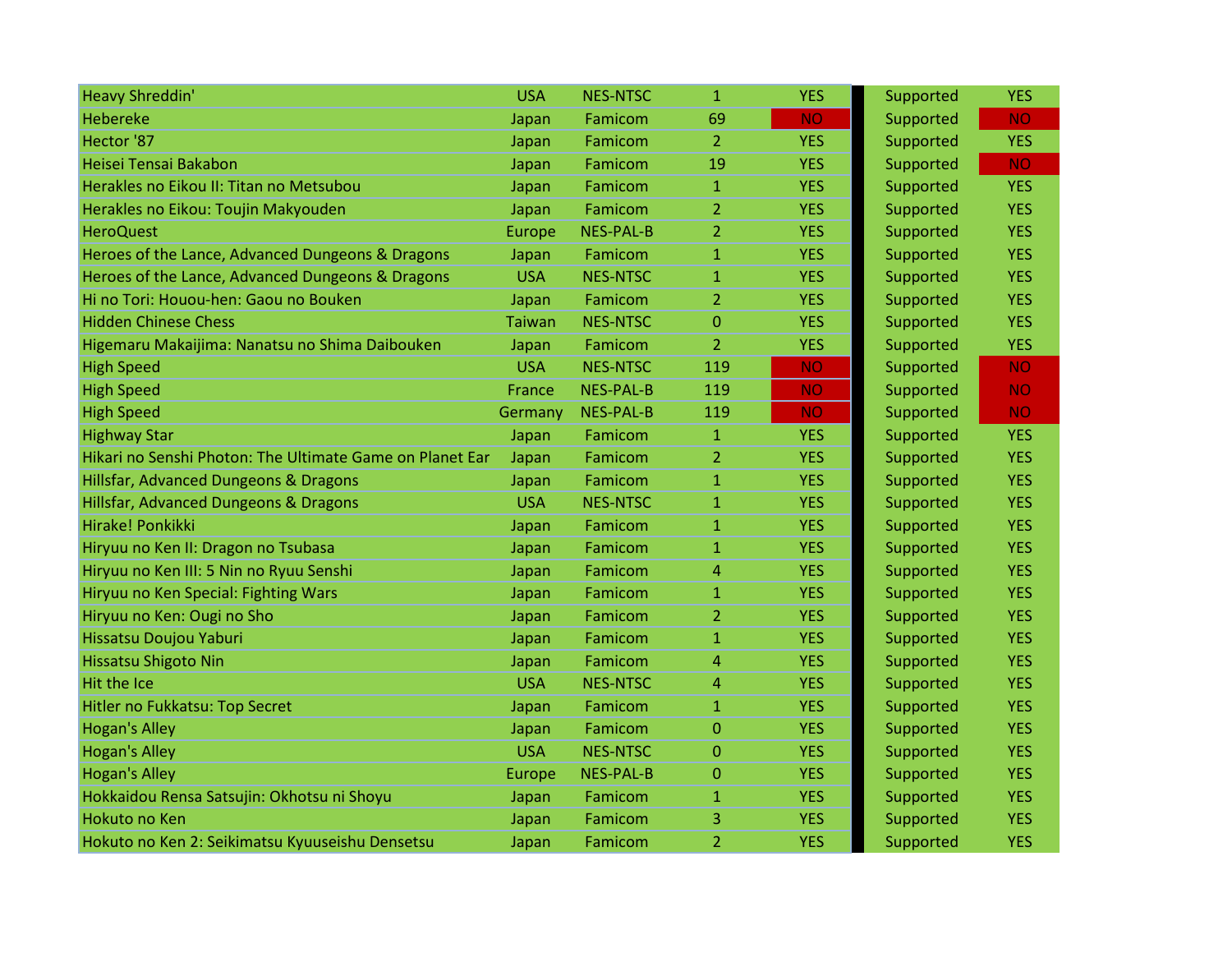| Hokuto no Ken 3: Shinseiki Souzou: Seiken Retsuden       | Japan      | Famicom          | $\mathbf 1$    | <b>YES</b> | Supported | <b>YES</b> |
|----------------------------------------------------------|------------|------------------|----------------|------------|-----------|------------|
| Hokuto no Ken 4: Shichisei Hakenden: Hokuto Shinken no I | Japan      | Famicom          | $\mathbf{1}$   | <b>YES</b> | Supported | <b>YES</b> |
| <b>Hollywood Squares</b>                                 | <b>USA</b> | <b>NES-NTSC</b>  | $\overline{2}$ | <b>YES</b> | Supported | <b>YES</b> |
| <b>Holy Diver</b>                                        | Japan      | Famicom          | 78             | <b>YES</b> | Supported | <b>NO</b>  |
| <b>Home Alone</b>                                        | <b>USA</b> | <b>NES-NTSC</b>  | $\overline{4}$ | <b>YES</b> | Supported | <b>YES</b> |
| Home Alone 2: Lost in New York                           | <b>USA</b> | <b>NES-NTSC</b>  | 4              | <b>YES</b> | Supported | <b>YES</b> |
| Home Alone 2: Lost in New York                           | Germany    | <b>NES-PAL-B</b> | $\overline{4}$ | <b>YES</b> | Supported | <b>YES</b> |
| Home Run Nighter '90: The Pennant League!!               | Japan      | Famicom          | $\overline{4}$ | <b>YES</b> | Supported | <b>YES</b> |
| Home Run Nighter: Pennant League!!                       | Japan      | Famicom          | $\mathbf{1}$   | <b>YES</b> | Supported | <b>YES</b> |
| Hon Shougi: Naitou 9 Dan Shougi Hiden                    | Japan      | Famicom          | $\overline{0}$ | <b>YES</b> | Supported | <b>YES</b> |
| Honoo no Toukyuuji: Dodge Danpei                         | Japan      | Famicom          | 69             | <b>NO</b>  | Supported | <b>NO</b>  |
| Honoo no Toukyuuji: Dodge Danpei 2                       | Japan      | Famicom          | 69             | <b>NO</b>  | Supported | <b>NO</b>  |
| <b>Hook</b>                                              | <b>USA</b> | <b>NES-NTSC</b>  | $\mathbf{1}$   | <b>YES</b> | Supported | <b>YES</b> |
| <b>Hook</b>                                              | <b>UK</b>  | <b>NES-PAL-A</b> | $\mathbf{1}$   | <b>YES</b> | Supported | <b>YES</b> |
| Hook                                                     | Germany    | <b>NES-PAL-B</b> | $\mathbf{1}$   | <b>YES</b> | Supported | <b>YES</b> |
| <b>Hoops</b>                                             | <b>USA</b> | <b>NES-NTSC</b>  | $\mathbf{1}$   | <b>YES</b> | Supported | <b>YES</b> |
| Hoops                                                    | Australia  | <b>NES-PAL-A</b> | $\mathbf{1}$   | <b>YES</b> | Supported | <b>YES</b> |
| Hoshi no Kirby: Yume no Izumi no Monogatari              | Japan      | Famicom          | $\overline{4}$ | <b>YES</b> | Supported | <b>YES</b> |
| Hoshi o Miru Hito                                        | Japan      | Famicom          | $\overline{2}$ | <b>YES</b> | Supported | <b>YES</b> |
| <b>Hostages: The Embassy Mission</b>                     | Japan      | Famicom          | $\mathbf{1}$   | <b>YES</b> | Supported | <b>YES</b> |
| Hototogisu                                               | Japan      | Famicom          | $\mathbf{1}$   | <b>YES</b> | Supported | <b>YES</b> |
| Hottaaman no Chitei Tanken                               | Japan      | Famicom          | 3              | <b>YES</b> | Supported | <b>YES</b> |
| <b>Hudson Hawk</b>                                       | <b>USA</b> | <b>NES-NTSC</b>  | $\mathbf{1}$   | <b>YES</b> | Supported | <b>YES</b> |
| <b>Hudson Hawk</b>                                       | France     | <b>NES-PAL-B</b> | $\mathbf{1}$   | <b>YES</b> | Supported | <b>YES</b> |
| <b>Hudson Hawk</b>                                       | Spain      | <b>NES-PAL-B</b> | $\mathbf{1}$   | <b>YES</b> | Supported | <b>YES</b> |
| Hunt for Red October, The                                | <b>USA</b> | <b>NES-NTSC</b>  | 4              | <b>YES</b> | Supported | <b>YES</b> |
| Hyakki Yagyou                                            | Japan      | Famicom          | $\mathbf{1}$   | <b>YES</b> | Supported | <b>YES</b> |
| <b>Hydlide</b>                                           | <b>USA</b> | <b>NES-NTSC</b>  | $\overline{0}$ | <b>YES</b> | Supported | <b>YES</b> |
| Hydlide 3: Yami Kara no Houmonsha                        | Japan      | Famicom          | 19             | <b>YES</b> | Supported | <b>NO</b>  |
| <b>Hydlide Special</b>                                   | Japan      | Famicom          | $\mathbf 0$    | <b>YES</b> | Supported | <b>YES</b> |
| Hyokkori Hyoutanjima: Nazo no Kaizokusen                 | Japan      | Famicom          | $\mathbf{1}$   | <b>YES</b> | Supported | <b>YES</b> |
| <b>Hyper Olympic</b>                                     | Japan      | Famicom          | $\mathbf{0}$   | <b>YES</b> | Supported | <b>YES</b> |
| <b>Hyper Sports</b>                                      | Japan      | Famicom          | $\overline{0}$ | <b>YES</b> | Supported | <b>YES</b> |
| <b>Ice Climber</b>                                       | Japan      | Famicom          | $\mathbf{0}$   | <b>YES</b> | Supported | <b>YES</b> |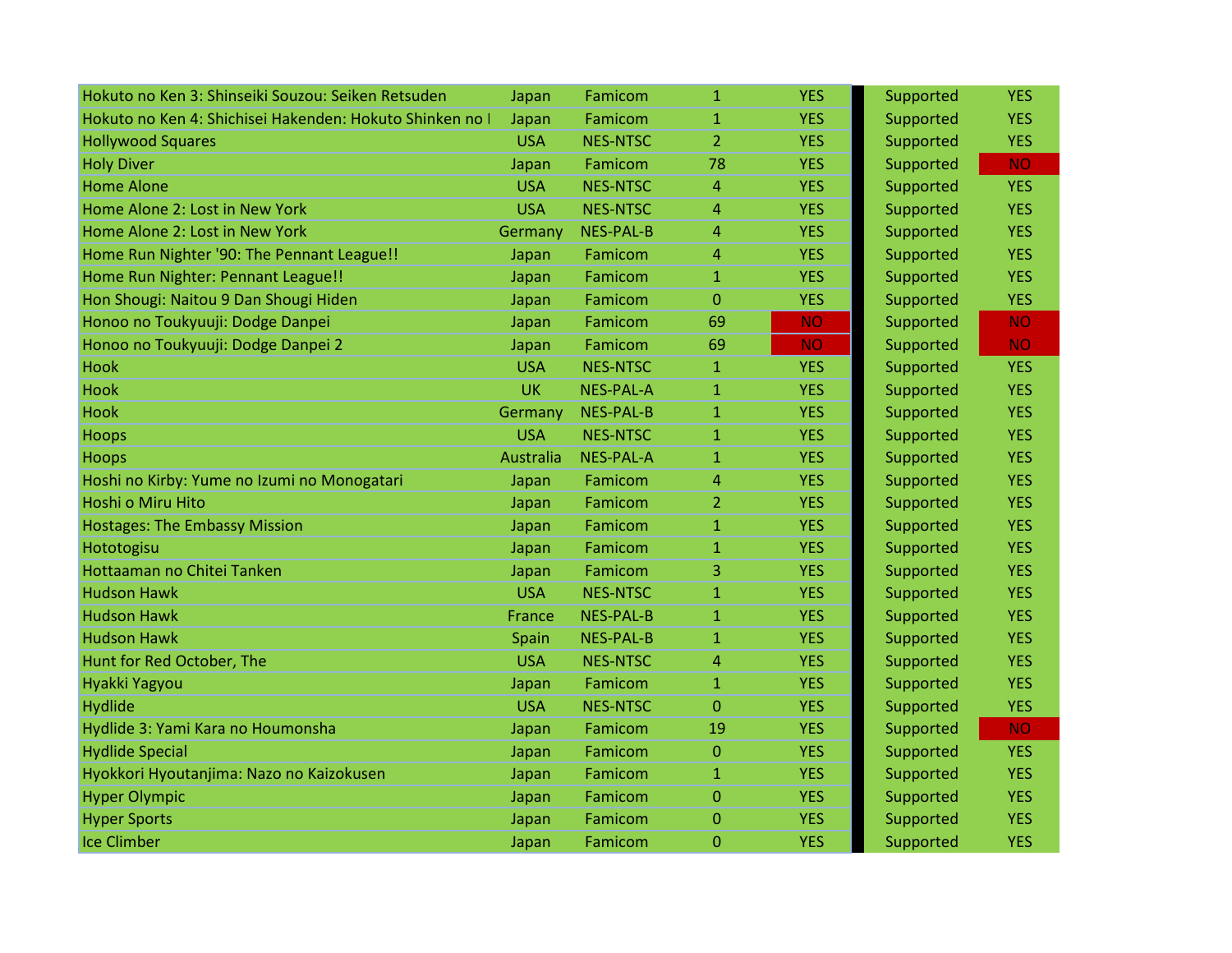| <b>Ice Climber</b>                                     | <b>USA</b>    | <b>NES-NTSC</b>  | $\overline{0}$ | <b>YES</b> | Supported          | <b>YES</b> |
|--------------------------------------------------------|---------------|------------------|----------------|------------|--------------------|------------|
| <b>Ice Climber</b>                                     | <b>Europe</b> | NES-PAL-B        | $\Omega$       | <b>YES</b> | Supported          | <b>YES</b> |
| <b>Ice Climber</b>                                     | Spain         | NES-PAL-B        | $\Omega$       | <b>YES</b> | Supported          | <b>YES</b> |
| <b>Ice Hockey</b>                                      | <b>USA</b>    | <b>NES-NTSC</b>  | $\overline{0}$ | <b>YES</b> | Supported          | <b>YES</b> |
| <b>Ice Hockey</b>                                      | <b>Europe</b> | <b>NES-PAL-B</b> | $\overline{0}$ | <b>YES</b> | Supported          | <b>YES</b> |
| <b>Ice Hockey</b>                                      | Spain         | <b>NES-PAL-B</b> | 0              | <b>YES</b> | Supported          | <b>YES</b> |
| Ide Yousuke Meijin no Jissen Mahjong                   | Japan         | Famicom          | 2              | <b>YES</b> | Supported          | <b>YES</b> |
| Ide Yousuke Meijin no Jissen Mahjong II                | Japan         | Famicom          | $\mathbf{1}$   | <b>YES</b> | Supported          | <b>YES</b> |
| <b>Idol Hakkenden</b>                                  | Japan         | Famicom          | $\mathbf{1}$   | <b>YES</b> | Supported          | <b>YES</b> |
| Igo Shinan '91                                         | Japan         | Famicom          | 1              | <b>YES</b> | Supported          | <b>YES</b> |
| Igo: Kyuu Roban Taikyoku                               | Japan         | Famicom          | 1              | <b>YES</b> | Supported          | <b>YES</b> |
| <b>Ikari</b>                                           | Japan         | Famicom          | 2              | <b>YES</b> | Supported          | <b>YES</b> |
| <b>Ikari Warriors</b>                                  | <b>USA</b>    | <b>NES-NTSC</b>  | $\overline{2}$ | <b>YES</b> | Supported          | <b>YES</b> |
| <b>Ikari Warriors</b>                                  | Europe        | <b>NES-PAL-B</b> | $\overline{2}$ | <b>YES</b> | Supported          | <b>YES</b> |
| Ikari Warriors II: Victory Road                        | <b>USA</b>    | <b>NES-NTSC</b>  | $\mathbf{1}$   | <b>YES</b> | Supported          | <b>YES</b> |
| <b>Ikari Warriors III: The Rescue</b>                  | <b>USA</b>    | <b>NES-NTSC</b>  | $\mathbf{1}$   | <b>YES</b> | Supported          | <b>YES</b> |
| Ike Ike! Nekketsu Hockey-bu: Subette Koronde Dairantou | Japan         | Famicom          | 4              | <b>YES</b> | Supported          | <b>YES</b> |
| <b>Ikinari Musician</b>                                | Japan         | Famicom          | 3              | <b>YES</b> | Supported          | <b>YES</b> |
| Ikki                                                   | Japan         | Famicom          | $\overline{0}$ | <b>YES</b> | Supported          | <b>YES</b> |
| <b>Image Fight</b>                                     | Japan         | Famicom          | 32             | <b>YES</b> | <b>Unsupported</b> | <b>NO</b>  |
| <b>Image Fight</b>                                     | <b>USA</b>    | <b>NES-NTSC</b>  | 4              | <b>YES</b> | Supported          | <b>YES</b> |
| Immortal, Will Harvey Presents The                     | <b>USA</b>    | <b>NES-NTSC</b>  | 4              | <b>YES</b> | Supported          | <b>YES</b> |
| <b>Impossible Mission-II</b>                           | <b>USA</b>    | <b>NES-NTSC</b>  | 34             | <b>NO</b>  | Supported          | <b>NO</b>  |
| Incredible Crash Dummies, The                          | <b>USA</b>    | <b>NES-NTSC</b>  | 4              | <b>YES</b> | Supported          | <b>YES</b> |
| Incredible Crash Dummies, The                          | Germany       | <b>NES-PAL-B</b> | 4              | <b>YES</b> | Supported          | <b>YES</b> |
| Incredible Crash Dummies, The                          | Scandinavia   | NES-PAL-B        | 4              | <b>YES</b> | Supported          | <b>YES</b> |
| Indiana Jones and The Last Crusade                     | <b>USA</b>    | <b>NES-NTSC</b>  | 1              | <b>YES</b> | Supported          | <b>YES</b> |
| Indiana Jones and the Temple of Doom                   | <b>USA</b>    | <b>NES-NTSC</b>  | 4              | <b>YES</b> | Supported          | <b>YES</b> |
| Indora no Hikari                                       | Japan         | Famicom          | $\mathbf{1}$   | <b>YES</b> | Supported          | <b>YES</b> |
| Indy Heat, Danny Sullivan's                            | <b>USA</b>    | <b>NES-NTSC</b>  | 7              | <b>YES</b> | Supported          | <b>YES</b> |
| Indy: Indiana Jones et la Derniere Croisade            | France        | <b>NES-PAL-B</b> | 2              | <b>YES</b> | Supported          | <b>YES</b> |
| Infiltrator                                            | <b>USA</b>    | <b>NES-NTSC</b>  | 4              | <b>YES</b> | Supported          | <b>YES</b> |
| <b>Insector X</b>                                      | Japan         | Famicom          | 33             | <b>YES</b> | <b>Unsupported</b> | <b>NO</b>  |
| <b>International Cricket</b>                           | Australia     | <b>NES-PAL-A</b> | $\mathbf{1}$   | <b>YES</b> | Supported          | <b>YES</b> |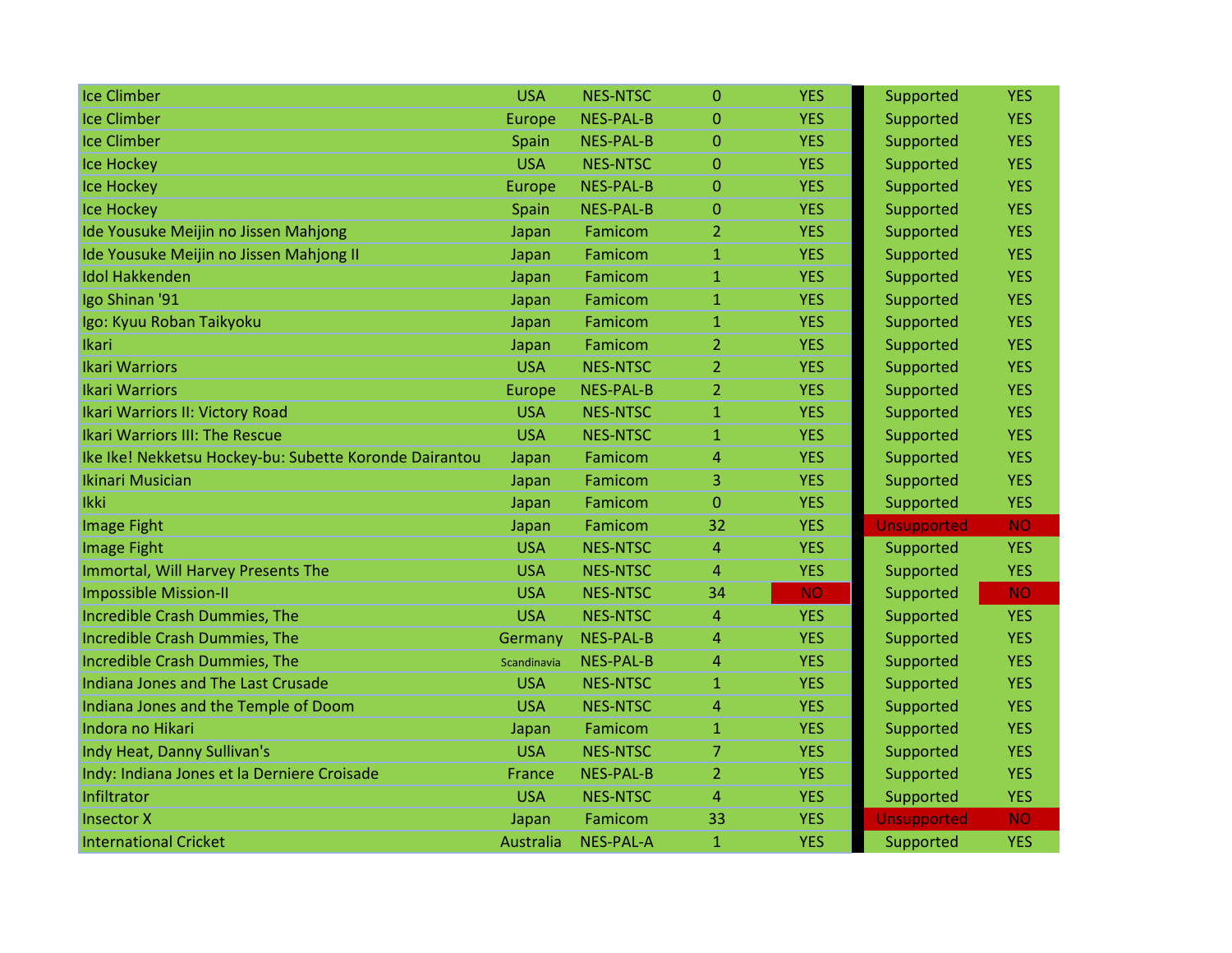| Iron Tank: The Invasion of Normandy                       | <b>USA</b> | <b>NES-NTSC</b>  | $\mathbf{1}$   | <b>YES</b> | Supported          | <b>YES</b> |
|-----------------------------------------------------------|------------|------------------|----------------|------------|--------------------|------------|
| Iron Tank: The Invasion of Normandy                       | Australia  | <b>NES-PAL-A</b> | $\mathbf{1}$   | <b>YES</b> | Supported          | <b>YES</b> |
| IronSword: Wizards & Warriors II                          | <b>USA</b> | <b>NES-NTSC</b>  | $\overline{7}$ | <b>YES</b> | Supported          | <b>YES</b> |
| IronSword: Wizards & Warriors II                          | Europe     | <b>NES-PAL-B</b> | $\overline{7}$ | <b>YES</b> | Supported          | <b>YES</b> |
| IronSword: Wizards & Warriors II                          | Germany    | <b>NES-PAL-B</b> | 7              | <b>YES</b> | Supported          | <b>YES</b> |
| IronSword: Wizards & Warriors II                          | Spain      | <b>NES-PAL-B</b> | 7              | <b>YES</b> | Supported          | <b>YES</b> |
| Isaki Shuugorou no Keiba Hisshou Gaku                     | Japan      | Famicom          | $\mathbf{1}$   | <b>YES</b> | Supported          | <b>YES</b> |
| <b>Ishin no Arashi</b>                                    | Japan      | Famicom          | 5              | <b>NO</b>  | <b>Unsupported</b> | <b>NO</b>  |
| <b>Isolated Warrior</b>                                   | <b>USA</b> | <b>NES-NTSC</b>  | 4              | <b>YES</b> | Supported          | <b>YES</b> |
| <b>Isolated Warrior</b>                                   | <b>UK</b>  | <b>NES-PAL-A</b> | 4              | <b>YES</b> | Supported          | <b>YES</b> |
| <b>Isolated Warrior</b>                                   | Spain      | <b>NES-PAL-B</b> | 4              | <b>YES</b> | Supported          | <b>YES</b> |
| Itadaki Street: Watashi no Mise ni Yottette               | Japan      | Famicom          | $\mathbf{1}$   | <b>YES</b> | Supported          | <b>YES</b> |
| <b>J.League Winning Goal</b>                              | Japan      | Famicom          | 4              | <b>YES</b> | Supported          | <b>YES</b> |
| JJ Tobidase Daisakusen Part 2                             | Japan      | Famicom          | $\overline{2}$ | <b>YES</b> | Supported          | <b>YES</b> |
| Jack Nicklaus' Greatest 18 Holes of Major Championship Go | <b>USA</b> | <b>NES-NTSC</b>  | 2              | <b>YES</b> | Supported          | <b>YES</b> |
| Jack Nicklaus' Greatest 18 Holes of Major Championship Go | Europe     | <b>NES-PAL-B</b> | 2              | <b>YES</b> | Supported          | <b>YES</b> |
| Jackal                                                    | <b>USA</b> | <b>NES-NTSC</b>  | $\overline{2}$ | <b>YES</b> | Supported          | <b>YES</b> |
| <b>Jackie Chan</b>                                        | Japan      | Famicom          | 4              | <b>YES</b> | Supported          | <b>YES</b> |
| Jackie Chan's Action Kung Fu                              | <b>USA</b> | <b>NES-NTSC</b>  | 4              | <b>YES</b> | Supported          | <b>YES</b> |
| Jackie Chan's Action Kung Fu                              | <b>UK</b>  | <b>NES-PAL-A</b> | 4              | <b>YES</b> | Supported          | <b>YES</b> |
| Jackie Chan's Action Kung Fu                              | Spain      | <b>NES-PAL-B</b> | 4              | <b>YES</b> | Supported          | <b>YES</b> |
| Jagd Auf Roter Oktober                                    | Germany    | NES-PAL-B        | 4              | <b>YES</b> | Supported          | <b>YES</b> |
| Jajamaru Gekimaden: Maboroshi no Kinmajou                 | Japan      | Famicom          | 18             | <b>YES</b> | Unsupported        | <b>NO</b>  |
| Jajamaru Ninpouchou                                       | Japan      | Famicom          | 75             | <b>NO</b>  | Supported          | <b>NO</b>  |
| Jajamaru no Daibouken                                     | Japan      | Famicom          | 87             | <b>YES</b> | Supported          | <b>NO</b>  |
| James Bond Jr.                                            | <b>USA</b> | <b>NES-NTSC</b>  | $\overline{4}$ | <b>YES</b> | Supported          | <b>YES</b> |
| James Bond Jr.                                            | <b>UK</b>  | <b>NES-PAL-A</b> | $\overline{4}$ | <b>YES</b> | Supported          | <b>YES</b> |
| James Bond Jr.                                            | Germany    | <b>NES-PAL-B</b> | 4              | <b>YES</b> | Supported          | <b>YES</b> |
| Jarinko Chie: Bakudan Musume no Shiawase Sagashi          | Japan      | Famicom          | 23             | <b>YES</b> | Supported          | <b>NO</b>  |
| Jaws                                                      | <b>USA</b> | <b>NES-NTSC</b>  | 3              | <b>YES</b> | Supported          | <b>YES</b> |
| Jekyll Hakase no Houma ga Toki                            | Japan      | Famicom          | $\mathbf{2}$   | <b>YES</b> | Supported          | <b>YES</b> |
| Jeopardy!                                                 | <b>USA</b> | <b>NES-NTSC</b>  | $\overline{7}$ | <b>YES</b> | Supported          | <b>YES</b> |
| Jeopardy!: 25th Anniversary Edition                       | <b>USA</b> | <b>NES-NTSC</b>  | 7              | <b>YES</b> | Supported          | <b>YES</b> |
| Jeopardy!: Junior Edition                                 | <b>USA</b> | <b>NES-NTSC</b>  | 7              | <b>YES</b> | Supported          | <b>YES</b> |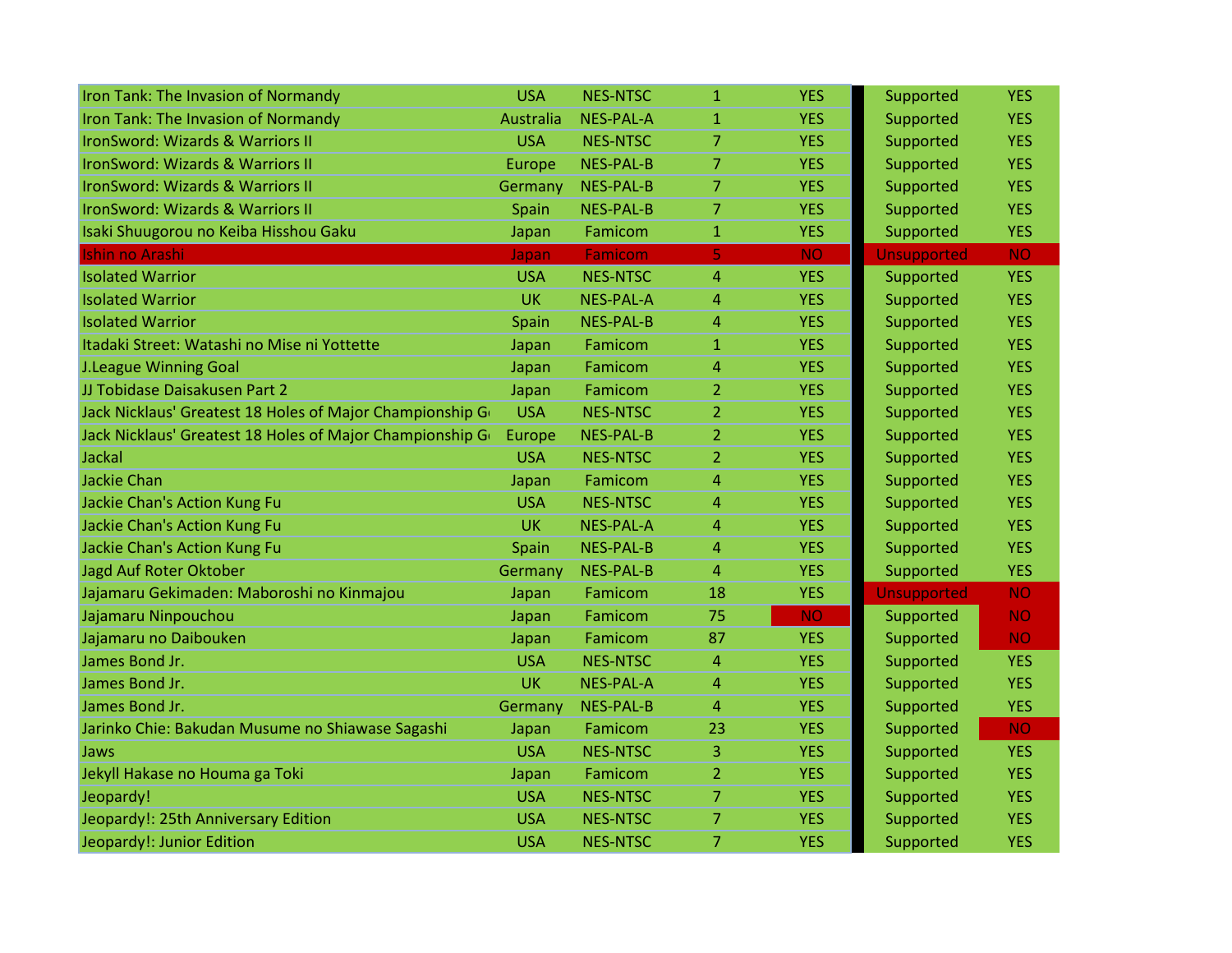| Jesus: Kyoufu no Bio Monster               | Japan       | Famicom          | $\mathbf{1}$   | <b>YES</b> | Supported          | <b>YES</b> |
|--------------------------------------------|-------------|------------------|----------------|------------|--------------------|------------|
| Jetsons, The: Cogswell's Caper             | <b>USA</b>  | <b>NES-NTSC</b>  | 4              | <b>YES</b> | Supported          | <b>YES</b> |
| Jetsons, The: Cogswell's Caper             | Germany     | <b>NES-PAL-B</b> | $\overline{4}$ | <b>YES</b> | Supported          | <b>YES</b> |
| Jetsons, The: Cogswell's Caper             | Scandinavia | <b>NES-PAL-B</b> | $\overline{4}$ | <b>YES</b> | Supported          | <b>YES</b> |
| Jigoku Gokuraku Maru                       | Japan       | Famicom          | $\overline{4}$ | <b>YES</b> | Supported          | <b>YES</b> |
| Jikuu Yuuden: Debias                       | Japan       | Famicom          | 206            | <b>NO</b>  | Supported          | <b>NO</b>  |
| <b>Jimmy Connors Tennis</b>                | <b>USA</b>  | <b>NES-NTSC</b>  | $\overline{2}$ | <b>YES</b> | Supported          | <b>YES</b> |
| <b>Jimmy Connors Tennis</b>                | <b>UK</b>   | <b>NES-PAL-A</b> | $\overline{2}$ | <b>YES</b> | Supported          | <b>YES</b> |
| Joe & Mac                                  | <b>USA</b>  | <b>NES-NTSC</b>  | $\overline{4}$ | <b>YES</b> | Supported          | <b>YES</b> |
| Joe & Mac: Caveman Ninja                   | UK          | <b>NES-PAL-A</b> | $\overline{4}$ | <b>YES</b> | Supported          | <b>YES</b> |
| Joe & Mac: Caveman Ninja                   | Germany     | <b>NES-PAL-B</b> | 4              | <b>YES</b> | Supported          | <b>YES</b> |
| Joe & Mac: Caveman Ninja                   | Scandinavia | NES-PAL-B        | $\overline{4}$ | <b>YES</b> | Supported          | <b>YES</b> |
| Joe & Mac: Caveman Ninja                   | Spain       | <b>NES-PAL-B</b> | $\overline{4}$ | <b>YES</b> | Supported          | <b>YES</b> |
| John Elway's Quarterback                   | <b>USA</b>  | <b>NES-NTSC</b>  | 3              | <b>YES</b> | Supported          | <b>YES</b> |
| Jongbou                                    | Japan       | Famicom          | $\overline{2}$ | <b>YES</b> | Supported          | <b>YES</b> |
| Jordan vs. Bird: One on One                | <b>USA</b>  | <b>NES-NTSC</b>  | $\overline{2}$ | <b>YES</b> | Supported          | <b>YES</b> |
| Joshua & the Battle of Jericho             | <b>USA</b>  | <b>NES-NTSC</b>  | 11             | <b>YES</b> | Supported          | <b>NO</b>  |
| Journey to Silius                          | <b>USA</b>  | <b>NES-NTSC</b>  | $\mathbf{1}$   | <b>YES</b> | Supported          | <b>YES</b> |
| Journey to Silius                          | Europe      | <b>NES-PAL-B</b> | $\mathbf{1}$   | <b>YES</b> | Supported          | <b>YES</b> |
| Joust                                      | <b>USA</b>  | <b>NES-NTSC</b>  | 3              | <b>YES</b> | Supported          | <b>YES</b> |
| <b>Joy Mech Fight</b>                      | Japan       | Famicom          | 4              | <b>YES</b> | Supported          | <b>YES</b> |
| <b>JuJu Densetsu</b>                       | Japan       | Famicom          | $\overline{4}$ | <b>YES</b> | Supported          | <b>YES</b> |
| Jumbo Ozaki no Hole in One Professional    | Japan       | Famicom          | $\mathbf{1}$   | <b>YES</b> | Supported          | <b>YES</b> |
| Jumpin' Kid: Jack to Mame no Ki Monogatari | Japan       | Famicom          | 4              | <b>YES</b> | Supported          | <b>YES</b> |
| Jungle Book, Disney's The                  | <b>USA</b>  | <b>NES-NTSC</b>  | 4              | <b>YES</b> | Supported          | <b>YES</b> |
| Jungle Book, Disney's The                  | Scandinavia | <b>NES-PAL-B</b> | 4              | <b>YES</b> | Supported          | <b>YES</b> |
| <b>Jurassic Park</b>                       | <b>USA</b>  | <b>NES-NTSC</b>  | $\overline{4}$ | <b>YES</b> | Supported          | <b>YES</b> |
| <b>Jurassic Park</b>                       | Scandinavia | <b>NES-PAL-B</b> | 4              | <b>YES</b> | Supported          | <b>YES</b> |
| <b>Just Breed</b>                          | Japan       | <b>Famicom</b>   | 5              | <b>NO</b>  | <b>Unsupported</b> | <b>NO</b>  |
| Juuryoku Soukou Metal Storm                | Japan       | Famicom          | 4              | <b>YES</b> | Supported          | <b>YES</b> |
| <b>Juvei Quest</b>                         | Japan       | Famicom          | 19             | <b>YES</b> | Supported          | <b>NO</b>  |
| Kabuki: Quantum Fighter                    | <b>USA</b>  | <b>NES-NTSC</b>  | $\overline{4}$ | <b>YES</b> | Supported          | <b>YES</b> |
| Kabuki: Quantum Fighter                    | Germany     | NES-PAL-B        | $\overline{4}$ | <b>YES</b> | Supported          | <b>YES</b> |
| Kabuki: Quantum Fighter                    | Scandinavia | <b>NES-PAL-B</b> | $\overline{4}$ | <b>YES</b> | Supported          | <b>YES</b> |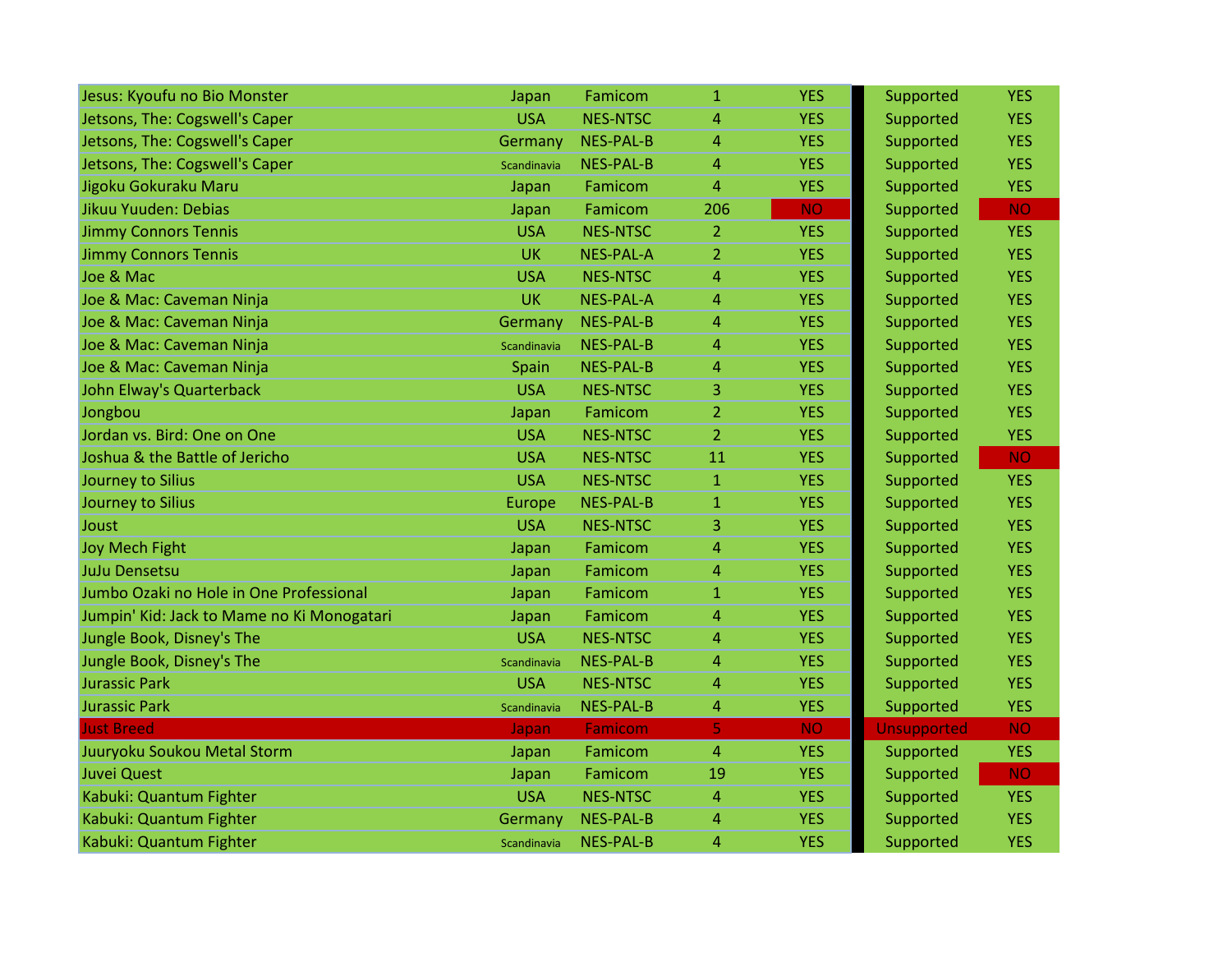| Kabuki: Quantum Fighter                                 | Spain       | <b>NES-PAL-B</b> | $\overline{4}$ | <b>YES</b> | Supported          | <b>YES</b> |
|---------------------------------------------------------|-------------|------------------|----------------|------------|--------------------|------------|
| Kaettekita! Gunjin Shougi: Nanya Sore!?                 | Japan       | Famicom          | $\mathbf{1}$   | <b>YES</b> | Supported          | <b>YES</b> |
| Kage no Densetsu                                        | Japan       | Famicom          | 87             | <b>YES</b> | Supported          | <b>NO</b>  |
| <b>Kagerou Densetsu</b>                                 | Japan       | Famicom          | $\overline{4}$ | <b>YES</b> | Supported          | <b>YES</b> |
| Kaguya Hime Densetsu                                    | Japan       | Famicom          | $\mathbf{1}$   | <b>YES</b> | Supported          | <b>YES</b> |
| Kaijuu Monogatari                                       | Japan       | Famicom          | 19             | <b>YES</b> | Supported          | <b>NO</b>  |
| Kaiketsu Yanchamaru                                     | Japan       | Famicom          | 97             | <b>NO</b>  | Supported          | <b>NO</b>  |
| Kaiketsu Yanchamaru 2: Karakuri Land                    | Japan       | Famicom          | 32             | <b>YES</b> | <b>Unsupported</b> | <b>NO</b>  |
| Kaiketsu Yanchamaru 3: Taiketsu! Zouringen              | Japan       | Famicom          | 65             | <b>NO</b>  | <b>Unsupported</b> | <b>NO</b>  |
| Kakefu-kun no Jump Tengoku: Speed Jigoku                | Japan       | Famicom          | $\overline{2}$ | <b>YES</b> | Supported          | <b>YES</b> |
| Kame no Ongaeshi: Urashima Densetsu                     | Japan       | Famicom          | $\mathbf{1}$   | <b>YES</b> | Supported          | <b>YES</b> |
| Kamen Rider Club: Gekitotsu Shocker Land                | Japan       | Famicom          | 70             | <b>YES</b> | Supported          | <b>NO</b>  |
| Kamen Rider SD: Guranshokkaa no Yabou                   | Japan       | Famicom          | $\overline{4}$ | <b>YES</b> | Supported          | <b>YES</b> |
| Kamen no Ninja: Akakage                                 | Japan       | Famicom          | $\overline{2}$ | <b>YES</b> | Supported          | <b>YES</b> |
| Kanshakudama Nage Kantarou no Toukaidou Gojuusan Tsu    | Japan       | Famicom          | 184            | <b>NO</b>  | Supported          | <b>NO</b>  |
| Karakuri Kengouden: Musashi Road: Karakuribito Hashiru! | Japan       | Famicom          | $\overline{4}$ | <b>YES</b> | Supported          | <b>YES</b> |
| <b>Karate Champ</b>                                     | <b>USA</b>  | <b>NES-NTSC</b>  | 3              | <b>YES</b> | Supported          | <b>YES</b> |
| Karate Kid, The                                         | <b>USA</b>  | <b>NES-NTSC</b>  | 3              | <b>YES</b> | Supported          | <b>YES</b> |
| <b>Karateka</b>                                         | Japan       | Famicom          | $\mathbf{0}$   | <b>YES</b> | Supported          | <b>YES</b> |
| Karnov                                                  | Japan       | Famicom          | $\overline{4}$ | <b>YES</b> | Supported          | <b>YES</b> |
| Karnov                                                  | <b>USA</b>  | <b>NES-NTSC</b>  | 4              | <b>YES</b> | Supported          | <b>YES</b> |
| Keiba Simulation: Honmei                                | Japan       | Famicom          | $\overline{4}$ | <b>YES</b> | Supported          | <b>YES</b> |
| Kero Kero Keroppi no Daibouken                          | Japan       | Famicom          | 3              | <b>YES</b> | Supported          | <b>YES</b> |
| Keroppi to Keroriinu no Splash Bomb!                    | Japan       | Famicom          | $\mathbf{1}$   | <b>YES</b> | Supported          | <b>YES</b> |
| Ki no Bouken: The Quest of Ki                           | Japan       | Famicom          | 206            | <b>NO</b>  | Supported          | <b>NO</b>  |
| <b>Kick Master</b>                                      | <b>USA</b>  | <b>NES-NTSC</b>  | $\overline{4}$ | <b>YES</b> | Supported          | <b>YES</b> |
| <b>Kick Off</b>                                         | <b>UK</b>   | <b>NES-PAL-A</b> | $\overline{2}$ | <b>YES</b> | Supported          | <b>YES</b> |
| <b>Kick Off</b>                                         | Scandinavia | <b>NES-PAL-B</b> | $\overline{2}$ | <b>YES</b> | Supported          | <b>YES</b> |
| <b>Kick Off</b>                                         | Spain       | <b>NES-PAL-B</b> | $\overline{2}$ | <b>YES</b> | Supported          | <b>YES</b> |
| <b>Kickle Cubicle</b>                                   | <b>USA</b>  | <b>NES-NTSC</b>  | 4              | <b>YES</b> | Supported          | <b>YES</b> |
| <b>Kickle Cubicle</b>                                   | <b>UK</b>   | <b>NES-PAL-A</b> | 4              | <b>YES</b> | Supported          | <b>YES</b> |
| <b>Kickle Cubicle</b>                                   | Germany     | <b>NES-PAL-B</b> | $\overline{4}$ | <b>YES</b> | Supported          | <b>YES</b> |
| <b>Kid Icarus</b>                                       | Canada      | <b>NES-NTSC</b>  | $\mathbf{1}$   | <b>YES</b> | Supported          | <b>YES</b> |
| <b>Kid Icarus</b>                                       | <b>USA</b>  | <b>NES-NTSC</b>  | $\mathbf{1}$   | <b>YES</b> | Supported          | <b>YES</b> |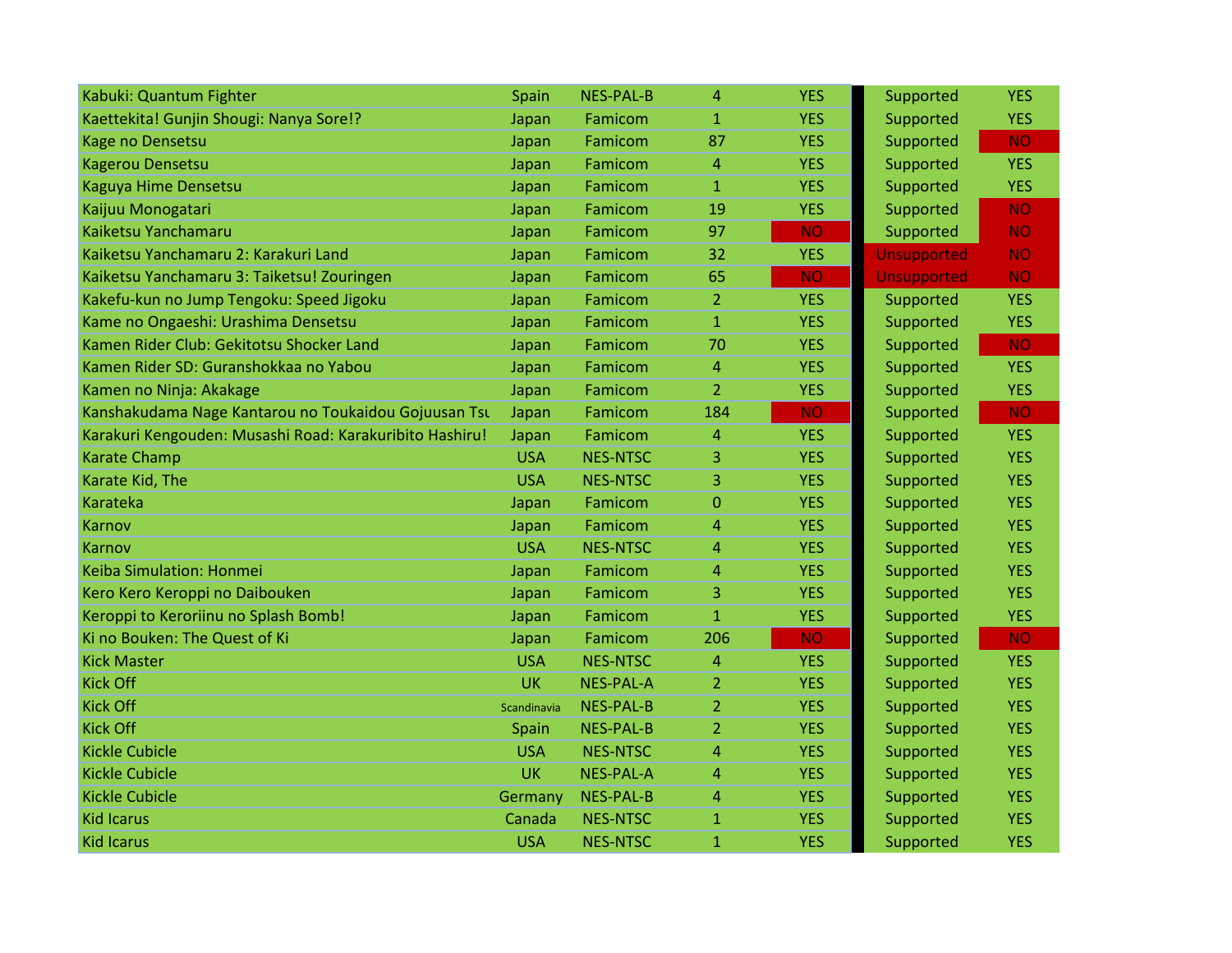| <b>Kid Icarus</b>                                 | Europe      | <b>NES-PAL-B</b> | 1              | <b>YES</b> | Supported | <b>YES</b> |
|---------------------------------------------------|-------------|------------------|----------------|------------|-----------|------------|
| <b>Kid Icarus</b>                                 | Spain       | <b>NES-PAL-B</b> | $\mathbf{1}$   | <b>YES</b> | Supported | <b>YES</b> |
| Kid Klown in Night Mayor World                    | <b>USA</b>  | <b>NES-NTSC</b>  | 4              | <b>YES</b> | Supported | <b>YES</b> |
| Kid Kool and the Quest for the Seven Wonder Herbs | <b>USA</b>  | <b>NES-NTSC</b>  | $\overline{2}$ | <b>YES</b> | Supported | <b>YES</b> |
| Kid Niki: Radical Ninja                           | <b>USA</b>  | <b>NES-NTSC</b>  | $\mathbf{1}$   | <b>YES</b> | Supported | <b>YES</b> |
| Kidou Senshi Z Gundam: Hot Scramble               | Japan       | Famicom          | 66             | <b>YES</b> | Supported | <b>NO</b>  |
| King Kong 2: Ikari no Megaton Punch               | Japan       | Famicom          | 75             | <b>NO</b>  | Supported | <b>NO</b>  |
| King Neptune's Adventure                          | <b>USA</b>  | <b>NES-NTSC</b>  | 11             | <b>YES</b> | Supported | <b>NO</b>  |
| <b>King of Kings</b>                              | Japan       | Famicom          | 19             | <b>YES</b> | Supported | <b>NO</b>  |
| King of Kings, The: The Early Years               | <b>USA</b>  | <b>NES-NTSC</b>  | 11             | <b>YES</b> | Supported | <b>NO</b>  |
| King's Knight                                     | Japan       | Famicom          | 3              | <b>YES</b> | Supported | <b>YES</b> |
| King's Knight                                     | <b>USA</b>  | <b>NES-NTSC</b>  | 3              | <b>YES</b> | Supported | <b>YES</b> |
| <b>King's Quest V</b>                             | <b>USA</b>  | <b>NES-NTSC</b>  | 4              | <b>YES</b> | Supported | <b>YES</b> |
| Kings of the Beach                                | <b>USA</b>  | <b>NES-NTSC</b>  | 3              | <b>YES</b> | Supported | <b>YES</b> |
| Kinnikuman: MUSCLE Tag Match                      | Japan       | Famicom          | 0              | <b>YES</b> | Supported | <b>YES</b> |
| Kirby's Adventure                                 | Canada      | <b>NES-NTSC</b>  | 4              | <b>YES</b> | Supported | <b>YES</b> |
| Kirby's Adventure                                 | <b>USA</b>  | <b>NES-NTSC</b>  | 4              | <b>YES</b> | Supported | <b>YES</b> |
| Kirby's Adventure                                 | France      | <b>NES-PAL-B</b> | 4              | <b>YES</b> | Supported | <b>YES</b> |
| Kirby's Adventure                                 | Germany     | <b>NES-PAL-B</b> | 4              | <b>YES</b> | Supported | <b>YES</b> |
| Kirby's Adventure                                 | Scandinavia | <b>NES-PAL-B</b> | 4              | <b>YES</b> | Supported | <b>YES</b> |
| Kiteretsu Daihyakka                               | Japan       | Famicom          | $\mathbf{1}$   | <b>YES</b> | Supported | <b>YES</b> |
| Kiwi Kraze: A Bird-Brained Adventure!             | <b>USA</b>  | <b>NES-NTSC</b>  | 4              | <b>YES</b> | Supported | <b>YES</b> |
| KlashBall                                         | <b>USA</b>  | <b>NES-NTSC</b>  | $\overline{2}$ | <b>YES</b> | Supported | <b>YES</b> |
| Klax                                              | Japan       | Famicom          | 4              | <b>YES</b> | Supported | <b>YES</b> |
| <b>Klax</b>                                       | <b>USA</b>  | <b>NES-NTSC</b>  | 64             | <b>NO</b>  | Supported | <b>NO</b>  |
| <b>Knight Rider</b>                               | <b>USA</b>  | <b>NES-NTSC</b>  | $\mathbf{1}$   | <b>YES</b> | Supported | <b>YES</b> |
| <b>Knight Rider</b>                               | Europe      | <b>NES-PAL-B</b> | $\mathbf{1}$   | <b>YES</b> | Supported | <b>YES</b> |
| Konami Hyper Soccer                               | France      | <b>NES-PAL-B</b> | $\overline{2}$ | <b>YES</b> | Supported | <b>YES</b> |
| Konami Hyper Soccer                               | Germany     | <b>NES-PAL-B</b> | $\overline{2}$ | <b>YES</b> | Supported | <b>YES</b> |
| Konami Hyper Soccer                               | Spain       | <b>NES-PAL-B</b> | $\overline{2}$ | <b>YES</b> | Supported | <b>YES</b> |
| Konami Wai Wai World                              | Japan       | Famicom          | 23             | <b>YES</b> | Supported | <b>NO</b>  |
| Konamic Sports in Seoul                           | Japan       | Famicom          | $\mathbf{1}$   | <b>YES</b> | Supported | <b>YES</b> |
| Koushien                                          | Japan       | Famicom          | $\mathbf{1}$   | <b>YES</b> | Supported | <b>YES</b> |
| <b>Krazy Kreatures</b>                            | <b>USA</b>  | <b>NES-NTSC</b>  | 79             | <b>YES</b> | Supported | <b>NO</b>  |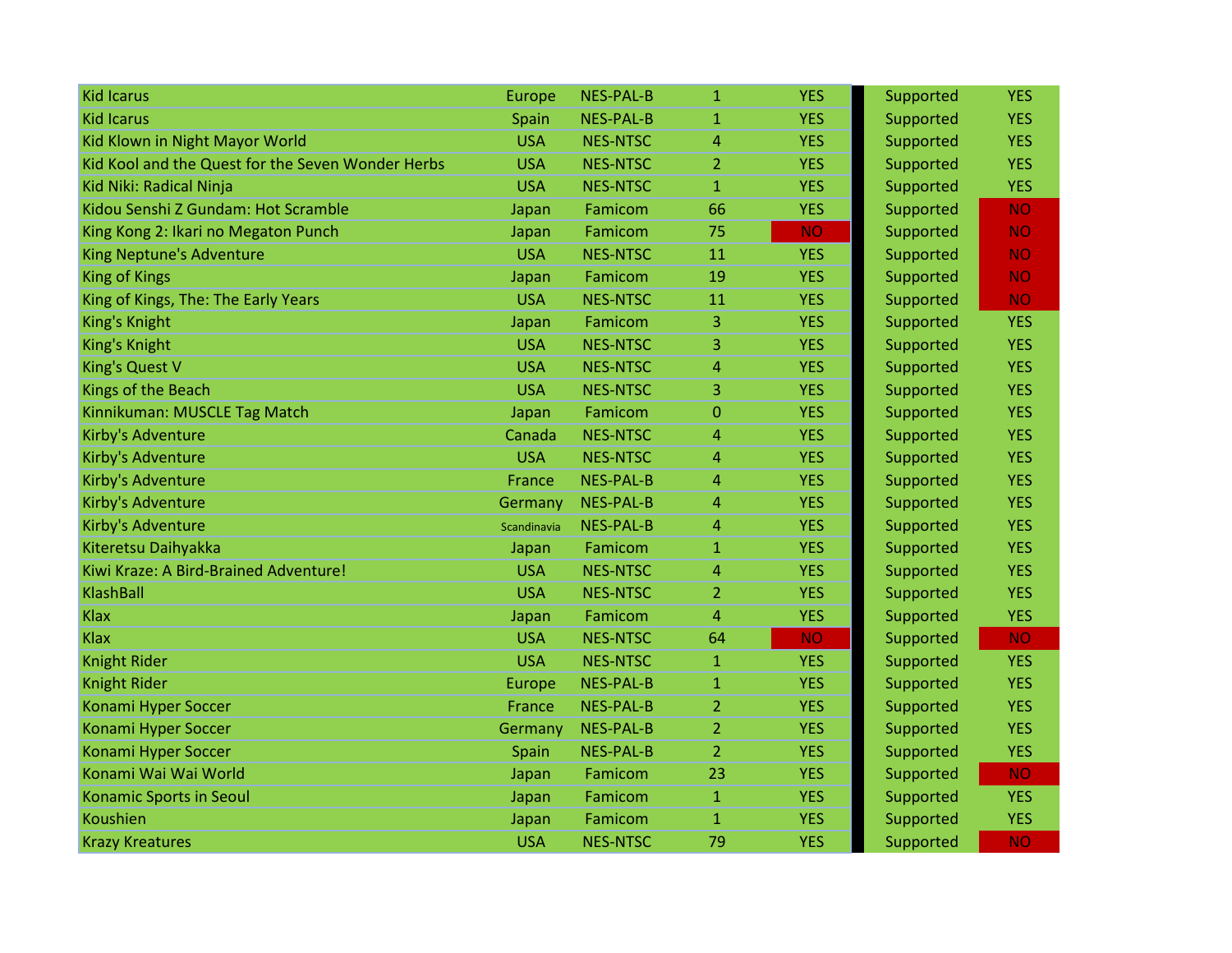| Krion Conquest, The                                  | <b>USA</b>       | <b>NES-NTSC</b>  | 4              | <b>YES</b> | Supported          | <b>YES</b> |
|------------------------------------------------------|------------------|------------------|----------------|------------|--------------------|------------|
| Krusty's Fun House                                   | <b>USA</b>       | <b>NES-NTSC</b>  | 4              | <b>YES</b> | Supported          | <b>YES</b> |
| Krusty's Fun House                                   | <b>Australia</b> | <b>NES-PAL-A</b> | 4              | <b>YES</b> | Supported          | <b>YES</b> |
| Kujaku Ou                                            | Japan            | Famicom          | $\mathbf{1}$   | <b>YES</b> | Supported          | <b>YES</b> |
| Kujaku Ou 2                                          | Japan            | Famicom          | $\mathbf{1}$   | <b>YES</b> | Supported          | <b>YES</b> |
| <b>Kung Fu</b>                                       | <b>USA</b>       | <b>NES-NTSC</b>  | 0              | <b>YES</b> | Supported          | <b>YES</b> |
| <b>Kung Fu</b>                                       | <b>UK</b>        | NES-PAL-A        | 0              | <b>YES</b> | Supported          | <b>YES</b> |
| <b>Kung Fu</b>                                       | Europe           | <b>NES-PAL-B</b> | $\overline{0}$ | <b>YES</b> | Supported          | <b>YES</b> |
| <b>Kung Fu</b>                                       | Germany          | <b>NES-PAL-B</b> | $\overline{0}$ | <b>YES</b> | Supported          | <b>YES</b> |
| <b>Kung Fu</b>                                       | Spain            | <b>NES-PAL-B</b> | 0              | <b>YES</b> | Supported          | <b>YES</b> |
| Kung-Fu Heroes                                       | <b>USA</b>       | <b>NES-NTSC</b>  | 3.             | <b>YES</b> | Supported          | <b>YES</b> |
| Kunio-kun no Nekketsu Soccer League                  | Japan            | Famicom          | 4              | <b>YES</b> | Supported          | <b>YES</b> |
| Kurogane Hiroshi no Yosou Daisuki! Kachiuma Densetsu | Japan            | Famicom          | 4              | <b>YES</b> | Supported          | <b>YES</b> |
| Kyattou Ninden Teyandee                              | Japan            | Famicom          | 4              | <b>YES</b> | Supported          | <b>YES</b> |
| Kyonshiizu 2                                         | Japan            | Famicom          | 80             | <b>NO</b>  | Supported          | <b>NO</b>  |
| Kyuukyoku Harikiri Koushien                          | Japan            | Famicom          | 82             | <b>NO</b>  | Supported          | <b>NO</b>  |
| Kyuukyoku Harikiri Stadium                           | Japan            | Famicom          | 80             | <b>NO</b>  | Supported          | <b>NO</b>  |
| Kyuukyoku Harikiri Stadium III                       | Japan            | Famicom          | 82             | <b>NO</b>  | Supported          | <b>NO</b>  |
| Kyuukyoku Harikiri Stadium: Heisei Gannen Ban        | Japan            | Famicom          | 82             | <b>NO</b>  | Supported          | <b>NO</b>  |
| Kyuukyoku Tiger                                      | Japan            | Famicom          | 4              | <b>YES</b> | Supported          | <b>YES</b> |
| König der Löwen, Disney's Der                        | Germany          | <b>NES-PAL-B</b> | 7              | <b>YES</b> | Supported          | <b>YES</b> |
| <b>Empereur</b>                                      | Japan            | Famicom          | 5              | <b>NO</b>  | <b>Unsupported</b> | <b>NO</b>  |
| L'Empereur                                           | <b>USA</b>       | <b>NES-NTSC</b>  | 5              | <b>NO</b>  | <b>Unsupported</b> | <b>NO</b>  |
| La Guerra Del Golfo                                  | Spain            | <b>NES-PAL</b>   | 193            | <b>NO</b>  | <b>Unsupported</b> | <b>NO</b>  |
| Labyrinth                                            | Japan            | Famicom          | 2              | <b>YES</b> | Supported          | <b>YES</b> |
| <b>Lagrange Point</b>                                | Japan            | Famicom          | 85             | <b>NO</b>  | <b>Unsupported</b> | <b>NO</b>  |
| <b>Laser Invasion</b>                                | <b>USA</b>       | <b>NES-NTSC</b>  | 5              | <b>NO</b>  | <b>Unsupported</b> | <b>NO</b>  |
| <b>Last Action Hero</b>                              | <b>USA</b>       | <b>NES-NTSC</b>  | 4              | <b>YES</b> | Supported          | <b>YES</b> |
| Last Armageddon                                      | Japan            | Famicom          | 4              | <b>YES</b> | Supported          | <b>YES</b> |
| Last Ninja, The                                      | <b>USA</b>       | <b>NES-NTSC</b>  | 4              | <b>YES</b> | Supported          | <b>YES</b> |
| Last Starfighter, The                                | <b>USA</b>       | <b>NES-NTSC</b>  | 3              | <b>YES</b> | Supported          | <b>YES</b> |
| Law of the West                                      | Japan            | Famicom          | 2              | <b>YES</b> | Supported          | <b>YES</b> |
| Lee Trevino's Fighting Golf                          | <b>USA</b>       | <b>NES-NTSC</b>  | $\mathbf{1}$   | <b>YES</b> | Supported          | <b>YES</b> |
| Lee Trevino's Fighting Golf                          | <b>Europe</b>    | <b>NES-PAL-B</b> | $\mathbf{1}$   | <b>YES</b> | Supported          | <b>YES</b> |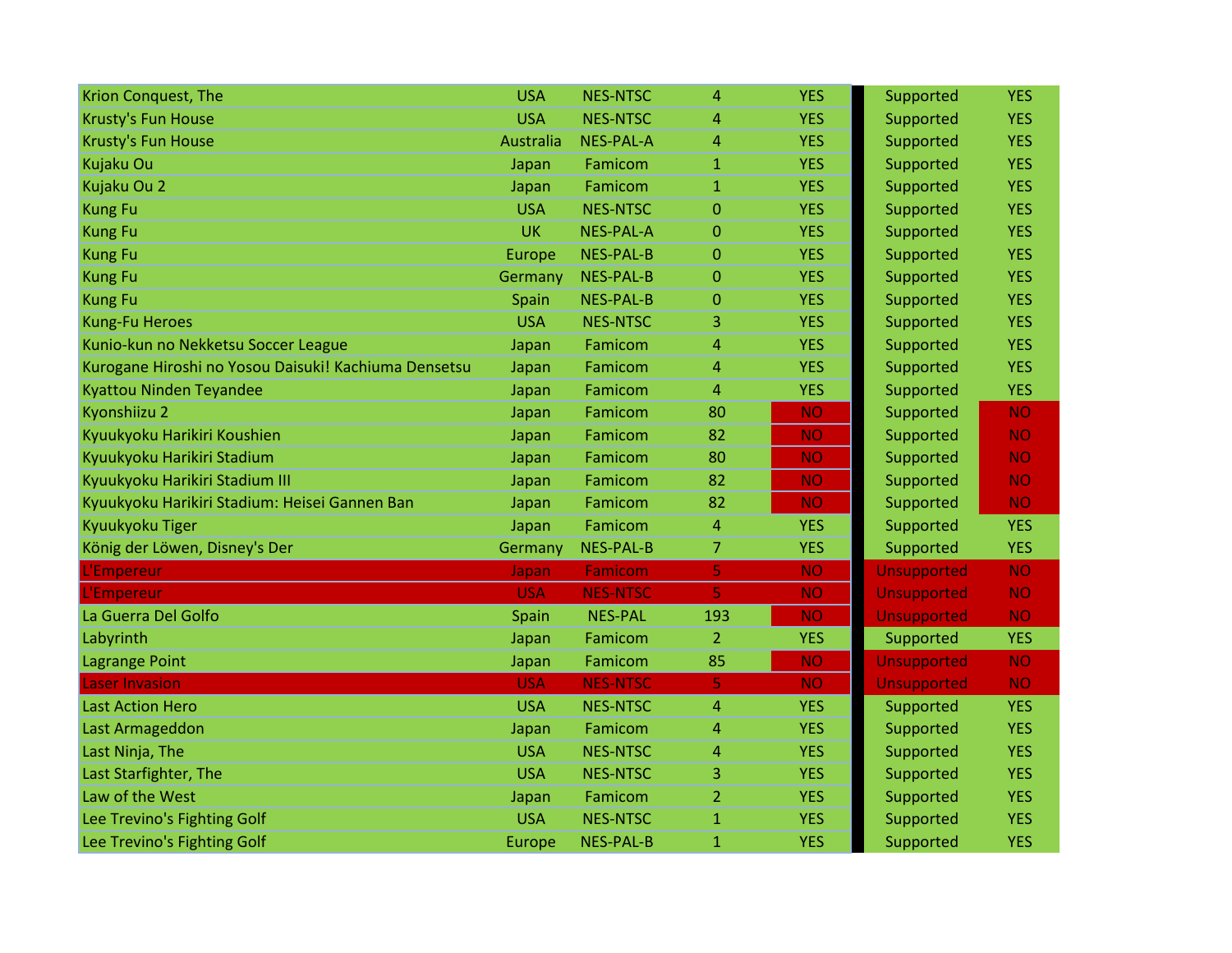| Legacy of the Wizard                                  | <b>USA</b>    | <b>NES-NTSC</b>  | 4              | <b>YES</b> | Supported | <b>YES</b> |
|-------------------------------------------------------|---------------|------------------|----------------|------------|-----------|------------|
| Legend of Kage, The                                   | <b>USA</b>    | <b>NES-NTSC</b>  | 3              | <b>YES</b> | Supported | <b>YES</b> |
| Legend of Prince Valiant, The                         | France        | NES-PAL-B        | $\mathbf{1}$   | <b>YES</b> | Supported | <b>YES</b> |
| Legend of Prince Valiant, The                         | Spain         | <b>NES-PAL-B</b> | $\mathbf{1}$   | <b>YES</b> | Supported | <b>YES</b> |
| Legend of Zelda, The                                  | <b>USA</b>    | <b>NES-NTSC</b>  | $\mathbf{1}$   | <b>YES</b> | Supported | <b>YES</b> |
| Legend of Zelda, The                                  | Europe        | <b>NES-PAL-B</b> | 1              | <b>YES</b> | Supported | <b>YES</b> |
| Legend of Zelda, The                                  | France        | <b>NES-PAL-B</b> | $\mathbf{1}$   | <b>YES</b> | Supported | <b>YES</b> |
| Legend of Zelda, The                                  | Germany       | <b>NES-PAL-B</b> | $\mathbf{1}$   | <b>YES</b> | Supported | <b>YES</b> |
| Legend of Zelda, The                                  | Spain         | <b>NES-PAL-B</b> | $\mathbf{1}$   | <b>YES</b> | Supported | <b>YES</b> |
| Legend of the Ghost Lion                              | <b>USA</b>    | <b>NES-NTSC</b>  | $\mathbf{1}$   | <b>YES</b> | Supported | <b>YES</b> |
| <b>Legendary Wings</b>                                | <b>USA</b>    | <b>NES-NTSC</b>  | 2              | <b>YES</b> | Supported | <b>YES</b> |
| Legends of the Diamond: The Baseball Championship Gam | <b>USA</b>    | <b>NES-NTSC</b>  | 4              | <b>YES</b> | Supported | <b>YES</b> |
| Lemmings                                              | <b>USA</b>    | <b>NES-NTSC</b>  | $\mathbf{1}$   | <b>YES</b> | Supported | <b>YES</b> |
| Lemmings                                              | Scandinavia   | <b>NES-PAL-B</b> | $\mathbf{1}$   | <b>YES</b> | Supported | <b>YES</b> |
| Lemmings                                              | Spain         | <b>NES-PAL-B</b> | $\mathbf{1}$   | <b>YES</b> | Supported | <b>YES</b> |
| Lethal Weapon                                         | <b>USA</b>    | <b>NES-NTSC</b>  | $\mathbf{1}$   | <b>YES</b> | Supported | <b>YES</b> |
| Lethal Weapon: L'Arme Fatale                          | France        | <b>NES-PAL-B</b> | $\mathbf{1}$   | <b>YES</b> | Supported | <b>YES</b> |
| Life Force                                            | <b>USA</b>    | <b>NES-NTSC</b>  | $\overline{2}$ | <b>YES</b> | Supported | <b>YES</b> |
| Life Force Salamander                                 | <b>Europe</b> | <b>NES-PAL-B</b> | $\overline{2}$ | <b>YES</b> | Supported | <b>YES</b> |
| Life Force Salamander                                 | Spain         | <b>NES-PAL-B</b> | $\overline{2}$ | <b>YES</b> | Supported | <b>YES</b> |
| Linus Spacehead's Cosmic Crusade                      | <b>USA</b>    | <b>NES-NTSC</b>  | 71             | <b>YES</b> | Supported | <b>NO</b>  |
| Lion King, Disney's The                               | Scandinavia   | <b>NES-PAL-B</b> | $\mathcal{I}$  | <b>YES</b> | Supported | <b>YES</b> |
| Little League Baseball Championship Series            | <b>USA</b>    | <b>NES-NTSC</b>  | $\mathbf{1}$   | <b>YES</b> | Supported | <b>YES</b> |
| <b>Little Magic</b>                                   | Japan         | Famicom          | 4              | <b>YES</b> | Supported | <b>YES</b> |
| Little Mermaid, Disney's The                          | <b>USA</b>    | <b>NES-NTSC</b>  | $\overline{2}$ | <b>YES</b> | Supported | <b>YES</b> |
| Little Mermaid: Ningyo Hime                           | Japan         | Famicom          | 2              | <b>YES</b> | Supported | <b>YES</b> |
| Little Nemo: The Dream Master                         | <b>USA</b>    | <b>NES-NTSC</b>  | $\overline{4}$ | <b>YES</b> | Supported | <b>YES</b> |
| Little Nemo: The Dream Master                         | Germany       | <b>NES-PAL-B</b> | 4              | <b>YES</b> | Supported | <b>YES</b> |
| Little Nemo: The Dream Master                         | Scandinavia   | <b>NES-PAL-B</b> | 4              | <b>YES</b> | Supported | <b>YES</b> |
| Little Nemo: The Dream Master                         | Spain         | <b>NES-PAL-B</b> | 4              | <b>YES</b> | Supported | <b>YES</b> |
| Little Ninja Brothers                                 | <b>USA</b>    | <b>NES-NTSC</b>  | 4              | <b>YES</b> | Supported | <b>YES</b> |
| Little Ninja Brothers                                 | Germany       | <b>NES-PAL-B</b> | $\overline{4}$ | <b>YES</b> | Supported | <b>YES</b> |
| <b>Little Samson</b>                                  | <b>USA</b>    | <b>NES-NTSC</b>  | 4              | <b>YES</b> | Supported | <b>YES</b> |
| <b>Little Samson</b>                                  | Scandinavia   | <b>NES-PAL-B</b> | 4              | <b>YES</b> | Supported | <b>YES</b> |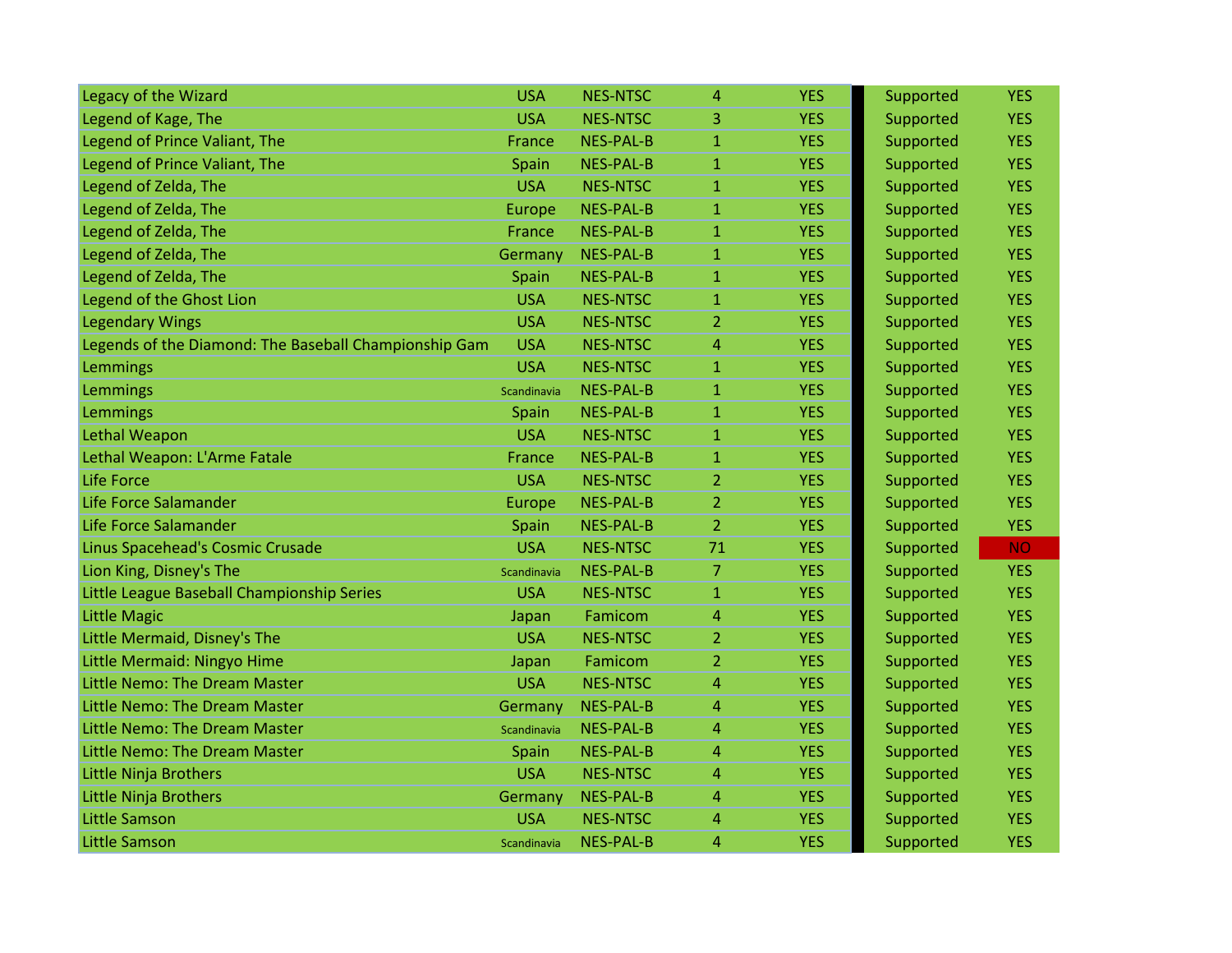| <b>Little Samson</b>                     | Spain      | <b>NES-PAL-B</b> | $\overline{4}$ | <b>YES</b> | Supported          | <b>YES</b> |
|------------------------------------------|------------|------------------|----------------|------------|--------------------|------------|
| <b>Lode Runner</b>                       | Japan      | Famicom          | $\mathbf{0}$   | <b>YES</b> | Supported          | <b>YES</b> |
| <b>Lode Runner</b>                       | <b>USA</b> | <b>NES-NTSC</b>  | $\mathbf{0}$   | <b>YES</b> | Supported          | <b>YES</b> |
| Lone Ranger, The                         | <b>USA</b> | <b>NES-NTSC</b>  | $\overline{4}$ | <b>YES</b> | Supported          | <b>YES</b> |
| Loopz                                    | <b>USA</b> | <b>NES-NTSC</b>  | $\overline{2}$ | <b>YES</b> | Supported          | <b>YES</b> |
| Lord of King, The                        | Japan      | Famicom          | 18             | <b>YES</b> | <b>Unsupported</b> | <b>NO</b>  |
| Lost Word of Jenny                       | Japan      | Famicom          | $\overline{2}$ | <b>YES</b> | Supported          | <b>YES</b> |
| Lot Lot                                  | Japan      | Famicom          | $\overline{0}$ | <b>YES</b> | Supported          | <b>YES</b> |
| Low G Man: The Low Gravity Man           | <b>USA</b> | <b>NES-NTSC</b>  | $\overline{4}$ | <b>YES</b> | Supported          | <b>YES</b> |
| Low G Man: The Low Gravity Man           | Spain      | <b>NES-PAL-B</b> | $\overline{4}$ | <b>YES</b> | Supported          | <b>YES</b> |
| <b>Lunar Ball</b>                        | Japan      | Famicom          | $\mathbf 0$    | <b>YES</b> | Supported          | <b>YES</b> |
| <b>Lunar Pool</b>                        | <b>USA</b> | <b>NES-NTSC</b>  | $\Omega$       | <b>YES</b> | Supported          | <b>YES</b> |
| <b>Lunar Pool</b>                        | <b>UK</b>  | <b>NES-PAL-A</b> | $\Omega$       | <b>YES</b> | Supported          | <b>YES</b> |
| <b>Lunar Pool</b>                        | France     | <b>NES-PAL-B</b> | $\mathbf{0}$   | <b>YES</b> | Supported          | <b>YES</b> |
| Lupin Sansei: Pandora no Isan            | Japan      | Famicom          | 206            | <b>NO</b>  | Supported          | <b>NO</b>  |
| M.C. Kids                                | <b>USA</b> | <b>NES-NTSC</b>  | 4              | <b>YES</b> | Supported          | <b>YES</b> |
| M.U.L.E.                                 | <b>USA</b> | <b>NES-NTSC</b>  | $\mathbf{1}$   | <b>YES</b> | Supported          | <b>YES</b> |
| M.U.S.C.L.E.: Tag Team Match             | <b>USA</b> | <b>NES-NTSC</b>  | $\overline{0}$ | <b>YES</b> | Supported          | <b>YES</b> |
| MIG-29 Soviet Fighter                    | <b>USA</b> | <b>NES-NTSC</b>  | 71             | <b>YES</b> | Supported          | <b>NO</b>  |
| <b>MTV's Remote Control</b>              | <b>USA</b> | <b>NES-NTSC</b>  | $\mathbf{1}$   | <b>YES</b> | Supported          | <b>YES</b> |
| <b>Mach Rider</b>                        | Japan      | Famicom          | $\mathbf{0}$   | <b>YES</b> | Supported          | <b>YES</b> |
| <b>Mach Rider</b>                        | Canada     | <b>NES-NTSC</b>  | $\Omega$       | <b>YES</b> | Supported          | <b>YES</b> |
| <b>Mach Rider</b>                        | <b>USA</b> | <b>NES-NTSC</b>  | $\mathbf{0}$   | <b>YES</b> | Supported          | <b>YES</b> |
| <b>Mach Rider</b>                        | <b>UK</b>  | <b>NES-PAL-A</b> | $\Omega$       | <b>YES</b> | Supported          | <b>YES</b> |
| <b>Mach Rider</b>                        | Europe     | <b>NES-PAL-B</b> | $\mathbf 0$    | <b>YES</b> | Supported          | <b>YES</b> |
| <b>Mad City</b>                          | Japan      | Famicom          | $\mathbf{1}$   | <b>YES</b> | Supported          | <b>YES</b> |
| <b>Mad Max</b>                           | <b>USA</b> | <b>NES-NTSC</b>  | $\overline{4}$ | <b>YES</b> | Supported          | <b>YES</b> |
| <b>MagMax</b>                            | Japan      | Famicom          | $\mathbf{0}$   | <b>YES</b> | Supported          | <b>YES</b> |
| <b>Magic Darts</b>                       | Japan      | Famicom          | $\mathbf{1}$   | <b>YES</b> | Supported          | <b>YES</b> |
| <b>Magic Darts</b>                       | <b>USA</b> | <b>NES-NTSC</b>  | $\mathbf{1}$   | <b>YES</b> | Supported          | <b>YES</b> |
| <b>Magic John</b>                        | Japan      | Famicom          | 18             | <b>YES</b> | <b>Unsupported</b> | <b>NO</b>  |
| <b>Magic Johnson's Fast Break</b>        | <b>USA</b> | <b>NES-NTSC</b>  | $\mathbf{1}$   | <b>YES</b> | Supported          | <b>YES</b> |
| Magic of Scheherazade, The               | <b>USA</b> | <b>NES-NTSC</b>  | 1              | <b>YES</b> | Supported          | <b>YES</b> |
| Magical Taruruuto-kun 2: Mahou Daibouken | Japan      | Famicom          | 159            | <b>NO</b>  | <b>Unsupported</b> | <b>NO</b>  |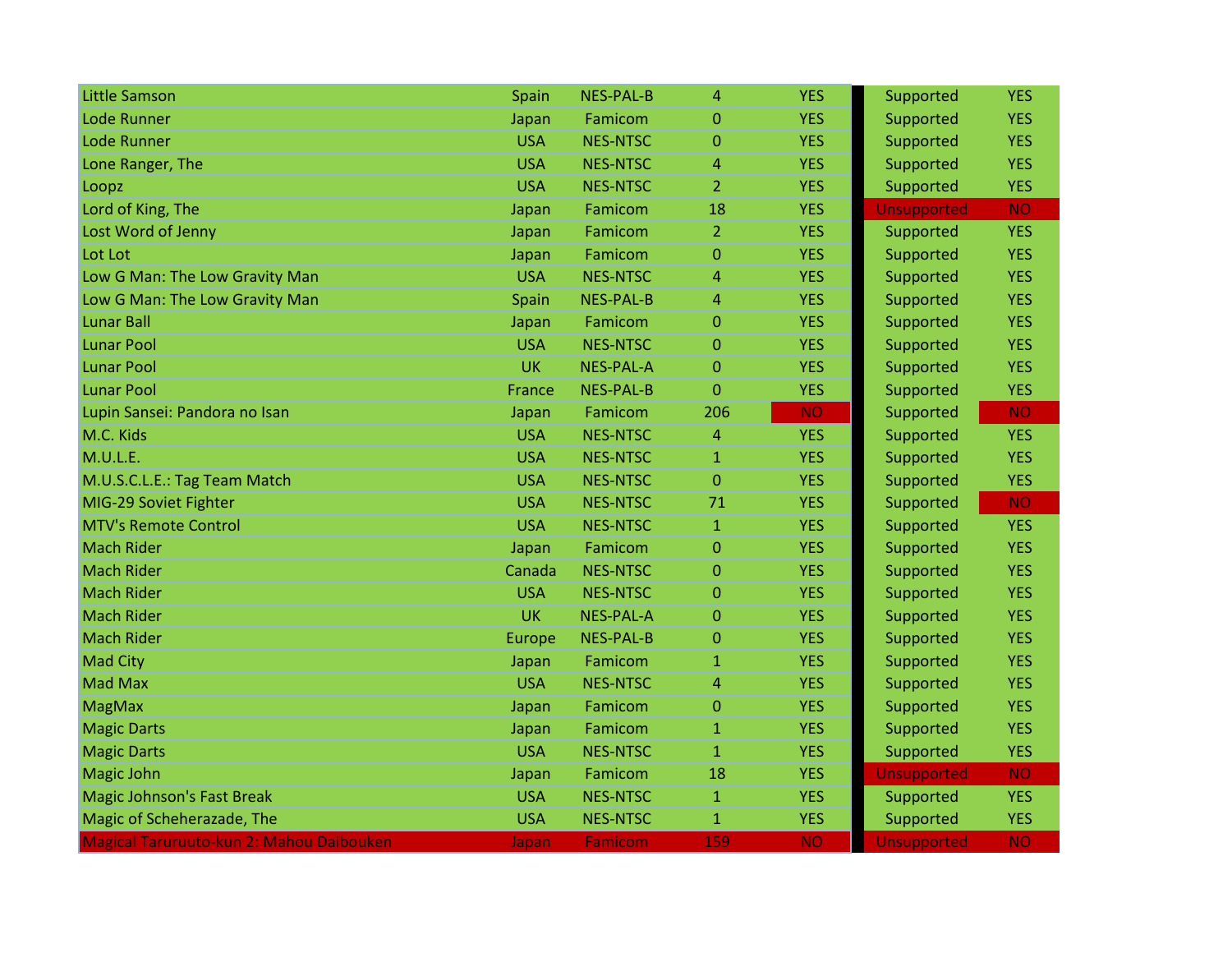| <b>Magical Taruruuto-kun: Fantastic World!!</b> | Japan       | Famicom          | 159            | <b>NO</b>  | <b>Unsupported</b> | <b>NO</b>  |
|-------------------------------------------------|-------------|------------------|----------------|------------|--------------------|------------|
| Magician                                        | <b>USA</b>  | <b>NES-NTSC</b>  | 4              | <b>YES</b> | Supported          | <b>YES</b> |
| <b>Magmax</b>                                   | <b>USA</b>  | <b>NES-NTSC</b>  | $\mathbf 0$    | <b>YES</b> | Supported          | <b>YES</b> |
| Maharaja                                        | Japan       | Famicom          | 68             | <b>NO</b>  | Supported          | <b>NO</b>  |
| Mahjong                                         | Japan       | Famicom          | $\mathbf{0}$   | <b>YES</b> | Supported          | <b>YES</b> |
| Mahjong Club: Nagatachou                        | Japan       | Famicom          | 4              | <b>YES</b> | Supported          | <b>YES</b> |
| <b>Mahjong RPG Dora Dora Dora</b>               | Japan       | Famicom          | $\mathbf{1}$   | <b>YES</b> | Supported          | <b>YES</b> |
| <b>Mahjong Taikai</b>                           | Japan       | Famicom          | $\mathbf{1}$   | <b>YES</b> | Supported          | <b>YES</b> |
| <b>Mahjong Taisen</b>                           | Japan       | Famicom          | $\overline{4}$ | <b>YES</b> | Supported          | <b>YES</b> |
| Mahou no Princess Minky Momo: Remember Dream    | Japan       | Famicom          | $\mathbf{1}$   | <b>YES</b> | Supported          | <b>YES</b> |
| <b>Maison Ikkoku</b>                            | Japan       | Famicom          | $\mathbf{1}$   | <b>YES</b> | Supported          | <b>YES</b> |
| Majin Eiyuuden Wataru Gaiden                    | Japan       | Famicom          | $\mathbf{1}$   | <b>YES</b> | Supported          | <b>YES</b> |
| <b>Major League</b>                             | Japan       | Famicom          | 32             | <b>YES</b> | <b>Unsupported</b> | <b>NO</b>  |
| <b>Major League Baseball</b>                    | <b>USA</b>  | <b>NES-NTSC</b>  | 3              | <b>YES</b> | Supported          | <b>YES</b> |
| Majou Densetsu II: Daimashikyou Galious         | Japan       | Famicom          | $\overline{2}$ | <b>YES</b> | Supported          | <b>YES</b> |
| Makaimura                                       | Japan       | Famicom          | 2              | <b>YES</b> | Supported          | <b>YES</b> |
| <b>Maniac Mansion</b>                           | Japan       | Famicom          | $\overline{2}$ | <b>YES</b> | Supported          | <b>YES</b> |
| <b>Maniac Mansion</b>                           | <b>USA</b>  | <b>NES-NTSC</b>  | $\mathbf{1}$   | <b>YES</b> | Supported          | <b>YES</b> |
| <b>Maniac Mansion</b>                           | France      | <b>NES-PAL-B</b> | $\mathbf{1}$   | <b>YES</b> | Supported          | <b>YES</b> |
| <b>Maniac Mansion</b>                           | Germany     | <b>NES-PAL-B</b> | $\mathbf{1}$   | <b>YES</b> | Supported          | <b>YES</b> |
| <b>Maniac Mansion</b>                           | Spain       | <b>NES-PAL-B</b> | $\mathbf{1}$   | <b>YES</b> | Supported          | <b>YES</b> |
| <b>Maniac Mansion</b>                           | Sweden      | <b>NES-PAL-B</b> | $\mathbf{1}$   | <b>YES</b> | Supported          | <b>YES</b> |
| <b>Mappy</b>                                    | Japan       | Famicom          | $\overline{0}$ | <b>YES</b> | Supported          | <b>YES</b> |
| <b>Mappy Kids</b>                               | Japan       | Famicom          | 19             | <b>YES</b> | Supported          | <b>NO</b>  |
| Mappy-Land                                      | Japan       | Famicom          | 206            | <b>NO</b>  | Supported          | <b>NO</b>  |
| Mappy-Land                                      | <b>USA</b>  | <b>NES-NTSC</b>  | 4              | <b>YES</b> | Supported          | <b>YES</b> |
| <b>Marble Madness</b>                           | <b>USA</b>  | <b>NES-NTSC</b>  | 7              | <b>YES</b> | Supported          | <b>YES</b> |
| <b>Marble Madness</b>                           | Germany     | <b>NES-PAL-B</b> | $\overline{7}$ | <b>YES</b> | Supported          | <b>YES</b> |
| Mario & Yoshi                                   | Germany     | <b>NES-PAL-B</b> | $\mathbf{1}$   | <b>YES</b> | Supported          | <b>YES</b> |
| Mario & Yoshi                                   | Scandinavia | <b>NES-PAL-B</b> | $\mathbf{1}$   | <b>YES</b> | Supported          | <b>YES</b> |
| Mario Bros.                                     | Japan       | Famicom          | $\Omega$       | <b>YES</b> | Supported          | <b>YES</b> |
| Mario Bros.                                     | Canada      | <b>NES-NTSC</b>  | $\mathbf{0}$   | <b>YES</b> | Supported          | <b>YES</b> |
| <b>Mario Bros.</b>                              | <b>USA</b>  | <b>NES-NTSC</b>  | $\mathbf{0}$   | <b>YES</b> | Supported          | <b>YES</b> |
| <b>Mario Bros.</b>                              | Europe      | <b>NES-PAL-B</b> | $\mathbf{0}$   | <b>YES</b> | Supported          | <b>YES</b> |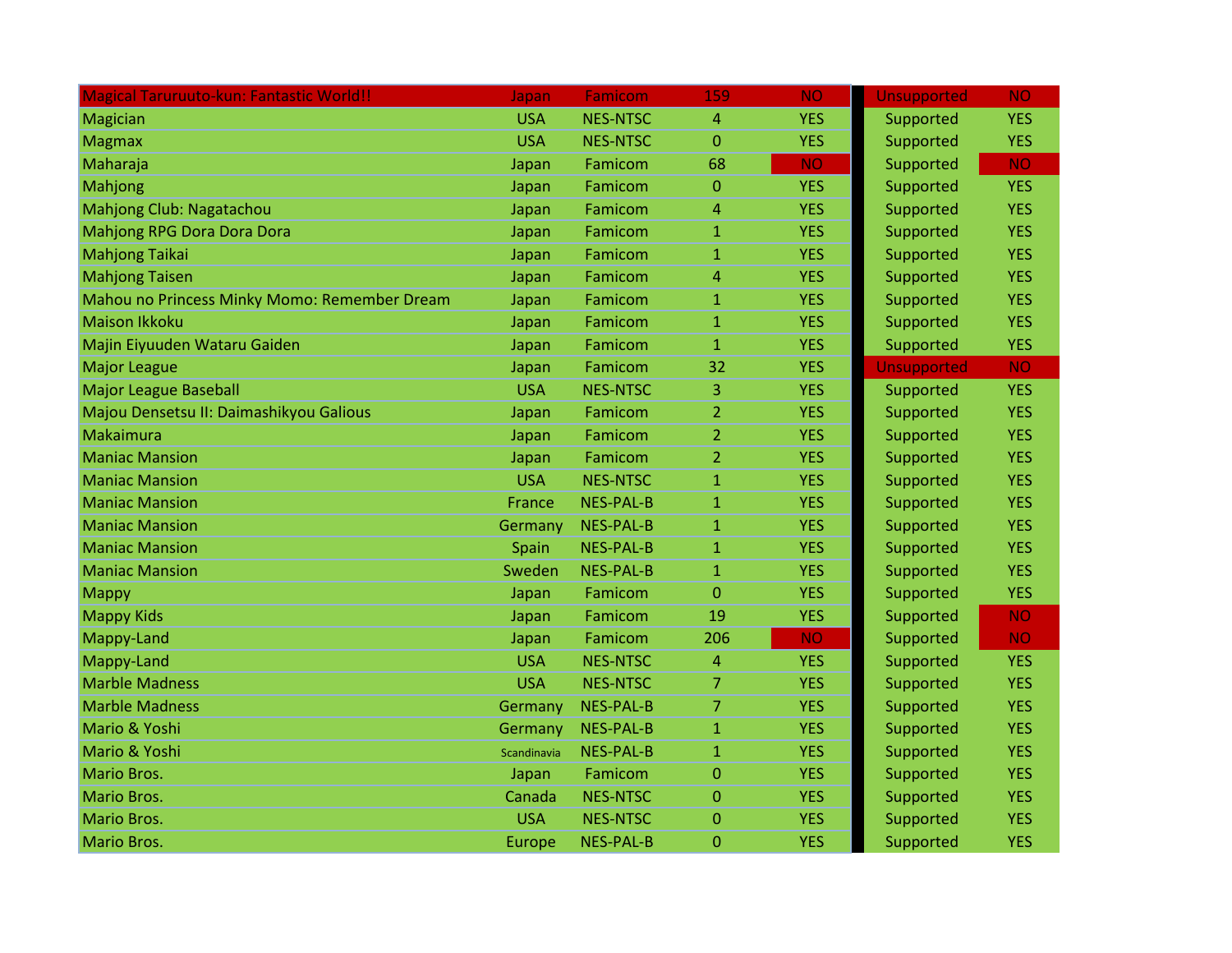| <b>Mario Bros.</b>                          | Germany          | NES-PAL-B        | $\Omega$       | <b>YES</b> | Supported | <b>YES</b> |
|---------------------------------------------|------------------|------------------|----------------|------------|-----------|------------|
| <b>Mario Bros. (Classic Series)</b>         | Germany          | <b>NES-PAL-B</b> | 0              | <b>YES</b> | Supported | <b>YES</b> |
| <b>Mario Is Missing!</b>                    | <b>USA</b>       | <b>NES-NTSC</b>  | 4              | <b>YES</b> | Supported | <b>YES</b> |
| <b>Mario Open Golf</b>                      | Japan            | Famicom          | $\mathbf{1}$   | <b>YES</b> | Supported | <b>YES</b> |
| <b>Mario's Time Machine</b>                 | <b>USA</b>       | <b>NES-NTSC</b>  | 4              | <b>YES</b> | Supported | <b>YES</b> |
| Marusa no Onna                              | Japan            | Famicom          | $\mathbf{1}$   | <b>YES</b> | Supported | <b>YES</b> |
| Mashou                                      | Japan            | Famicom          | 34             | <b>NO</b>  | Supported | <b>NO</b>  |
| <b>Master Chu and the Drunkard Hu</b>       | <b>USA</b>       | <b>NES-NTSC</b>  | 11             | <b>YES</b> | Supported | <b>NO</b>  |
| Matendouji                                  | Japan            | Famicom          | $\overline{4}$ | <b>YES</b> | Supported | <b>YES</b> |
| Matsumoto Tooru no Kabushiki Hisshou Gaku   | Japan            | Famicom          | $\mathbf{1}$   | <b>YES</b> | Supported | <b>YES</b> |
| Matsumoto Tooru no Kabushiki Hisshou Gaku 2 | Japan            | Famicom          | $\mathbf{1}$   | <b>YES</b> | Supported | <b>YES</b> |
| Maxi 15                                     | <b>USA</b>       | <b>NES-NTSC</b>  | 234            | <b>NO</b>  | Supported | <b>NO</b>  |
| Maxi 15                                     | <b>Australia</b> | <b>NES-PAL</b>   | 234            | <b>NO</b>  | Supported | <b>NO</b>  |
| McDonaldland                                | Scandinavia      | <b>NES-PAL-B</b> | 4              | <b>YES</b> | Supported | <b>YES</b> |
| McDonaldland                                | Spain            | <b>NES-PAL-B</b> | 4              | <b>YES</b> | Supported | <b>YES</b> |
| <b>Mechanized Attack</b>                    | <b>USA</b>       | <b>NES-NTSC</b>  | $\mathbf{1}$   | <b>YES</b> | Supported | <b>YES</b> |
| <b>Mega Man</b>                             | <b>USA</b>       | <b>NES-NTSC</b>  | $\overline{2}$ | <b>YES</b> | Supported | <b>YES</b> |
| <b>Mega Man</b>                             | <b>Europe</b>    | <b>NES-PAL-B</b> | $\overline{2}$ | <b>YES</b> | Supported | <b>YES</b> |
| <b>Mega Man</b>                             | Germany          | <b>NES-PAL-B</b> | $\overline{2}$ | <b>YES</b> | Supported | <b>YES</b> |
| Mega Man 2                                  | <b>USA</b>       | <b>NES-NTSC</b>  | $\mathbf{1}$   | <b>YES</b> | Supported | <b>YES</b> |
| Mega Man 2                                  | Europe           | <b>NES-PAL-B</b> | $\mathbf{1}$   | <b>YES</b> | Supported | <b>YES</b> |
| Mega Man 2                                  | Germany          | <b>NES-PAL-B</b> | $\mathbf{1}$   | <b>YES</b> | Supported | <b>YES</b> |
| Mega Man 3                                  | <b>USA</b>       | <b>NES-NTSC</b>  | 4              | <b>YES</b> | Supported | <b>YES</b> |
| Mega Man 3                                  | France           | <b>NES-PAL-B</b> | 4              | <b>YES</b> | Supported | <b>YES</b> |
| Mega Man 3                                  | Germany          | <b>NES-PAL-B</b> | 4              | <b>YES</b> | Supported | <b>YES</b> |
| Mega Man 3                                  | Scandinavia      | <b>NES-PAL-B</b> | 4              | <b>YES</b> | Supported | <b>YES</b> |
| Mega Man 3                                  | Spain            | <b>NES-PAL-B</b> | 4              | <b>YES</b> | Supported | <b>YES</b> |
| Mega Man 4                                  | <b>USA</b>       | <b>NES-NTSC</b>  | 4              | <b>YES</b> | Supported | <b>YES</b> |
| Mega Man 4                                  | Germany          | <b>NES-PAL-B</b> | 4              | <b>YES</b> | Supported | <b>YES</b> |
| Mega Man 4                                  | Scandinavia      | <b>NES-PAL-B</b> | 4              | <b>YES</b> | Supported | <b>YES</b> |
| Mega Man 5                                  | <b>USA</b>       | <b>NES-NTSC</b>  | 4              | <b>YES</b> | Supported | <b>YES</b> |
| Mega Man 5                                  | France           | <b>NES-PAL-B</b> | 4              | <b>YES</b> | Supported | <b>YES</b> |
| Mega Man 5                                  | Germany          | <b>NES-PAL-B</b> | 4              | <b>YES</b> | Supported | <b>YES</b> |
| Mega Man 5                                  | Scandinavia      | <b>NES-PAL-B</b> | 4              | <b>YES</b> | Supported | <b>YES</b> |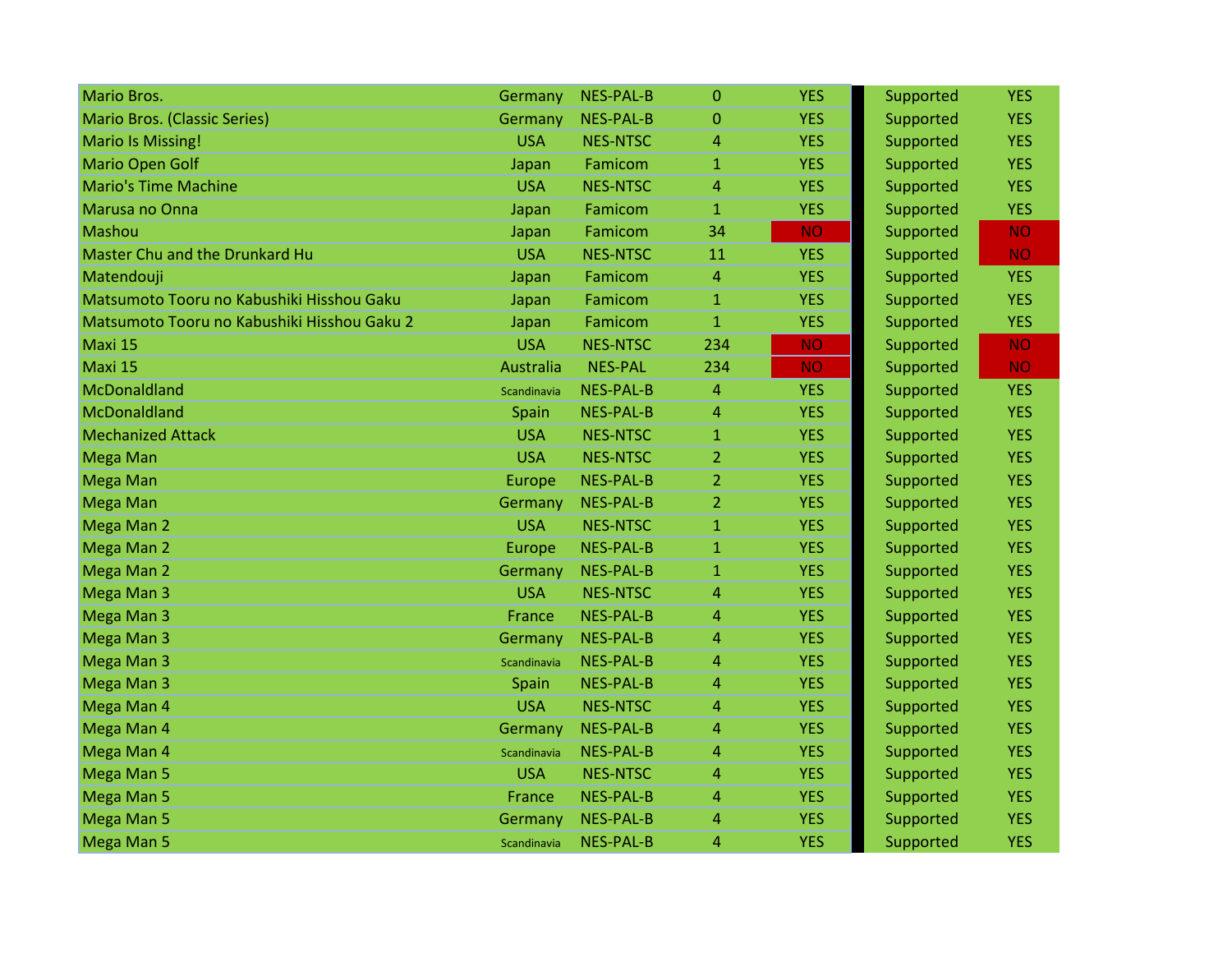| Mega Man 6                                             | <b>USA</b> | <b>NES-NTSC</b>  | 4              | <b>YES</b> | Supported          | <b>YES</b> |
|--------------------------------------------------------|------------|------------------|----------------|------------|--------------------|------------|
| Megami Tensei II: Digital Devil Story                  | Japan      | Famicom          | 19             | <b>YES</b> | Supported          | <b>NO</b>  |
| Megami Tensei: Digital Devil Story                     | Japan      | Famicom          | 76             | <b>NO</b>  | Supported          | <b>NO</b>  |
| Mei Tantei Holmes: M Kara no Chousenjou                | Japan      | Famicom          | $\mathbf{1}$   | <b>YES</b> | Supported          | <b>YES</b> |
| Meikyuu Jima                                           | Japan      | Famicom          | 32             | <b>YES</b> | <b>Unsupported</b> | <b>NO</b>  |
| Meikyuu Kumikyoku: Milon no Daibouken                  | Japan      | Famicom          | 3              | <b>YES</b> | Supported          | <b>YES</b> |
| Meimon! Dai San Yakyuu Bu                              | Japan      | Famicom          | 16             | <b>YES</b> | <b>Unsupported</b> | <b>NO</b>  |
| Meimon! Takonishi Ouendan: Kouha 6 Nin Shuu            | Japan      | <b>Famicom</b>   | 4              | <b>YES</b> | Supported          | <b>YES</b> |
| <b>Menace Beach</b>                                    | <b>USA</b> | <b>NES-NTSC</b>  | 11             | <b>YES</b> | Supported          | <b>NO</b>  |
| <b>Mendel Palace</b>                                   | <b>USA</b> | <b>NES-NTSC</b>  | 4              | <b>YES</b> | Supported          | <b>YES</b> |
| Mermaids of Atlantis: The Riddle of the Magic Bubble   | <b>USA</b> | <b>NES-NTSC</b>  | 79             | <b>YES</b> | Supported          | <b>NO</b>  |
| <b>Metal Fighter</b>                                   | <b>USA</b> | <b>NES-NTSC</b>  | 11             | <b>YES</b> | Supported          | <b>NO</b>  |
| <b>Metal Gear</b>                                      | Japan      | Famicom          | $\overline{2}$ | <b>YES</b> | Supported          | <b>YES</b> |
| <b>Metal Gear</b>                                      | <b>USA</b> | <b>NES-NTSC</b>  | 2              | <b>YES</b> | Supported          | <b>YES</b> |
| <b>Metal Gear</b>                                      | Europe     | <b>NES-PAL-B</b> | $\overline{2}$ | <b>YES</b> | Supported          | <b>YES</b> |
| <b>Metal Max</b>                                       | Japan      | Famicom          | 4              | <b>YES</b> | Supported          | <b>YES</b> |
| Metal Mech: Man & Machine                              | <b>USA</b> | <b>NES-NTSC</b>  | $\mathbf{1}$   | <b>YES</b> | Supported          | <b>YES</b> |
| <b>Metal Storm</b>                                     | <b>USA</b> | <b>NES-NTSC</b>  | $\overline{4}$ | <b>YES</b> | Supported          | <b>YES</b> |
| <b>Metro-Cross</b>                                     | Japan      | Famicom          | 206            | <b>NO</b>  | Supported          | <b>NO</b>  |
| Metroid                                                | <b>USA</b> | <b>NES-NTSC</b>  | $\mathbf{1}$   | <b>YES</b> | Supported          | <b>YES</b> |
| Metroid                                                | Europe     | NES-PAL-B        | $\mathbf{1}$   | <b>YES</b> | Supported          | <b>YES</b> |
| Metroid                                                | Spain      | <b>NES-PAL-B</b> | $\mathbf{1}$   | <b>YES</b> | Supported          | <b>YES</b> |
| Mezase Pachi Pro: Pachio-kun                           | Japan      | Famicom          | $\mathbf{1}$   | <b>YES</b> | Supported          | <b>YES</b> |
| Mezase Top Pro: Green ni Kakeru Yume                   | Japan      | Famicom          | 18             | <b>YES</b> | <b>Unsupported</b> | <b>NO</b>  |
| Michael Andretti's World GP                            | <b>USA</b> | <b>NES-NTSC</b>  | 4              | <b>YES</b> | Supported          | <b>YES</b> |
| Mickey Mouse III: Yume Fuusen                          | Japan      | Famicom          | 4              | <b>YES</b> | Supported          | <b>YES</b> |
| Mickey Mouse: Fushigi no Kuni no Daibouken             | Japan      | Famicom          | 3              | <b>YES</b> | Supported          | <b>YES</b> |
| <b>Mickey Mousecapade</b>                              | <b>USA</b> | <b>NES-NTSC</b>  | 3              | <b>YES</b> | Supported          | <b>YES</b> |
| Mickey's Adventure in Numberland                       | <b>USA</b> | <b>NES-NTSC</b>  | 4              | <b>YES</b> | Supported          | <b>YES</b> |
| Mickey's Safari in Letterland                          | <b>USA</b> | <b>NES-NTSC</b>  | 4              | <b>YES</b> | Supported          | <b>YES</b> |
| <b>Micro Machines</b>                                  | <b>USA</b> | <b>NES-NTSC</b>  | 71             | <b>YES</b> | Supported          | <b>NO</b>  |
| Might and Magic: Book One: Secret of the Inner Sanctum | Japan      | Famicom          | 4              | <b>YES</b> | Supported          | <b>YES</b> |
| Might and Magic: Secret of the Inner Sanctum           | <b>USA</b> | <b>NES-NTSC</b>  | 4              | <b>YES</b> | Supported          | <b>YES</b> |
| <b>Mighty Bomb Jack</b>                                | Japan      | Famicom          | 185            | <b>NO</b>  | Supported          | <b>NO</b>  |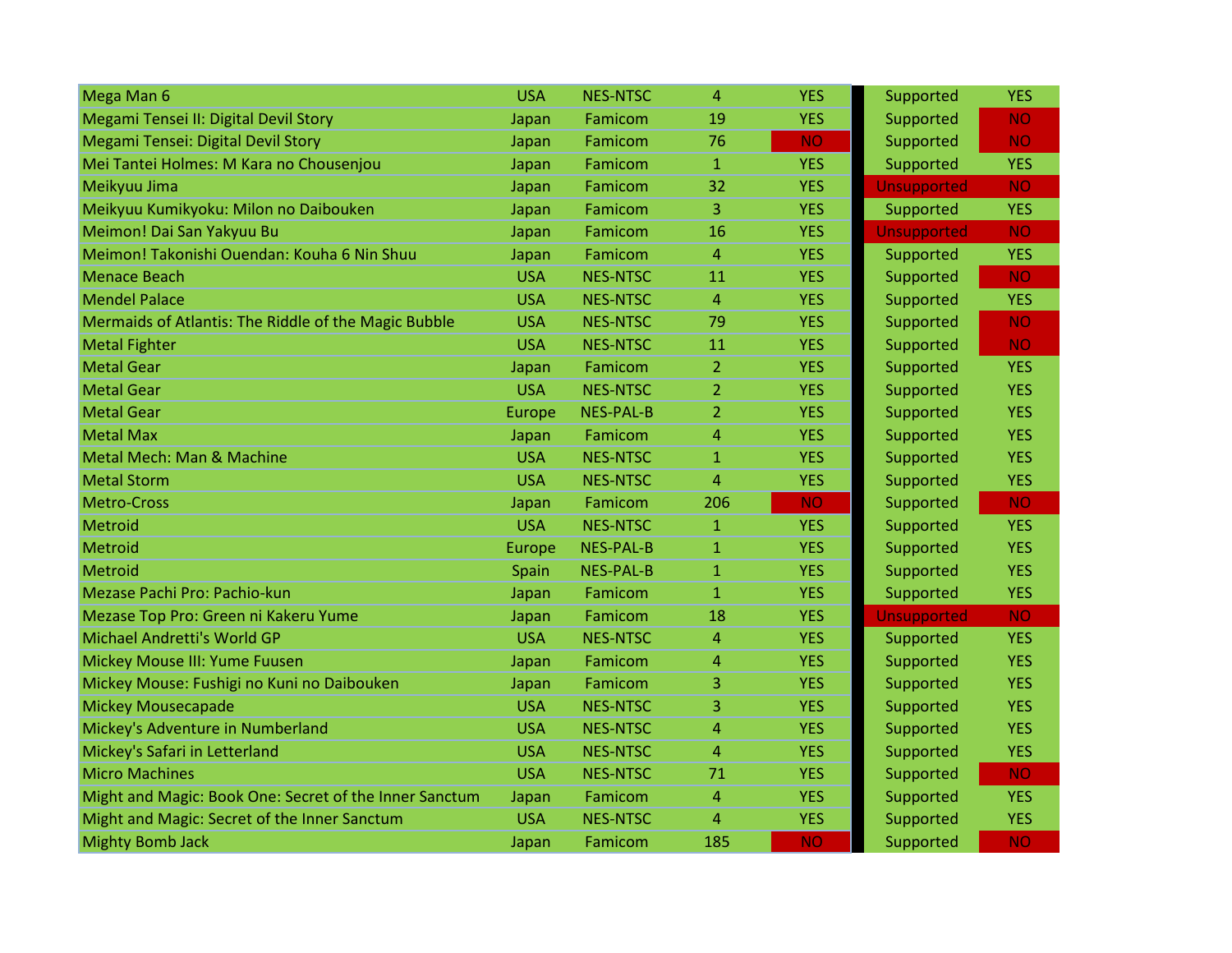| <b>Mighty Bomb Jack</b>                               | <b>USA</b>  | <b>NES-NTSC</b>  | 3              | <b>YES</b> | Supported          | <b>YES</b> |
|-------------------------------------------------------|-------------|------------------|----------------|------------|--------------------|------------|
| <b>Mighty Bomb Jack</b>                               | Spain       | <b>NES-PAL-B</b> | 3              | <b>YES</b> | Supported          | <b>YES</b> |
| <b>Mighty Final Fight</b>                             | Japan       | Famicom          | 4              | <b>YES</b> | Supported          | <b>YES</b> |
| <b>Mighty Final Fight</b>                             | <b>USA</b>  | <b>NES-NTSC</b>  | 4              | <b>YES</b> | Supported          | <b>YES</b> |
| <b>Mighty Final Fight</b>                             | Germany     | <b>NES-PAL-B</b> | 4              | <b>YES</b> | Supported          | <b>YES</b> |
| Mike Tyson's Punch-Out!!                              | Japan       | Famicom          | 9              | <b>NO</b>  | Supported          | <b>NO</b>  |
| Mike Tyson's Punch-Out!!                              | Canada      | <b>NES-NTSC</b>  | 9              | <b>NO</b>  | Supported          | <b>NO</b>  |
| Mike Tyson's Punch-Out!!                              | <b>USA</b>  | <b>NES-NTSC</b>  | 9              | <b>NO</b>  | Supported          | <b>NO</b>  |
| Mike Tyson's Punch-Out!!                              | <b>UK</b>   | NES-PAL-A        | 9              | <b>NO</b>  | Supported          | <b>NO</b>  |
| Mike Tyson's Punch-Out!!                              | Europe      | <b>NES-PAL-B</b> | 9              | <b>NO</b>  | Supported          | <b>NO</b>  |
| Mike Tyson's Punch-Out!!                              | France      | <b>NES-PAL-B</b> | 9              | <b>NO</b>  | Supported          | <b>NO</b>  |
| Mike Tyson's Punch-Out!!                              | Spain       | NES-PAL-B        | 9              | <b>NO</b>  | Supported          | <b>NO</b>  |
| Millipede                                             | <b>USA</b>  | <b>NES-NTSC</b>  | $\Omega$       | <b>YES</b> | Supported          | <b>YES</b> |
| <b>Milon's Secret Castle</b>                          | <b>USA</b>  | <b>NES-NTSC</b>  | 3              | <b>YES</b> | Supported          | <b>YES</b> |
| Mindseeker                                            | Japan       | Famicom          | 19             | <b>YES</b> | Supported          | <b>NO</b>  |
| Minelvaton Saga: Ragon no Fukkatsu                    | Japan       | Famicom          | 80             | <b>NO</b>  | Supported          | <b>NO</b>  |
| Minna no Taabou no Nakayoshi Daisakusen               | Japan       | Famicom          | 3              | <b>YES</b> | Supported          | <b>YES</b> |
| Miracle Piano Teaching System, The                    | <b>USA</b>  | <b>NES-NTSC</b>  | $\mathbf{1}$   | <b>YES</b> | Supported          | <b>YES</b> |
| Miracle Piano Teaching System, The                    | France      | <b>NES-PAL-B</b> | $\mathbf{1}$   | <b>YES</b> | Supported          | <b>YES</b> |
| Miracle Ropit's Adventure in 2100                     | Japan       | Famicom          | $\overline{2}$ | <b>YES</b> | Supported          | <b>YES</b> |
| Mirai Senshi: Lios                                    | Japan       | Famicom          | $\mathbf{1}$   | <b>YES</b> | Supported          | <b>YES</b> |
| Mirai Shinwa Jarvas                                   | Japan       | Famicom          | 80             | <b>NO</b>  | Supported          | <b>NO</b>  |
| <b>Mission Cobra</b>                                  | <b>USA</b>  | <b>NES-NTSC</b>  | 11             | <b>YES</b> | Supported          | <b>NO</b>  |
| <b>Mission: Impossible</b>                            | <b>USA</b>  | <b>NES-NTSC</b>  | $\overline{4}$ | <b>YES</b> | Supported          | <b>YES</b> |
| Mission: Impossible                                   | France      | <b>NES-PAL-B</b> | 4              | <b>YES</b> | Supported          | <b>YES</b> |
| Mission: Impossible                                   | Germany     | <b>NES-PAL-B</b> | 4              | <b>YES</b> | Supported          | <b>YES</b> |
| Mission: Impossible                                   | Scandinavia | <b>NES-PAL-B</b> | $\overline{4}$ | <b>YES</b> | Supported          | <b>YES</b> |
| Mission: Impossible                                   | Spain       | <b>NES-PAL-B</b> | $\overline{4}$ | <b>YES</b> | Supported          | <b>YES</b> |
| Mississippi Satsujin Jiken: Murder on the Mississippi | Japan       | Famicom          | 140            | <b>NO</b>  | <b>Unsupported</b> | <b>NO</b>  |
| Mito Koumon II: Sekai Manyuu Ki                       | Japan       | Famicom          | 67             | <b>NO</b>  | Supported          | <b>NO</b>  |
| Mizushima Shinji no Dai Koushien                      | Japan       | Famicom          | $\mathbf{1}$   | <b>YES</b> | Supported          | <b>YES</b> |
| Moe Pro! '90: Kandou-hen                              | Japan       | Famicom          | 18             | <b>YES</b> | <b>Unsupported</b> | <b>NO</b>  |
| Moe Pro!: Saikyou-hen                                 | Japan       | Famicom          | 18             | <b>YES</b> | Unsupported        | <b>NO</b>  |
| Moero!! Junior Basket: Two on Two                     | Japan       | Famicom          | 75             | <b>NO</b>  | Supported          | <b>NO</b>  |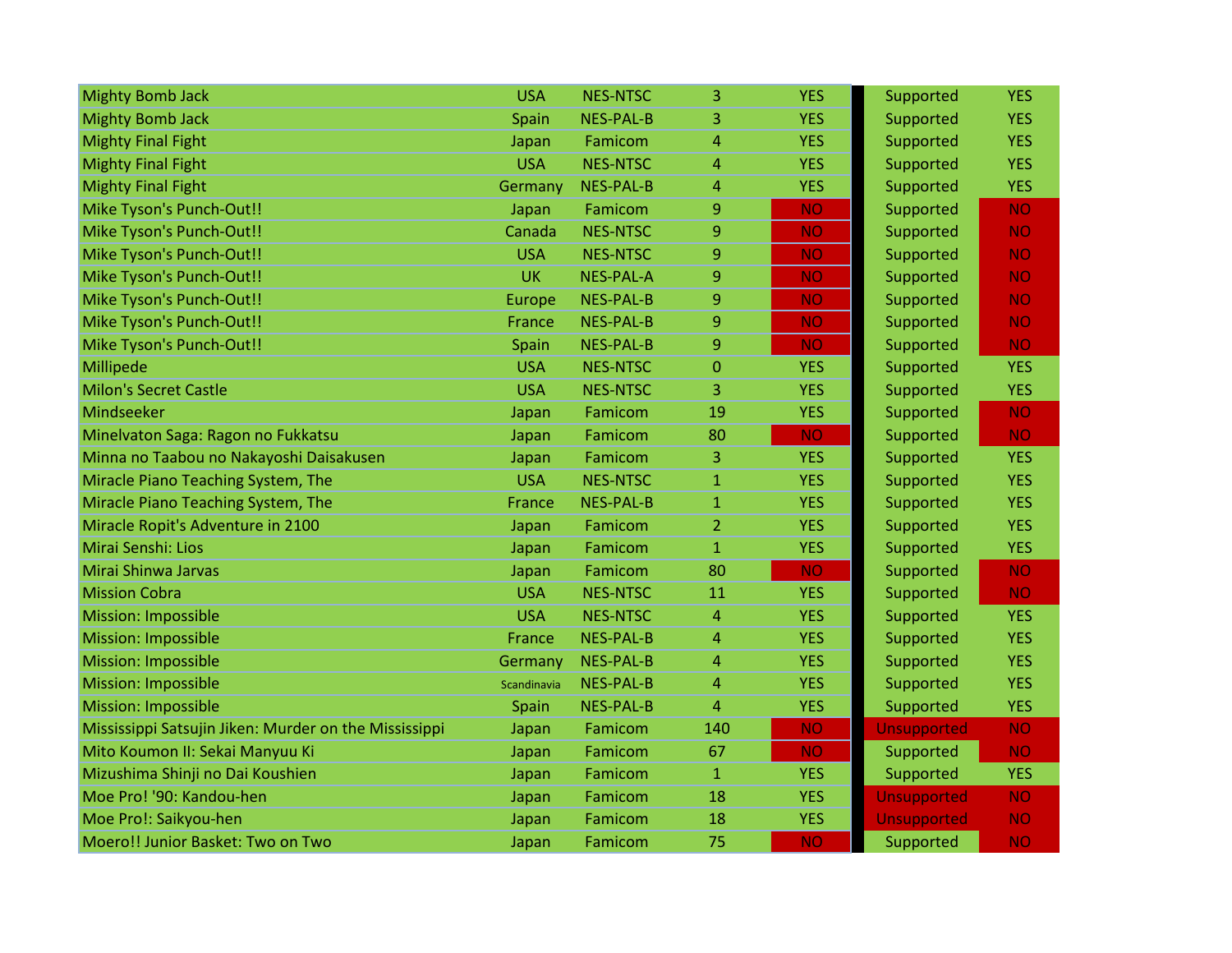| <b>Moero!! Juudou Warriors</b>                  | Japan       | Famicom          | 72           | <b>NO</b>  | Supported          | <b>NO</b>  |
|-------------------------------------------------|-------------|------------------|--------------|------------|--------------------|------------|
| <b>Moero!! Pro Tennis</b>                       | Japan       | Famicom          | 72           | <b>NO</b>  | Supported          | <b>NO</b>  |
| Moero!! Pro Yakyuu                              | Japan       | Famicom          | 86           | <b>NO</b>  | Supported          | <b>NO</b>  |
| Moero!! Pro Yakyuu '88: Kettei Ban              | Japan       | Famicom          | 92           | <b>YES</b> | <b>Unsupported</b> | <b>NO</b>  |
| Momotarou Densetsu: Peach Boy Legend            | Japan       | Famicom          | $\mathbf{1}$ | <b>YES</b> | Supported          | <b>YES</b> |
| <b>Momotarou Dentetsu</b>                       | Japan       | Famicom          | 2            | <b>YES</b> | Supported          | <b>YES</b> |
| Money Game II, The: Kabutochou no Kiseki        | Japan       | Famicom          | $\mathbf{1}$ | <b>YES</b> | Supported          | <b>YES</b> |
| Money Game, The                                 | Japan       | Famicom          | $\mathbf{1}$ | <b>YES</b> | Supported          | <b>YES</b> |
| Monopoly                                        | <b>USA</b>  | <b>NES-NTSC</b>  | $\mathbf{1}$ | <b>YES</b> | Supported          | <b>YES</b> |
| Monopoly                                        | France      | <b>NES-PAL-B</b> | $\mathbf{1}$ | <b>YES</b> | Supported          | <b>YES</b> |
| Monopoly                                        | Germany     | <b>NES-PAL-B</b> | 1            | <b>YES</b> | Supported          | <b>YES</b> |
| Monster In My Pocket                            | <b>USA</b>  | <b>NES-NTSC</b>  | 4            | <b>YES</b> | Supported          | <b>YES</b> |
| Monster Maker: 7 Tsu no Hihou                   | Japan       | Famicom          | $\mathbf{1}$ | <b>YES</b> | Supported          | <b>YES</b> |
| <b>Monster Party</b>                            | <b>USA</b>  | <b>NES-NTSC</b>  | $\mathbf{1}$ | <b>YES</b> | Supported          | <b>YES</b> |
| <b>Monster Truck Rally</b>                      | <b>USA</b>  | <b>NES-NTSC</b>  | 3            | <b>YES</b> | Supported          | <b>YES</b> |
| Monster in My Pocket                            | <b>UK</b>   | NES-PAL-A        | 4            | <b>YES</b> | Supported          | <b>YES</b> |
| Monster in My Pocket                            | Germany     | <b>NES-PAL-B</b> | 4            | <b>YES</b> | Supported          | <b>YES</b> |
| <b>Moon Ranger</b>                              | <b>USA</b>  | <b>NES-NTSC</b>  | 11           | <b>YES</b> | Supported          | <b>NO</b>  |
| Morita Shougi                                   | Japan       | Famicom          | $\mathbf{1}$ | <b>YES</b> | Supported          | <b>YES</b> |
| Mother                                          | Japan       | Famicom          | 4            | <b>YES</b> | Supported          | <b>YES</b> |
| <b>Motocross Champion</b>                       | Japan       | Famicom          | 1            | <b>YES</b> | Supported          | <b>YES</b> |
| <b>Motor City Patrol</b>                        | <b>USA</b>  | <b>NES-NTSC</b>  | $\mathbf{1}$ | <b>YES</b> | Supported          | <b>YES</b> |
| Moulin Rouge Senki: Melville no Honoo           | Japan       | Famicom          | $\mathbf{1}$ | <b>YES</b> | Supported          | <b>YES</b> |
| Mouryou Senki Madara                            | Japan       | Famicom          | 26           | <b>NO</b>  | Supported          | <b>NO</b>  |
| Mr. Gimmick                                     | <b>UK</b>   | <b>NES-PAL-A</b> | 69           | <b>NO</b>  | Supported          | <b>NO</b>  |
| Mr. Gimmick                                     | Scandinavia | <b>NES-PAL-B</b> | 69           | <b>NO</b>  | Supported          | <b>NO</b>  |
| Ms. Pac-Man                                     | <b>USA</b>  | <b>NES-NTSC</b>  | 0            | <b>YES</b> | Supported          | <b>YES</b> |
| Muppet Adventure: Chaos at the Carnival         | <b>USA</b>  | <b>NES-NTSC</b>  | $\mathbf{1}$ | <b>YES</b> | Supported          | <b>YES</b> |
| Musashi no Bouken                               | Japan       | Famicom          | $\mathbf{1}$ | <b>YES</b> | Supported          | <b>YES</b> |
| Musashi no Ken: Tadaima Shugyou Chuu            | Japan       | Famicom          | 3            | <b>YES</b> | Supported          | <b>YES</b> |
| Mutant Virus, The: Crisis in a Computer World   | <b>USA</b>  | <b>NES-NTSC</b>  | 1            | <b>YES</b> | Supported          | <b>YES</b> |
| My Life My Love: Boku no Yume: Watashi no Negai | Japan       | Famicom          | 4            | <b>YES</b> | Supported          | <b>YES</b> |
| <b>Mystery Quest</b>                            | <b>USA</b>  | <b>NES-NTSC</b>  | 3            | <b>YES</b> | Supported          | <b>YES</b> |
| <b>NARC</b>                                     | <b>USA</b>  | <b>NES-NTSC</b>  | 7            | <b>YES</b> | Supported          | <b>YES</b> |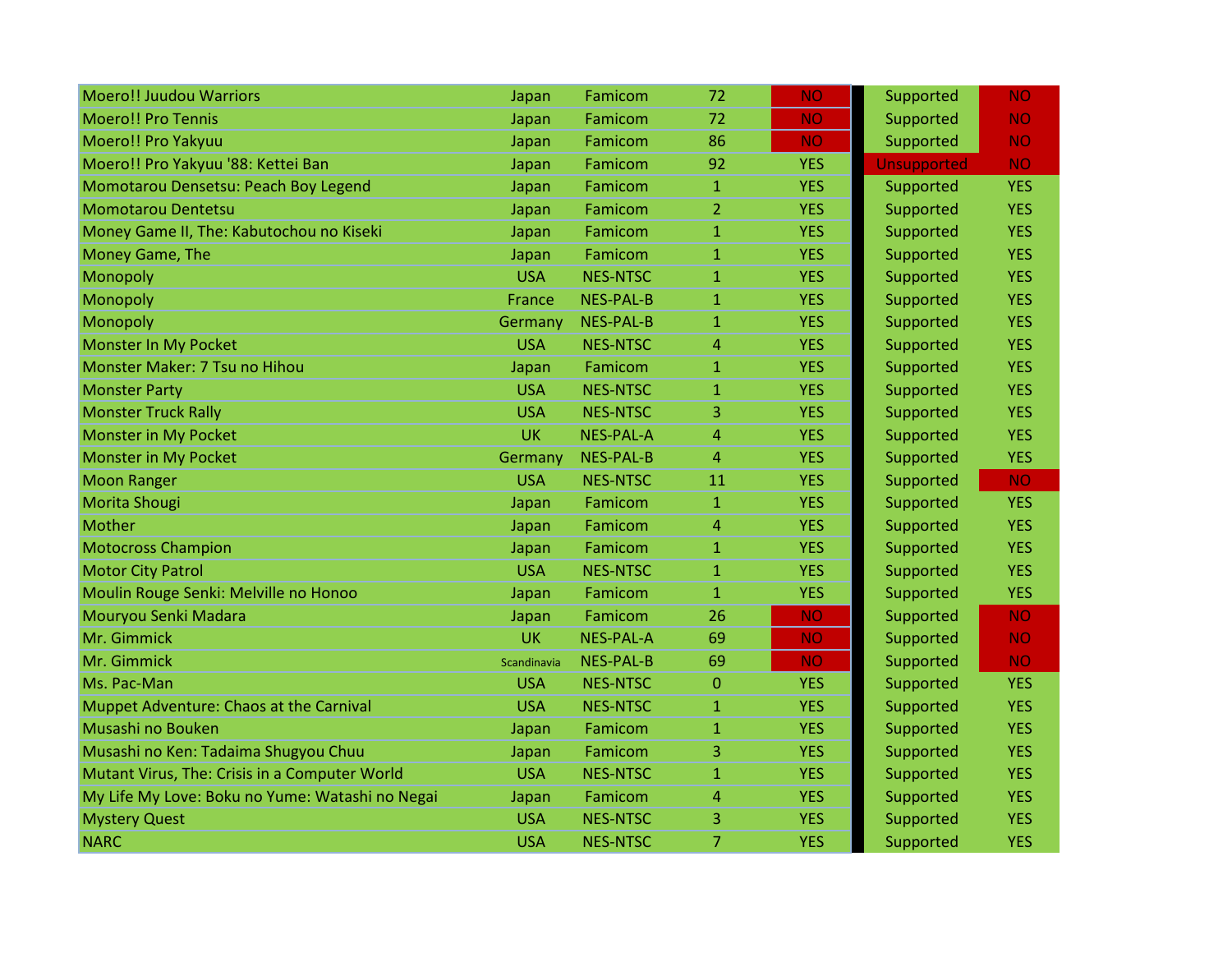| <b>NES Open Tournament Golf</b>                         | <b>USA</b>  | <b>NES-NTSC</b>  | $\mathbf{1}$   | <b>YES</b> | Supported | <b>YES</b> |
|---------------------------------------------------------|-------------|------------------|----------------|------------|-----------|------------|
| <b>NES Open Tournament Golf</b>                         | Germany     | <b>NES-PAL-B</b> | $\mathbf{1}$   | <b>YES</b> | Supported | <b>YES</b> |
| <b>NES Open Tournament Golf</b>                         | Scandinavia | <b>NES-PAL-B</b> | $\mathbf{1}$   | <b>YES</b> | Supported | <b>YES</b> |
| <b>NES Play Action Football</b>                         | <b>USA</b>  | <b>NES-NTSC</b>  | 118            | <b>NO</b>  | Supported | <b>NO</b>  |
| <b>NFL</b>                                              | <b>USA</b>  | <b>NES-NTSC</b>  | 2              | <b>YES</b> | Supported | <b>YES</b> |
| <b>NTF2 System Cartridge</b>                            | <b>USA</b>  | <b>NES-NTSC</b>  | $\mathbf{1}$   | <b>YES</b> | Supported | <b>YES</b> |
| Nagagutsu o Haita Neko: Sekai Isshuu 80-nichi Daibouken | Japan       | Famicom          | 3              | <b>YES</b> | Supported | <b>YES</b> |
| Nakajima Satoru F-1 Hero                                | Japan       | Famicom          | $\overline{4}$ | <b>YES</b> | Supported | <b>YES</b> |
| <b>Namco Classic</b>                                    | Japan       | Famicom          | 19             | <b>YES</b> | Supported | <b>NO</b>  |
| <b>Namco Classic II</b>                                 | Japan       | Famicom          | 19             | <b>YES</b> | Supported | <b>NO</b>  |
| Namco Mahjong III: Mahjong Tengoku                      | Japan       | Famicom          | 88             | <b>NO</b>  | Supported | <b>NO</b>  |
| Nangoku Shirei!! Spy vs. Spy                            | Japan       | Famicom          | $\overline{2}$ | <b>YES</b> | Supported | <b>YES</b> |
| Nantettatte!! Baseball                                  | Japan       | Famicom          | 68             | <b>NO</b>  | Supported | <b>NO</b>  |
| Napoleon Senki                                          | Japan       | Famicom          | 77             | <b>YES</b> | Supported | <b>NO</b>  |
| <b>Navy Blue</b>                                        | Japan       | Famicom          | $\mathbf{1}$   | <b>YES</b> | Supported | <b>YES</b> |
| Nekketsu Kakutou Densetsu                               | Japan       | Famicom          | 4              | <b>YES</b> | Supported | <b>YES</b> |
| Nekketsu Kouha Kunio-kun                                | Japan       | Famicom          | $\overline{2}$ | <b>YES</b> | Supported | <b>YES</b> |
| Nekketsu Koukou Dodgeball-bu                            | Japan       | Famicom          | $\mathbf{1}$   | <b>YES</b> | Supported | <b>YES</b> |
| Nekketsu Koukou Dodgeball-bu: Soccer-hen                | Japan       | Famicom          | 4              | <b>YES</b> | Supported | <b>YES</b> |
| Nemo: Pajama Hero                                       | Japan       | Famicom          | 4              | <b>YES</b> | Supported | <b>YES</b> |
| <b>New Ghostbusters II</b>                              | Japan       | Famicom          | $\mathbf{1}$   | <b>YES</b> | Supported | <b>YES</b> |
| <b>New Ghostbusters II</b>                              | Australia   | <b>NES-PAL-A</b> | $\mathbf{1}$   | <b>YES</b> | Supported | <b>YES</b> |
| <b>New Ghostbusters II</b>                              | France      | <b>NES-PAL-B</b> | $\overline{1}$ | <b>YES</b> | Supported | <b>YES</b> |
| <b>New York Nyankies</b>                                | Japan       | Famicom          | 4              | <b>YES</b> | Supported | <b>YES</b> |
| New Zealand Story, The                                  | France      | <b>NES-PAL-B</b> | 4              | <b>YES</b> | Supported | <b>YES</b> |
| Nichibutsu Mahjong III: Mahjong G Men                   | Japan       | Famicom          | 4              | <b>YES</b> | Supported | <b>YES</b> |
| Nigel Mansell's World Championship Racing               | <b>USA</b>  | <b>NES-NTSC</b>  | $\mathbf{1}$   | <b>YES</b> | Supported | <b>YES</b> |
| Nigel Mansell's World Championship Racing               | Germany     | <b>NES-PAL-B</b> | $\mathbf{1}$   | <b>YES</b> | Supported | <b>YES</b> |
| Nightmare on Elm Street, A                              | <b>USA</b>  | <b>NES-NTSC</b>  | 7              | <b>YES</b> | Supported | <b>YES</b> |
| Nightshade                                              | <b>USA</b>  | <b>NES-NTSC</b>  | 4              | <b>YES</b> | Supported | <b>YES</b> |
| Niji no Silk Road: Zig Zag Boukenki                     | Japan       | Famicom          | 4              | <b>YES</b> | Supported | <b>YES</b> |
| Ninja Cop Saizou                                        | Japan       | Famicom          | $\mathbf{1}$   | <b>YES</b> | Supported | <b>YES</b> |
| Ninja Crusaders                                         | <b>USA</b>  | <b>NES-NTSC</b>  | 4              | <b>YES</b> | Supported | <b>YES</b> |
| Ninja Gaiden                                            | <b>USA</b>  | <b>NES-NTSC</b>  | $\mathbf{1}$   | <b>YES</b> | Supported | <b>YES</b> |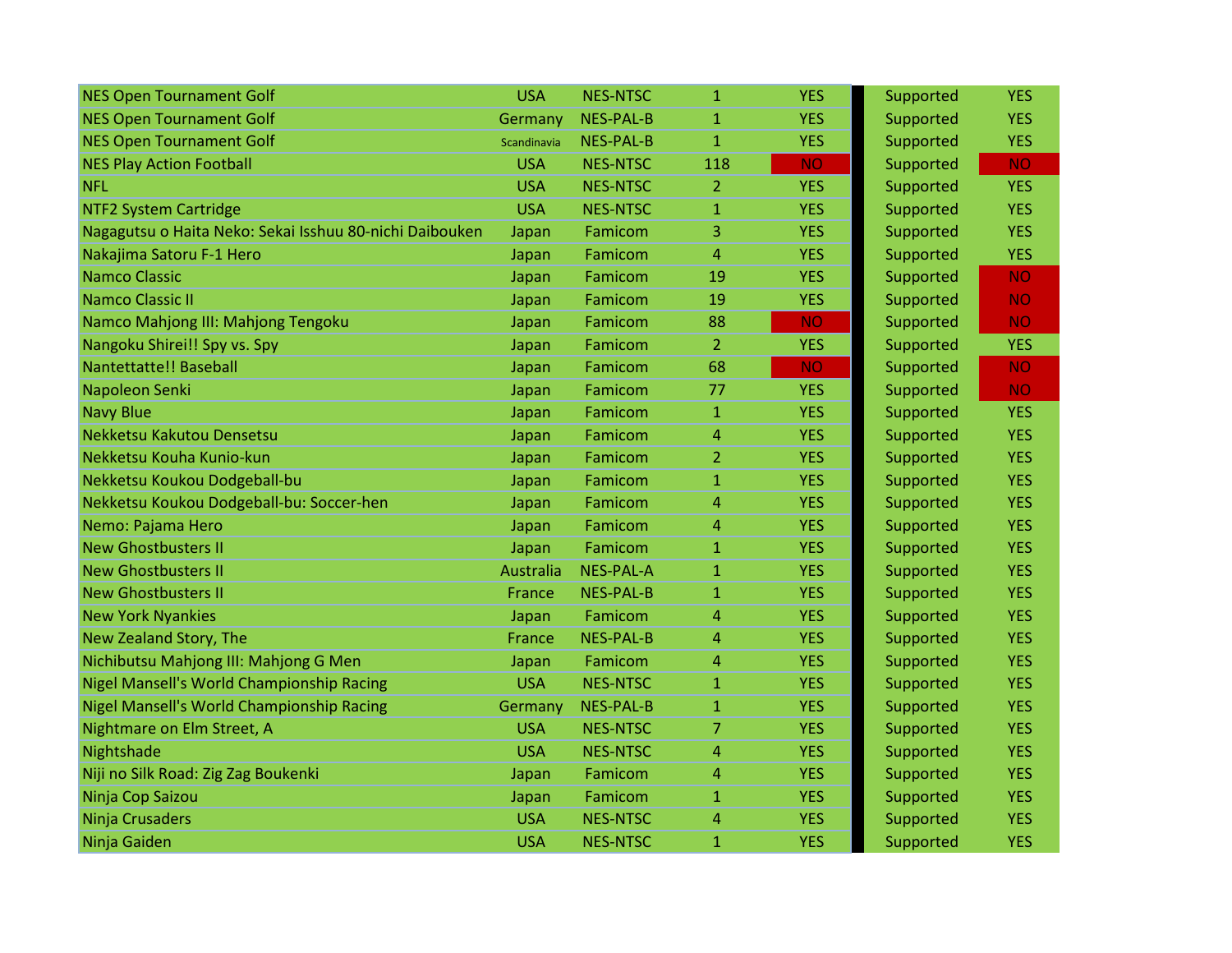| Ninja Gaiden II: The Dark Sword of Chaos                  | <b>USA</b>  | <b>NES-NTSC</b>  | $\overline{4}$ | <b>YES</b> | Supported          | <b>YES</b> |
|-----------------------------------------------------------|-------------|------------------|----------------|------------|--------------------|------------|
| Ninja Gaiden III: The Ancient Ship of Doom                | <b>USA</b>  | <b>NES-NTSC</b>  | $\overline{4}$ | <b>YES</b> | Supported          | <b>YES</b> |
| Ninja Hattori-kun: Ninja wa Shuugyou de Gozaru no Maki    | Japan       | Famicom          | $\overline{0}$ | <b>YES</b> | Supported          | <b>YES</b> |
| Ninja Jajamaru-kun                                        | Japan       | Famicom          | 87             | <b>YES</b> | Supported          | <b>NO</b>  |
| Ninja Jajamaru: Ginga Daisakusen                          | Japan       | Famicom          | 18             | <b>YES</b> | <b>Unsupported</b> | <b>NO</b>  |
| Ninja Kid                                                 | <b>USA</b>  | <b>NES-NTSC</b>  | 3              | <b>YES</b> | Supported          | <b>YES</b> |
| Ninja Ryukenden                                           | Japan       | Famicom          | $\mathbf{1}$   | <b>YES</b> | Supported          | <b>YES</b> |
| Ninja Ryukenden II: Ankoku no Jashinken                   | Japan       | Famicom          | 4              | <b>YES</b> | Supported          | <b>YES</b> |
| Ninja Ryukenden III: Yomi no Hakobune                     | Japan       | Famicom          | $\overline{4}$ | <b>YES</b> | Supported          | <b>YES</b> |
| Ninja-kun: Majou no Bouken                                | Japan       | Famicom          | $\mathbf{0}$   | <b>YES</b> | Supported          | <b>YES</b> |
| Ninjara Hoi!                                              | Japan       | Famicom          | $\mathbf{1}$   | <b>YES</b> | Supported          | <b>YES</b> |
| Nintendo World Championships 1990                         | <b>USA</b>  | <b>NES-NTSC</b>  | 105            | <b>NO</b>  | Supported          | <b>NO</b>  |
| Nintendo World Cup                                        | <b>USA</b>  | <b>NES-NTSC</b>  | $\overline{4}$ | <b>YES</b> | Supported          | <b>YES</b> |
| Nintendo World Cup                                        | France      | <b>NES-PAL-A</b> | $\overline{4}$ | <b>YES</b> | Supported          | <b>YES</b> |
| Nintendo World Cup                                        | Germany     | <b>NES-PAL-B</b> | $\overline{4}$ | <b>YES</b> | Supported          | <b>YES</b> |
| Nintendo World Cup                                        | Scandinavia | <b>NES-PAL-B</b> | 4              | <b>YES</b> | Supported          | <b>YES</b> |
| Nishimura Kyoutarou Mystery: Blue Train Satsujin Jiken    | Japan       | Famicom          | 16             | <b>YES</b> | <b>Unsupported</b> | <b>NO</b>  |
| Nishimura Kyoutarou Mystery: Super Express Satsujin Jiker | Japan       | Famicom          | $\overline{4}$ | <b>YES</b> | Supported          | <b>YES</b> |
| <b>Noah's Ark</b>                                         | <b>USA</b>  | <b>NES-NTSC</b>  | 4              | <b>YES</b> | Supported          | <b>YES</b> |
| <b>Noah's Ark</b>                                         | Germany     | <b>NES-PAL-B</b> | $\overline{4}$ | <b>YES</b> | Supported          | <b>YES</b> |
| Nobunaga no Yabou: Bushou Fuuunroku                       | Japan       | <b>Famicom</b>   | 5              | <b>NO</b>  | <b>Unsupported</b> | <b>NO</b>  |
| Nobunaga no Yabou: Sengoku Gunyuuden                      | Japan       | Famicom          | 5              | <b>NO</b>  | <b>Unsupported</b> | <b>NO</b>  |
| Nobunaga no Yabou: Zenkokuban                             | Japan       | Famicom          | $\mathbf{1}$   | <b>YES</b> | Supported          | <b>YES</b> |
| <b>Nobunaga's Ambition</b>                                | <b>USA</b>  | <b>NES-NTSC</b>  | $\mathbf{1}$   | <b>YES</b> | Supported          | <b>YES</b> |
| <b>Nobunaga's Ambition II</b>                             | <b>USA</b>  | <b>NES-NTSC</b>  | 5              | <b>NO</b>  | <b>Unsupported</b> | <b>NO</b>  |
| North & South                                             | Japan       | Famicom          | $\overline{4}$ | <b>YES</b> | Supported          | <b>YES</b> |
| North & South                                             | <b>USA</b>  | <b>NES-NTSC</b>  | $\overline{4}$ | <b>YES</b> | Supported          | <b>YES</b> |
| North & South                                             | Scandinavia | <b>NES-PAL-B</b> | 4              | <b>YES</b> | Supported          | <b>YES</b> |
| North & South                                             | Spain       | <b>NES-PAL-B</b> | $\overline{4}$ | <b>YES</b> | Supported          | <b>YES</b> |
| <b>Nuts &amp; Milk</b>                                    | Japan       | Famicom          | $\mathbf{0}$   | <b>YES</b> | Supported          | <b>YES</b> |
| Obake no Q Tarou: Wanwan Panic                            | Japan       | Famicom          | $\mathbf{0}$   | <b>YES</b> | Supported          | <b>YES</b> |
| Obocchama-kun                                             | Japan       | Famicom          | $\mathbf{1}$   | <b>YES</b> | Supported          | <b>YES</b> |
| Ochin ni Toshi Puzzle Tonjan!?                            | Japan       | Famicom          | $\mathbf{1}$   | <b>YES</b> | Supported          | <b>YES</b> |
| Oeka Kids: Anpanman to Oekaki Shiyou!!                    | Japan       | Famicom          | 96             | <b>NO</b>  | <b>Unsupported</b> | <b>NO</b>  |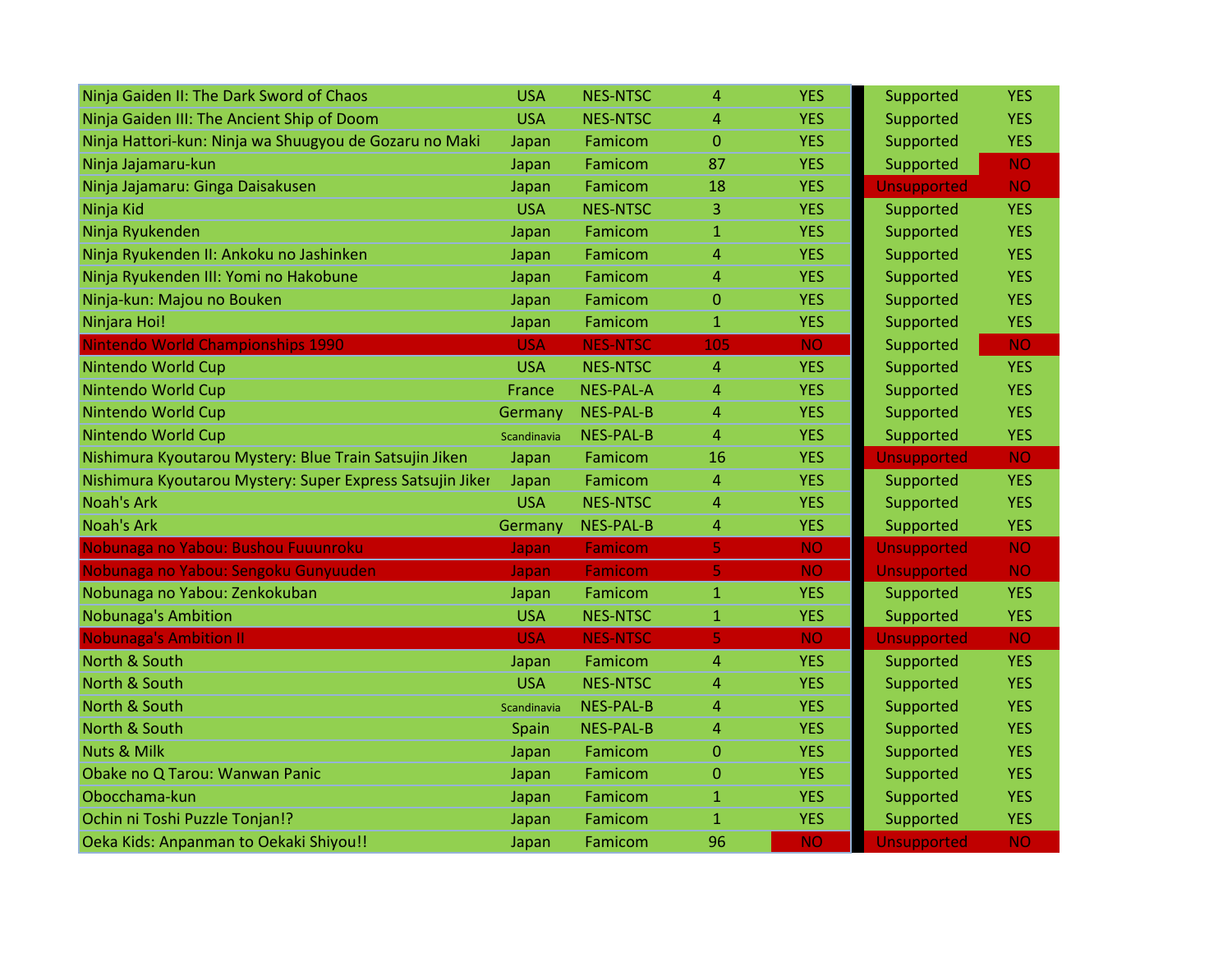| Oishinbo                                                   | Japan            | Famicom          | $\mathbf{1}$ | <b>YES</b> | Supported          | <b>YES</b> |
|------------------------------------------------------------|------------------|------------------|--------------|------------|--------------------|------------|
| <b>Onyanko Town</b>                                        | Japan            | Famicom          | $\Omega$     | <b>YES</b> | Supported          | <b>YES</b> |
| <b>Operation Secret Storm</b>                              | <b>USA</b>       | <b>NES-NTSC</b>  | 11           | <b>YES</b> | Supported          | <b>NO</b>  |
| <b>Operation Wolf</b>                                      | Japan            | Famicom          | 33           | <b>YES</b> | <b>Unsupported</b> | <b>NO</b>  |
| <b>Operation Wolf: Take no Prisoners</b>                   | <b>USA</b>       | <b>NES-NTSC</b>  | $\mathbf{1}$ | <b>YES</b> | Supported          | <b>YES</b> |
| <b>Operation Wolf: Take no Prisoners</b>                   | <b>Australia</b> | <b>NES-PAL-A</b> | 1            | <b>YES</b> | Supported          | <b>YES</b> |
| <b>Operation Wolf: Take no Prisoners</b>                   | <b>UK</b>        | <b>NES-PAL-A</b> | $\mathbf{1}$ | <b>YES</b> | Supported          | <b>YES</b> |
| <b>Operation Wolf: Take no Prisoners</b>                   | Spain            | NES-PAL-B        | $\mathbf{1}$ | <b>YES</b> | Supported          | <b>YES</b> |
| Orb <sub>3</sub> -D                                        | <b>USA</b>       | <b>NES-NTSC</b>  | $\mathbf{1}$ | <b>YES</b> | Supported          | <b>YES</b> |
| Osomatsu-kun                                               | Japan            | Famicom          | 1            | <b>YES</b> | Supported          | <b>YES</b> |
| Otaku no Seiza: An Adventure in the Otaku Galaxy           | Japan            | Famicom          | 4            | <b>YES</b> | Supported          | <b>YES</b> |
| Othello                                                    | Japan            | Famicom          | 185          | <b>NO</b>  | Supported          | <b>NO</b>  |
| Othello                                                    | <b>USA</b>       | <b>NES-NTSC</b>  | $\Omega$     | <b>YES</b> | Supported          | <b>YES</b> |
| <b>Over Horizon</b>                                        | Germany          | <b>NES-PAL-B</b> | 4            | <b>YES</b> | Supported          | <b>YES</b> |
| Overlord                                                   | <b>USA</b>       | <b>NES-NTSC</b>  | $\mathbf{1}$ | <b>YES</b> | Supported          | <b>YES</b> |
| P'radikus Conflict                                         | <b>USA</b>       | <b>NES-NTSC</b>  | 11           | <b>YES</b> | Supported          | <b>NO</b>  |
| P.O.W.: Prisoners of War                                   | <b>USA</b>       | <b>NES-NTSC</b>  | $\mathbf{1}$ | <b>YES</b> | Supported          | <b>YES</b> |
| P.O.W.: Prisoners of War                                   | Italy            | <b>NES-PAL-A</b> | $\mathbf{1}$ | <b>YES</b> | Supported          | <b>YES</b> |
| P.O.W.: Prisoners of War                                   | Spain            | <b>NES-PAL-B</b> | $\mathbf{1}$ | <b>YES</b> | Supported          | <b>YES</b> |
| Paaman Part 2: Himitsu Kessha Madoodan o Taose!            | Japan            | Famicom          | 32           | <b>YES</b> | <b>Unsupported</b> | <b>NO</b>  |
| Paaman: Enban o Torikaese!!                                | Japan            | Famicom          | 32           | <b>YES</b> | <b>Unsupported</b> | <b>NO</b>  |
| Pac-Land                                                   | Japan            | Famicom          | $\Omega$     | <b>YES</b> | Supported          | <b>YES</b> |
| Pac-Man                                                    | Japan            | Famicom          | $\Omega$     | <b>YES</b> | Supported          | <b>YES</b> |
| Pac-Man                                                    | <b>USA</b>       | <b>NES-NTSC</b>  | 0            | <b>YES</b> | Supported          | <b>YES</b> |
| Pac-Mania                                                  | <b>USA</b>       | <b>NES-NTSC</b>  | 206          | <b>NO</b>  | Supported          | <b>NO</b>  |
| Pachi Com                                                  | Japan            | Famicom          | $\mathbf{0}$ | <b>YES</b> | Supported          | <b>YES</b> |
| Pachi Slot Adventure 2: Sorotta Kun no Pachi Slot Tanteida | Japan            | Famicom          | 4            | <b>YES</b> | Supported          | <b>YES</b> |
| Pachi Slot Adventure 3: Bitaoshii 7 Kenzan!                | Japan            | Famicom          | 4            | <b>YES</b> | Supported          | <b>YES</b> |
| Pachinko Daisakusen                                        | Japan            | Famicom          | $\mathbf{1}$ | <b>YES</b> | Supported          | <b>YES</b> |
| Pachinko Daisakusen 2                                      | Japan            | Famicom          | 1            | <b>YES</b> | Supported          | <b>YES</b> |
| Pachio-kun 2                                               | Japan            | Famicom          | $\mathbf{1}$ | <b>YES</b> | Supported          | <b>YES</b> |
| Pachio-kun 3                                               | Japan            | Famicom          | 4            | <b>YES</b> | Supported          | <b>YES</b> |
| Pachio-kun 4                                               | Japan            | Famicom          | 4            | <b>YES</b> | Supported          | <b>YES</b> |
| <b>Palamedes</b>                                           | Japan            | Famicom          | $\mathbf{1}$ | <b>YES</b> | Supported          | <b>YES</b> |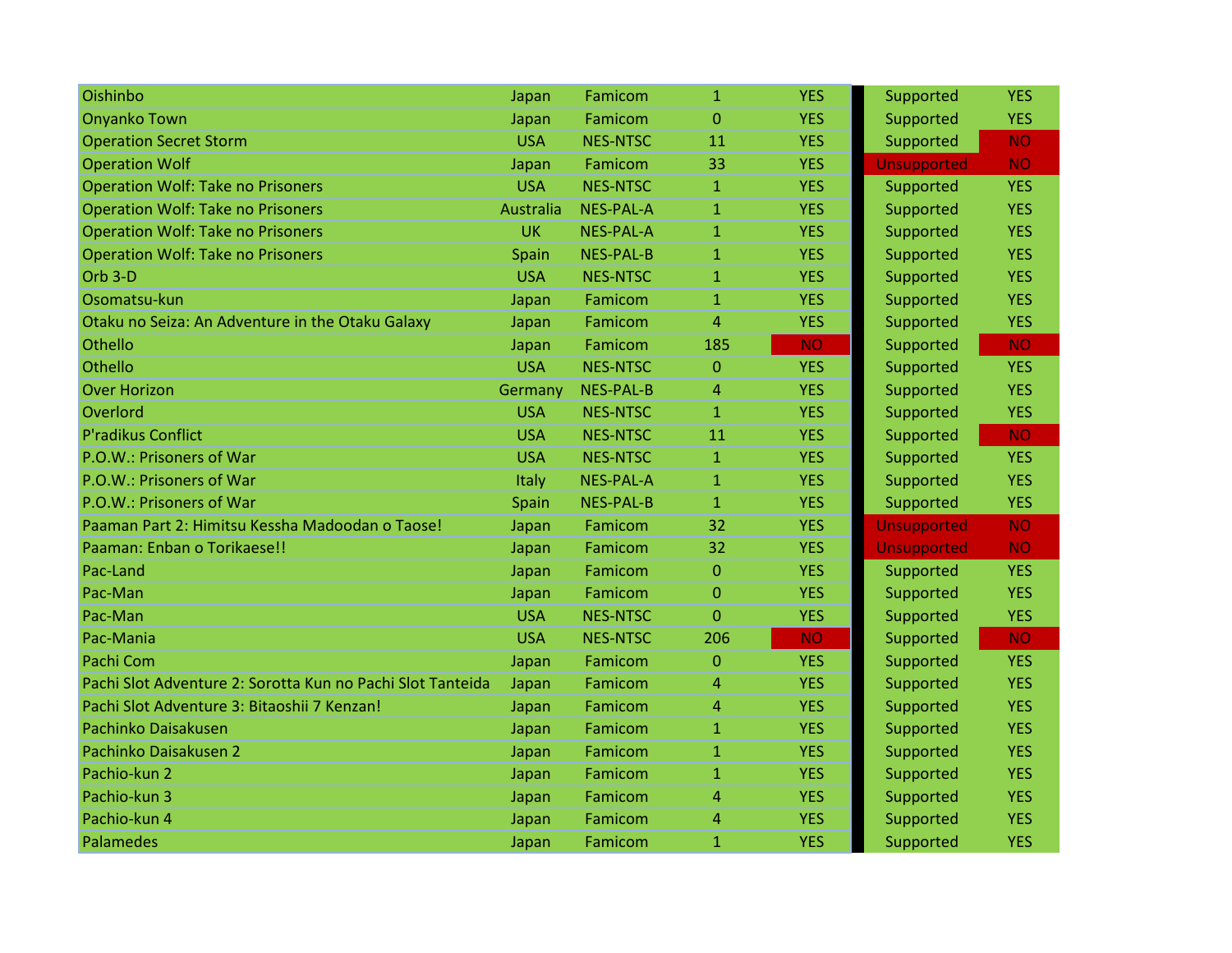| Palamedes                          | <b>USA</b>    | <b>NES-NTSC</b>  | $\mathbf{1}$   | <b>YES</b> | Supported | <b>YES</b> |
|------------------------------------|---------------|------------------|----------------|------------|-----------|------------|
| <b>Palamedes II: Star Twinkles</b> | Japan         | Famicom          | $\mathbf{1}$   | <b>YES</b> | Supported | <b>YES</b> |
| <b>Panic Restaurant</b>            | <b>USA</b>    | <b>NES-NTSC</b>  | 4              | <b>YES</b> | Supported | <b>YES</b> |
| <b>Panic Restaurant</b>            | Germany       | <b>NES-PAL-B</b> | 4              | <b>YES</b> | Supported | <b>YES</b> |
| <b>Panic Restaurant</b>            | Spain         | <b>NES-PAL-B</b> | 4              | <b>YES</b> | Supported | <b>YES</b> |
| Paperboy                           | Japan         | Famicom          | 3              | <b>YES</b> | Supported | <b>YES</b> |
| Paperboy                           | <b>USA</b>    | <b>NES-NTSC</b>  | 3              | <b>YES</b> | Supported | <b>YES</b> |
| Paperboy                           | <b>Europe</b> | <b>NES-PAL-B</b> | 3              | <b>YES</b> | Supported | <b>YES</b> |
| Paperboy                           | Germany       | NES-PAL-B        | 3              | <b>YES</b> | Supported | <b>YES</b> |
| Paperboy                           | Scandinavia   | <b>NES-PAL-B</b> | 3              | <b>YES</b> | Supported | <b>YES</b> |
| Paperboy 2                         | <b>USA</b>    | <b>NES-NTSC</b>  | 2              | <b>YES</b> | Supported | <b>YES</b> |
| Paperboy 2                         | Germany       | <b>NES-PAL-B</b> | 2              | <b>YES</b> | Supported | <b>YES</b> |
| Paperboy 2                         | Spain         | <b>NES-PAL-B</b> | 2              | <b>YES</b> | Supported | <b>YES</b> |
| <b>Parasol Henbee</b>              | Japan         | Famicom          | 4              | <b>YES</b> | Supported | <b>YES</b> |
| Parasol Stars: Rainbow Islands II  | <b>UK</b>     | <b>NES-PAL-A</b> | $\mathbf{1}$   | <b>YES</b> | Supported | <b>YES</b> |
| <b>Paris-Dakar Rally Special</b>   | Japan         | Famicom          | 66             | <b>YES</b> | Supported | <b>NO</b>  |
| <b>Parodius</b>                    | Germany       | <b>NES-PAL-B</b> | 4              | <b>YES</b> | Supported | <b>YES</b> |
| Parodius Da!                       | Japan         | Famicom          | 23             | <b>YES</b> | Supported | <b>NO</b>  |
| <b>Peepar Time</b>                 | Japan         | Famicom          | 3              | <b>YES</b> | Supported | <b>YES</b> |
| Penguin-kun Wars                   | Japan         | Famicom          | 0              | <b>YES</b> | Supported | <b>YES</b> |
| <b>Perfect Bowling</b>             | Japan         | Famicom          | 1              | <b>YES</b> | Supported | <b>YES</b> |
| Pescatore                          | Japan         | Famicom          | $\overline{2}$ | <b>YES</b> | Supported | <b>YES</b> |
| Pesterminator                      | <b>USA</b>    | <b>NES-NTSC</b>  | 11             | <b>YES</b> | Supported | <b>NO</b>  |
| <b>Phantom Air Mission</b>         | Spain         | <b>NES-PAL-B</b> | $\overline{2}$ | <b>YES</b> | Supported | <b>YES</b> |
| <b>Phantom Fighter</b>             | <b>USA</b>    | <b>NES-NTSC</b>  | 1              | <b>YES</b> | Supported | <b>YES</b> |
| Pictionary                         | <b>USA</b>    | <b>NES-NTSC</b>  | $\mathbf{1}$   | <b>YES</b> | Supported | <b>YES</b> |
| Pin-Bot                            | <b>USA</b>    | <b>NES-NTSC</b>  | 119            | <b>NO</b>  | Supported | <b>NO</b>  |
| Pin-Bot                            | <b>Europe</b> | <b>NES-PAL-B</b> | 119            | <b>NO</b>  | Supported | <b>NO</b>  |
| Pin-Bot                            | France        | <b>NES-PAL-B</b> | 119            | <b>NO</b>  | Supported | <b>NO</b>  |
| Pin-Bot                            | Germany       | <b>NES-PAL-B</b> | 119            | <b>NO</b>  | Supported | <b>NO</b>  |
| Pin-Bot                            | Spain         | <b>NES-PAL-B</b> | 119            | <b>NO</b>  | Supported | <b>NO</b>  |
| Pinball                            | Japan         | Famicom          | $\overline{0}$ | <b>YES</b> | Supported | <b>YES</b> |
| Pinball                            | Canada        | <b>NES-NTSC</b>  | 0              | <b>YES</b> | Supported | <b>YES</b> |
| Pinball                            | <b>USA</b>    | <b>NES-NTSC</b>  | 0              | <b>YES</b> | Supported | <b>YES</b> |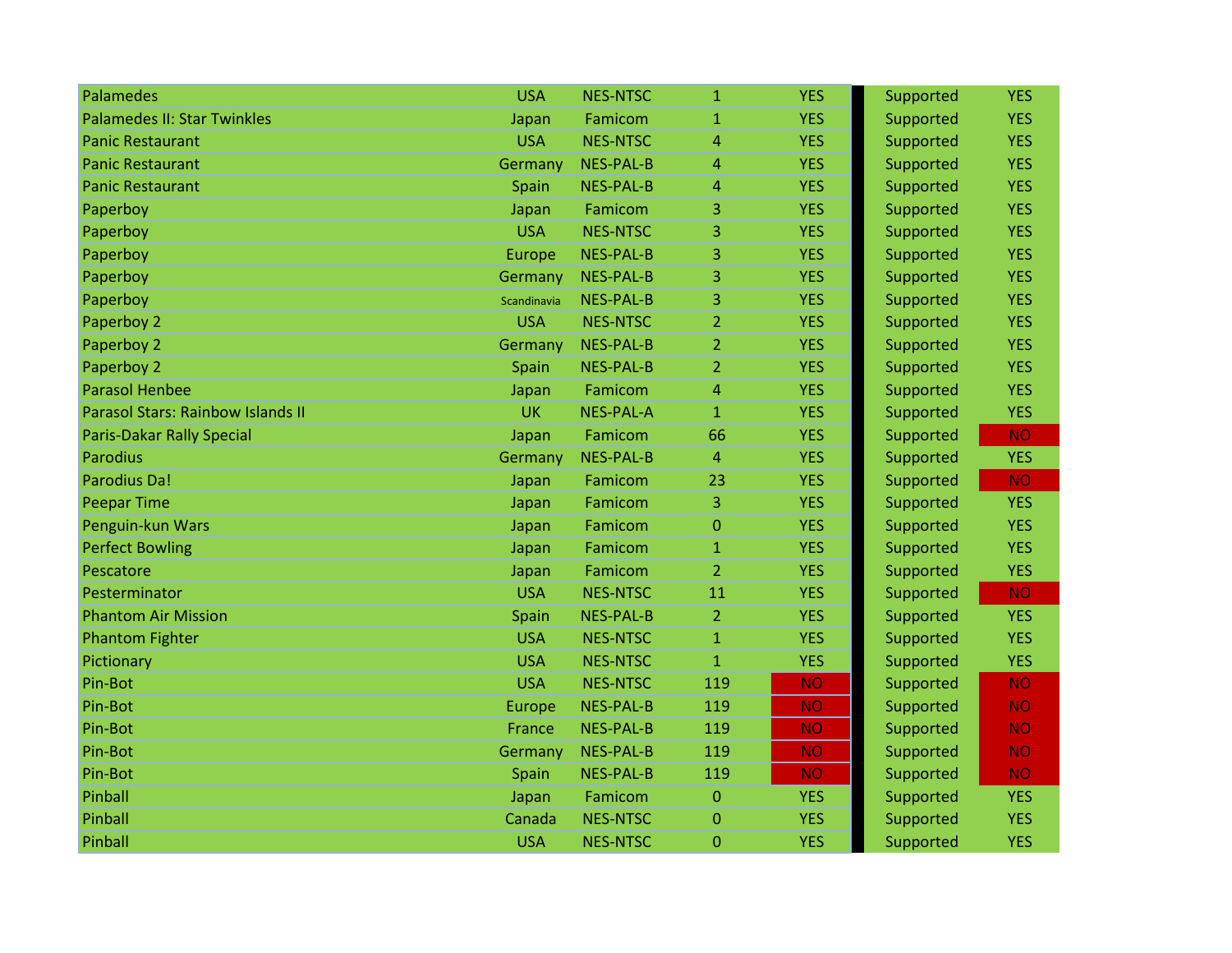| Pinball                                       | Europe      | <b>NES-PAL-B</b> | $\Omega$       | <b>YES</b> | Supported          | <b>YES</b> |
|-----------------------------------------------|-------------|------------------|----------------|------------|--------------------|------------|
| Pinball                                       | Germany     | <b>NES-PAL-B</b> | $\mathbf{0}$   | <b>YES</b> | Supported          | <b>YES</b> |
| Pinball                                       | Spain       | NES-PAL-B        | $\Omega$       | <b>YES</b> | Supported          | <b>YES</b> |
| <b>Pinball Quest</b>                          | Japan       | Famicom          | 72             | <b>NO</b>  | Supported          | <b>NO</b>  |
| <b>Pinball Quest</b>                          | <b>USA</b>  | <b>NES-NTSC</b>  | 1              | <b>YES</b> | Supported          | <b>YES</b> |
| <b>Pinball Quest</b>                          | Australia   | <b>NES-PAL-A</b> | $\mathbf{1}$   | <b>YES</b> | Supported          | <b>YES</b> |
| <b>Pipe Dream</b>                             | <b>USA</b>  | <b>NES-NTSC</b>  | 3              | <b>YES</b> | Supported          | <b>YES</b> |
| Pirates!                                      | <b>USA</b>  | <b>NES-NTSC</b>  | $\mathbf{1}$   | <b>YES</b> | Supported          | <b>YES</b> |
| Pizza Pop!                                    | Japan       | Famicom          | 18             | <b>YES</b> | <b>Unsupported</b> | <b>NO</b>  |
| Plasma Ball                                   | Japan       | Famicom          | 18             | <b>YES</b> | <b>Unsupported</b> | <b>NO</b>  |
| Platoon                                       | <b>USA</b>  | <b>NES-NTSC</b>  | $\mathbf{1}$   | <b>YES</b> | Supported          | <b>YES</b> |
| <b>Playbox BASIC</b>                          | Japan       | Famicom          | 0              | <b>YES</b> | Supported          | <b>YES</b> |
| Pocket Zaurus: Juu Ouken no Nazo              | Japan       | Famicom          | 152            | <b>NO</b>  | <b>Unsupported</b> | <b>NO</b>  |
| Pool of Radiance, Advanced Dungeons & Dragons | Japan       | Famicom          | 4              | <b>YES</b> | Supported          | <b>YES</b> |
| Pool of Radiance, Advanced Dungeons & Dragons | <b>USA</b>  | <b>NES-NTSC</b>  | 4              | <b>YES</b> | Supported          | <b>YES</b> |
| Pooyan                                        | Japan       | Famicom          | $\mathbf{0}$   | <b>YES</b> | Supported          | <b>YES</b> |
| Popeye                                        | Japan       | Famicom          | $\Omega$       | <b>YES</b> | Supported          | <b>YES</b> |
| Popeye                                        | <b>USA</b>  | <b>NES-NTSC</b>  | $\overline{0}$ | <b>YES</b> | Supported          | <b>YES</b> |
| Popeye                                        | Europe      | <b>NES-PAL-B</b> | 0              | <b>YES</b> | Supported          | <b>YES</b> |
| Popeye                                        | France      | <b>NES-PAL-B</b> | $\mathbf 0$    | <b>YES</b> | Supported          | <b>YES</b> |
| Popeye                                        | Spain       | <b>NES-PAL-B</b> | 0              | <b>YES</b> | Supported          | <b>YES</b> |
| Popeye no Eigo Asobi                          | Japan       | Famicom          | $\mathbf{0}$   | <b>YES</b> | Supported          | <b>YES</b> |
| Portopia Renzoku Satsujin Jiken               | Japan       | Famicom          | $\overline{0}$ | <b>YES</b> | Supported          | <b>YES</b> |
| <b>Power Blade</b>                            | <b>USA</b>  | <b>NES-NTSC</b>  | 4              | <b>YES</b> | Supported          | <b>YES</b> |
| <b>Power Blade</b>                            | Germany     | <b>NES-PAL-B</b> | 4              | <b>YES</b> | Supported          | <b>YES</b> |
| <b>Power Blade</b>                            | Scandinavia | <b>NES-PAL-B</b> | 4              | <b>YES</b> | Supported          | <b>YES</b> |
| <b>Power Blade 2</b>                          | <b>USA</b>  | <b>NES-NTSC</b>  | $\overline{4}$ | <b>YES</b> | Supported          | <b>YES</b> |
| <b>Power Blazer</b>                           | Japan       | Famicom          | 33             | <b>YES</b> | <b>Unsupported</b> | <b>NO</b>  |
| <b>Power Punch II</b>                         | <b>USA</b>  | <b>NES-NTSC</b>  | 4              | <b>YES</b> | Supported          | <b>YES</b> |
| <b>Power Soccer</b>                           | Japan       | Famicom          | 3              | <b>YES</b> | Supported          | <b>YES</b> |
| Predator                                      | Japan       | Famicom          | $\mathbf{1}$   | <b>YES</b> | Supported          | <b>YES</b> |
| Predator                                      | <b>USA</b>  | <b>NES-NTSC</b>  | $\mathbf{1}$   | <b>YES</b> | Supported          | <b>YES</b> |
| <b>President no Sentaku</b>                   | Japan       | Famicom          | $\mathbf{1}$   | <b>YES</b> | Supported          | <b>YES</b> |
| <b>Prince of Persia</b>                       | <b>USA</b>  | <b>NES-NTSC</b>  | 2              | <b>YES</b> | Supported          | <b>YES</b> |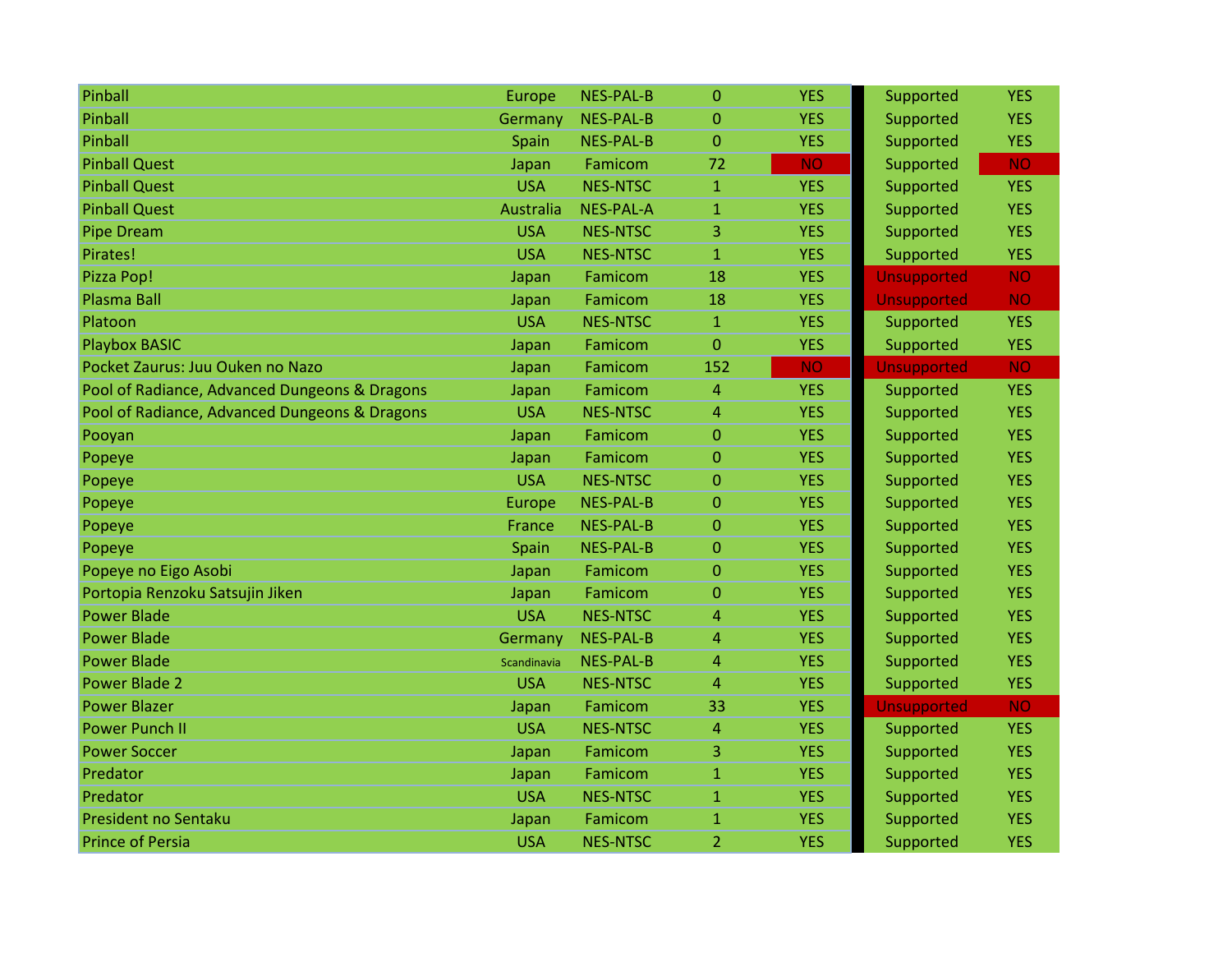| <b>Prince of Persia</b>                   | <b>France</b> | <b>NES-PAL-B</b> | $\overline{2}$ | <b>YES</b> | Supported | <b>YES</b> |
|-------------------------------------------|---------------|------------------|----------------|------------|-----------|------------|
| <b>Prince of Persia</b>                   | Germany       | <b>NES-PAL-B</b> | $\overline{2}$ | <b>YES</b> | Supported | <b>YES</b> |
| <b>Prince of Persia</b>                   | Scandinavia   | <b>NES-PAL-B</b> | $\overline{2}$ | <b>YES</b> | Supported | <b>YES</b> |
| <b>Prince of Persia</b>                   | Spain         | <b>NES-PAL-B</b> | $\overline{2}$ | <b>YES</b> | Supported | <b>YES</b> |
| Princess Tomato in the Salad Kingdom      | <b>USA</b>    | <b>NES-NTSC</b>  | $\mathbf{1}$   | <b>YES</b> | Supported | <b>YES</b> |
| <b>Pro Sport Hockey</b>                   | <b>USA</b>    | <b>NES-NTSC</b>  | 118            | <b>NO</b>  | Supported | <b>NO</b>  |
| <b>Pro Wrestling</b>                      | <b>USA</b>    | <b>NES-NTSC</b>  | $\overline{2}$ | <b>YES</b> | Supported | <b>YES</b> |
| <b>Pro Wrestling</b>                      | Europe        | <b>NES-PAL-B</b> | $\overline{2}$ | <b>YES</b> | Supported | <b>YES</b> |
| <b>Pro Wrestling</b>                      | France        | <b>NES-PAL-B</b> | $\overline{2}$ | <b>YES</b> | Supported | <b>YES</b> |
| <b>Pro Wrestling</b>                      | Spain         | <b>NES-PAL-B</b> | $\overline{2}$ | <b>YES</b> | Supported | <b>YES</b> |
| Pro Yakyuu Family Stadium                 | Japan         | Famicom          | 206            | <b>NO</b>  | Supported | <b>NO</b>  |
| Pro Yakyuu Family Stadium '87             | Japan         | Famicom          | 206            | <b>NO</b>  | Supported | <b>NO</b>  |
| Pro Yakyuu Family Stadium '88             | Japan         | Famicom          | 206            | <b>NO</b>  | Supported | <b>NO</b>  |
| Pro Yakyuu Satsujin Jiken!                | Japan         | Famicom          | $\mathbf{1}$   | <b>YES</b> | Supported | <b>YES</b> |
| Probotector                               | Europe        | <b>NES-PAL-B</b> | $\overline{2}$ | <b>YES</b> | Supported | <b>YES</b> |
| Probotector                               | Germany       | <b>NES-PAL-B</b> | $\overline{2}$ | <b>YES</b> | Supported | <b>YES</b> |
| Probotector II: Return of the Evil Forces | Germany       | <b>NES-PAL-B</b> | 4              | <b>YES</b> | Supported | <b>YES</b> |
| Punch-Out!!                               | <b>USA</b>    | <b>NES-NTSC</b>  | 9              | <b>NO</b>  | Supported | <b>NO</b>  |
| Punch-Out!!                               | <b>UK</b>     | <b>NES-PAL-A</b> | 9              | <b>NO</b>  | Supported | <b>NO</b>  |
| Punch-Out!!                               | Europe        | <b>NES-PAL-B</b> | 9              | <b>NO</b>  | Supported | <b>NO</b>  |
| Punch-Out!!                               | Spain         | <b>NES-PAL-B</b> | 9              | <b>NO</b>  | Supported | <b>NO</b>  |
| Punisher, The                             | <b>USA</b>    | <b>NES-NTSC</b>  | $\overline{4}$ | <b>YES</b> | Supported | <b>YES</b> |
| Puss 'n Boots: Pero's Great Adventure     | <b>USA</b>    | <b>NES-NTSC</b>  | $\overline{2}$ | <b>YES</b> | Supported | <b>YES</b> |
| Puzslot                                   | Japan         | Famicom          | $\mathbf{1}$   | <b>YES</b> | Supported | <b>YES</b> |
| <b>Puzzle</b>                             | <b>USA</b>    | <b>NES-NTSC</b>  | 79             | <b>YES</b> | Supported | <b>NO</b>  |
| Puzznic                                   | <b>USA</b>    | <b>NES-NTSC</b>  | 3              | <b>YES</b> | Supported | <b>YES</b> |
| Puzznic                                   | Europe        | <b>NES-PAL-B</b> | 3              | <b>YES</b> | Supported | <b>YES</b> |
| Puzznic                                   | Germany       | <b>NES-PAL-B</b> | 3              | <b>YES</b> | Supported | <b>YES</b> |
| Pyokotan no Dai Meiro                     | Japan         | Famicom          | 69             | <b>NO</b>  | Supported | <b>NO</b>  |
| Pyramid                                   | <b>USA</b>    | <b>NES-NTSC</b>  | 79             | <b>YES</b> | Supported | <b>NO</b>  |
| $Q*$ bert                                 | <b>USA</b>    | <b>NES-NTSC</b>  | 3              | <b>YES</b> | Supported | <b>YES</b> |
| Qix                                       | <b>USA</b>    | <b>NES-NTSC</b>  | $\mathbf{1}$   | <b>YES</b> | Supported | <b>YES</b> |
| Quarter Back Scramble                     | Japan         | Famicom          | $\mathbf{1}$   | <b>YES</b> | Supported | <b>YES</b> |
| Quarth                                    | Japan         | Famicom          | 3              | <b>YES</b> | Supported | <b>YES</b> |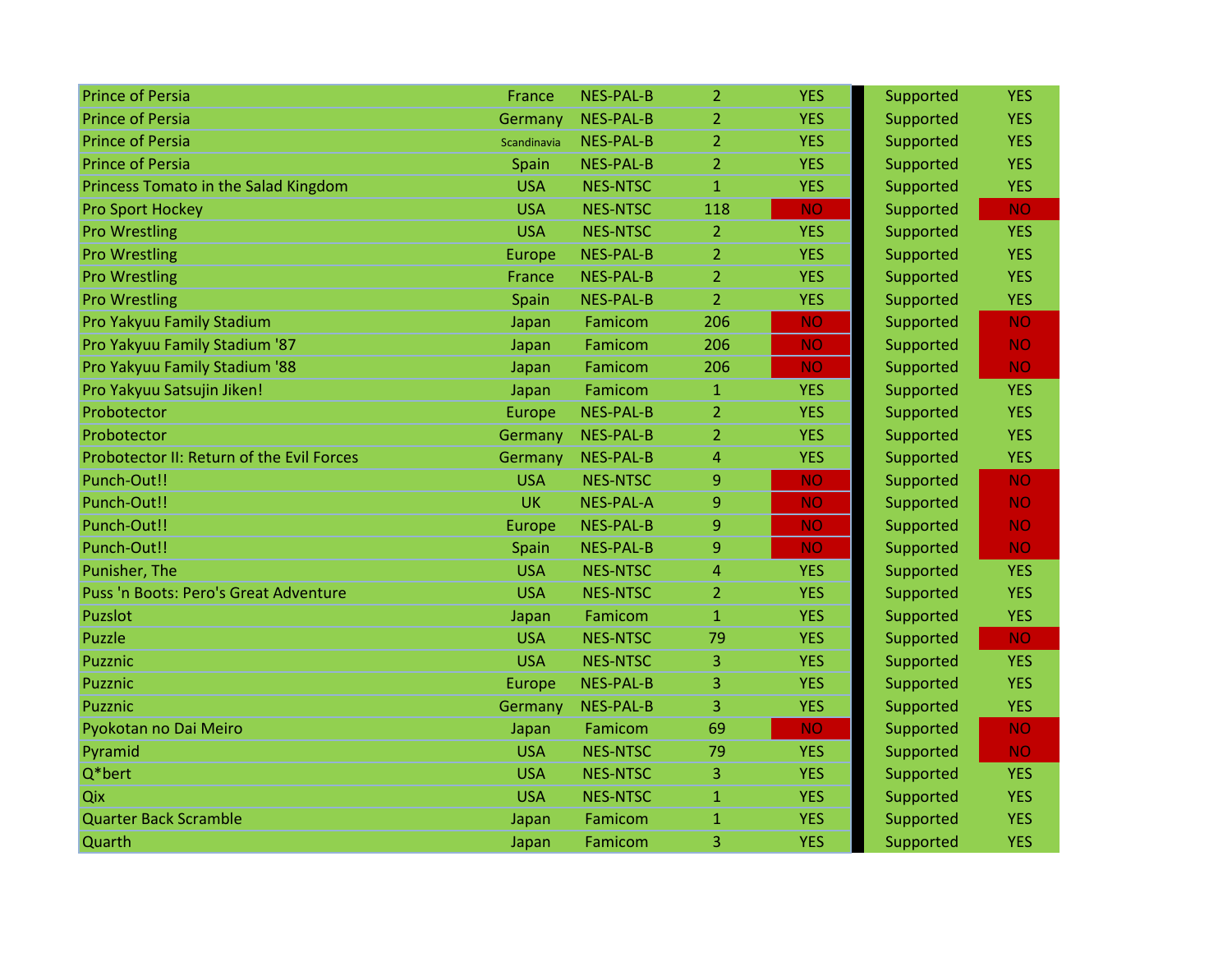| <b>Quattro Adventure</b>                      | <b>USA</b>  | <b>NES-NTSC</b>  | 232            | <b>NO</b>  | Supported   | <b>NO</b>  |
|-----------------------------------------------|-------------|------------------|----------------|------------|-------------|------------|
| <b>Quattro Arcade</b>                         | <b>USA</b>  | <b>NES-NTSC</b>  | 232            | <b>NO</b>  | Supported   | <b>NO</b>  |
| <b>Quattro Sports</b>                         | <b>USA</b>  | <b>NES-NTSC</b>  | 232            | <b>NO</b>  | Supported   | <b>NO</b>  |
| Quinty                                        | Japan       | Famicom          | 88             | <b>NO</b>  | Supported   | <b>NO</b>  |
| R.B.I. Baseball                               | <b>USA</b>  | <b>NES-NTSC</b>  | 206            | <b>NO</b>  | Supported   | <b>NO</b>  |
| R.B.I. Baseball 2                             | <b>USA</b>  | <b>NES-NTSC</b>  | 206            | <b>NO</b>  | Supported   | <b>NO</b>  |
| R.B.I. Baseball 3                             | <b>USA</b>  | <b>NES-NTSC</b>  | 206            | <b>NO</b>  | Supported   | <b>NO</b>  |
| R.C. Pro-Am                                   | Canada      | <b>NES-NTSC</b>  | $\mathbf{1}$   | <b>YES</b> | Supported   | <b>YES</b> |
| R.C. Pro-Am                                   | <b>USA</b>  | <b>NES-NTSC</b>  | $\overline{7}$ | <b>YES</b> | Supported   | <b>YES</b> |
| R.C. Pro-Am                                   | Europe      | <b>NES-PAL-B</b> | 7              | <b>YES</b> | Supported   | <b>YES</b> |
| R.C. Pro-Am II                                | <b>USA</b>  | <b>NES-NTSC</b>  | $\overline{7}$ | <b>YES</b> | Supported   | <b>YES</b> |
| R.C. Pro-Am II                                | Scandinavia | <b>NES-PAL-B</b> | 7              | <b>YES</b> | Supported   | <b>YES</b> |
| <b>RAF World</b>                              | Japan       | Famicom          | $\mathbf{1}$   | <b>YES</b> | Supported   | <b>YES</b> |
| Race America, Alex DeMeo's                    | <b>USA</b>  | <b>NES-NTSC</b>  | $\mathbf{1}$   | <b>YES</b> | Supported   | <b>YES</b> |
| Racer Mini Yonku: Japan Cup                   | Japan       | Famicom          | 25             | <b>YES</b> | Supported   | <b>NO</b>  |
| RacerMate Challenge II                        | <b>USA</b>  | <b>NES-NTSC</b>  | 168            | <b>NO</b>  | Unsupported | <b>NO</b>  |
| <b>Racket Attack</b>                          | <b>USA</b>  | <b>NES-NTSC</b>  | $\mathbf{1}$   | <b>YES</b> | Supported   | <b>YES</b> |
| <b>Rad Racer</b>                              | Canada      | <b>NES-NTSC</b>  | $\mathbf{1}$   | <b>YES</b> | Supported   | <b>YES</b> |
| <b>Rad Racer</b>                              | <b>USA</b>  | <b>NES-NTSC</b>  | $\overline{1}$ | <b>YES</b> | Supported   | <b>YES</b> |
| <b>Rad Racer</b>                              | Europe      | <b>NES-PAL-B</b> | $\mathbf{1}$   | <b>YES</b> | Supported   | <b>YES</b> |
| <b>Rad Racer</b>                              | Germany     | NES-PAL-B        | $\mathbf{1}$   | <b>YES</b> | Supported   | <b>YES</b> |
| <b>Rad Racer</b>                              | Spain       | NES-PAL-B        | $\mathbf{1}$   | <b>YES</b> | Supported   | <b>YES</b> |
| <b>Rad Racer II</b>                           | <b>USA</b>  | <b>NES-NTSC</b>  | 4              | <b>YES</b> | Supported   | <b>YES</b> |
| Rad Racket: Deluxe Tennis II                  | <b>USA</b>  | <b>NES-NTSC</b>  | 79             | <b>YES</b> | Supported   | <b>NO</b>  |
| Radia Senki: Reimei-hen                       | Japan       | Famicom          | $\overline{4}$ | <b>YES</b> | Supported   | <b>YES</b> |
| <b>Raid 2020</b>                              | <b>USA</b>  | <b>NES-NTSC</b>  | 11             | <b>YES</b> | Supported   | <b>NO</b>  |
| <b>Raid on Bungeling Bay</b>                  | Japan       | Famicom          | $\overline{0}$ | <b>YES</b> | Supported   | <b>YES</b> |
| <b>Raid on Bungeling Bay</b>                  | <b>USA</b>  | <b>NES-NTSC</b>  | $\overline{0}$ | <b>YES</b> | Supported   | <b>YES</b> |
| <b>Rainbow Islands</b>                        | <b>USA</b>  | <b>NES-NTSC</b>  | $\overline{2}$ | <b>YES</b> | Supported   | <b>YES</b> |
| Rainbow Islands: The Story of Bubble Bobble 2 | Japan       | Famicom          | $\overline{2}$ | <b>YES</b> | Supported   | <b>YES</b> |
| Rainbow Islands: The Story of Bubble Bobble 2 | <b>UK</b>   | <b>NES-PAL-A</b> | $\mathbf{1}$   | <b>YES</b> | Supported   | <b>YES</b> |
| Rainbow Islands: The Story of Bubble Bobble 2 | Spain       | NES-PAL-B        | $\mathbf{1}$   | <b>YES</b> | Supported   | <b>YES</b> |
| <b>Rally Bike</b>                             | <b>USA</b>  | <b>NES-NTSC</b>  | $\overline{2}$ | <b>YES</b> | Supported   | <b>YES</b> |
| Rambo                                         | Japan       | Famicom          | 2              | <b>YES</b> | Supported   | <b>YES</b> |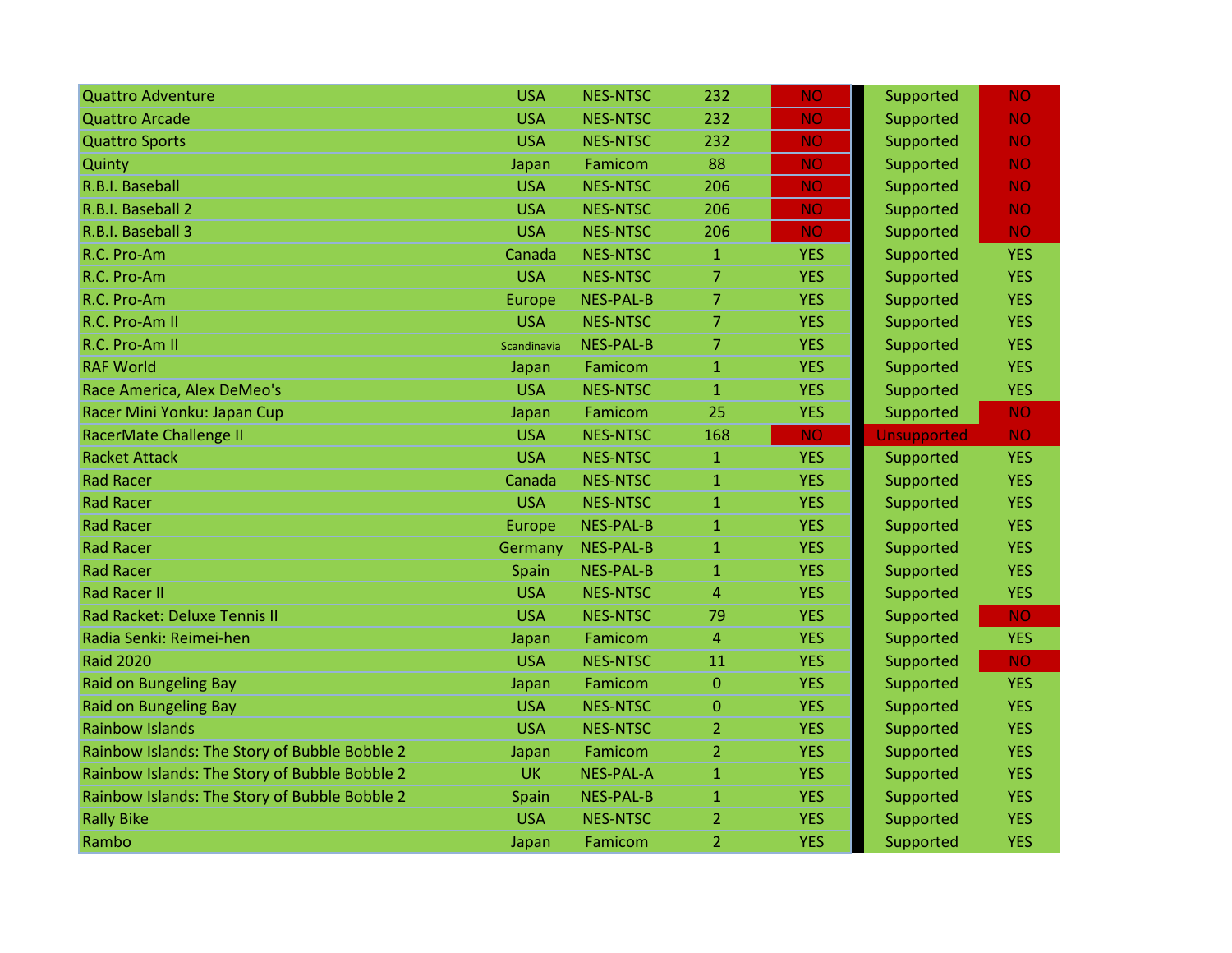| Rambo                                | <b>USA</b>  | <b>NES-NTSC</b>  | $\overline{2}$ | <b>YES</b> | Supported | <b>YES</b> |
|--------------------------------------|-------------|------------------|----------------|------------|-----------|------------|
| Rampage                              | <b>USA</b>  | <b>NES-NTSC</b>  | 4              | <b>YES</b> | Supported | <b>YES</b> |
| Rampart                              | Japan       | Famicom          | $\overline{2}$ | <b>YES</b> | Supported | <b>YES</b> |
| Rampart                              | <b>USA</b>  | <b>NES-NTSC</b>  | 4              | <b>YES</b> | Supported | <b>YES</b> |
| Rampart                              | Germany     | <b>NES-PAL-B</b> | 4              | <b>YES</b> | Supported | <b>YES</b> |
| Rasaaru Ishii no Childs Quest        | Japan       | Famicom          | 206            | <b>NO</b>  | Supported | <b>NO</b>  |
| Re Leone, Disney's Il                | Italy       | <b>NES-PAL-A</b> | $\overline{7}$ | <b>YES</b> | Supported | <b>YES</b> |
| Reigen Doushi                        | Japan       | Famicom          | $\mathbf{1}$   | <b>YES</b> | Supported | <b>YES</b> |
| Ren & Stimpy Show, The: Buckeroo\$!  | <b>USA</b>  | <b>NES-NTSC</b>  | 4              | <b>YES</b> | Supported | <b>YES</b> |
| Renegade                             | <b>USA</b>  | <b>NES-NTSC</b>  | 2              | <b>YES</b> | Supported | <b>YES</b> |
| <b>Rescue: The Embassy Mission</b>   | <b>USA</b>  | <b>NES-NTSC</b>  | $\mathbf{1}$   | <b>YES</b> | Supported | <b>YES</b> |
| <b>Rescue: The Embassy Mission</b>   | Europe      | NES-PAL-B        | $\mathbf{1}$   | <b>YES</b> | Supported | <b>YES</b> |
| Rey Leon, Disney's El                | Spain       | <b>NES-PAL-B</b> | $\overline{7}$ | <b>YES</b> | Supported | <b>YES</b> |
| <b>Ring King</b>                     | <b>USA</b>  | <b>NES-NTSC</b>  | 206            | <b>NO</b>  | Supported | <b>NO</b>  |
| <b>Ripple Island</b>                 | Japan       | Famicom          | 1              | <b>YES</b> | Supported | <b>YES</b> |
| <b>River City Ransom</b>             | <b>USA</b>  | <b>NES-NTSC</b>  | 4              | <b>YES</b> | Supported | <b>YES</b> |
| <b>Road Fighter</b>                  | Japan       | Famicom          | $\Omega$       | <b>YES</b> | Supported | <b>YES</b> |
| <b>Road Fighter</b>                  | Australia   | <b>NES-PAL-A</b> | $\overline{0}$ | <b>YES</b> | Supported | <b>YES</b> |
| <b>Road Fighter</b>                  | Germany     | <b>NES-PAL-B</b> | $\Omega$       | <b>YES</b> | Supported | <b>YES</b> |
| <b>Road Fighter</b>                  | Scandinavia | <b>NES-PAL-B</b> | $\mathbf{0}$   | <b>YES</b> | Supported | <b>YES</b> |
| <b>Road Runner</b>                   | <b>USA</b>  | <b>NES-NTSC</b>  | 64             | <b>NO</b>  | Supported | <b>NO</b>  |
| <b>RoadBlasters</b>                  | <b>USA</b>  | <b>NES-NTSC</b>  | $\mathbf{1}$   | <b>YES</b> | Supported | <b>YES</b> |
| <b>RoadBlasters</b>                  | Germany     | <b>NES-PAL-B</b> | 1              | <b>YES</b> | Supported | <b>YES</b> |
| <b>Robin Hood: Prince of Thieves</b> | <b>USA</b>  | <b>NES-NTSC</b>  | $\mathbf{1}$   | <b>YES</b> | Supported | <b>YES</b> |
| <b>Robin Hood: Prince of Thieves</b> | Germany     | <b>NES-PAL-B</b> | 1              | <b>YES</b> | Supported | <b>YES</b> |
| <b>Robin Hood: Prince of Thieves</b> | Scandinavia | <b>NES-PAL-B</b> | $\mathbf{1}$   | <b>YES</b> | Supported | <b>YES</b> |
| <b>Robin Hood: Prince of Thieves</b> | Spain       | <b>NES-PAL-B</b> | $\mathbf{1}$   | <b>YES</b> | Supported | <b>YES</b> |
| <b>Robo Warrior</b>                  | <b>USA</b>  | <b>NES-NTSC</b>  | $\overline{2}$ | <b>YES</b> | Supported | <b>YES</b> |
| <b>Robo Warrior</b>                  | Europe      | <b>NES-PAL-B</b> | $\overline{2}$ | <b>YES</b> | Supported | <b>YES</b> |
| RoboCop                              | <b>USA</b>  | <b>NES-NTSC</b>  | 4              | <b>YES</b> | Supported | <b>YES</b> |
| RoboCop                              | Europe      | <b>NES-PAL-B</b> | 4              | <b>YES</b> | Supported | <b>YES</b> |
| RoboCop 2                            | Japan       | Famicom          | $\mathbf{1}$   | <b>YES</b> | Supported | <b>YES</b> |
| RoboCop 2                            | <b>USA</b>  | <b>NES-NTSC</b>  | $\mathbf{1}$   | <b>YES</b> | Supported | <b>YES</b> |
| RoboCop 2                            | Australia   | <b>NES-PAL-A</b> | $\mathbf{1}$   | <b>YES</b> | Supported | <b>YES</b> |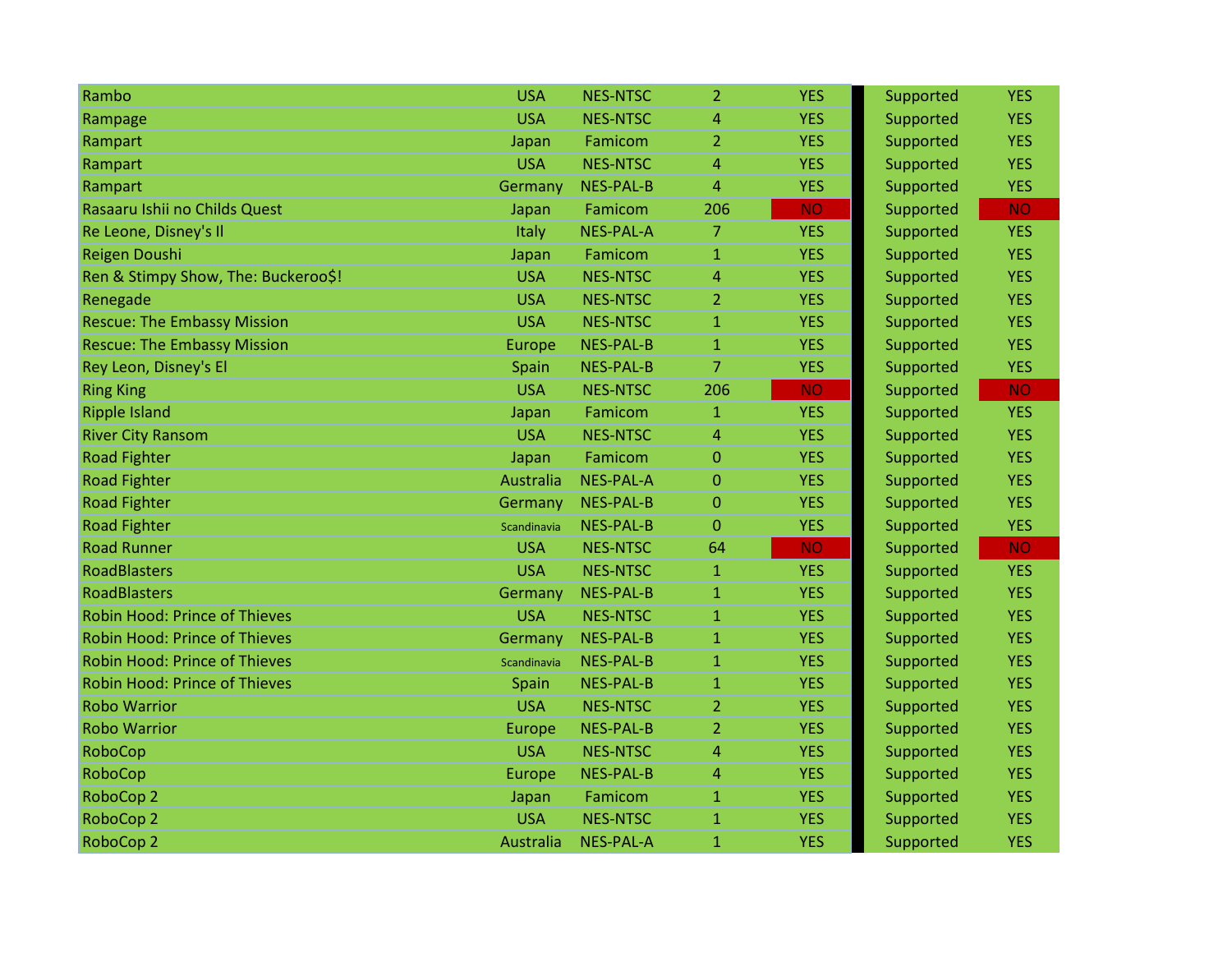| RoboCop 2                               | Spain       | <b>NES-PAL-B</b> | $\mathbf{1}$   | <b>YES</b> | Supported          | <b>YES</b> |
|-----------------------------------------|-------------|------------------|----------------|------------|--------------------|------------|
| RoboCop 3                               | <b>USA</b>  | <b>NES-NTSC</b>  | $\mathbf{1}$   | <b>YES</b> | Supported          | <b>YES</b> |
| RoboCop 3                               | Spain       | <b>NES-PAL-B</b> | $\mathbf{1}$   | <b>YES</b> | Supported          | <b>YES</b> |
| <b>Robodemons</b>                       | <b>USA</b>  | <b>NES-NTSC</b>  | 11             | <b>YES</b> | Supported          | <b>NO</b>  |
| Rock'n' Ball                            | <b>USA</b>  | <b>NES-NTSC</b>  | $\overline{4}$ | <b>YES</b> | Supported          | <b>YES</b> |
| RockMan                                 | Japan       | Famicom          | 2              | <b>YES</b> | Supported          | <b>YES</b> |
| RockMan 2: Dr. Wily no Nazo             | Japan       | Famicom          | $\mathbf{1}$   | <b>YES</b> | Supported          | <b>YES</b> |
| RockMan 3: Dr. Wily no Saigo!?          | Japan       | Famicom          | 4              | <b>YES</b> | Supported          | <b>YES</b> |
| RockMan 5: Blues no Wana!?              | Japan       | Famicom          | 4              | <b>YES</b> | Supported          | <b>YES</b> |
| RockMan 6: Shijou Saidai no Tatakai!!   | Japan       | Famicom          | 4              | <b>YES</b> | Supported          | <b>YES</b> |
| <b>Rocket Ranger</b>                    | <b>USA</b>  | <b>NES-NTSC</b>  | $\mathbf{1}$   | <b>YES</b> | Supported          | <b>YES</b> |
| Rocketeer, The                          | <b>USA</b>  | <b>NES-NTSC</b>  | $\mathbf{1}$   | <b>YES</b> | Supported          | <b>YES</b> |
| <b>Rockin' Kats</b>                     | <b>USA</b>  | <b>NES-NTSC</b>  | 4              | <b>YES</b> | Supported          | <b>YES</b> |
| <b>Rockin' Kats</b>                     | Scandinavia | <b>NES-PAL-B</b> | 4              | <b>YES</b> | Supported          | <b>YES</b> |
| <b>Rockin' Kats</b>                     | Spain       | <b>NES-PAL-B</b> | 4              | <b>YES</b> | Supported          | <b>YES</b> |
| Rockman 4: Aratanaru Yabou!!            | Japan       | Famicom          | 4              | <b>YES</b> | Supported          | <b>YES</b> |
| Rodland                                 | Spain       | <b>NES-PAL-B</b> | $\overline{2}$ | <b>YES</b> | Supported          | <b>YES</b> |
| <b>Roger Clemens' MVP Baseball</b>      | <b>USA</b>  | <b>NES-NTSC</b>  | 4              | <b>YES</b> | Supported          | <b>YES</b> |
| Rokudenashi Blues                       | Japan       | Famicom          | 16             | <b>YES</b> | <b>Unsupported</b> | <b>NO</b>  |
| Rollerball                              | Japan       | Famicom          | $\mathbf{1}$   | <b>YES</b> | Supported          | <b>YES</b> |
| Rollerball                              | <b>USA</b>  | <b>NES-NTSC</b>  | $\mathbf{1}$   | <b>YES</b> | Supported          | <b>YES</b> |
| Rollerball                              | Australia   | <b>NES-PAL-A</b> | $\mathbf{1}$   | <b>YES</b> | Supported          | <b>YES</b> |
| <b>Rollerblade Racer</b>                | <b>USA</b>  | <b>NES-NTSC</b>  | 4              | <b>YES</b> | Supported          | <b>YES</b> |
| Rollergames                             | <b>USA</b>  | <b>NES-NTSC</b>  | 4              | <b>YES</b> | Supported          | <b>YES</b> |
| Rollergames                             | Germany     | <b>NES-PAL-B</b> | 4              | <b>YES</b> | Supported          | <b>YES</b> |
| Rollergames                             | Scandinavia | <b>NES-PAL-B</b> | 4              | <b>YES</b> | Supported          | <b>YES</b> |
| <b>Rolling Thunder</b>                  | Japan       | Famicom          | 19             | <b>YES</b> | Supported          | <b>NO</b>  |
| <b>Rolling Thunder</b>                  | <b>USA</b>  | <b>NES-NTSC</b>  | 64             | <b>NO</b>  | Supported          | <b>NO</b>  |
| Romance of the Three Kingdoms           | <b>USA</b>  | <b>NES-NTSC</b>  | $\mathbf{1}$   | <b>YES</b> | Supported          | <b>YES</b> |
| <b>Romance of the Three Kingdoms II</b> | <b>USA</b>  | <b>NES-NTSC</b>  | 5.             | <b>NO</b>  | <b>Unsupported</b> | <b>NO</b>  |
| Romancia                                | Japan       | Famicom          | $\mathbf{1}$   | <b>YES</b> | Supported          | <b>YES</b> |
| Roundball: 2-on-2 Challenge             | <b>USA</b>  | <b>NES-NTSC</b>  | $\overline{4}$ | <b>YES</b> | Supported          | <b>YES</b> |
| Roundball: 2-on-2 Challenge             | Germany     | <b>NES-PAL-B</b> | 4              | <b>YES</b> | Supported          | <b>YES</b> |
| Route 16 Turbo                          | Japan       | Famicom          | $\mathbf{0}$   | <b>YES</b> | Supported          | <b>YES</b> |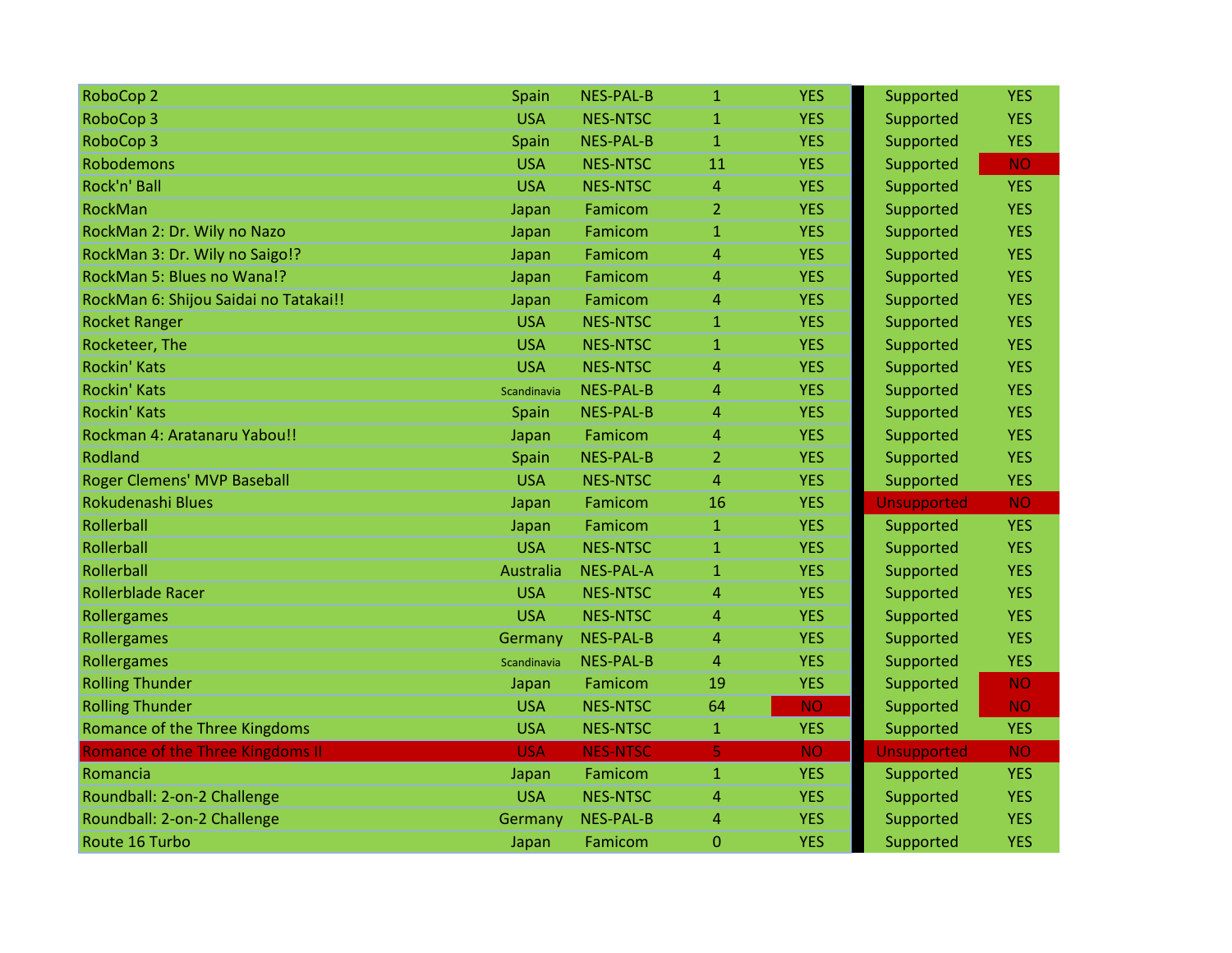| <b>Royal Blood</b>                                      | Japan      | Famicom          | 5              | <b>NO</b>  | <b>Unsupported</b> | <b>NO</b>  |
|---------------------------------------------------------|------------|------------------|----------------|------------|--------------------|------------|
| <b>Rush'n Attack</b>                                    | <b>USA</b> | <b>NES-NTSC</b>  | $\overline{2}$ | <b>YES</b> | Supported          | <b>YES</b> |
| <b>Rush'n Attack</b>                                    | Europe     | <b>NES-PAL-B</b> | $\overline{2}$ | <b>YES</b> | Supported          | <b>YES</b> |
| <b>Rush'n Attack</b>                                    | Spain      | <b>NES-PAL-B</b> | $\overline{2}$ | <b>YES</b> | Supported          | <b>YES</b> |
| <b>Rygar</b>                                            | <b>USA</b> | <b>NES-NTSC</b>  | $\overline{2}$ | <b>YES</b> | Supported          | <b>YES</b> |
| Rygar                                                   | Europe     | <b>NES-PAL-B</b> | $\overline{2}$ | <b>YES</b> | Supported          | <b>YES</b> |
| <b>Rygar</b>                                            | Spain      | <b>NES-PAL-B</b> | $\overline{2}$ | <b>YES</b> | Supported          | <b>YES</b> |
| S.C.A.T.: Special Cybernetic Attack Team                | <b>USA</b> | <b>NES-NTSC</b>  | $\mathbf{1}$   | <b>YES</b> | Supported          | <b>YES</b> |
| SD Battle Oozumou: Heisei Hero Basho                    | Japan      | Famicom          | $\overline{4}$ | <b>YES</b> | Supported          | <b>YES</b> |
| SD Gundam Gachapon Senshi 2: Capsule Senki              | Japan      | Famicom          | $\overline{4}$ | <b>YES</b> | Supported          | <b>YES</b> |
| SD Gundam Gachapon Senshi 3: Eiyuu Senki                | Japan      | Famicom          | 4              | <b>YES</b> | Supported          | <b>YES</b> |
| SD Gundam Gachapon Senshi 4: New Type Story             | Japan      | Famicom          | $\overline{4}$ | <b>YES</b> | Supported          | <b>YES</b> |
| SD Gundam Gachapon Senshi 5: Battle of Universal Centur | Japan      | Famicom          | 4              | <b>YES</b> | Supported          | <b>YES</b> |
| SD Gundam Gaiden: Knight Gundam Monogatari              | Japan      | <b>Famicom</b>   | 159            | <b>NO</b>  | <b>Unsupported</b> | <b>NO</b>  |
| SD Gundam Gaiden: Knight Gundam Monogatari 2: Hikari r  | Japan      | Famicom          | 16             | <b>YES</b> | <b>Unsupported</b> | <b>NO</b>  |
| SD Gundam Gaiden: Knight Gundam Monogatari 3: Denset    | Japan      | Famicom          | 16             | <b>YES</b> | <b>Unsupported</b> | <b>NO</b>  |
| SD Hero Soukessen: Taose! Aku no Gundan                 | Japan      | Famicom          | $\overline{4}$ | <b>YES</b> | Supported          | <b>YES</b> |
| SD Keiji: Blader                                        | Japan      | Famicom          | 82             | <b>NO</b>  | Supported          | <b>NO</b>  |
| SD Sangoku Bushou Retsuden                              | Japan      | Famicom          | $\overline{4}$ | <b>YES</b> | Supported          | <b>YES</b> |
| STED: Iseki Wakusei no Yabou                            | Japan      | Famicom          | $\mathbf{1}$   | <b>YES</b> | Supported          | <b>YES</b> |
| <b>SWAT: Special Weapons and Tactics</b>                | Japan      | Famicom          | $\overline{2}$ | <b>YES</b> | Supported          | <b>YES</b> |
| Saint Seiya: Ougon Densetsu                             | Japan      | Famicom          | 152            | <b>NO</b>  | <b>Unsupported</b> | <b>NO</b>  |
| Saint Seiya: Ougon Densetsu Kanketsu-hen                | Japan      | Famicom          | $\mathbf{1}$   | <b>YES</b> | Supported          | <b>YES</b> |
| Saiyuuki World                                          | Japan      | Famicom          | $\overline{2}$ | <b>YES</b> | Supported          | <b>YES</b> |
| Saiyuuki World 2: Tenjoukai no Majin                    | Japan      | Famicom          | 18             | <b>YES</b> | <b>Unsupported</b> | <b>NO</b>  |
| Sakigake!! Otoko Juku: Shippu Ichi Gou Sei              | Japan      | Famicom          | 16             | <b>YES</b> | <b>Unsupported</b> | <b>NO</b>  |
| Salad no Kuni no Tomato Hime                            | Japan      | Famicom          | $\mathbf{1}$   | <b>YES</b> | Supported          | <b>YES</b> |
| Salamander                                              | Japan      | Famicom          | 73             | <b>NO</b>  | <b>Unsupported</b> | <b>NO</b>  |
| Samsara Naga                                            | Japan      | Famicom          | $\overline{4}$ | <b>YES</b> | Supported          | <b>YES</b> |
| Sanada Juu Yuushi                                       | Japan      | Famicom          | $\mathbf{1}$   | <b>YES</b> | Supported          | <b>YES</b> |
| Sangokushi                                              | Japan      | Famicom          | $\mathbf{1}$   | <b>YES</b> | Supported          | <b>YES</b> |
| Sangokushi II                                           | Japan      | Famicom          | 5              | <b>NO</b>  | <b>Unsupported</b> | <b>NO</b>  |
| Sangokushi II: Haou no Tairiku                          | Japan      | Famicom          | 19             | <b>YES</b> | Supported          | <b>NO</b>  |
| Sangokushi: Chuugen no Hasha                            | Japan      | Famicom          | 19             | <b>YES</b> | Supported          | <b>NO</b>  |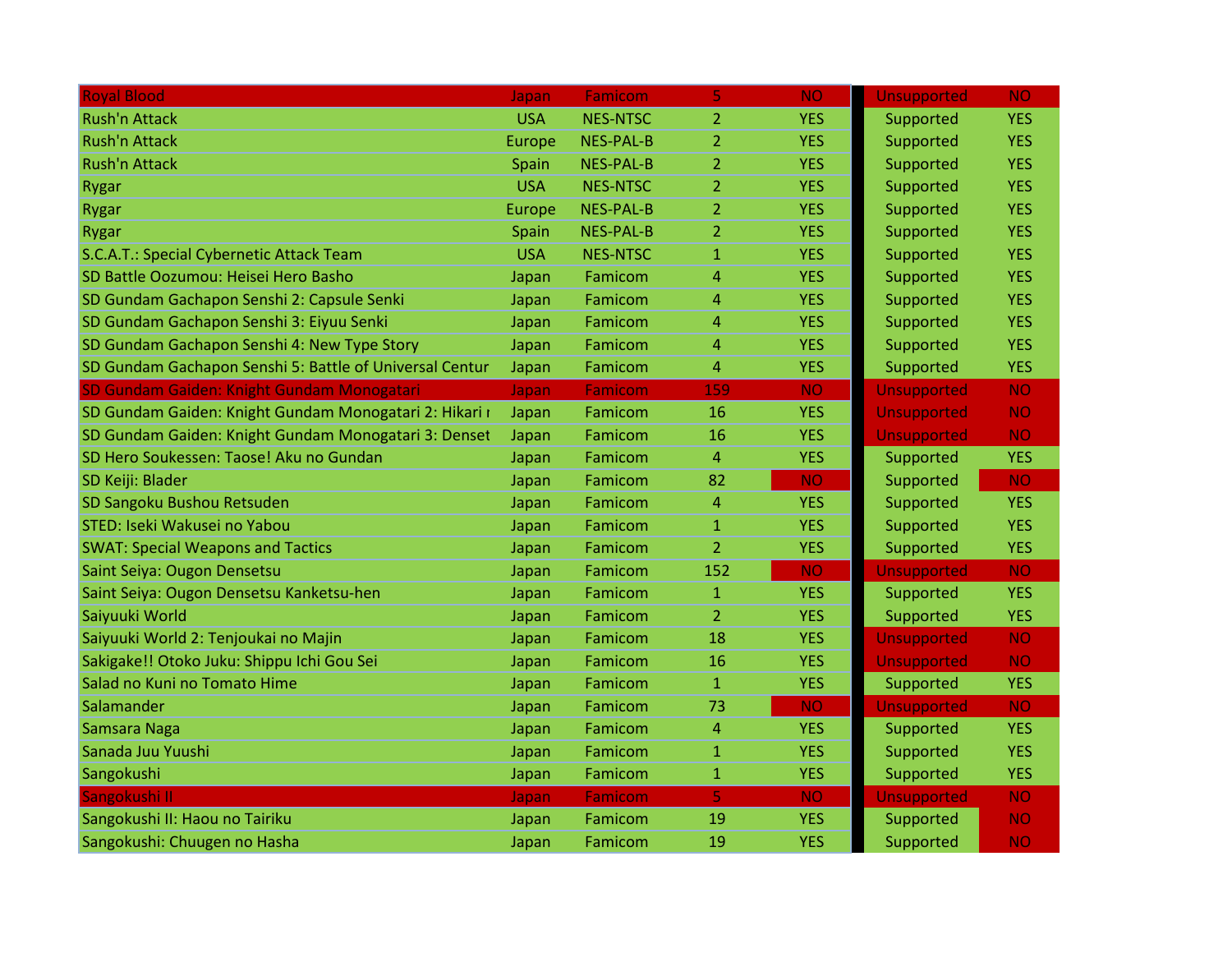| Sanma no Mei Tantei                             | Japan       | Famicom          | 206            | <b>NO</b>  | Supported | <b>NO</b>  |
|-------------------------------------------------|-------------|------------------|----------------|------------|-----------|------------|
| <b>Sanrio Carnival</b>                          | Japan       | Famicom          | 3              | <b>YES</b> | Supported | <b>YES</b> |
| <b>Sanrio Carnival 2</b>                        | Japan       | Famicom          | 3              | <b>YES</b> | Supported | <b>YES</b> |
| Sanrio Cup: Pon Pon Volley                      | Japan       | Famicom          | 3              | <b>YES</b> | Supported | <b>YES</b> |
| Sansuu 2 Nen: Keisan Game                       | Japan       | Famicom          | 185            | <b>NO</b>  | Supported | <b>NO</b>  |
| Sansuu 3 Nen: Keisan Game                       | Japan       | Famicom          | 185            | <b>NO</b>  | Supported | <b>NO</b>  |
| Sansuu 4 Nen: Keisan Game                       | Japan       | Famicom          | 3              | <b>YES</b> | Supported | <b>YES</b> |
| Satomi Hakkenden                                | Japan       | Famicom          | $\mathbf{1}$   | <b>YES</b> | Supported | <b>YES</b> |
| Satsui no Kaisou: Power Soft Satsujin Jiken     | Japan       | Famicom          | $\mathbf{1}$   | <b>YES</b> | Supported | <b>YES</b> |
| Satsujin Club                                   | Japan       | Famicom          | 4              | <b>YES</b> | Supported | <b>YES</b> |
| Schlümpfe, Die                                  | Germany     | <b>NES-PAL-B</b> | $\overline{2}$ | <b>YES</b> | Supported | <b>YES</b> |
| Schtroumpfs, Les                                | France      | <b>NES-PAL-B</b> | 2              | <b>YES</b> | Supported | <b>YES</b> |
| Secret Scout in the Temple of Demise            | <b>USA</b>  | <b>NES-NTSC</b>  | 11             | <b>YES</b> | Supported | <b>NO</b>  |
| <b>Secret Ties</b>                              | <b>USA</b>  | <b>NES-NTSC</b>  | $\overline{4}$ | <b>YES</b> | Supported | <b>YES</b> |
| <b>Section Z</b>                                | <b>USA</b>  | <b>NES-NTSC</b>  | $\overline{2}$ | <b>YES</b> | Supported | <b>YES</b> |
| <b>Section Z</b>                                | Europe      | <b>NES-PAL-B</b> | $\overline{2}$ | <b>YES</b> | Supported | <b>YES</b> |
| <b>Seicross</b>                                 | Japan       | Famicom          | $\mathbf{0}$   | <b>YES</b> | Supported | <b>YES</b> |
| <b>Seicross</b>                                 | <b>USA</b>  | <b>NES-NTSC</b>  | $\overline{0}$ | <b>YES</b> | Supported | <b>YES</b> |
| Seikima II: Akuma no Gyakushuu                  | Japan       | Famicom          | 3              | <b>YES</b> | Supported | <b>YES</b> |
| Seirei Densetsu Lickle                          | Japan       | Famicom          | 4              | <b>YES</b> | Supported | <b>YES</b> |
| Seirei Gari                                     | Japan       | Famicom          | $\overline{2}$ | <b>YES</b> | Supported | <b>YES</b> |
| Seiryaku Simulation: Inbou no Wakusei: Shancara | Japan       | Famicom          | $\overline{4}$ | <b>YES</b> | Supported | <b>YES</b> |
| Sekiryuuou                                      | Japan       | Famicom          | $\mathbf{1}$   | <b>YES</b> | Supported | <b>YES</b> |
| Senjou no Ookami                                | Japan       | Famicom          | 94             | <b>NO</b>  | Supported | <b>NO</b>  |
| Sensha Senryaku: Sabaku no Kitsune              | Japan       | Famicom          | 1              | <b>YES</b> | Supported | <b>YES</b> |
| <b>Sesame Street 123</b>                        | <b>USA</b>  | <b>NES-NTSC</b>  | $\mathbf{1}$   | <b>YES</b> | Supported | <b>YES</b> |
| <b>Sesame Street ABC</b>                        | <b>USA</b>  | <b>NES-NTSC</b>  | $\mathbf{1}$   | <b>YES</b> | Supported | <b>YES</b> |
| Sesame Street ABC & 123                         | <b>USA</b>  | <b>NES-NTSC</b>  | $\mathbf{1}$   | <b>YES</b> | Supported | <b>YES</b> |
| <b>Sesame Street Countdown</b>                  | <b>USA</b>  | <b>NES-NTSC</b>  | $\mathbf{1}$   | <b>YES</b> | Supported | <b>YES</b> |
| Sesame Street: Big Bird's Hide and Speak        | <b>USA</b>  | <b>NES-NTSC</b>  | 1              | <b>YES</b> | Supported | <b>YES</b> |
| <b>Shadow Warriors</b>                          | <b>UK</b>   | <b>NES-PAL-A</b> | $\mathbf{1}$   | <b>YES</b> | Supported | <b>YES</b> |
| <b>Shadow Warriors</b>                          | Scandinavia | <b>NES-PAL-B</b> | $\mathbf{1}$   | <b>YES</b> | Supported | <b>YES</b> |
| <b>Shadow Warriors</b>                          | Spain       | <b>NES-PAL-B</b> | $\mathbf{1}$   | <b>YES</b> | Supported | <b>YES</b> |
| <b>Shadow Warriors II</b>                       | Germany     | <b>NES-PAL-B</b> | $\overline{4}$ | <b>YES</b> | Supported | <b>YES</b> |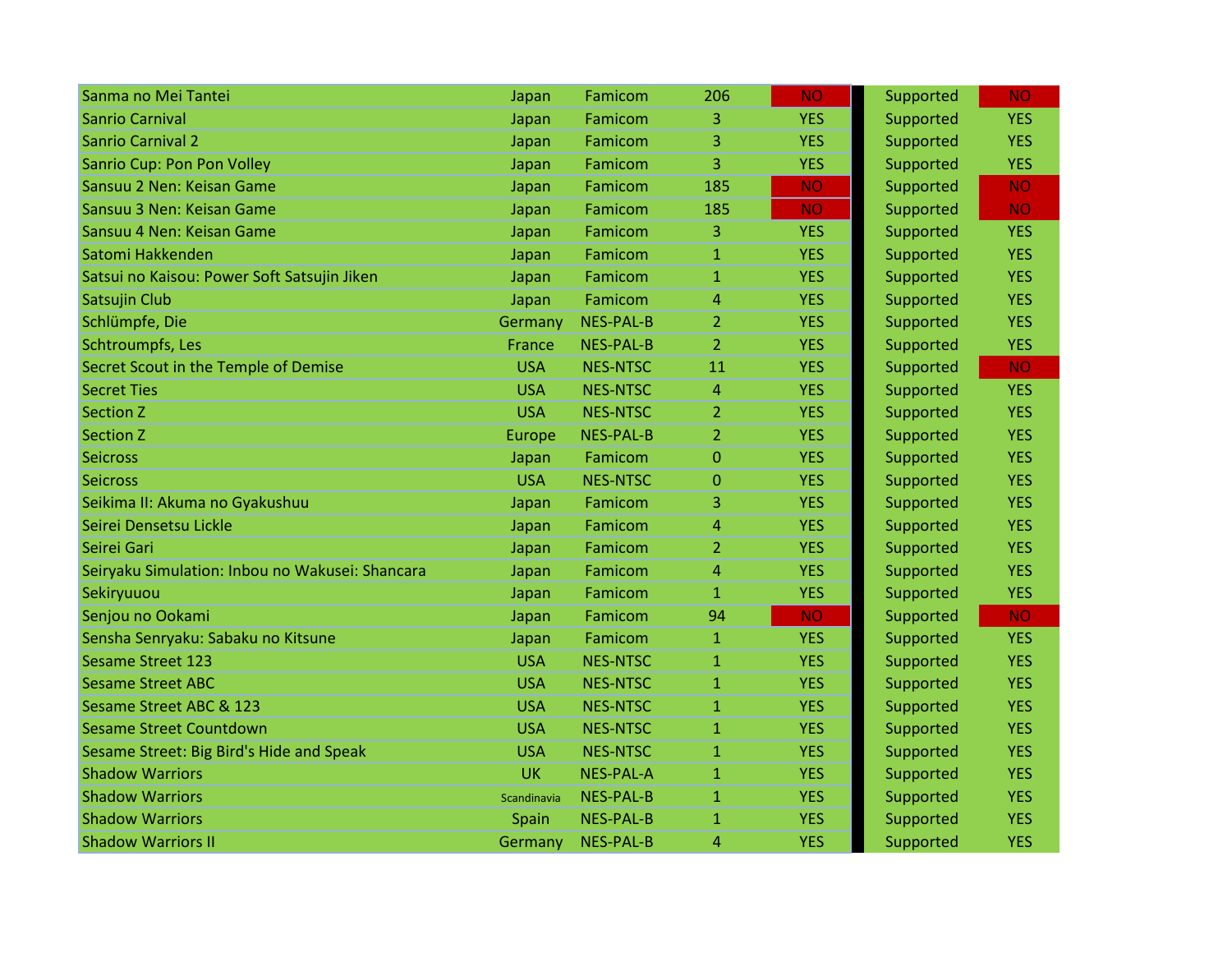| <b>Shadow Warriors II</b>                        | Spain                 | <b>NES-PAL-B</b> | 4              | <b>YES</b> | Supported          | <b>YES</b> |
|--------------------------------------------------|-----------------------|------------------|----------------|------------|--------------------|------------|
| Shadow of the Ninja                              | <b>USA</b>            | <b>NES-NTSC</b>  | 4              | <b>YES</b> | Supported          | <b>YES</b> |
| Shadowgate                                       | Japan                 | Famicom          | 4              | <b>YES</b> | Supported          | <b>YES</b> |
| Shadowgate                                       | <b>USA</b>            | <b>NES-NTSC</b>  | 4              | <b>YES</b> | Supported          | <b>YES</b> |
| Shadowgate                                       | France                | <b>NES-PAL-B</b> | 4              | <b>YES</b> | Supported          | <b>YES</b> |
| Shadowgate                                       | Germany               | <b>NES-PAL-B</b> | 4              | <b>YES</b> | Supported          | <b>YES</b> |
| Shadowgate                                       | Netherland: NES-PAL-B |                  | 4              | <b>YES</b> | Supported          | <b>YES</b> |
| Shadowgate                                       | Sweden                | <b>NES-PAL-B</b> | 4              | <b>YES</b> | Supported          | <b>YES</b> |
| Shanghai                                         | Japan                 | Famicom          | 93             | <b>NO</b>  | Supported          | <b>NO</b>  |
| Shanghai II                                      | Japan                 | Famicom          | 2              | <b>YES</b> | Supported          | <b>YES</b> |
| Shatterhand                                      | <b>USA</b>            | <b>NES-NTSC</b>  | 4              | <b>YES</b> | Supported          | <b>YES</b> |
| Shatterhand                                      | Germany               | <b>NES-PAL-B</b> | 4              | <b>YES</b> | Supported          | <b>YES</b> |
| Shatterhand                                      | Scandinavia           | <b>NES-PAL-B</b> | 4              | <b>YES</b> | Supported          | <b>YES</b> |
| Shatterhand                                      | Spain                 | <b>NES-PAL-B</b> | 4              | <b>YES</b> | Supported          | <b>YES</b> |
| Sherlock Holmes: Hakushaku Reijou Yuukai Jiken   | Japan                 | Famicom          | 2              | <b>YES</b> | Supported          | <b>YES</b> |
| Shi-Kin-Jou                                      | Japan                 | Famicom          | 1              | <b>YES</b> | Supported          | <b>YES</b> |
| Shin 4 Nin Uchi Mahjong: Yakuman Tengoku         | Japan                 | <b>Famicom</b>   | 5              | <b>NO</b>  | <b>Unsupported</b> | <b>NO</b>  |
| Shin Jinrui: The New Type                        | Japan                 | Famicom          | 3              | <b>YES</b> | Supported          | <b>YES</b> |
| Shin Moero!! Pro Yakyuu                          | Japan                 | Famicom          | 18             | <b>YES</b> | <b>Unsupported</b> | <b>NO</b>  |
| Shin Satomi Hakkenden: Hikari to Yami no Tatakai | Japan                 | Famicom          | $\mathbf{1}$   | <b>YES</b> | Supported          | <b>YES</b> |
| <b>Shingen The Ruler</b>                         | <b>USA</b>            | <b>NES-NTSC</b>  | $\mathbf{1}$   | <b>YES</b> | Supported          | <b>YES</b> |
| Shinobi                                          | <b>USA</b>            | <b>NES-NTSC</b>  | 64             | <b>NO</b>  | Supported          | <b>NO</b>  |
| Shinsenden                                       | Japan                 | Famicom          | $\mathbf{1}$   | <b>YES</b> | Supported          | <b>YES</b> |
| Shockwave                                        | <b>USA</b>            | <b>NES-NTSC</b>  | 11             | <b>YES</b> | Supported          | <b>NO</b>  |
| Shogun                                           | Japan                 | Famicom          | $\mathbf{1}$   | <b>YES</b> | Supported          | <b>YES</b> |
| <b>Shooting Range</b>                            | <b>USA</b>            | <b>NES-NTSC</b>  | 3              | <b>YES</b> | Supported          | <b>YES</b> |
| Short Order / Eggsplode!                         | <b>USA</b>            | <b>NES-NTSC</b>  | $\mathbf{1}$   | <b>YES</b> | Supported          | <b>YES</b> |
| Shoukoushi Ceddie                                | Japan                 | Famicom          | $\mathbf{1}$   | <b>YES</b> | Supported          | <b>YES</b> |
| Shounen Ashibe: Nepal Daibouken no Maki          | Japan                 | Famicom          | 4              | <b>YES</b> | Supported          | <b>YES</b> |
| <b>Shuffle Fight</b>                             | Japan                 | Famicom          | 4              | <b>YES</b> | Supported          | <b>YES</b> |
|                                                  |                       |                  |                |            |                    |            |
| <b>Shufflepuck Cafe</b>                          | Japan                 | Famicom          | $\overline{2}$ | <b>YES</b> | Supported          | <b>YES</b> |
| <b>Side Pocket</b>                               | Japan                 | Famicom          | 206            | <b>NO</b>  | Supported          | <b>NO</b>  |
| <b>Side Pocket</b>                               | <b>USA</b>            | <b>NES-NTSC</b>  | $\overline{2}$ | <b>YES</b> | Supported          | <b>YES</b> |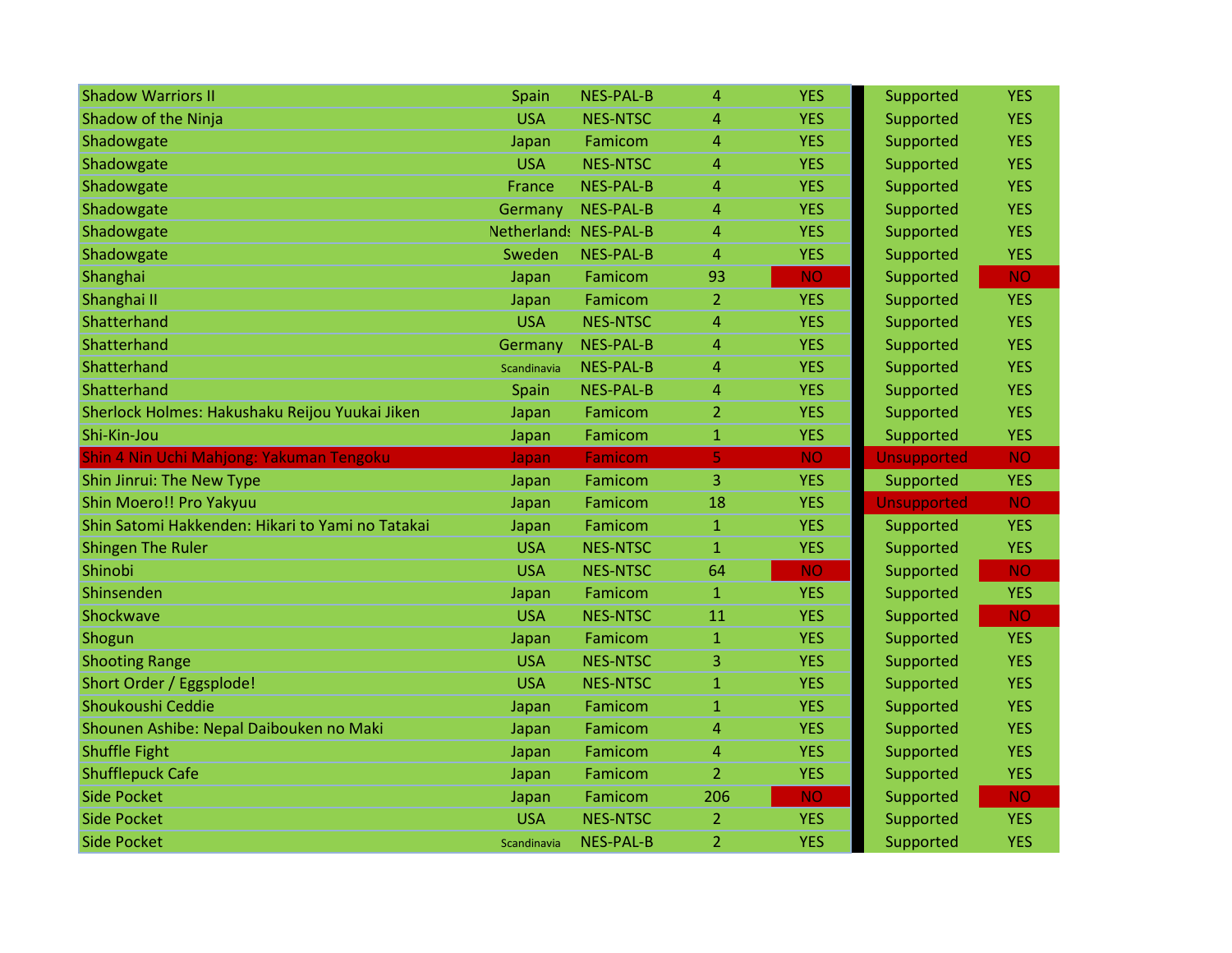| <b>Silent Assault</b>                         | <b>USA</b>  | <b>NES-NTSC</b>  | 11             | <b>YES</b> | Supported | <b>NO</b>  |
|-----------------------------------------------|-------------|------------------|----------------|------------|-----------|------------|
| <b>Silent Service</b>                         | <b>USA</b>  | <b>NES-NTSC</b>  | $\overline{2}$ | <b>YES</b> | Supported | <b>YES</b> |
| <b>Silent Service</b>                         | Europe      | <b>NES-PAL-B</b> | $\overline{2}$ | <b>YES</b> | Supported | <b>YES</b> |
| Silkworm                                      | <b>USA</b>  | <b>NES-NTSC</b>  | $\mathbf{1}$   | <b>YES</b> | Supported | <b>YES</b> |
| <b>Silver Surfer</b>                          | <b>USA</b>  | <b>NES-NTSC</b>  | 4              | <b>YES</b> | Supported | <b>YES</b> |
| Simpsons, The: Bart vs. The Space Mutants     | <b>USA</b>  | <b>NES-NTSC</b>  | $\mathbf{1}$   | <b>YES</b> | Supported | <b>YES</b> |
| Simpsons, The: Bart vs. The Space Mutants     | France      | <b>NES-PAL-B</b> | $\mathbf{1}$   | <b>YES</b> | Supported | <b>YES</b> |
| Simpsons, The: Bart vs. The Space Mutants     | Scandinavia | <b>NES-PAL-B</b> | $\mathbf{1}$   | <b>YES</b> | Supported | <b>YES</b> |
| Simpsons, The: Bart vs. The Space Mutants     | Spain       | <b>NES-PAL-B</b> | $\mathbf{1}$   | <b>YES</b> | Supported | <b>YES</b> |
| Simpsons, The: Bart vs. The World             | <b>USA</b>  | <b>NES-NTSC</b>  | 4              | <b>YES</b> | Supported | <b>YES</b> |
| Simpsons, The: Bart vs. The World             | Australia   | <b>NES-PAL-A</b> | 4              | <b>YES</b> | Supported | <b>YES</b> |
| Simpsons, The: Bart vs. The World             | Scandinavia | <b>NES-PAL-B</b> | 4              | <b>YES</b> | Supported | <b>YES</b> |
| Simpsons, The: Bart vs. The World             | Spain       | <b>NES-PAL-B</b> | 4              | <b>YES</b> | Supported | <b>YES</b> |
| Simpsons, The: Bart vs. the Space Mutants     | <b>UK</b>   | <b>NES-PAL-A</b> | $\mathbf{1}$   | <b>YES</b> | Supported | <b>YES</b> |
| Simpsons, The: Bartman Meets Radioactive Man  | <b>USA</b>  | <b>NES-NTSC</b>  | 4              | <b>YES</b> | Supported | <b>YES</b> |
| Simpsons, The: Bartman Meets Radioactive Man  | France      | <b>NES-PAL-B</b> | 4              | <b>YES</b> | Supported | <b>YES</b> |
| <b>Skate Boy</b>                              | Spain       | <b>NES-PAL</b>   | 3              | <b>YES</b> | Supported | <b>YES</b> |
| Skate or Die 2: The Search for Double Trouble | <b>USA</b>  | <b>NES-NTSC</b>  | $\mathbf{1}$   | <b>YES</b> | Supported | <b>YES</b> |
| <b>Skate or Die!</b>                          | <b>USA</b>  | <b>NES-NTSC</b>  | $\overline{2}$ | <b>YES</b> | Supported | <b>YES</b> |
| <b>Skate or Die!</b>                          | Europe      | <b>NES-PAL-B</b> | $\overline{2}$ | <b>YES</b> | Supported | <b>YES</b> |
| <b>Skate or Die!</b>                          | Spain       | <b>NES-PAL-B</b> | $\overline{2}$ | <b>YES</b> | Supported | <b>YES</b> |
| Ski or Die                                    | <b>USA</b>  | <b>NES-NTSC</b>  | $\mathbf{1}$   | <b>YES</b> | Supported | <b>YES</b> |
| Ski or Die                                    | Scandinavia | <b>NES-PAL-B</b> | $\mathbf{1}$   | <b>YES</b> | Supported | <b>YES</b> |
| <b>Ski or Die</b>                             | Spain       | <b>NES-PAL-B</b> | $\mathbf{1}$   | <b>YES</b> | Supported | <b>YES</b> |
| <b>Skull &amp; Crossbones</b>                 | <b>USA</b>  | <b>NES-NTSC</b>  | 64             | <b>NO</b>  | Supported | <b>NO</b>  |
| <b>Sky Destroyer</b>                          | Japan       | Famicom          | $\Omega$       | <b>YES</b> | Supported | <b>YES</b> |
| <b>Sky Kid</b>                                | Japan       | Famicom          | 206            | <b>NO</b>  | Supported | <b>NO</b>  |
| <b>Sky Kid</b>                                | <b>USA</b>  | <b>NES-NTSC</b>  | $\mathbf{1}$   | <b>YES</b> | Supported | <b>YES</b> |
| <b>Sky Shark</b>                              | <b>USA</b>  | <b>NES-NTSC</b>  | $\mathbf{1}$   | <b>YES</b> | Supported | <b>YES</b> |
| Slalom                                        | <b>USA</b>  | <b>NES-NTSC</b>  | $\mathbf 0$    | <b>YES</b> | Supported | <b>YES</b> |
| Slalom                                        | Europe      | <b>NES-PAL-B</b> | $\Omega$       | <b>YES</b> | Supported | <b>YES</b> |
| Smash T.V.                                    | <b>USA</b>  | <b>NES-NTSC</b>  | 4              | <b>YES</b> | Supported | <b>YES</b> |
| Smash T.V.                                    | Spain       | <b>NES-PAL-B</b> | 4              | <b>YES</b> | Supported | <b>YES</b> |
| <b>Snake Rattle 'n Roll</b>                   | <b>USA</b>  | <b>NES-NTSC</b>  | $\mathbf{1}$   | <b>YES</b> | Supported | <b>YES</b> |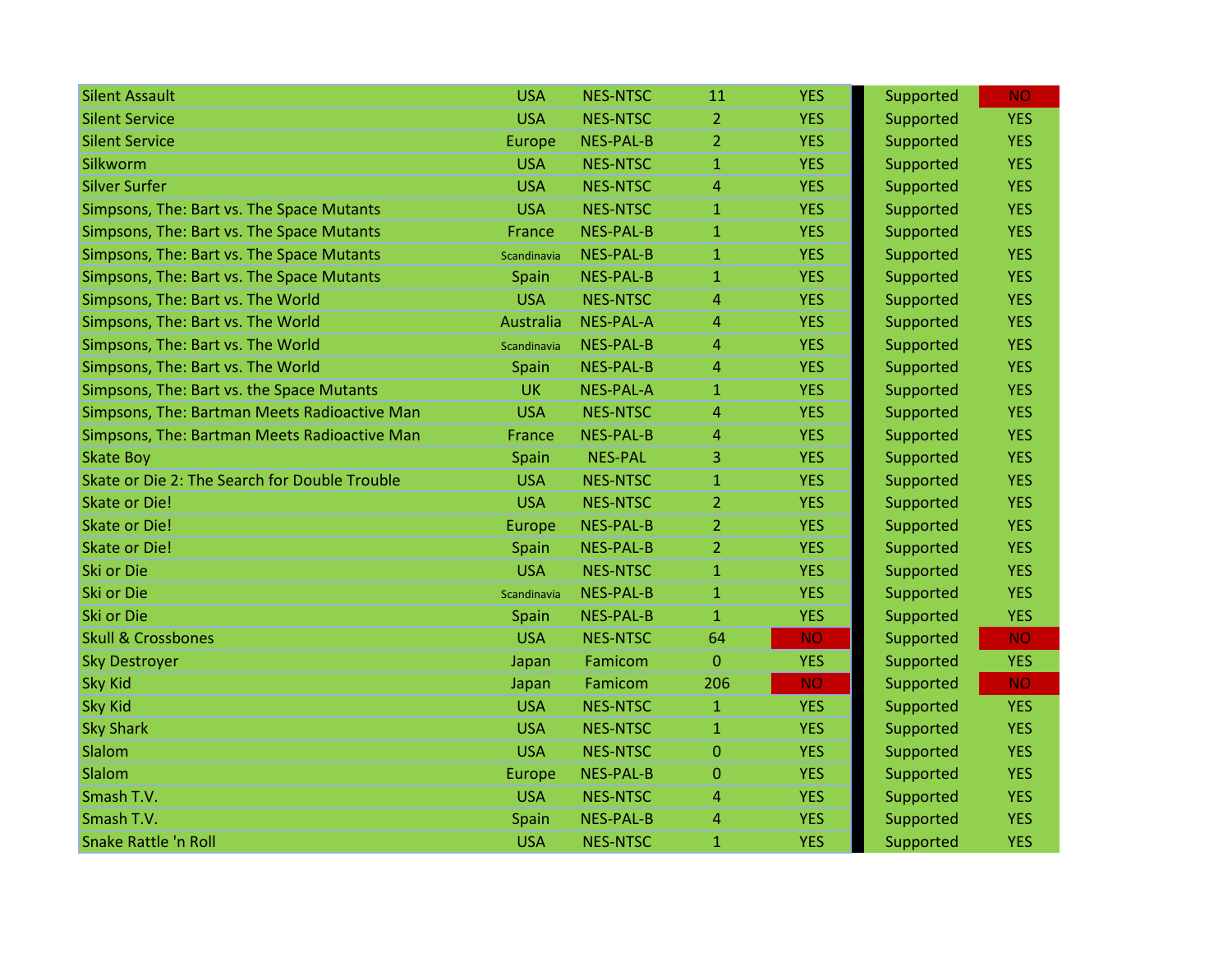| <b>Snake Rattle 'n Roll</b>                            | Europe      | <b>NES-PAL-B</b> | $\mathbf{1}$   | <b>YES</b> | Supported | <b>YES</b> |
|--------------------------------------------------------|-------------|------------------|----------------|------------|-----------|------------|
| <b>Snake Rattle 'n Roll</b>                            | Scandinavia | <b>NES-PAL-B</b> | $\mathbf{1}$   | <b>YES</b> | Supported | <b>YES</b> |
| <b>Snake Rattle 'n Roll</b>                            | Spain       | <b>NES-PAL-B</b> | $\mathbf{1}$   | <b>YES</b> | Supported | <b>YES</b> |
| <b>Snake's Revenge</b>                                 | <b>USA</b>  | <b>NES-NTSC</b>  | $\mathbf{1}$   | <b>YES</b> | Supported | <b>YES</b> |
| <b>Snake's Revenge</b>                                 | Scandinavia | <b>NES-PAL-B</b> | $\mathbf{1}$   | <b>YES</b> | Supported | <b>YES</b> |
| <b>Snoopy's Silly Sports Spectacular!</b>              | <b>USA</b>  | <b>NES-NTSC</b>  | 1              | <b>YES</b> | Supported | <b>YES</b> |
| <b>Snow Brothers</b>                                   | <b>USA</b>  | <b>NES-NTSC</b>  | $\mathbf{1}$   | <b>YES</b> | Supported | <b>YES</b> |
| <b>Snow Brothers</b>                                   | Germany     | <b>NES-PAL-B</b> | $\mathbf{1}$   | <b>YES</b> | Supported | <b>YES</b> |
| <b>Snow Brothers</b>                                   | Spain       | <b>NES-PAL-B</b> | $\mathbf{1}$   | <b>YES</b> | Supported | <b>YES</b> |
| Soccer                                                 | Japan       | Famicom          | $\overline{0}$ | <b>YES</b> | Supported | <b>YES</b> |
| Soccer                                                 | Canada      | <b>NES-NTSC</b>  | $\Omega$       | <b>YES</b> | Supported | <b>YES</b> |
| Soccer                                                 | <b>USA</b>  | <b>NES-NTSC</b>  | $\Omega$       | <b>YES</b> | Supported | <b>YES</b> |
| Soccer                                                 | Europe      | <b>NES-PAL-B</b> | $\overline{0}$ | <b>YES</b> | Supported | <b>YES</b> |
| Soccer                                                 | Germany     | <b>NES-PAL-B</b> | $\Omega$       | <b>YES</b> | Supported | <b>YES</b> |
| Soccer                                                 | Spain       | <b>NES-PAL-B</b> | 0              | <b>YES</b> | Supported | <b>YES</b> |
| Soccer League: Winner's Cup                            | Japan       | Famicom          | $\mathbf{1}$   | <b>YES</b> | Supported | <b>YES</b> |
| Solar Jetman: A La Caza Del Golden Warpship            | Spain       | <b>NES-PAL-B</b> | $\overline{7}$ | <b>YES</b> | Supported | <b>YES</b> |
| Solar Jetman: Die Suche nach dem Goldenen Kriegsschiff | Germany     | <b>NES-PAL-B</b> | $\overline{7}$ | <b>YES</b> | Supported | <b>YES</b> |
| Solar Jetman: Hunt for the Golden Warpship             | <b>USA</b>  | <b>NES-NTSC</b>  | $\overline{7}$ | <b>YES</b> | Supported | <b>YES</b> |
| Solar Jetman: Hunt for the Golden Warpship             | Europe      | <b>NES-PAL-B</b> | 7              | <b>YES</b> | Supported | <b>YES</b> |
| Solar Jetman: Hunt for the Golden Warpship             | Scandinavia | <b>NES-PAL-B</b> | $\overline{7}$ | <b>YES</b> | Supported | <b>YES</b> |
| Solitaire                                              | <b>USA</b>  | <b>NES-NTSC</b>  | 79             | <b>YES</b> | Supported | <b>NO</b>  |
| Solomon no Kagi                                        | Japan       | Famicom          | 3              | <b>YES</b> | Supported | <b>YES</b> |
| Solomon no Kagi 2: Coolmintou Kyuushutsu Sakusen       | Japan       | Famicom          | 4              | <b>YES</b> | Supported | <b>YES</b> |
| Solomon's Key                                          | <b>USA</b>  | <b>NES-NTSC</b>  | 3              | <b>YES</b> | Supported | <b>YES</b> |
| Solomon's Key                                          | Europe      | <b>NES-PAL-B</b> | 3              | <b>YES</b> | Supported | <b>YES</b> |
| Solomon's Key                                          | Spain       | <b>NES-PAL-B</b> | 3              | <b>YES</b> | Supported | <b>YES</b> |
| Solomon's Key 2                                        | Germany     | <b>NES-PAL-B</b> | 4              | <b>YES</b> | Supported | <b>YES</b> |
| Solomon's Key 2                                        | Scandinavia | <b>NES-PAL-B</b> | 4              | <b>YES</b> | Supported | <b>YES</b> |
| Solomon's Key 2                                        | Spain       | <b>NES-PAL-B</b> | 4              | <b>YES</b> | Supported | <b>YES</b> |
| Solstice                                               | Japan       | Famicom          | 7              | <b>YES</b> | Supported | <b>YES</b> |
| Solstice: Die Suche nach dem Zauberstab von Demnos     | Germany     | <b>NES-PAL-B</b> | $\overline{7}$ | <b>YES</b> | Supported | <b>YES</b> |
| Solstice: La Busceda Del Baculo De Demnos              | Spain       | <b>NES-PAL-B</b> | $\overline{7}$ | <b>YES</b> | Supported | <b>YES</b> |
| Solstice: La quete du Sceptre de Denunos               | France      | <b>NES-PAL-B</b> | 7              | <b>YES</b> | Supported | <b>YES</b> |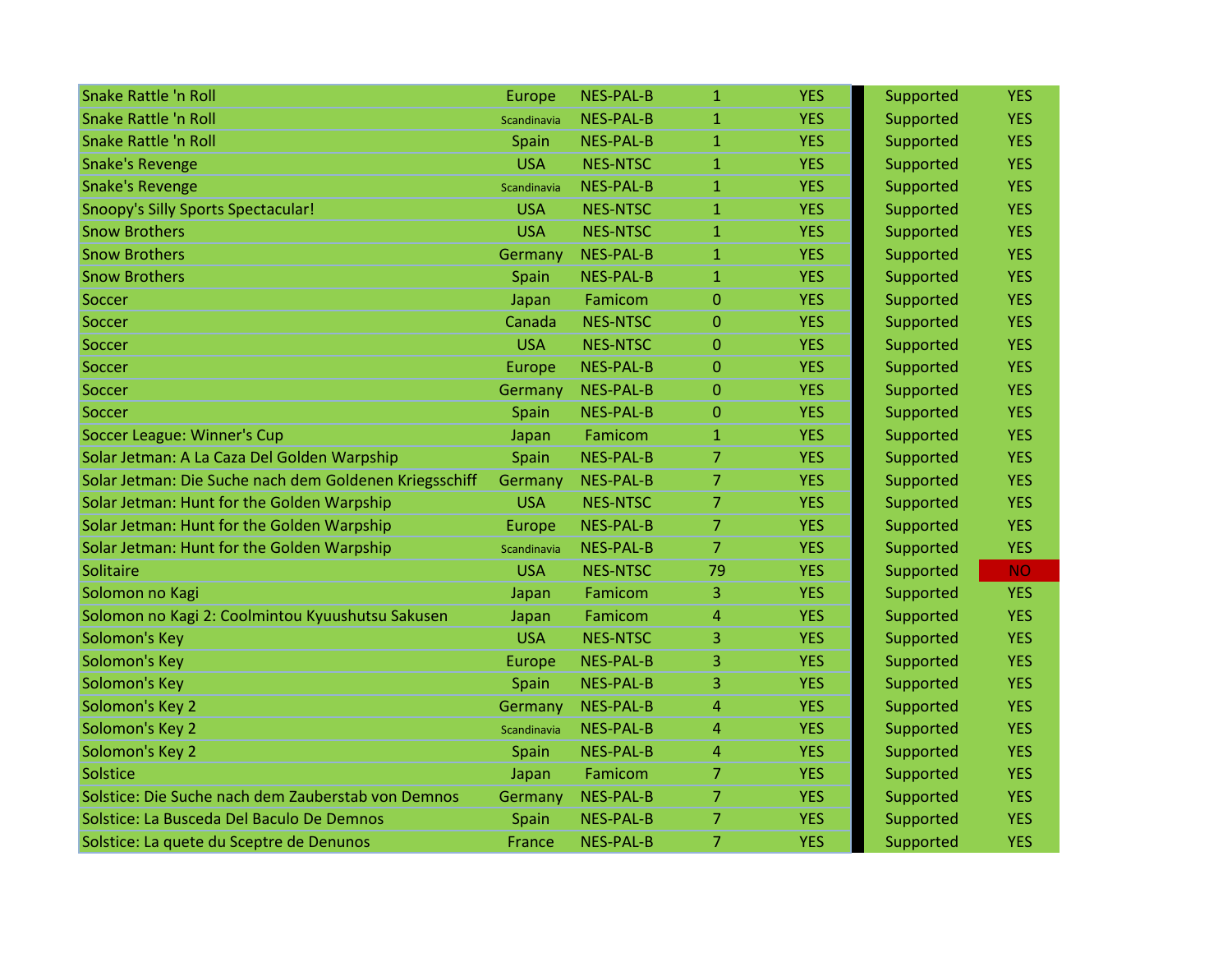| Solstice: The Quest for the Staff of Demnos | <b>USA</b>  | <b>NES-NTSC</b>  | 7              | <b>YES</b> | Supported          | <b>YES</b> |
|---------------------------------------------|-------------|------------------|----------------|------------|--------------------|------------|
| Solstice: The Quest for the Staff of Demnos | Scandinavia | <b>NES-PAL-B</b> | $\overline{7}$ | <b>YES</b> | Supported          | <b>YES</b> |
| Son Son                                     | Japan       | Famicom          | $\overline{0}$ | <b>YES</b> | Supported          | <b>YES</b> |
| Soreike! Anpanman: Minna de Hiking Game!    | Japan       | Famicom          | 4              | <b>YES</b> | Supported          | <b>YES</b> |
| <b>Space Harrier</b>                        | Japan       | Famicom          | $\mathbf{1}$   | <b>YES</b> | Supported          | <b>YES</b> |
| <b>Space Hunter</b>                         | Japan       | Famicom          | 3              | <b>YES</b> | Supported          | <b>YES</b> |
| <b>Space Invaders</b>                       | Japan       | Famicom          | $\overline{0}$ | <b>YES</b> | Supported          | <b>YES</b> |
| <b>Space Shuttle Project</b>                | <b>USA</b>  | <b>NES-NTSC</b>  | $\mathbf{1}$   | <b>YES</b> | Supported          | <b>YES</b> |
| Spartan X                                   | Japan       | Famicom          | $\overline{0}$ | <b>YES</b> | Supported          | <b>YES</b> |
| Spartan X 2                                 | Japan       | Famicom          | 65             | <b>NO</b>  | <b>Unsupported</b> | <b>NO</b>  |
| Spelunker                                   | Japan       | Famicom          | $\Omega$       | <b>YES</b> | Supported          | <b>YES</b> |
| Spelunker                                   | <b>USA</b>  | <b>NES-NTSC</b>  | $\Omega$       | <b>YES</b> | Supported          | <b>YES</b> |
| Spelunker II: Yuusha e no Chousen           | Japan       | Famicom          | $\overline{2}$ | <b>YES</b> | Supported          | <b>YES</b> |
| Spider-Man: Return of the Sinister Six      | <b>USA</b>  | <b>NES-NTSC</b>  | 4              | <b>YES</b> | Supported          | <b>YES</b> |
| Spider-Man: Return of the Sinister Six      | Spain       | <b>NES-PAL-B</b> | 4              | <b>YES</b> | Supported          | <b>YES</b> |
| <b>Spiritual Warfare</b>                    | <b>USA</b>  | <b>NES-NTSC</b>  | 11             | <b>YES</b> | Supported          | <b>NO</b>  |
| Splatterhouse: Wanpaku Graffiti             | Japan       | Famicom          | 19             | <b>YES</b> | Supported          | <b>NO</b>  |
| Spot                                        | <b>USA</b>  | <b>NES-NTSC</b>  | $\mathbf{1}$   | <b>YES</b> | Supported          | <b>YES</b> |
| <b>Spy Hunter</b>                           | <b>USA</b>  | <b>NES-NTSC</b>  | 3              | <b>YES</b> | Supported          | <b>YES</b> |
| Spy vs. Spy                                 | Japan       | Famicom          | 185            | <b>NO</b>  | Supported          | <b>NO</b>  |
| Spy vs. Spy                                 | <b>USA</b>  | <b>NES-NTSC</b>  | $\mathbf{0}$   | <b>YES</b> | Supported          | <b>YES</b> |
| Spy vs. Spy                                 | Europe      | <b>NES-PAL-B</b> | $\Omega$       | <b>YES</b> | Supported          | <b>YES</b> |
| Sqoon                                       | Japan       | Famicom          | $\mathbf{0}$   | <b>YES</b> | Supported          | <b>YES</b> |
| Sqoon                                       | <b>USA</b>  | <b>NES-NTSC</b>  | $\overline{0}$ | <b>YES</b> | Supported          | <b>YES</b> |
| <b>Square's Tom Sawyer</b>                  | Japan       | Famicom          | 1              | <b>YES</b> | Supported          | <b>YES</b> |
| Squashed                                    | <b>USA</b>  | <b>NES-NTSC</b>  | 4              | <b>YES</b> | Supported          | <b>YES</b> |
| Stack-Up                                    | <b>USA</b>  | <b>NES-NTSC</b>  | $\Omega$       | <b>YES</b> | Supported          | <b>YES</b> |
| Stack-Up                                    | France      | <b>NES-PAL-B</b> | $\overline{0}$ | <b>YES</b> | Supported          | <b>YES</b> |
| <b>Stadium Events</b>                       | <b>USA</b>  | <b>NES-NTSC</b>  | 3              | <b>YES</b> | Supported          | <b>YES</b> |
| <b>Stadium Events</b>                       | Europe      | <b>NES-PAL-B</b> | 3              | <b>YES</b> | Supported          | <b>YES</b> |
| Stanley: The Search for Dr. Livingston      | <b>USA</b>  | <b>NES-NTSC</b>  | 4              | <b>YES</b> | Supported          | <b>YES</b> |
| <b>Star Force</b>                           | Japan       | Famicom          | $\mathbf{0}$   | <b>YES</b> | Supported          | <b>YES</b> |
| <b>Star Force</b>                           | <b>USA</b>  | <b>NES-NTSC</b>  | 3              | <b>YES</b> | Supported          | <b>YES</b> |
| <b>Star Force</b>                           | Europe      | <b>NES-PAL-B</b> | 3              | <b>YES</b> | Supported          | <b>YES</b> |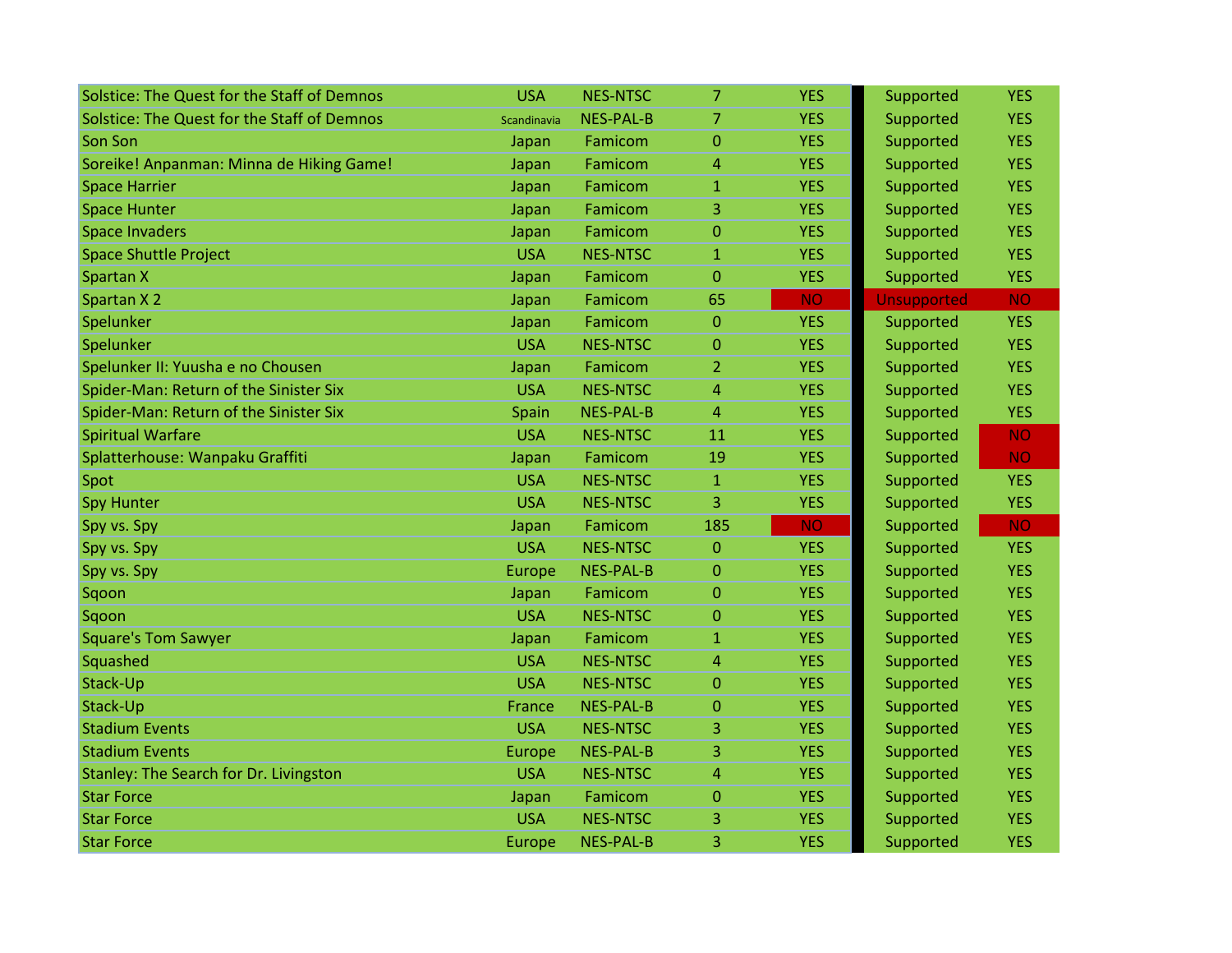| <b>Star Gate</b>                              | Japan       | Famicom          | $\Omega$       | <b>YES</b> | Supported          | <b>YES</b> |
|-----------------------------------------------|-------------|------------------|----------------|------------|--------------------|------------|
| <b>Star Luster</b>                            | Japan       | Famicom          | 0              | <b>YES</b> | Supported          | <b>YES</b> |
| <b>Star Soldier</b>                           | Japan       | Famicom          | 3              | <b>YES</b> | Supported          | <b>YES</b> |
| <b>Star Soldier</b>                           | <b>USA</b>  | <b>NES-NTSC</b>  | 3              | <b>YES</b> | Supported          | <b>YES</b> |
| <b>Star Trek: 25th Anniversary</b>            | <b>USA</b>  | <b>NES-NTSC</b>  | 4              | <b>YES</b> | Supported          | <b>YES</b> |
| <b>Star Trek: The Next Generation</b>         | <b>USA</b>  | <b>NES-NTSC</b>  | 2              | <b>YES</b> | Supported          | <b>YES</b> |
| <b>Star Voyager</b>                           | <b>USA</b>  | <b>NES-NTSC</b>  | 3              | <b>YES</b> | Supported          | <b>YES</b> |
| <b>Star Wars</b>                              | Japan       | Famicom          | 19             | <b>YES</b> | Supported          | <b>NO</b>  |
| <b>Star Wars</b>                              | <b>USA</b>  | <b>NES-NTSC</b>  | 4              | <b>YES</b> | Supported          | <b>YES</b> |
| <b>Star Wars</b>                              | Germany     | <b>NES-PAL-B</b> | 4              | <b>YES</b> | Supported          | <b>YES</b> |
| <b>Star Wars</b>                              | Scandinavia | <b>NES-PAL-B</b> | 4              | <b>YES</b> | Supported          | <b>YES</b> |
| <b>Star Wars</b>                              | Spain       | <b>NES-PAL-B</b> | 4              | <b>YES</b> | Supported          | <b>YES</b> |
| <b>Star Wars: The Empire Strikes Back</b>     | <b>USA</b>  | <b>NES-NTSC</b>  | 4              | <b>YES</b> | Supported          | <b>YES</b> |
| <b>Star Wars: The Empire Strikes Back</b>     | Germany     | <b>NES-PAL-B</b> | 4              | <b>YES</b> | Supported          | <b>YES</b> |
| <b>Star Wars: The Empire Strikes Back</b>     | Spain       | <b>NES-PAL-B</b> | 4              | <b>YES</b> | Supported          | <b>YES</b> |
| <b>StarTropics</b>                            | <b>USA</b>  | <b>NES-NTSC</b>  | 4              | <b>YES</b> | Supported          | <b>YES</b> |
| <b>StarTropics</b>                            | Germany     | <b>NES-PAL-B</b> | 4              | <b>YES</b> | Supported          | <b>YES</b> |
| <b>StarTropics</b>                            | Scandinavia | <b>NES-PAL-B</b> | 4              | <b>YES</b> | Supported          | <b>YES</b> |
| <b>Starship Hector</b>                        | <b>USA</b>  | <b>NES-NTSC</b>  | $\overline{2}$ | <b>YES</b> | Supported          | <b>YES</b> |
| <b>Stealth ATF</b>                            | <b>USA</b>  | <b>NES-NTSC</b>  | 1              | <b>YES</b> | Supported          | <b>YES</b> |
| <b>Stealth ATF</b>                            | Europe      | <b>NES-PAL-B</b> | $\mathbf{1}$   | <b>YES</b> | Supported          | <b>YES</b> |
| <b>Stealth ATF</b>                            | Scandinavia | <b>NES-PAL-B</b> | $\mathbf{1}$   | <b>YES</b> | Supported          | <b>YES</b> |
| <b>Stealth ATF</b>                            | Spain       | <b>NES-PAL-B</b> | $\mathbf{1}$   | <b>YES</b> | Supported          | <b>YES</b> |
| <b>Stick Hunter: Exciting Ice Hockey Game</b> | Japan       | Famicom          | $\overline{2}$ | <b>YES</b> | Supported          | <b>YES</b> |
| Stinger                                       | <b>USA</b>  | <b>NES-NTSC</b>  | 2              | <b>YES</b> | Supported          | <b>YES</b> |
| <b>Street Cop</b>                             | <b>USA</b>  | <b>NES-NTSC</b>  | $\mathbf{1}$   | <b>YES</b> | Supported          | <b>YES</b> |
| Street Fighter 2010: The Final Fight          | <b>USA</b>  | <b>NES-NTSC</b>  | 4              | <b>YES</b> | Supported          | <b>YES</b> |
| <b>Street Gangs</b>                           | <b>UK</b>   | <b>NES-PAL-A</b> | 4              | <b>YES</b> | Supported          | <b>YES</b> |
| <b>Street Gangs</b>                           | Scandinavia | <b>NES-PAL-B</b> | $\overline{4}$ | <b>YES</b> | Supported          | <b>YES</b> |
| <b>Strider</b>                                | <b>USA</b>  | <b>NES-NTSC</b>  | $\mathbf{1}$   | <b>YES</b> | Supported          | <b>YES</b> |
| <b>Stunt Kids</b>                             | <b>USA</b>  | <b>NES-NTSC</b>  | 71             | <b>YES</b> | Supported          | <b>NO</b>  |
| Sugoro Quest: Dice no Senshi-tachi            | Japan       | Famicom          | 4              | <b>YES</b> | Supported          | <b>YES</b> |
| Suikoden: Tenmei no Chikai                    | Japan       | Famicom          | 5              | <b>NO</b>  | <b>Unsupported</b> | <b>NO</b>  |
| Sukeban Deka III                              | Japan       | Famicom          | $\overline{2}$ | <b>YES</b> | Supported          | <b>YES</b> |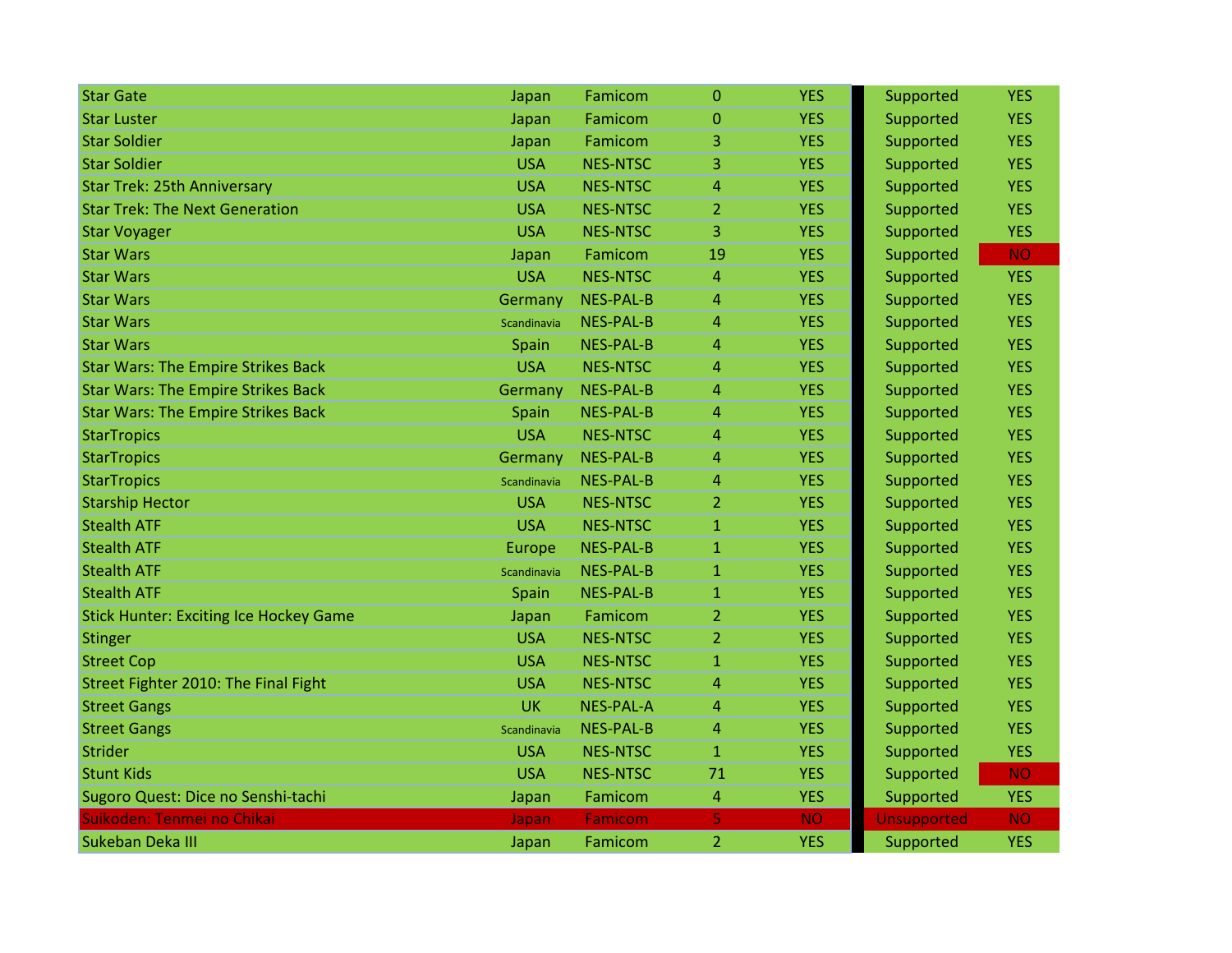| <b>Sunday Funday: The Ride</b>                         | <b>USA</b>    | <b>NES-NTSC</b>  | 11               | <b>YES</b> | Supported          | <b>NO</b>  |
|--------------------------------------------------------|---------------|------------------|------------------|------------|--------------------|------------|
| Sunman                                                 | Europe        | <b>NES-PAL-B</b> | 4                | <b>YES</b> | Supported          | <b>YES</b> |
| <b>Super Arabian</b>                                   | Japan         | Famicom          | $\overline{0}$   | <b>YES</b> | Supported          | <b>YES</b> |
| <b>Super Black Onyx</b>                                | Japan         | Famicom          | $\mathbf{1}$     | <b>YES</b> | Supported          | <b>YES</b> |
| <b>Super C</b>                                         | <b>USA</b>    | <b>NES-NTSC</b>  | 4                | <b>YES</b> | Supported          | <b>YES</b> |
| <b>Super Cars</b>                                      | <b>USA</b>    | <b>NES-NTSC</b>  | $\overline{2}$   | <b>YES</b> | Supported          | <b>YES</b> |
| Super Cartridge Version 1: 4 in 1                      | <b>Taiwan</b> | <b>NES-NTSC</b>  | 141              | <b>NO</b>  | <b>Unsupported</b> | <b>NO</b>  |
| <b>Super Chinese</b>                                   | Japan         | Famicom          | 206              | <b>NO</b>  | Supported          | <b>NO</b>  |
| Super Chinese 2: Dragon Kid                            | Japan         | Famicom          | $\overline{4}$   | <b>YES</b> | Supported          | <b>YES</b> |
| <b>Super Chinese 3</b>                                 | Japan         | Famicom          | $\mathbf{1}$     | <b>YES</b> | Supported          | <b>YES</b> |
| <b>Super Dodge Ball</b>                                | <b>USA</b>    | <b>NES-NTSC</b>  | $\mathbf{1}$     | <b>YES</b> | Supported          | <b>YES</b> |
| <b>Super Glove Ball</b>                                | <b>USA</b>    | <b>NES-NTSC</b>  | $\overline{2}$   | <b>YES</b> | Supported          | <b>YES</b> |
| Super Jeopardy!                                        | <b>USA</b>    | <b>NES-NTSC</b>  | $\mathbf{1}$     | <b>YES</b> | Supported          | <b>YES</b> |
| <b>Super Mario Bros.</b>                               | Japan         | Famicom          | $\mathbf 0$      | <b>YES</b> | Supported          | <b>YES</b> |
| <b>Super Mario Bros.</b>                               | <b>USA</b>    | <b>NES-NTSC</b>  | $\mathbf{0}$     | <b>YES</b> | Supported          | <b>YES</b> |
| <b>Super Mario Bros.</b>                               | UK            | <b>NES-PAL-A</b> | $\boldsymbol{0}$ | <b>YES</b> | Supported          | <b>YES</b> |
| <b>Super Mario Bros.</b>                               | Europe        | <b>NES-PAL-B</b> | $\overline{0}$   | <b>YES</b> | Supported          | <b>YES</b> |
| <b>Super Mario Bros.</b>                               | Germany       | <b>NES-PAL-B</b> | $\overline{0}$   | <b>YES</b> | Supported          | <b>YES</b> |
| <b>Super Mario Bros.</b>                               | Scandinavia   | <b>NES-PAL-B</b> | $\overline{0}$   | <b>YES</b> | Supported          | <b>YES</b> |
| <b>Super Mario Bros.</b>                               | Spain         | <b>NES-PAL-B</b> | $\mathbf{0}$     | <b>YES</b> | Supported          | <b>YES</b> |
| Super Mario Bros. / Duck Hunt                          | <b>USA</b>    | <b>NES-NTSC</b>  | 66               | <b>YES</b> | Supported          | <b>NO</b>  |
| Super Mario Bros. / Duck Hunt                          | Europe        | <b>NES-PAL-B</b> | 66               | <b>YES</b> | Supported          | <b>NO</b>  |
| Super Mario Bros. / Duck Hunt                          | Spain         | <b>NES-PAL-B</b> | 66               | <b>YES</b> | Supported          | <b>NO</b>  |
| Super Mario Bros. / Duck Hunt / World Class Track Meet | <b>USA</b>    | <b>NES-NTSC</b>  | $\mathbf{1}$     | <b>YES</b> | Supported          | <b>YES</b> |
| Super Mario Bros. / Tetris / Nintendo World Cup        | Germany       | <b>NES-PAL-B</b> | 37               | <b>NO</b>  | <b>Unsupported</b> | <b>NO</b>  |
| Super Mario Bros. / Tetris / Nintendo World Cup        | Scandinavia   | <b>NES-PAL-B</b> | 37               | <b>NO</b>  | <b>Unsupported</b> | <b>NO</b>  |
| <b>Super Mario Bros. 2</b>                             | Canada        | <b>NES-NTSC</b>  | $\overline{4}$   | <b>YES</b> | Supported          | <b>YES</b> |
| <b>Super Mario Bros. 2</b>                             | <b>USA</b>    | <b>NES-NTSC</b>  | $\overline{4}$   | <b>YES</b> | Supported          | <b>YES</b> |
| <b>Super Mario Bros. 2</b>                             | Europe        | <b>NES-PAL-B</b> | $\overline{4}$   | <b>YES</b> | Supported          | <b>YES</b> |
| <b>Super Mario Bros. 2</b>                             | Germany       | <b>NES-PAL-B</b> | 4                | <b>YES</b> | Supported          | <b>YES</b> |
| <b>Super Mario Bros. 2</b>                             | Scandinavia   | <b>NES-PAL-B</b> | 4                | <b>YES</b> | Supported          | <b>YES</b> |
| <b>Super Mario Bros. 3</b>                             | Japan         | Famicom          | $\overline{4}$   | <b>YES</b> | Supported          | <b>YES</b> |
| <b>Super Mario Bros. 3</b>                             | Canada        | <b>NES-NTSC</b>  | $\overline{4}$   | <b>YES</b> | Supported          | <b>YES</b> |
| <b>Super Mario Bros. 3</b>                             | <b>USA</b>    | <b>NES-NTSC</b>  | $\overline{4}$   | <b>YES</b> | Supported          | <b>YES</b> |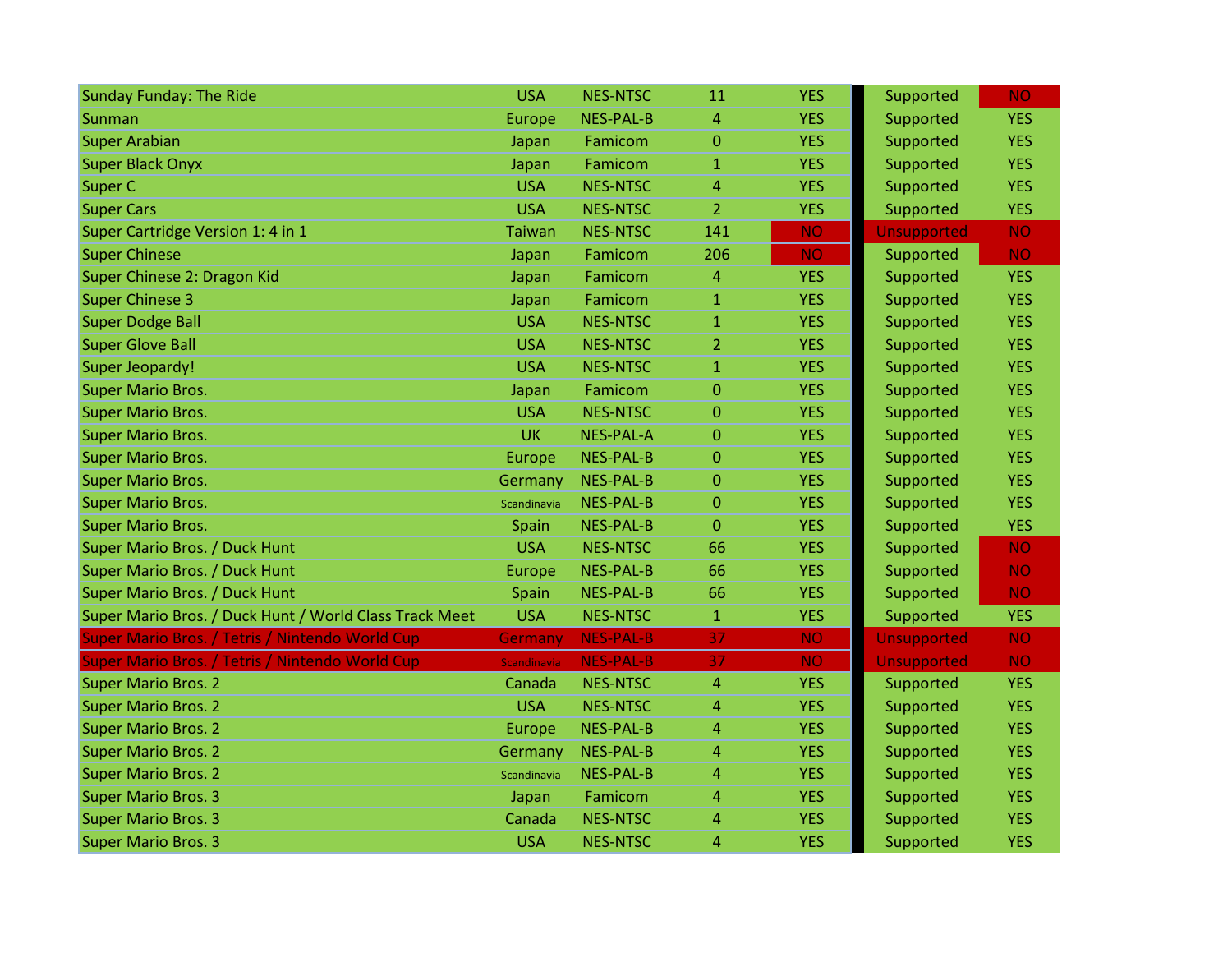| <b>Super Mario Bros. 3</b>               | <b>UK</b>     | <b>NES-PAL-A</b> | 4              | <b>YES</b> | Supported | <b>YES</b> |
|------------------------------------------|---------------|------------------|----------------|------------|-----------|------------|
| <b>Super Mario Bros. 3</b>               | Germany       | <b>NES-PAL-B</b> | 4              | <b>YES</b> | Supported | <b>YES</b> |
| <b>Super Mario Bros. 3</b>               | Scandinavia   | <b>NES-PAL-B</b> | 4              | <b>YES</b> | Supported | <b>YES</b> |
| <b>Super Mario Bros. 3</b>               | Spain         | <b>NES-PAL-B</b> | 4              | <b>YES</b> | Supported | <b>YES</b> |
| <b>Super Mario USA</b>                   | Japan         | Famicom          | 4              | <b>YES</b> | Supported | <b>YES</b> |
| <b>Super Momotarou Dentetsu</b>          | Japan         | Famicom          | 1              | <b>YES</b> | Supported | <b>YES</b> |
| Super Off Road, Ivan "Ironman" Stewart's | <b>USA</b>    | <b>NES-NTSC</b>  | $\overline{7}$ | <b>YES</b> | Supported | <b>YES</b> |
| Super Off Road, Ivan "Ironman" Stewart's | <b>Europe</b> | <b>NES-PAL-B</b> | $\overline{7}$ | <b>YES</b> | Supported | <b>YES</b> |
| Super Off Road, Ivan "Ironman" Stewart's | Spain         | <b>NES-PAL-B</b> | $\overline{7}$ | <b>YES</b> | Supported | <b>YES</b> |
| <b>Super Pitfall</b>                     | Japan         | Famicom          | $\overline{2}$ | <b>YES</b> | Supported | <b>YES</b> |
| <b>Super Pitfall</b>                     | <b>USA</b>    | <b>NES-NTSC</b>  | $\overline{2}$ | <b>YES</b> | Supported | <b>YES</b> |
| <b>Super Real Baseball '88</b>           | Japan         | Famicom          | $\mathbf{1}$   | <b>YES</b> | Supported | <b>YES</b> |
| <b>Super Rugby</b>                       | Japan         | Famicom          | $\mathbf{1}$   | <b>YES</b> | Supported | <b>YES</b> |
| <b>Super Spike V'Ball</b>                | <b>USA</b>    | <b>NES-NTSC</b>  | $\overline{4}$ | <b>YES</b> | Supported | <b>YES</b> |
| <b>Super Spike V'Ball</b>                | <b>UK</b>     | <b>NES-PAL-A</b> | 4              | <b>YES</b> | Supported | <b>YES</b> |
| <b>Super Spike V'Ball</b>                | Germany       | <b>NES-PAL-B</b> | 4              | <b>YES</b> | Supported | <b>YES</b> |
| <b>Super Spike V'Ball</b>                | Scandinavia   | <b>NES-PAL-B</b> | 4              | <b>YES</b> | Supported | <b>YES</b> |
| <b>Super Spike V'Ball</b>                | Spain         | <b>NES-PAL-B</b> | 4              | <b>YES</b> | Supported | <b>YES</b> |
| Super Spike V'Ball / Nintendo World Cup  | <b>USA</b>    | <b>NES-NTSC</b>  | 47             | <b>NO</b>  | Supported | <b>NO</b>  |
| <b>Super Sprint</b>                      | Japan         | Famicom          | 4              | <b>YES</b> | Supported | <b>YES</b> |
| <b>Super Sprint</b>                      | <b>USA</b>    | <b>NES-NTSC</b>  | 206            | <b>NO</b>  | Supported | <b>NO</b>  |
| <b>Super Spy Hunter</b>                  | <b>USA</b>    | <b>NES-NTSC</b>  | 4              | <b>YES</b> | Supported | <b>YES</b> |
| <b>Super Spy Hunter</b>                  | Spain         | <b>NES-PAL-B</b> | 4              | <b>YES</b> | Supported | <b>YES</b> |
| <b>Super Star Force</b>                  | Japan         | Famicom          | $\overline{2}$ | <b>YES</b> | Supported | <b>YES</b> |
| <b>Super Team Games</b>                  | <b>USA</b>    | <b>NES-NTSC</b>  | 3              | <b>YES</b> | Supported | <b>YES</b> |
| <b>Super Turrican</b>                    | Scandinavia   | <b>NES-PAL-B</b> | 4              | <b>YES</b> | Supported | <b>YES</b> |
| <b>Super Turrican</b>                    | Spain         | <b>NES-PAL-B</b> | 4              | <b>YES</b> | Supported | <b>YES</b> |
| Super Xevious: Gump no Nazo              | Japan         | Famicom          | 206            | <b>NO</b>  | Supported | <b>NO</b>  |
| Superman                                 | Japan         | Famicom          | $\mathbf{1}$   | <b>YES</b> | Supported | <b>YES</b> |
| Superman                                 | <b>USA</b>    | <b>NES-NTSC</b>  | $\mathbf{1}$   | <b>YES</b> | Supported | <b>YES</b> |
| <b>Superstar Pro Wrestling</b>           | Japan         | Famicom          | 4              | <b>YES</b> | Supported | <b>YES</b> |
| <b>Swamp Thing</b>                       | <b>USA</b>    | <b>NES-NTSC</b>  | $\mathbf{1}$   | <b>YES</b> | Supported | <b>YES</b> |
| <b>Swamp Thing</b>                       | Germany       | <b>NES-PAL-B</b> | $\mathbf{1}$   | <b>YES</b> | Supported | <b>YES</b> |
| <b>Sweet Home</b>                        | Japan         | Famicom          | $\mathbf{1}$   | <b>YES</b> | Supported | <b>YES</b> |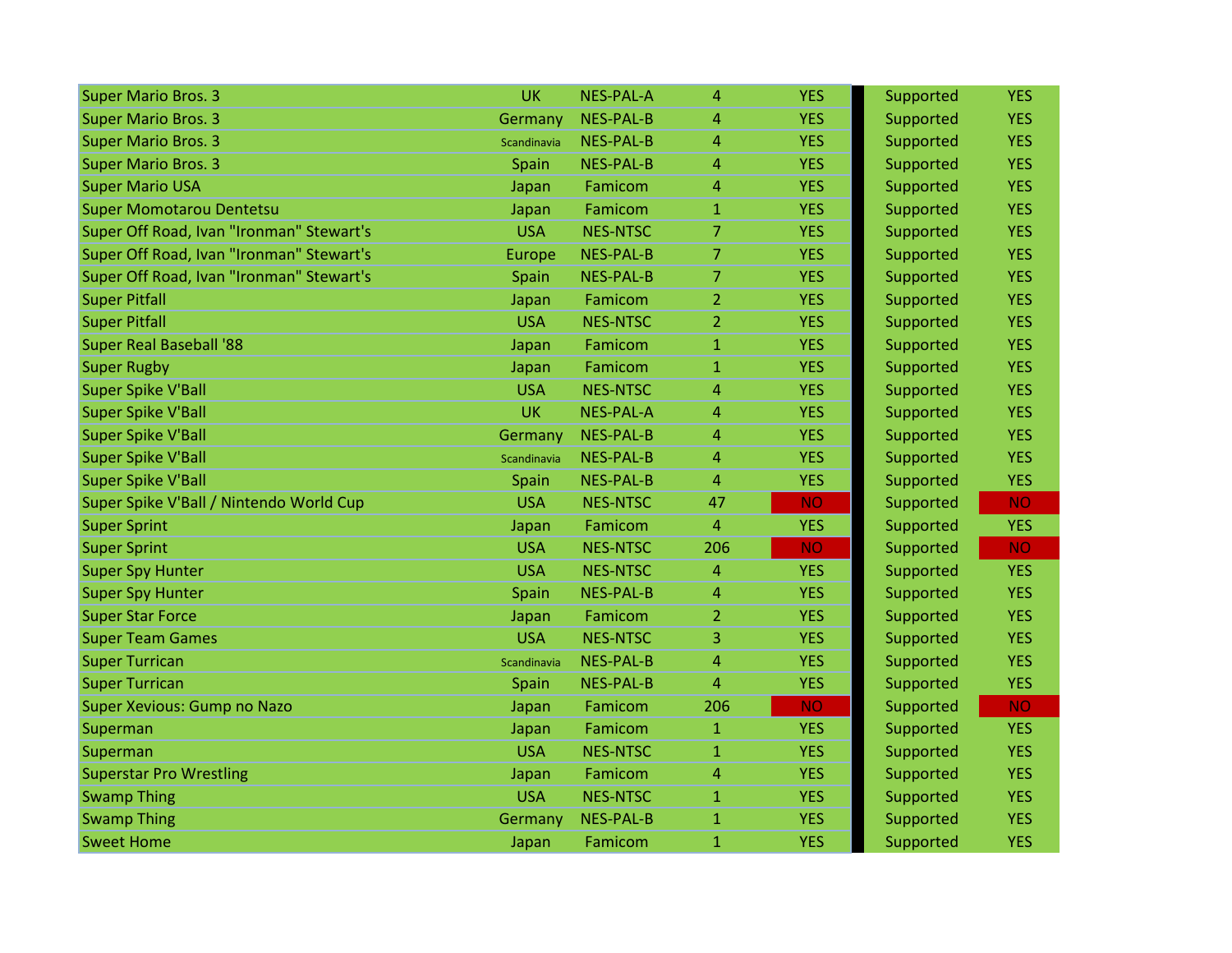| <b>Sword Master</b>                   | <b>USA</b>  | <b>NES-NTSC</b>  | 4              | <b>YES</b> | Supported          | <b>YES</b> |
|---------------------------------------|-------------|------------------|----------------|------------|--------------------|------------|
| <b>Sword Master</b>                   | Scandinavia | <b>NES-PAL-B</b> | 4              | <b>YES</b> | Supported          | <b>YES</b> |
| <b>Sword Master</b>                   | Spain       | <b>NES-PAL-B</b> | 4              | <b>YES</b> | Supported          | <b>YES</b> |
| <b>Swords and Serpents</b>            | <b>USA</b>  | <b>NES-NTSC</b>  | $\overline{2}$ | <b>YES</b> | Supported          | <b>YES</b> |
| <b>Swords and Serpents</b>            | Australia   | <b>NES-PAL-A</b> | $\overline{2}$ | <b>YES</b> | Supported          | <b>YES</b> |
| <b>Swords and Serpents</b>            | <b>UK</b>   | <b>NES-PAL-A</b> | 2              | <b>YES</b> | Supported          | <b>YES</b> |
| <b>Swords and Serpents</b>            | France      | <b>NES-PAL-B</b> | $\mathbf{2}$   | <b>YES</b> | Supported          | <b>YES</b> |
| <b>Swords and Serpents</b>            | Germany     | <b>NES-PAL-B</b> | $\overline{2}$ | <b>YES</b> | Supported          | <b>YES</b> |
| <b>Swords and Serpents</b>            | Scandinavia | <b>NES-PAL-B</b> | $\overline{2}$ | <b>YES</b> | Supported          | <b>YES</b> |
| T&C Surf Designs 2: Thrilla's Surfari | <b>USA</b>  | <b>NES-NTSC</b>  | 4              | <b>YES</b> | Supported          | <b>YES</b> |
| T&C Surf Designs: Wood and Water Rage | <b>USA</b>  | <b>NES-NTSC</b>  | 3              | <b>YES</b> | Supported          | <b>YES</b> |
| T2: Terminator 2: Judgment Day        | <b>USA</b>  | <b>NES-NTSC</b>  | 4              | <b>YES</b> | Supported          | <b>YES</b> |
| T2: Terminator 2: Judgment Day        | <b>UK</b>   | <b>NES-PAL-A</b> | 4              | <b>YES</b> | Supported          | <b>YES</b> |
| T2: Terminator 2: Judgment Day        | Germany     | <b>NES-PAL-B</b> | 4              | <b>YES</b> | Supported          | <b>YES</b> |
| T2: Terminator 2: Judgment Day        | Scandinavia | <b>NES-PAL-B</b> | 4              | <b>YES</b> | Supported          | <b>YES</b> |
| T2: Terminator 2: Judgment Day        | Spain       | <b>NES-PAL-B</b> | 4              | <b>YES</b> | Supported          | <b>YES</b> |
| TM Network: Live in Power Bowl        | Japan       | Famicom          | 4              | <b>YES</b> | Supported          | <b>YES</b> |
| <b>Taboo: The Sixth Sense</b>         | <b>USA</b>  | <b>NES-NTSC</b>  | $\mathbf{1}$   | <b>YES</b> | Supported          | <b>YES</b> |
| <b>Tag Team Pro-Wrestling</b>         | Japan       | Famicom          | 0              | <b>YES</b> | Supported          | <b>YES</b> |
| <b>Tag Team Wrestling</b>             | <b>USA</b>  | <b>NES-NTSC</b>  | 0              | <b>YES</b> | Supported          | <b>YES</b> |
| <b>Tagin' Dragon</b>                  | <b>USA</b>  | <b>NES-NTSC</b>  | 11             | <b>YES</b> | Supported          | <b>NO</b>  |
| <b>Taito Basketball</b>               | Japan       | Famicom          | 4              | <b>YES</b> | Supported          | <b>YES</b> |
| Taito Chase H.Q.                      | Japan       | Famicom          | 4              | <b>YES</b> | Supported          | <b>YES</b> |
| Taito Grand Prix: Eikou e no License  | Japan       | Famicom          | 80             | <b>NO</b>  | Supported          | <b>NO</b>  |
| Taiyou no Shinden: Aztec 2            | Japan       | Famicom          | $\mathbf{1}$   | <b>YES</b> | Supported          | <b>YES</b> |
| Taiyou no Yuusha Firebird             | Japan       | Famicom          | 4              | <b>YES</b> | Supported          | <b>YES</b> |
| Takahashi Meijin no Boukenjima        | Japan       | Famicom          | 3              | <b>YES</b> | Supported          | <b>YES</b> |
| Takahashi Meijin no Boukenjima II     | Japan       | Famicom          | 4              | <b>YES</b> | Supported          | <b>YES</b> |
| Takahashi Meijin no Boukenjima III    | Japan       | Famicom          | 4              | <b>YES</b> | Supported          | <b>YES</b> |
| Takahashi Meijin no Bugutte Honey     | Japan       | Famicom          | 66             | <b>YES</b> | Supported          | <b>NO</b>  |
| <b>Takeda Shingen</b>                 | Japan       | Famicom          | $\overline{2}$ | <b>YES</b> | Supported          | <b>YES</b> |
| <b>Takeda Shingen 2</b>               | Japan       | Famicom          | $\mathbf{1}$   | <b>YES</b> | Supported          | <b>YES</b> |
| Takeshi no Chousenjou                 | Japan       | Famicom          | $\overline{2}$ | <b>YES</b> | Supported          | <b>YES</b> |
| Takeshi no Sengoku Fuuunji            | Japan       | Famicom          | 33             | <b>YES</b> | <b>Unsupported</b> | <b>NO</b>  |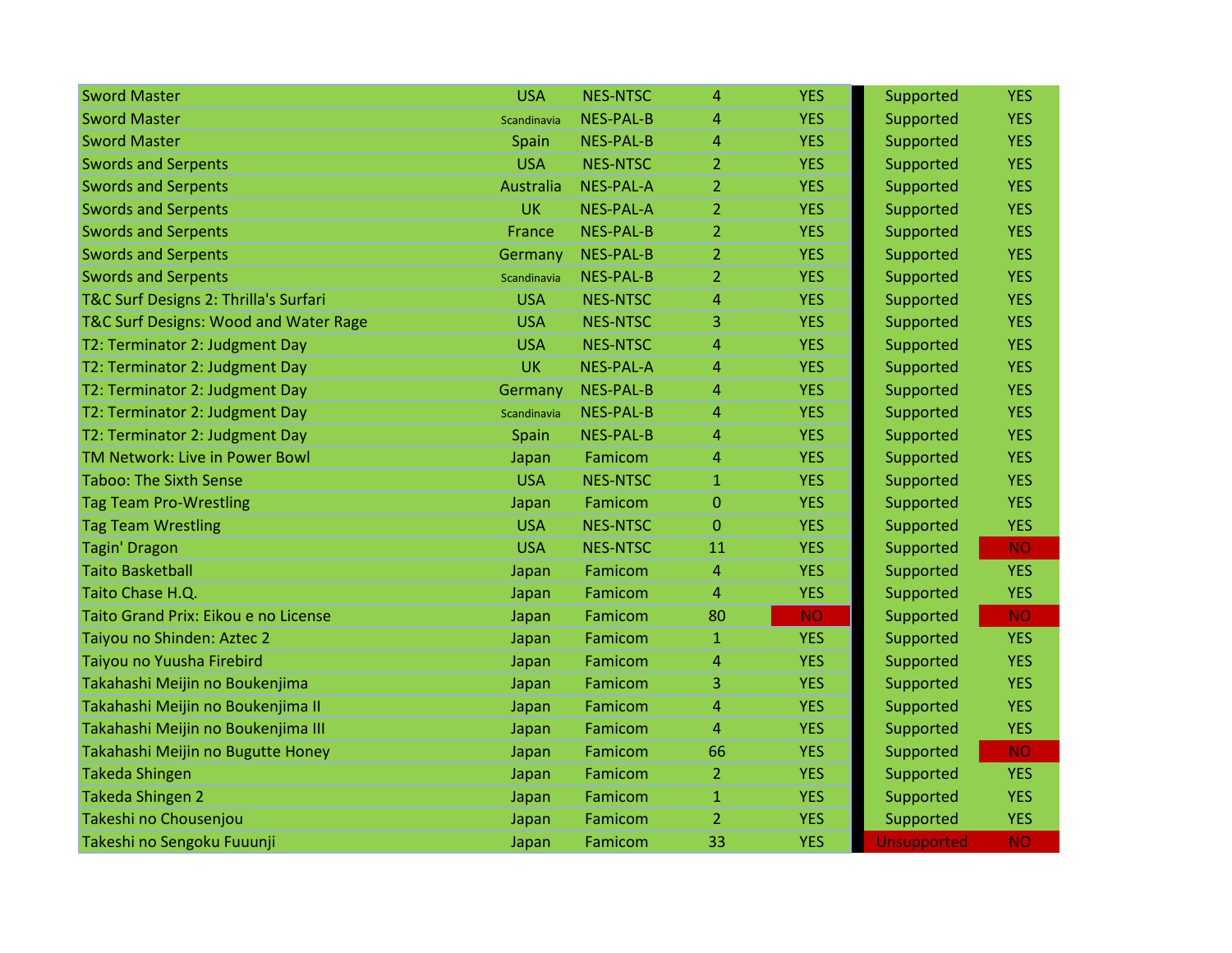| TaleSpin, Disney's                                      | <b>USA</b>    | <b>NES-NTSC</b>  | $\mathbf{1}$   | <b>YES</b> | Supported | <b>YES</b> |
|---------------------------------------------------------|---------------|------------------|----------------|------------|-----------|------------|
| TaleSpin, Disney's                                      | France        | <b>NES-PAL-B</b> | $\mathbf{1}$   | <b>YES</b> | Supported | <b>YES</b> |
| TaleSpin, Disney's                                      | Scandinavia   | <b>NES-PAL-B</b> | $\mathbf{1}$   | <b>YES</b> | Supported | <b>YES</b> |
| TaleSpin, Disney's                                      | Spain         | <b>NES-PAL-B</b> | $\mathbf{1}$   | <b>YES</b> | Supported | <b>YES</b> |
| Tamura Koushou Mahjong Seminar                          | Japan         | Famicom          | $\mathbf{1}$   | <b>YES</b> | Supported | <b>YES</b> |
| Tanigawa Kouji no Shougi Shinan II                      | Japan         | Famicom          | $\mathbf{1}$   | <b>YES</b> | Supported | <b>YES</b> |
| Tanigawa Kouji no Shougi Shinan III                     | Japan         | Famicom          | $\mathbf{1}$   | <b>YES</b> | Supported | <b>YES</b> |
| Tantei Jinguuji Saburou: Toki no Sugiyuku Mama ni       | Japan         | Famicom          | $\overline{2}$ | <b>YES</b> | Supported | <b>YES</b> |
| Tao                                                     | Japan         | Famicom          | $\mathbf{1}$   | <b>YES</b> | Supported | <b>YES</b> |
| Target: Renegade                                        | <b>USA</b>    | <b>NES-NTSC</b>  | $\overline{1}$ | <b>YES</b> | Supported | <b>YES</b> |
| <b>Taro's Quest</b>                                     | <b>USA</b>    | <b>NES-NTSC</b>  | $\mathbf{1}$   | <b>YES</b> | Supported | <b>YES</b> |
| Tatakae! Chou Robotto Seimeitai Transformers: Convoy nc | Japan         | Famicom          | 3              | <b>YES</b> | Supported | <b>YES</b> |
| Tatakae!! Ramen Man: Sakuretsu Choujin 102 Gei          | Japan         | Famicom          | $\mathbf{1}$   | <b>YES</b> | Supported | <b>YES</b> |
| Tatakai no Banka                                        | Japan         | Famicom          | $\overline{2}$ | <b>YES</b> | Supported | <b>YES</b> |
| <b>Tecmo Baseball</b>                                   | <b>USA</b>    | <b>NES-NTSC</b>  | $\mathbf{1}$   | <b>YES</b> | Supported | <b>YES</b> |
| <b>Tecmo Bowl</b>                                       | Japan         | Famicom          | $\mathbf{1}$   | <b>YES</b> | Supported | <b>YES</b> |
| <b>Tecmo Bowl</b>                                       | <b>USA</b>    | <b>NES-NTSC</b>  | $\mathbf{1}$   | <b>YES</b> | Supported | <b>YES</b> |
| <b>Tecmo Cup: Football Game</b>                         | Scandinavia   | <b>NES-PAL-B</b> | $\mathbf{1}$   | <b>YES</b> | Supported | <b>YES</b> |
| <b>Tecmo Cup: Football Game</b>                         | Spain         | <b>NES-PAL-B</b> | $\mathbf{1}$   | <b>YES</b> | Supported | <b>YES</b> |
| <b>Tecmo Cup: Soccer Game</b>                           | <b>USA</b>    | <b>NES-NTSC</b>  | $\mathbf{1}$   | <b>YES</b> | Supported | <b>YES</b> |
| <b>Tecmo NBA Basketball</b>                             | <b>USA</b>    | <b>NES-NTSC</b>  | 4              | <b>YES</b> | Supported | <b>YES</b> |
| <b>Tecmo Super Bowl</b>                                 | Japan         | Famicom          | 4              | <b>YES</b> | Supported | <b>YES</b> |
| <b>Tecmo Super Bowl</b>                                 | <b>USA</b>    | <b>NES-NTSC</b>  | 4              | <b>YES</b> | Supported | <b>YES</b> |
| <b>Tecmo World Cup Soccer</b>                           | Japan         | Famicom          | 4              | <b>YES</b> | Supported | <b>YES</b> |
| <b>Tecmo World Cup Soccer</b>                           | Germany       | <b>NES-PAL-B</b> | 4              | <b>YES</b> | Supported | <b>YES</b> |
| <b>Tecmo World Cup Soccer</b>                           | Spain         | NES-PAL-B        | 4              | <b>YES</b> | Supported | <b>YES</b> |
| <b>Tecmo World Wrestling</b>                            | <b>USA</b>    | <b>NES-NTSC</b>  | $\mathbf{1}$   | <b>YES</b> | Supported | <b>YES</b> |
| <b>Tecmo World Wrestling</b>                            | <b>Europe</b> | <b>NES-PAL-B</b> | $\mathbf{1}$   | <b>YES</b> | Supported | <b>YES</b> |
| <b>Tecmo World Wrestling</b>                            | Scandinavia   | <b>NES-PAL-B</b> | $\mathbf{1}$   | <b>YES</b> | Supported | <b>YES</b> |
| <b>Tecmo World Wrestling</b>                            | Spain         | <b>NES-PAL-B</b> | 1              | <b>YES</b> | Supported | <b>YES</b> |
| <b>Teenage Mutant Hero Turtles</b>                      | Europe        | <b>NES-PAL-B</b> | $\mathbf{1}$   | <b>YES</b> | Supported | <b>YES</b> |
| <b>Teenage Mutant Hero Turtles</b>                      | Scandinavia   | NES-PAL-B        | $\mathbf{1}$   | <b>YES</b> | Supported | <b>YES</b> |
| Teenage Mutant Hero Turtles II: The Arcade Game         | Scandinavia   | <b>NES-PAL-B</b> | 4              | <b>YES</b> | Supported | <b>YES</b> |
| Teenage Mutant Hero Turtles II: The Arcade Game         | Spain         | <b>NES-PAL-B</b> | 4              | <b>YES</b> | Supported | <b>YES</b> |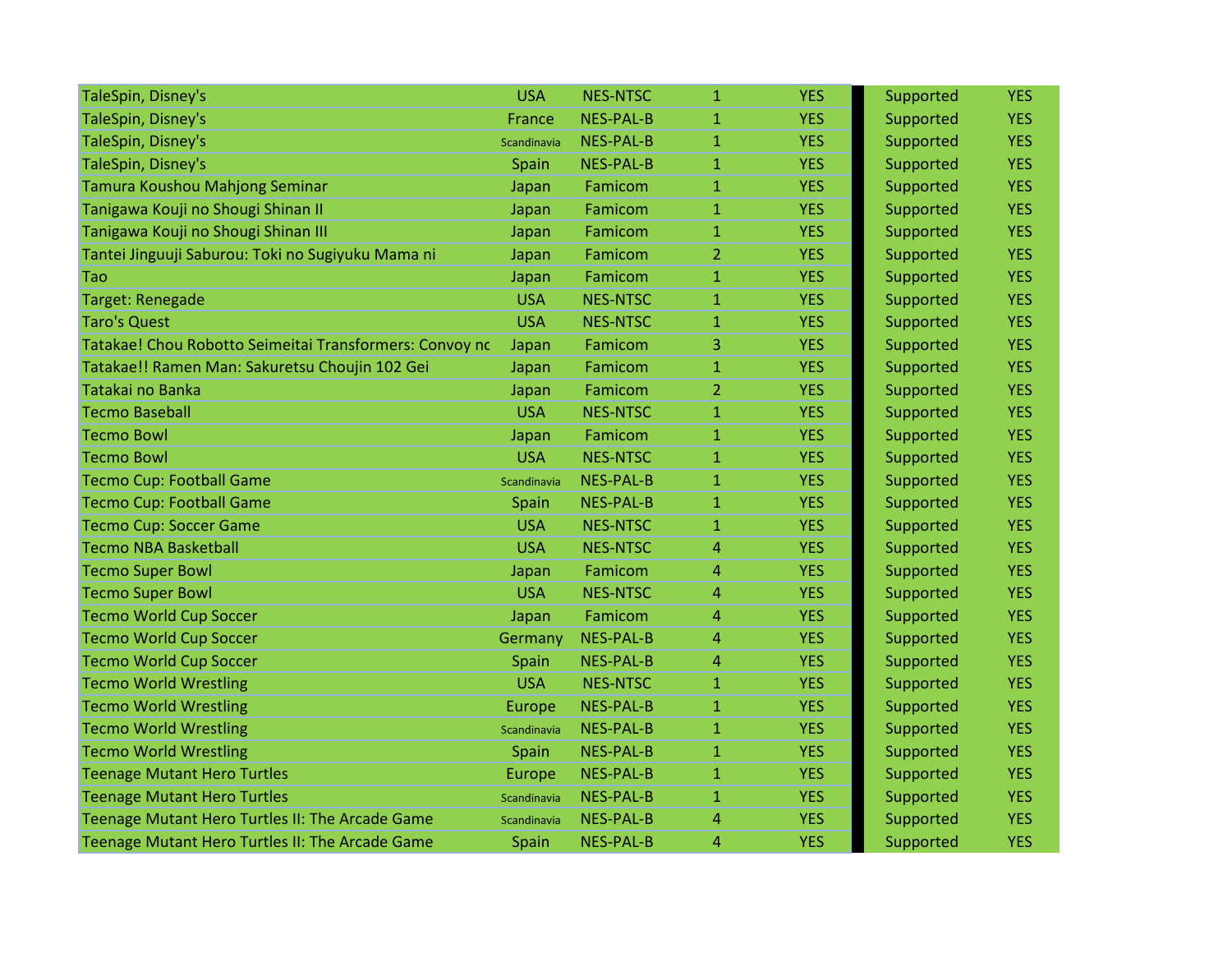| Teenage Mutant Hero Turtles: Tournament Fighters        | Germany       | <b>NES-PAL-B</b> | 4              | <b>YES</b> | Supported          | <b>YES</b> |
|---------------------------------------------------------|---------------|------------------|----------------|------------|--------------------|------------|
| <b>Teenage Mutant Ninja Turtles</b>                     | Japan         | Famicom          | 25             | <b>YES</b> | Supported          | <b>NO</b>  |
| <b>Teenage Mutant Ninja Turtles</b>                     | <b>USA</b>    | <b>NES-NTSC</b>  | $\mathbf{1}$   | <b>YES</b> | Supported          | <b>YES</b> |
| <b>Teenage Mutant Ninja Turtles</b>                     | Italy         | <b>NES-PAL-A</b> | $\mathbf{1}$   | <b>YES</b> | Supported          | <b>YES</b> |
| Teenage Mutant Ninja Turtles 2: The Manhattan Project   | Japan         | Famicom          | 25             | <b>YES</b> | Supported          | <b>NO</b>  |
| Teenage Mutant Ninja Turtles II: The Arcade Game        | <b>USA</b>    | <b>NES-NTSC</b>  | 4              | <b>YES</b> | Supported          | <b>YES</b> |
| Teenage Mutant Ninja Turtles II: The Arcade Game        | Australia     | <b>NES-PAL-A</b> | 4              | <b>YES</b> | Supported          | <b>YES</b> |
| Teenage Mutant Ninja Turtles III: The Manhattan Project | <b>USA</b>    | <b>NES-NTSC</b>  | 4              | <b>YES</b> | Supported          | <b>YES</b> |
| Teenage Mutant Ninja Turtles: Tournament Fighters       | <b>USA</b>    | <b>NES-NTSC</b>  | 4              | <b>YES</b> | Supported          | <b>YES</b> |
| Tenchi o Kurau                                          | Japan         | Famicom          | $\mathbf{1}$   | <b>YES</b> | Supported          | <b>YES</b> |
| Tenchi o Kurau II: Shokatsu Koumei Den                  | Japan         | Famicom          | 4              | <b>YES</b> | Supported          | <b>YES</b> |
| Tenka no Goikenban: Mito Koumon                         | Japan         | Famicom          | 89             | <b>NO</b>  | Supported          | <b>NO</b>  |
| Tenkaichi Bushi: Keru Naguuru                           | Japan         | Famicom          | 206            | <b>NO</b>  | Supported          | <b>NO</b>  |
| <b>Tennis</b>                                           | Japan         | Famicom          | $\Omega$       | <b>YES</b> | Supported          | <b>YES</b> |
| <b>Tennis</b>                                           | <b>USA</b>    | <b>NES-NTSC</b>  | $\mathbf 0$    | <b>YES</b> | Supported          | <b>YES</b> |
| <b>Tennis</b>                                           | <b>Europe</b> | <b>NES-PAL-B</b> | 0              | <b>YES</b> | Supported          | <b>YES</b> |
| <b>Tennis</b>                                           | Spain         | <b>NES-PAL-B</b> | 0              | <b>YES</b> | Supported          | <b>YES</b> |
|                                                         |               |                  |                |            |                    |            |
| Terao no Dosukoi Oozumou                                | Japan         | Famicom          | 18             | <b>YES</b> | <b>Unsupported</b> | <b>NO</b>  |
| Terminator, The                                         | <b>USA</b>    | <b>NES-NTSC</b>  | 4              | <b>YES</b> | Supported          | <b>YES</b> |
| <b>Terra Cresta</b>                                     | Japan         | Famicom          | $\overline{2}$ | <b>YES</b> | Supported          | <b>YES</b> |
| <b>Terra Cresta</b>                                     | <b>USA</b>    | <b>NES-NTSC</b>  | 2              | <b>YES</b> | Supported          | <b>YES</b> |
| <b>Tetris</b>                                           | Japan         | Famicom          | 3              | <b>YES</b> | Supported          | <b>YES</b> |
| <b>Tetris</b>                                           | Canada        | <b>NES-NTSC</b>  | $\mathbf{1}$   | <b>YES</b> | Supported          | <b>YES</b> |
| <b>Tetris</b>                                           | <b>USA</b>    | <b>NES-NTSC</b>  | $\mathbf{1}$   | <b>YES</b> | Supported          | <b>YES</b> |
| <b>Tetris</b>                                           | Europe        | <b>NES-PAL-B</b> | $\mathbf{1}$   | <b>YES</b> | Supported          | <b>YES</b> |
| <b>Tetris</b>                                           | France        | <b>NES-PAL-B</b> | $\mathbf{1}$   | <b>YES</b> | Supported          | <b>YES</b> |
| <b>Tetris</b>                                           | Spain         | <b>NES-PAL-B</b> | $\mathbf{1}$   | <b>YES</b> | Supported          | <b>YES</b> |
| Tetris 2                                                | <b>USA</b>    | <b>NES-NTSC</b>  | 4              | <b>YES</b> | Supported          | <b>YES</b> |
| <b>Tetris 2</b>                                         | <b>UK</b>     | <b>NES-PAL-A</b> | 4              | <b>YES</b> | Supported          | <b>YES</b> |
| Tetris 2 + BomBliss                                     | Japan         | Famicom          | $\mathbf{1}$   | <b>YES</b> | Supported          | <b>YES</b> |
| <b>Tetris Flash</b>                                     | Japan         | Famicom          | 4              | <b>YES</b> | Supported          | <b>YES</b> |
| <b>Tetsudou Ou</b>                                      | Japan         | Famicom          | 3              | <b>YES</b> | Supported          | <b>YES</b> |
| <b>Tetsuwan Atom</b>                                    | Japan         | Famicom          | 75             | <b>NO</b>  | Supported          | <b>NO</b>  |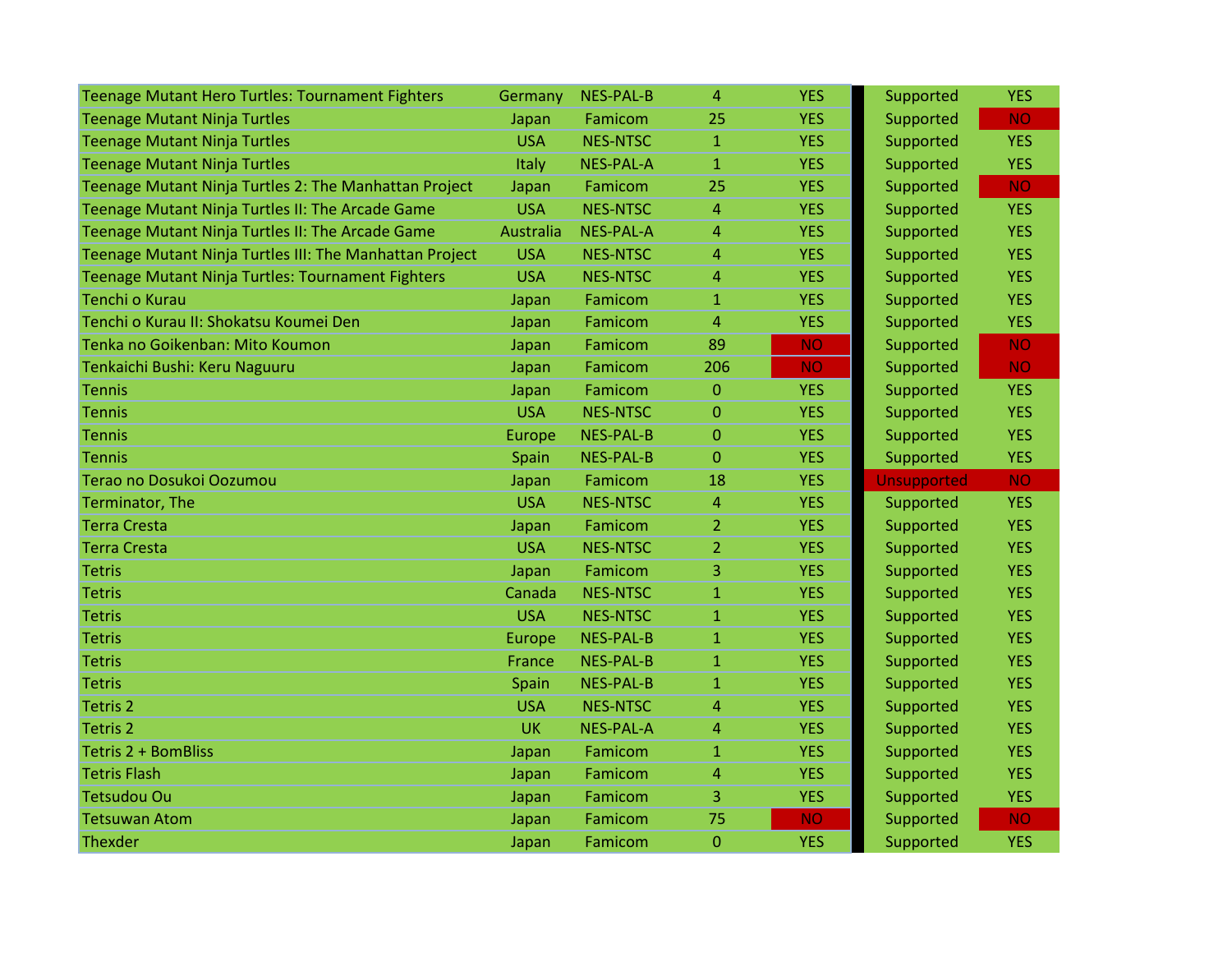| Thomas The Tank Engine & Friends               | <b>USA</b>  | <b>NES-NTSC</b>  | $\overline{4}$ | <b>YES</b> | Supported          | <b>YES</b> |
|------------------------------------------------|-------------|------------------|----------------|------------|--------------------|------------|
| Three Stooges, The                             | <b>USA</b>  | <b>NES-NTSC</b>  | $\mathbf{1}$   | <b>YES</b> | Supported          | <b>YES</b> |
| Thunder & Lightning                            | <b>USA</b>  | <b>NES-NTSC</b>  | 66             | <b>YES</b> | Supported          | <b>NO</b>  |
| Thunderbirds                                   | Japan       | Famicom          | $\mathbf{1}$   | <b>YES</b> | Supported          | <b>YES</b> |
| <b>Thunderbirds</b>                            | <b>USA</b>  | <b>NES-NTSC</b>  | $\mathbf{1}$   | <b>YES</b> | Supported          | <b>YES</b> |
| Thundercade                                    | <b>USA</b>  | <b>NES-NTSC</b>  | $\overline{2}$ | <b>YES</b> | Supported          | <b>YES</b> |
| <b>Tiger-Heli</b>                              | Japan       | Famicom          | 3              | <b>YES</b> | Supported          | <b>YES</b> |
| <b>Tiger-Heli</b>                              | <b>USA</b>  | <b>NES-NTSC</b>  | 3              | <b>YES</b> | Supported          | <b>YES</b> |
| <b>Tiger-Heli</b>                              | Europe      | <b>NES-PAL-B</b> | 3              | <b>YES</b> | Supported          | <b>YES</b> |
| <b>Tiles of Fate</b>                           | <b>USA</b>  | <b>NES-NTSC</b>  | 79             | <b>YES</b> | Supported          | <b>NO</b>  |
| <b>Time Lord</b>                               | <b>USA</b>  | <b>NES-NTSC</b>  | 7              | <b>YES</b> | Supported          | <b>YES</b> |
| <b>Time Lord</b>                               | <b>UK</b>   | <b>NES-PAL-A</b> | 7              | <b>YES</b> | Supported          | <b>YES</b> |
| <b>Time Lord</b>                               | Germany     | <b>NES-PAL-B</b> | $\overline{7}$ | <b>YES</b> | Supported          | <b>YES</b> |
| <b>Time Lord</b>                               | Spain       | <b>NES-PAL-B</b> | $\overline{7}$ | <b>YES</b> | Supported          | <b>YES</b> |
| <b>Time Zone</b>                               | Japan       | Famicom          | 4              | <b>YES</b> | Supported          | <b>YES</b> |
| <b>Times of Lore</b>                           | Japan       | Famicom          | $\overline{2}$ | <b>YES</b> | Supported          | <b>YES</b> |
| <b>Times of Lore</b>                           | <b>USA</b>  | <b>NES-NTSC</b>  | 2              | <b>YES</b> | Supported          | <b>YES</b> |
| <b>Tiny Toon Adventures</b>                    | Japan       | Famicom          | 23             | <b>YES</b> | Supported          | <b>NO</b>  |
| <b>Tiny Toon Adventures</b>                    | <b>USA</b>  | <b>NES-NTSC</b>  | $\overline{4}$ | <b>YES</b> | Supported          | <b>YES</b> |
| <b>Tiny Toon Adventures</b>                    | Germany     | <b>NES-PAL-B</b> | $\overline{4}$ | <b>YES</b> | Supported          | <b>YES</b> |
| <b>Tiny Toon Adventures</b>                    | Scandinavia | <b>NES-PAL-B</b> | $\overline{4}$ | <b>YES</b> | Supported          | <b>YES</b> |
| Tiny Toon Adventures 2: Montana Land e Youkoso | Japan       | Famicom          | 85             | <b>NO</b>  | <b>Unsupported</b> | <b>NO</b>  |
| Tiny Toon Adventures 2: Trouble in Wackyland   | <b>USA</b>  | <b>NES-NTSC</b>  | $\overline{4}$ | <b>YES</b> | Supported          | <b>YES</b> |
| Tiny Toon Adventures 2: Trouble in Wackyland   | Germany     | <b>NES-PAL-B</b> | 4              | <b>YES</b> | Supported          | <b>YES</b> |
| Tiny Toon Adventures 2: Trouble in Wackyland   | Scandinavia | <b>NES-PAL-B</b> | 4              | <b>YES</b> | Supported          | <b>YES</b> |
| Tiny Toon Adventures: Cartoon Workshop         | <b>USA</b>  | <b>NES-NTSC</b>  | $\overline{4}$ | <b>YES</b> | Supported          | <b>YES</b> |
| <b>Tiny Toon Adventures: Cartoon Workshop</b>  | Germany     | <b>NES-PAL-B</b> | $\overline{4}$ | <b>YES</b> | Supported          | <b>YES</b> |
| <b>Titan</b>                                   | Japan       | Famicom          | $\mathbf{1}$   | <b>YES</b> | Supported          | <b>YES</b> |
| <b>Titan Warriors</b>                          | <b>USA</b>  | <b>NES-NTSC</b>  | $\overline{2}$ | <b>YES</b> | Supported          | <b>YES</b> |
| <b>To The Earth</b>                            | <b>USA</b>  | <b>NES-NTSC</b>  | 4              | <b>YES</b> | Supported          | <b>YES</b> |
| <b>To The Earth</b>                            | Europe      | <b>NES-PAL-B</b> | 4              | <b>YES</b> | Supported          | <b>YES</b> |
| <b>To The Earth</b>                            | Spain       | <b>NES-PAL-B</b> | $\overline{4}$ | <b>YES</b> | Supported          | <b>YES</b> |
| Toki                                           | <b>USA</b>  | <b>NES-NTSC</b>  | $\overline{4}$ | <b>YES</b> | Supported          | <b>YES</b> |
| Toki no Tabibito: Time Stranger                | Japan       | Famicom          | $\overline{2}$ | <b>YES</b> | Supported          | <b>YES</b> |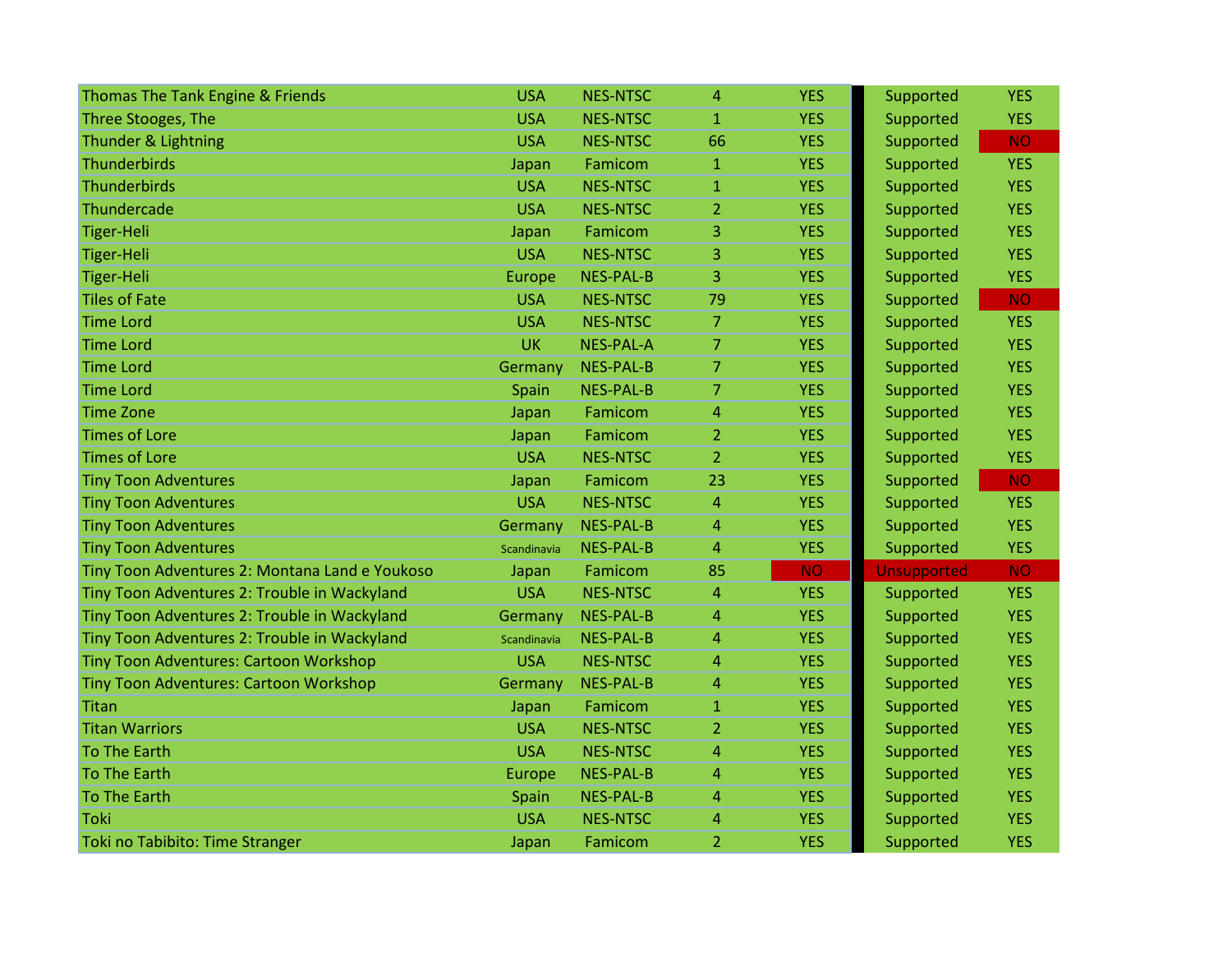| Tokoro-san no Mamoru mo Semeru mo                | Japan       | Famicom          | 3              | <b>YES</b> | Supported          | <b>YES</b> |
|--------------------------------------------------|-------------|------------------|----------------|------------|--------------------|------------|
| <b>Tokyo Pachi Slot Adventure</b>                | Japan       | Famicom          | $\mathbf{1}$   | <b>YES</b> | Supported          | <b>YES</b> |
| Tom & Jerry                                      | <b>USA</b>  | <b>NES-NTSC</b>  | 4              | <b>YES</b> | Supported          | <b>YES</b> |
| Tom & Jerry                                      | Scandinavia | <b>NES-PAL-B</b> | 4              | <b>YES</b> | Supported          | <b>YES</b> |
| Tom & Jerry                                      | Spain       | <b>NES-PAL-B</b> | 4              | <b>YES</b> | Supported          | <b>YES</b> |
| Tom Sawyer no Bouken                             | Japan       | Famicom          | 4              | <b>YES</b> | Supported          | <b>YES</b> |
| <b>Tombs and Treasure</b>                        | <b>USA</b>  | <b>NES-NTSC</b>  | $\mathbf{1}$   | <b>YES</b> | Supported          | <b>YES</b> |
| Toobin'                                          | <b>USA</b>  | <b>NES-NTSC</b>  | 206            | <b>NO</b>  | Supported          | <b>NO</b>  |
| <b>Top Gun</b>                                   | Japan       | Famicom          | $\overline{2}$ | <b>YES</b> | Supported          | <b>YES</b> |
| <b>Top Gun</b>                                   | <b>USA</b>  | <b>NES-NTSC</b>  | $\overline{2}$ | <b>YES</b> | Supported          | <b>YES</b> |
| <b>Top Gun</b>                                   | Europe      | <b>NES-PAL-B</b> | 2              | <b>YES</b> | Supported          | <b>YES</b> |
| <b>Top Gun</b>                                   | Germany     | <b>NES-PAL-B</b> | $\overline{2}$ | <b>YES</b> | Supported          | <b>YES</b> |
| Top Gun: The Second Mission                      | <b>USA</b>  | <b>NES-NTSC</b>  | 4              | <b>YES</b> | Supported          | <b>YES</b> |
| <b>Top Gun: The Second Mission</b>               | <b>UK</b>   | <b>NES-PAL-A</b> | 4              | <b>YES</b> | Supported          | <b>YES</b> |
| <b>Top Gun: The Second Mission</b>               | Scandinavia | <b>NES-PAL-B</b> | 4              | <b>YES</b> | Supported          | <b>YES</b> |
| <b>Top Gun: The Second Mission</b>               | Spain       | <b>NES-PAL-B</b> | 4              | <b>YES</b> | Supported          | <b>YES</b> |
| Top Players' Tennis, Chris Evert & Ivan Lendl in | <b>USA</b>  | <b>NES-NTSC</b>  | $\mathbf{1}$   | <b>YES</b> | Supported          | <b>YES</b> |
| <b>Top Rider</b>                                 | Japan       | Famicom          | $\mathbf{1}$   | <b>YES</b> | Supported          | <b>YES</b> |
| <b>Top Striker</b>                               | Japan       | Famicom          | 19             | <b>YES</b> | Supported          | <b>NO</b>  |
| <b>Total Recall</b>                              | <b>USA</b>  | <b>NES-NTSC</b>  | $\overline{2}$ | <b>YES</b> | Supported          | <b>YES</b> |
| <b>Total Recall</b>                              | Europe      | <b>NES-PAL-B</b> | 2              | <b>YES</b> | Supported          | <b>YES</b> |
| <b>Total Recall</b>                              | Germany     | <b>NES-PAL-B</b> | $\overline{2}$ | <b>YES</b> | Supported          | <b>YES</b> |
| <b>Totally Rad</b>                               | <b>USA</b>  | <b>NES-NTSC</b>  | 4              | <b>YES</b> | Supported          | <b>YES</b> |
| <b>Totally Rad</b>                               | Germany     | <b>NES-PAL-B</b> | 4              | <b>YES</b> | Supported          | <b>YES</b> |
| <b>Touchdown Fever</b>                           | <b>USA</b>  | <b>NES-NTSC</b>  | $\mathbf{1}$   | <b>YES</b> | Supported          | <b>YES</b> |
| <b>Touhou Kenbun Roku</b>                        | Japan       | Famicom          | $\mathbf{1}$   | <b>YES</b> | Supported          | <b>YES</b> |
| <b>Toukon Club</b>                               | Japan       | Famicom          | 18             | <b>YES</b> | <b>Unsupported</b> | <b>NO</b>  |
| Tower of Druaga, The                             | Japan       | Famicom          | $\overline{0}$ | <b>YES</b> | Supported          | <b>YES</b> |
| <b>Toxic Crusaders</b>                           | <b>USA</b>  | <b>NES-NTSC</b>  | 4              | <b>YES</b> | Supported          | <b>YES</b> |
| <b>Track &amp; Field</b>                         | <b>USA</b>  | <b>NES-NTSC</b>  | 3              | <b>YES</b> | Supported          | <b>YES</b> |
| Track & Field II                                 | <b>USA</b>  | <b>NES-NTSC</b>  | $\mathbf{1}$   | <b>YES</b> | Supported          | <b>YES</b> |
| Track & Field II                                 | Europe      | <b>NES-PAL-B</b> | $\mathbf{1}$   | <b>YES</b> | Supported          | <b>YES</b> |
| Track & Field II                                 | Scandinavia | <b>NES-PAL-B</b> | $\mathbf{1}$   | <b>YES</b> | Supported          | <b>YES</b> |
| Track & Field in Barcelona                       | Australia   | <b>NES-PAL-A</b> | 3              | <b>YES</b> | Supported          | <b>YES</b> |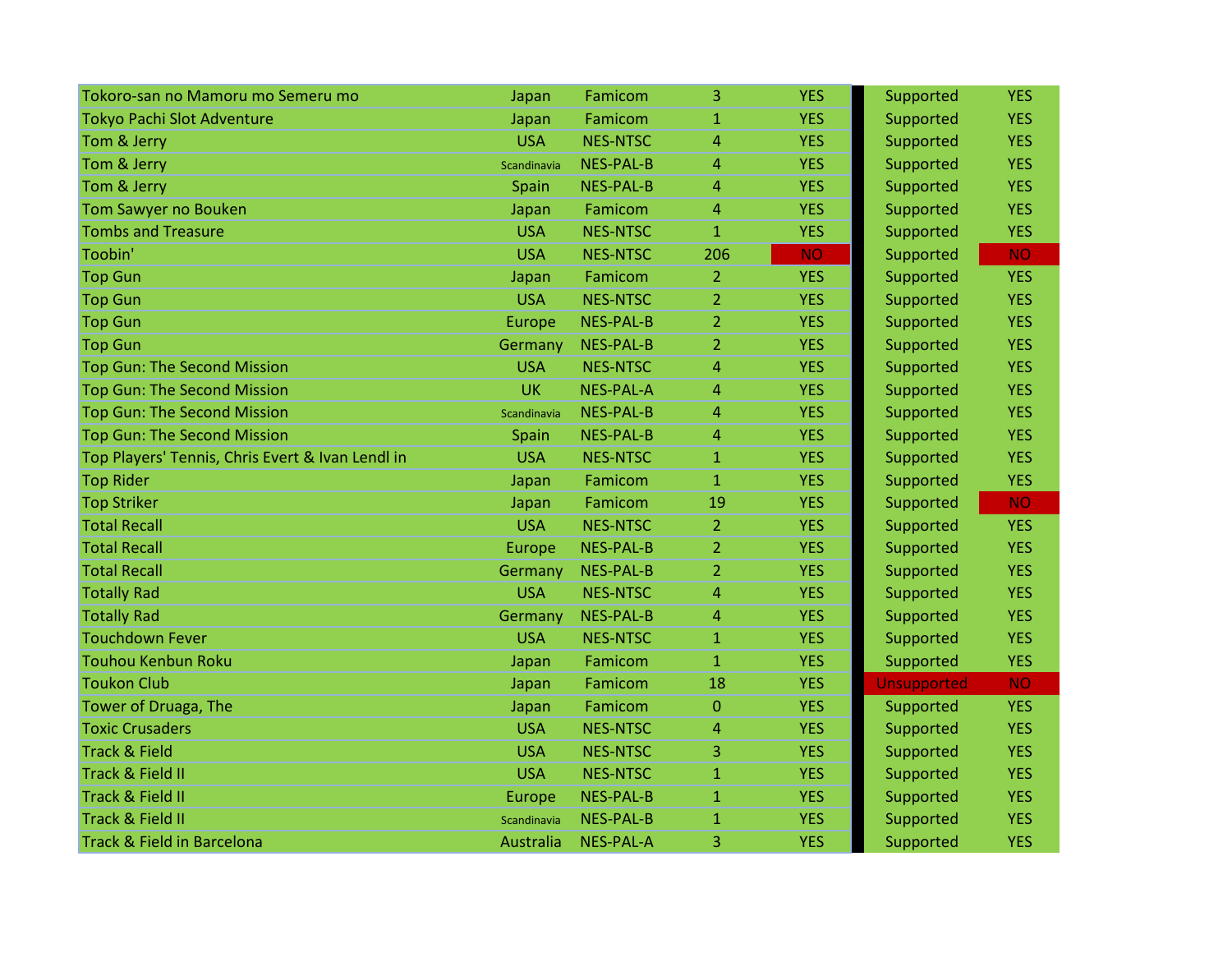| <b>Track &amp; Field in Barcelona</b>             | Scandinavia   | <b>NES-PAL-B</b> | 3              | <b>YES</b> | Supported          | <b>YES</b> |
|---------------------------------------------------|---------------|------------------|----------------|------------|--------------------|------------|
| <b>Track &amp; Field in Barcelona</b>             | Spain         | <b>NES-PAL-B</b> | 3.             | <b>YES</b> | Supported          | <b>YES</b> |
| <b>Treasure Master</b>                            | <b>USA</b>    | <b>NES-NTSC</b>  | $\mathbf{1}$   | <b>YES</b> | Supported          | <b>YES</b> |
| Triathron, The                                    | Japan         | Famicom          | $\mathbf{1}$   | <b>YES</b> | Supported          | <b>YES</b> |
| Trog!                                             | <b>USA</b>    | <b>NES-NTSC</b>  | 2              | <b>YES</b> | Supported          | <b>YES</b> |
| Trog!                                             | Germany       | NES-PAL-B        | 2              | <b>YES</b> | Supported          | <b>YES</b> |
| Trog!                                             | Spain         | <b>NES-PAL-B</b> | $\overline{2}$ | <b>YES</b> | Supported          | <b>YES</b> |
| Trojan                                            | <b>USA</b>    | <b>NES-NTSC</b>  | $\overline{2}$ | <b>YES</b> | Supported          | <b>YES</b> |
| Trojan                                            | <b>Europe</b> | <b>NES-PAL-B</b> | $\overline{2}$ | <b>YES</b> | Supported          | <b>YES</b> |
| <b>Trolls on Treasure Island</b>                  | <b>USA</b>    | <b>NES-NTSC</b>  | 79             | <b>YES</b> | Supported          | <b>NO</b>  |
| Tsuppari Oozumou                                  | Japan         | Famicom          | 3              | <b>YES</b> | Supported          | <b>YES</b> |
| <b>Tsuppari Wars</b>                              | Japan         | Famicom          | $\mathbf{1}$   | <b>YES</b> | Supported          | <b>YES</b> |
| Tsuru Pika Hagemaru: Mezase! Tsuru Seko no Akashi | Japan         | Famicom          | 18             | <b>YES</b> | <b>Unsupported</b> | <b>NO</b>  |
| <b>Turbo Racing</b>                               | Germany       | <b>NES-PAL-B</b> | $\mathbf{1}$   | <b>YES</b> | Supported          | <b>YES</b> |
| <b>Twin Cobra</b>                                 | <b>USA</b>    | <b>NES-NTSC</b>  | 4              | <b>YES</b> | Supported          | <b>YES</b> |
| <b>Twin Eagle</b>                                 | <b>USA</b>    | <b>NES-NTSC</b>  | $\overline{2}$ | <b>YES</b> | Supported          | <b>YES</b> |
| <b>TwinBee</b>                                    | Japan         | Famicom          | 87             | <b>YES</b> | Supported          | <b>NO</b>  |
| TwinBee 3: Poko Poko Dai Maou                     | Japan         | Famicom          | 22             | <b>YES</b> | Supported          | <b>NO</b>  |
| <b>U-Force Power Games</b>                        | <b>USA</b>    | <b>NES-NTSC</b>  | 66             | <b>YES</b> | Supported          | <b>NO</b>  |
| U-four-ia: The Saga                               | Germany       | <b>NES-PAL-B</b> | 4              | <b>YES</b> | Supported          | <b>YES</b> |
| U-four-ia: The Saga                               | Scandinavia   | <b>NES-PAL-B</b> | 4              | <b>YES</b> | Supported          | <b>YES</b> |
| U-four-ia: The Saga                               | Spain         | <b>NES-PAL-B</b> | $\overline{4}$ | <b>YES</b> | Supported          | <b>YES</b> |
| <b>U.S. Championship V'Ball</b>                   | Japan         | Famicom          | 4              | <b>YES</b> | Supported          | <b>YES</b> |
| USA Ice Hockey in FC                              | Japan         | Famicom          | 18             | <b>YES</b> | <b>Unsupported</b> | <b>NO</b>  |
| <b>Uchuu Keibitai SDF</b>                         | Japan         | Famicom          | 5              | <b>NO</b>  | <b>Unsupported</b> | <b>NO</b>  |
| Uchuusen: Cosmo Carrier                           | Japan         | Famicom          | 78             | <b>YES</b> | Supported          | <b>NO</b>  |
| <b>Ultima: Exodus</b>                             | <b>USA</b>    | <b>NES-NTSC</b>  | $\mathbf{1}$   | <b>YES</b> | Supported          | <b>YES</b> |
| Ultima: Kyoufu no Exodus                          | Japan         | Famicom          | $\mathbf{1}$   | <b>YES</b> | Supported          | <b>YES</b> |
| <b>Ultima: Quest of the Avatar</b>                | <b>USA</b>    | <b>NES-NTSC</b>  | $\mathbf{1}$   | <b>YES</b> | Supported          | <b>YES</b> |
| Ultima: Seija e no Michi                          | Japan         | Famicom          | 1              | <b>YES</b> | Supported          | <b>YES</b> |
| <b>Ultima: Warriors of Destiny</b>                | <b>USA</b>    | <b>NES-NTSC</b>  | $\mathbf{1}$   | <b>YES</b> | Supported          | <b>YES</b> |
| <b>Ultimate Air Combat</b>                        | <b>USA</b>    | <b>NES-NTSC</b>  | 4              | <b>YES</b> | Supported          | <b>YES</b> |
| <b>Ultimate Air Combat</b>                        | Australia     | <b>NES-PAL-A</b> | 4              | <b>YES</b> | Supported          | <b>YES</b> |
| <b>Ultimate Basketball</b>                        | <b>USA</b>    | <b>NES-NTSC</b>  | 4              | <b>YES</b> | Supported          | <b>YES</b> |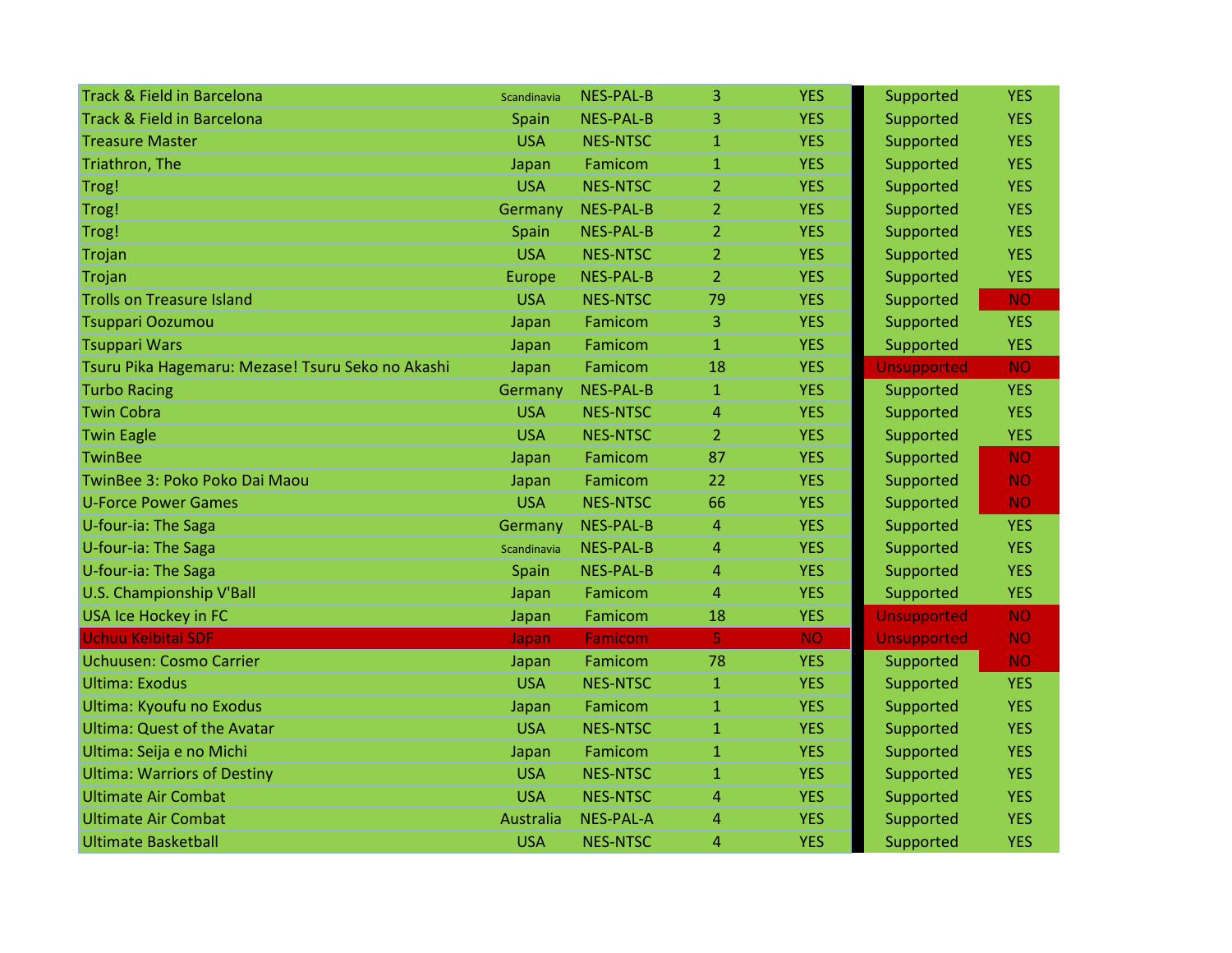| <b>Ultimate League Soccer</b>             | <b>USA</b> | <b>NES-NTSC</b>  | 79             | <b>YES</b> | Supported          | NO.        |
|-------------------------------------------|------------|------------------|----------------|------------|--------------------|------------|
| <b>Ultimate Stuntman, The</b>             | <b>USA</b> | <b>NES-NTSC</b>  | 71             | <b>YES</b> | Supported          | <b>NO</b>  |
| Ultraman Club 2: Kaettekita Ultraman Club | Japan      | Famicom          | 4              | <b>YES</b> | Supported          | <b>YES</b> |
| <b>Ultraman Club 3</b>                    | Japan      | Famicom          | $\overline{a}$ | <b>YES</b> | Supported          | <b>YES</b> |
| Ultraman Club: Kaijuu Dai Kessen!!        | Japan      | Famicom          | 4              | <b>YES</b> | Supported          | <b>YES</b> |
| Uncanny X-Men, The                        | <b>USA</b> | <b>NES-NTSC</b>  | $\overline{2}$ | <b>YES</b> | Supported          | <b>YES</b> |
| <b>Uncharted Waters</b>                   | <b>USA</b> | <b>NES-NTSC</b>  | 5              | <b>NO</b>  | <b>Unsupported</b> | <b>NO</b>  |
| Uninvited                                 | <b>USA</b> | <b>NES-NTSC</b>  | 4              | <b>YES</b> | Supported          | <b>YES</b> |
| Untouchables, The                         | <b>USA</b> | <b>NES-NTSC</b>  | $\mathbf{1}$   | <b>YES</b> | Supported          | <b>YES</b> |
| <b>Urban Champion</b>                     | Japan      | Famicom          | $\overline{0}$ | <b>YES</b> | Supported          | <b>YES</b> |
| <b>Urban Champion</b>                     | Canada     | <b>NES-NTSC</b>  | $\mathbf 0$    | <b>YES</b> | Supported          | <b>YES</b> |
| <b>Urban Champion</b>                     | <b>USA</b> | <b>NES-NTSC</b>  | 0              | <b>YES</b> | Supported          | <b>YES</b> |
| <b>Urban Champion</b>                     | France     | <b>NES-PAL-B</b> | $\overline{0}$ | <b>YES</b> | Supported          | <b>YES</b> |
| Urusei Yatsura: Lum no Wedding Bell       | Japan      | Famicom          | 87             | <b>YES</b> | Supported          | <b>NO</b>  |
| <b>Valis: The Fantastic Soldier</b>       | Japan      | Famicom          | $\overline{2}$ | <b>YES</b> | Supported          | <b>YES</b> |
| Valkyrie no Bouken: Toki no Kagi Densetsu | Japan      | Famicom          | 206            | <b>NO</b>  | Supported          | <b>NO</b>  |
| Vegas Connection: Casino Kara Ai o Komete | Japan      | Famicom          | $\mathbf{1}$   | <b>YES</b> | Supported          | <b>YES</b> |
| <b>Vegas Dream</b>                        | <b>USA</b> | <b>NES-NTSC</b>  | $\mathbf{1}$   | <b>YES</b> | Supported          | <b>YES</b> |
| <b>Venice Beach Volleyball</b>            | <b>USA</b> | <b>NES-NTSC</b>  | 79             | <b>YES</b> | Supported          | <b>NO</b>  |
| <b>Venus Senki</b>                        | Japan      | Famicom          | $\mathbf{1}$   | <b>YES</b> | Supported          | <b>YES</b> |
| Vice: Project Doom                        | <b>USA</b> | <b>NES-NTSC</b>  | 4              | <b>YES</b> | Supported          | <b>YES</b> |
| Videomation                               | <b>USA</b> | <b>NES-NTSC</b>  | 13             | <b>NO</b>  | Supported          | <b>NO</b>  |
| <b>Vindicators</b>                        | <b>USA</b> | <b>NES-NTSC</b>  | 206            | <b>NO</b>  | Supported          | <b>NO</b>  |
| <b>Viva Las Vegas</b>                     | Japan      | Famicom          | $\mathbf{1}$   | <b>YES</b> | Supported          | <b>YES</b> |
| <b>Volguard II</b>                        | Japan      | Famicom          | 0              | <b>YES</b> | Supported          | <b>YES</b> |
| <b>Volley Ball</b>                        | Spain      | <b>NES-PAL</b>   | 79             | <b>YES</b> | Supported          | <b>NO</b>  |
| Volleyball                                | <b>USA</b> | <b>NES-NTSC</b>  | $\overline{0}$ | <b>YES</b> | Supported          | <b>YES</b> |
| Volleyball                                | Europe     | <b>NES-PAL-B</b> | $\mathbf 0$    | <b>YES</b> | Supported          | <b>YES</b> |
| Volleyball                                | France     | <b>NES-PAL-B</b> | $\overline{0}$ | <b>YES</b> | Supported          | <b>YES</b> |
| <b>WCW World Championship Wrestling</b>   | <b>USA</b> | <b>NES-NTSC</b>  | 4              | <b>YES</b> | Supported          | <b>YES</b> |
| WURM: Journey to the Center of the Earth  | <b>USA</b> | <b>NES-NTSC</b>  | 4              | <b>YES</b> | Supported          | <b>YES</b> |
| WWF King of the Ring                      | <b>USA</b> | <b>NES-NTSC</b>  | 4              | <b>YES</b> | Supported          | <b>YES</b> |
| WWF King of the Ring                      | Germany    | <b>NES-PAL-B</b> | 4              | <b>YES</b> | Supported          | <b>YES</b> |
| <b>WWF WrestleMania</b>                   | <b>USA</b> | <b>NES-NTSC</b>  | 7              | <b>YES</b> | Supported          | <b>YES</b> |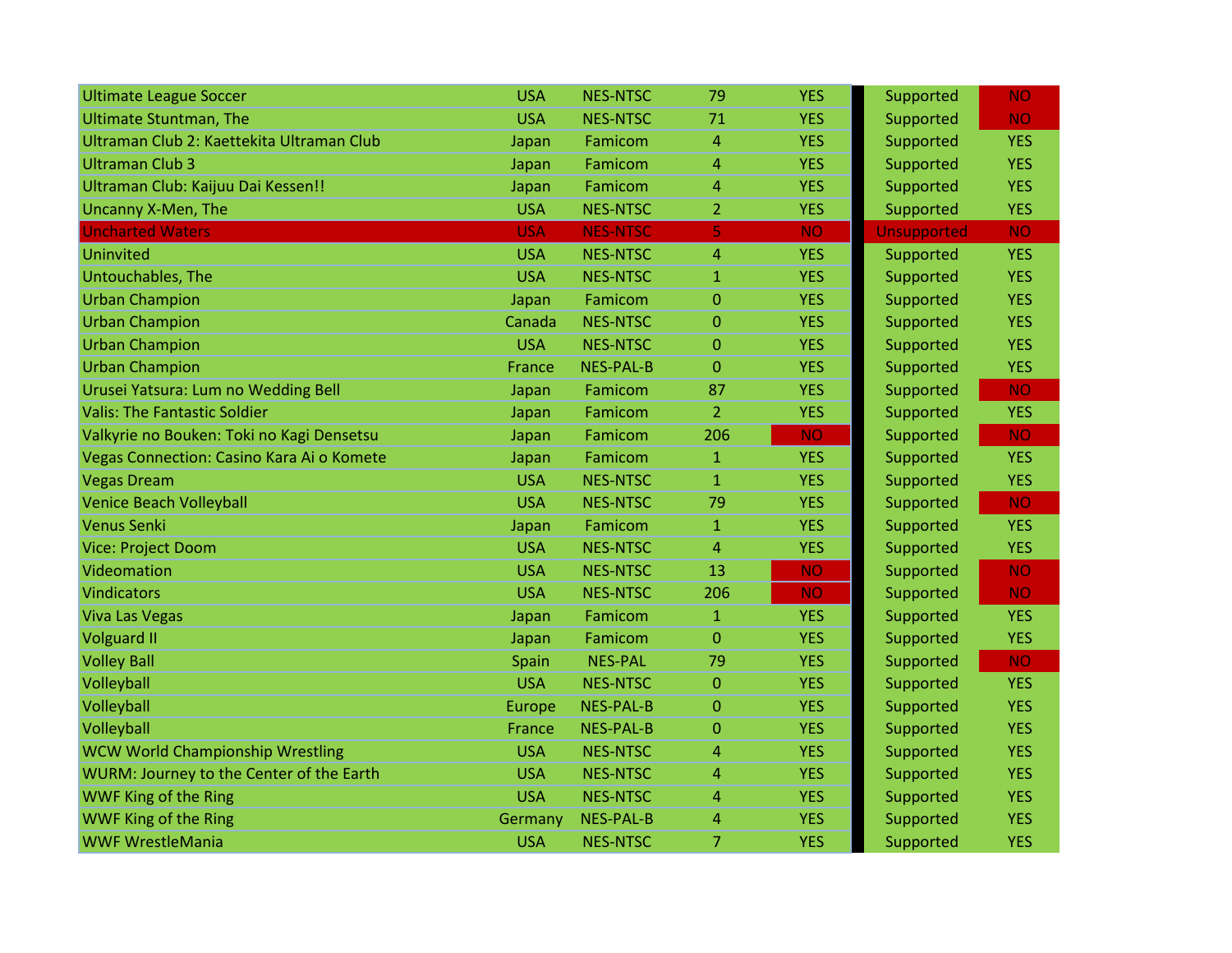| <b>WWF WrestleMania</b>                       | Spain         | <b>NES-PAL-B</b> | 7              | <b>YES</b> | Supported          | <b>YES</b> |
|-----------------------------------------------|---------------|------------------|----------------|------------|--------------------|------------|
| <b>WWF WrestleMania Challenge</b>             | <b>USA</b>    | <b>NES-NTSC</b>  | 2              | <b>YES</b> | Supported          | <b>YES</b> |
| <b>WWF WrestleMania Challenge</b>             | <b>UK</b>     | <b>NES-PAL-A</b> | $\overline{2}$ | <b>YES</b> | Supported          | <b>YES</b> |
| <b>WWF WrestleMania Challenge</b>             | Germany       | <b>NES-PAL-B</b> | $\overline{2}$ | <b>YES</b> | Supported          | <b>YES</b> |
| <b>WWF WrestleMania: Steel Cage Challenge</b> | <b>USA</b>    | <b>NES-NTSC</b>  | 4              | <b>YES</b> | Supported          | <b>YES</b> |
| <b>WWF WrestleMania: Steel Cage Challenge</b> | <b>UK</b>     | <b>NES-PAL-A</b> | 4              | <b>YES</b> | Supported          | <b>YES</b> |
| WWF WrestleMania: Steel Cage Challenge        | Germany       | <b>NES-PAL-B</b> | 4              | <b>YES</b> | Supported          | <b>YES</b> |
| <b>Wacky Races</b>                            | <b>USA</b>    | <b>NES-NTSC</b>  | 4              | <b>YES</b> | Supported          | <b>YES</b> |
| <b>Wagyan Land</b>                            | Japan         | Famicom          | 206            | <b>NO</b>  | Supported          | <b>NO</b>  |
| Wagyan Land 2                                 | Japan         | Famicom          | 19             | <b>YES</b> | Supported          | <b>NO</b>  |
| <b>Wagyan Land 3</b>                          | Japan         | Famicom          | 19             | <b>YES</b> | Supported          | <b>NO</b>  |
| Wai Wai World 2: SOS!! Paseri Jou             | Japan         | Famicom          | 21             | <b>YES</b> | Supported          | <b>NO</b>  |
| <b>Wall Street Kid</b>                        | <b>USA</b>    | <b>NES-NTSC</b>  | $\overline{2}$ | <b>YES</b> | Supported          | <b>YES</b> |
| <b>Wally Bear and the No! Gang</b>            | <b>USA</b>    | <b>NES-NTSC</b>  | 11             | <b>YES</b> | Supported          | <b>NO</b>  |
| Wanpaku Duck Yume Bouken                      | Japan         | Famicom          | $\overline{2}$ | <b>YES</b> | Supported          | <b>YES</b> |
| Wanpaku Kokkun no Gourmet World               | Japan         | Famicom          | 4              | <b>YES</b> | Supported          | <b>YES</b> |
| War In The Gulf                               | <b>Brazil</b> | <b>NES-NTSC</b>  | 193            | <b>NO</b>  | <b>Unsupported</b> | <b>NO</b>  |
| <b>Wario no Mori</b>                          | Japan         | Famicom          | 4              | <b>YES</b> | Supported          | <b>YES</b> |
| <b>Wario's Woods</b>                          | <b>USA</b>    | <b>NES-NTSC</b>  | 4              | <b>YES</b> | Supported          | <b>YES</b> |
| <b>Wario's Woods</b>                          | Germany       | <b>NES-PAL-B</b> | 4              | <b>YES</b> | Supported          | <b>YES</b> |
| Warpman                                       | Japan         | Famicom          | 0              | <b>YES</b> | Supported          | <b>YES</b> |
| <b>Wayne Gretzky Hockey</b>                   | <b>USA</b>    | <b>NES-NTSC</b>  | $\overline{2}$ | <b>YES</b> | Supported          | <b>YES</b> |
| <b>Wayne's World</b>                          | <b>USA</b>    | <b>NES-NTSC</b>  | 4              | <b>YES</b> | Supported          | <b>YES</b> |
| <b>Werewolf: The Last Warrior</b>             | <b>USA</b>    | <b>NES-NTSC</b>  | 4              | <b>YES</b> | Supported          | <b>YES</b> |
| <b>Werewolf: The Last Warrior</b>             | Scandinavia   | <b>NES-PAL-B</b> | 4              | <b>YES</b> | Supported          | <b>YES</b> |
| <b>Wheel of Fortune</b>                       | <b>USA</b>    | <b>NES-NTSC</b>  | 7              | <b>YES</b> | Supported          | <b>YES</b> |
| Wheel of Fortune featuring Vanna White        | <b>USA</b>    | <b>NES-NTSC</b>  | $\overline{7}$ | <b>YES</b> | Supported          | <b>YES</b> |
| <b>Wheel of Fortune: Family Edition</b>       | <b>USA</b>    | <b>NES-NTSC</b>  | $\overline{7}$ | <b>YES</b> | Supported          | <b>YES</b> |
| Wheel of Fortune: Junior Edition              | <b>USA</b>    | <b>NES-NTSC</b>  | $\overline{7}$ | <b>YES</b> | Supported          | <b>YES</b> |
| Where in Time is Carmen Sandiego?             | <b>USA</b>    | <b>NES-NTSC</b>  | 4              | <b>YES</b> | Supported          | <b>YES</b> |
| <b>Where's Waldo?</b>                         | <b>USA</b>    | <b>NES-NTSC</b>  | 4              | <b>YES</b> | Supported          | <b>YES</b> |
| White Lion Densetsu: Pyramid no Kanata ni     | Japan         | Famicom          | $\mathbf{1}$   | <b>YES</b> | Supported          | <b>YES</b> |
| <b>Who Framed Roger Rabbit</b>                | <b>USA</b>    | <b>NES-NTSC</b>  | 7              | <b>YES</b> | Supported          | <b>YES</b> |
| <b>Whomp</b> 'Em                              | <b>USA</b>    | <b>NES-NTSC</b>  | 4              | <b>YES</b> | Supported          | <b>YES</b> |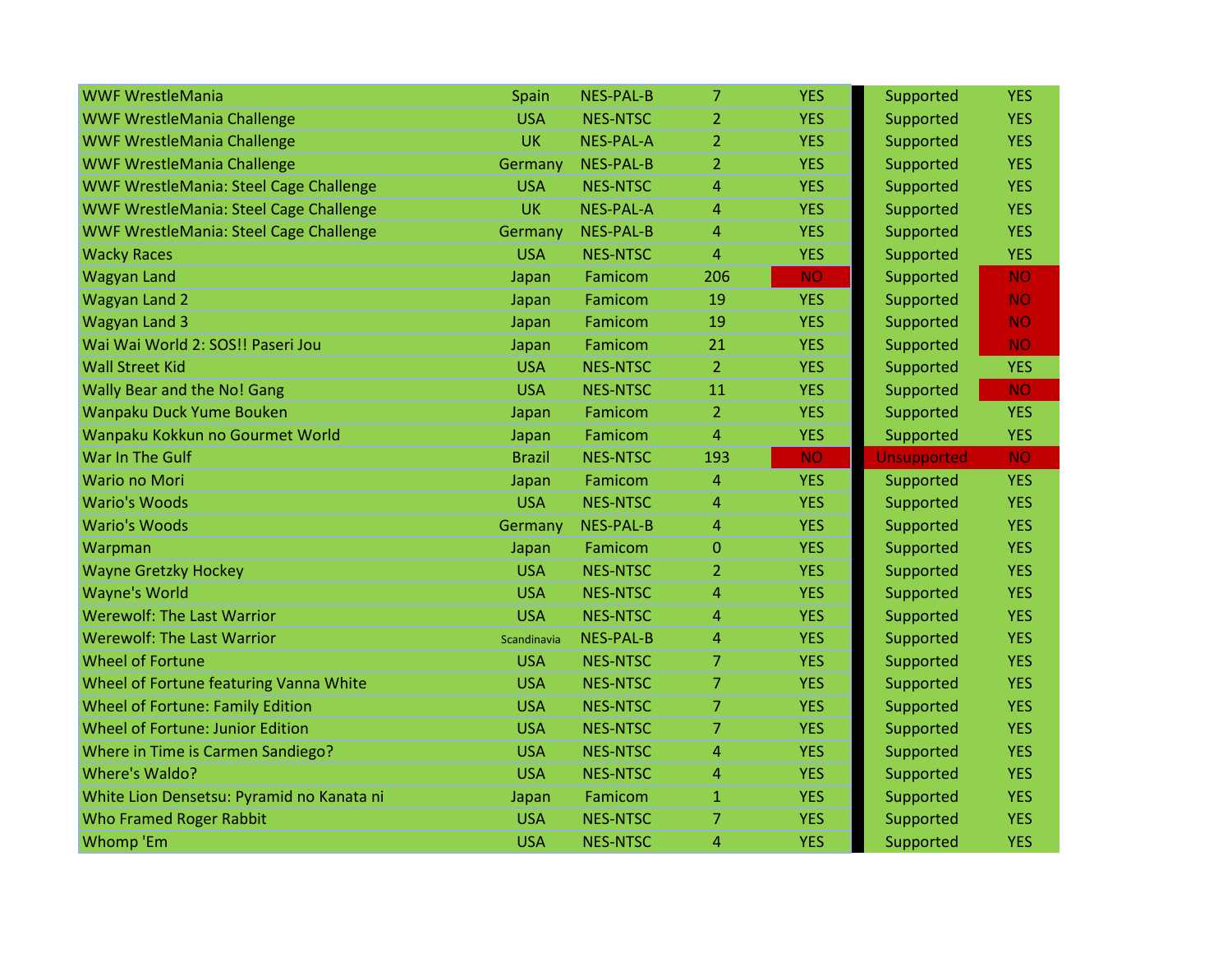| Widget                                               | <b>USA</b>  | <b>NES-NTSC</b>  | 4              | <b>YES</b> | Supported | <b>YES</b> |
|------------------------------------------------------|-------------|------------------|----------------|------------|-----------|------------|
| <b>Wild Gunman</b>                                   | Japan       | Famicom          | $\Omega$       | <b>YES</b> | Supported | <b>YES</b> |
| <b>Wild Gunman</b>                                   | <b>USA</b>  | <b>NES-NTSC</b>  | $\Omega$       | <b>YES</b> | Supported | <b>YES</b> |
| <b>Wild Gunman</b>                                   | Europe      | <b>NES-PAL-B</b> | $\overline{0}$ | <b>YES</b> | Supported | <b>YES</b> |
| <b>Wild Gunman</b>                                   | Spain       | <b>NES-PAL-B</b> | 0              | <b>YES</b> | Supported | <b>YES</b> |
| Willow                                               | Japan       | Famicom          | $\mathbf{1}$   | <b>YES</b> | Supported | <b>YES</b> |
| Willow                                               | <b>USA</b>  | <b>NES-NTSC</b>  | $\mathbf{1}$   | <b>YES</b> | Supported | <b>YES</b> |
| Willow                                               | Germany     | <b>NES-PAL-B</b> | $\mathbf{1}$   | <b>YES</b> | Supported | <b>YES</b> |
| Willow                                               | Scandinavia | <b>NES-PAL-B</b> | $\mathbf{1}$   | <b>YES</b> | Supported | <b>YES</b> |
| Willow                                               | Spain       | <b>NES-PAL-B</b> | 1              | <b>YES</b> | Supported | <b>YES</b> |
| Wily & Light no Rockboard: That's Paradise           | Japan       | Famicom          | 4              | <b>YES</b> | Supported | <b>YES</b> |
| Win, Lose or Draw                                    | <b>USA</b>  | <b>NES-NTSC</b>  | $\mathbf{1}$   | <b>YES</b> | Supported | <b>YES</b> |
| Wing of Madoola, The                                 | Japan       | Famicom          | 184            | <b>NO</b>  | Supported | <b>NO</b>  |
| <b>Winter Games</b>                                  | <b>USA</b>  | <b>NES-NTSC</b>  | $\mathbf{1}$   | <b>YES</b> | Supported | <b>YES</b> |
| Wit's                                                | Japan       | Famicom          | 2              | <b>YES</b> | Supported | <b>YES</b> |
| Wizardry II: Llylgamyn no Isan                       | Japan       | Famicom          | 4              | <b>YES</b> | Supported | <b>YES</b> |
| Wizardry III: Diamond no Kishi                       | Japan       | Famicom          | 4              | <b>YES</b> | Supported | <b>YES</b> |
| <b>Wizardry: Knight of Diamonds</b>                  | <b>USA</b>  | <b>NES-NTSC</b>  | 4              | <b>YES</b> | Supported | <b>YES</b> |
| <b>Wizardry: Proving Grounds of the Mad Overlord</b> | Japan       | Famicom          | 1              | <b>YES</b> | Supported | <b>YES</b> |
| Wizardry: Proving Grounds of the Mad Overlord        | <b>USA</b>  | <b>NES-NTSC</b>  | 1              | <b>YES</b> | Supported | <b>YES</b> |
| <b>Wizards &amp; Warriors</b>                        | <b>USA</b>  | <b>NES-NTSC</b>  | 7              | <b>YES</b> | Supported | <b>YES</b> |
| <b>Wizards &amp; Warriors</b>                        | Europe      | <b>NES-PAL-B</b> | $\overline{7}$ | <b>YES</b> | Supported | <b>YES</b> |
| <b>Wizards &amp; Warriors III</b>                    | <b>USA</b>  | <b>NES-NTSC</b>  | $\overline{7}$ | <b>YES</b> | Supported | <b>YES</b> |
| <b>Wizards &amp; Warriors III</b>                    | Scandinavia | <b>NES-PAL-B</b> | 7              | <b>YES</b> | Supported | <b>YES</b> |
| <b>Wizards &amp; Warriors III</b>                    | Spain       | <b>NES-PAL-B</b> | 7              | <b>YES</b> | Supported | <b>YES</b> |
| Wolverine                                            | <b>USA</b>  | <b>NES-NTSC</b>  | $\overline{4}$ | <b>YES</b> | Supported | <b>YES</b> |
| <b>Woody Poco</b>                                    | Japan       | Famicom          | 2              | <b>YES</b> | Supported | <b>YES</b> |
| <b>World Champ</b>                                   | <b>USA</b>  | <b>NES-NTSC</b>  | 4              | <b>YES</b> | Supported | <b>YES</b> |
| <b>World Champ</b>                                   | Germany     | <b>NES-PAL-B</b> | 4              | <b>YES</b> | Supported | <b>YES</b> |
| <b>World Champ</b>                                   | Spain       | <b>NES-PAL-B</b> | 4              | <b>YES</b> | Supported | <b>YES</b> |
| <b>World Class Track Meet</b>                        | <b>USA</b>  | <b>NES-NTSC</b>  | 3              | <b>YES</b> | Supported | <b>YES</b> |
| <b>World Games</b>                                   | <b>USA</b>  | <b>NES-NTSC</b>  | 7              | <b>YES</b> | Supported | <b>YES</b> |
| <b>World Grand-Prix: Pole to Finish</b>              | Japan       | Famicom          | $\mathbf{1}$   | <b>YES</b> | Supported | <b>YES</b> |
| <b>Wrath of the Black Manta</b>                      | <b>USA</b>  | <b>NES-NTSC</b>  | $\mathbf{1}$   | <b>YES</b> | Supported | <b>YES</b> |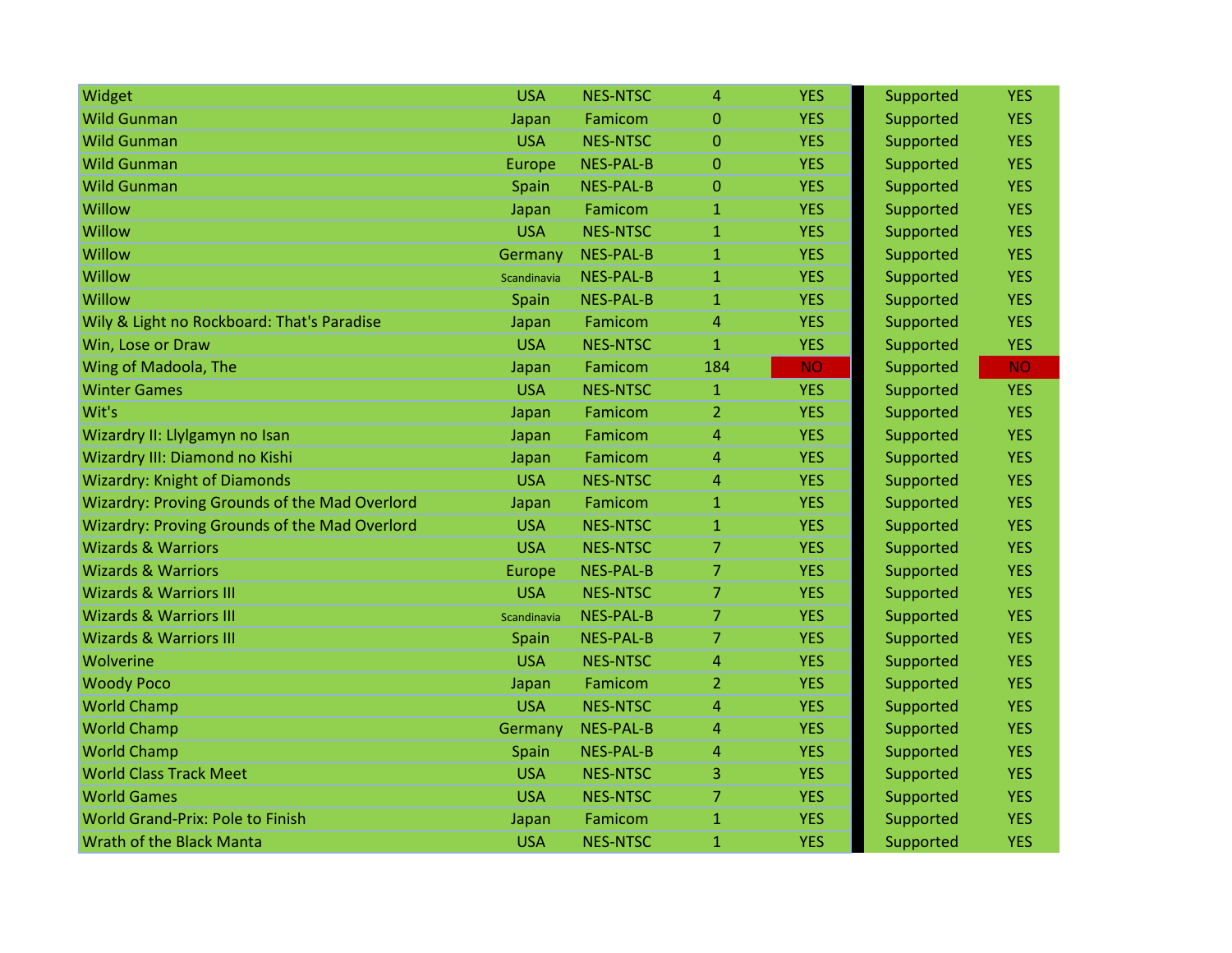| Wrath of the Black Manta                                | <b>Europe</b> | <b>NES-PAL-B</b> | $\mathbf{1}$   | <b>YES</b> | Supported          | <b>YES</b> |
|---------------------------------------------------------|---------------|------------------|----------------|------------|--------------------|------------|
| Wrath of the Black Manta                                | Spain         | <b>NES-PAL-B</b> | $\mathbf{1}$   | <b>YES</b> | Supported          | <b>YES</b> |
| <b>Wrecking Crew</b>                                    | Japan         | Famicom          | $\overline{0}$ | <b>YES</b> | Supported          | <b>YES</b> |
| <b>Wrecking Crew</b>                                    | Canada        | <b>NES-NTSC</b>  | $\overline{0}$ | <b>YES</b> | Supported          | <b>YES</b> |
| <b>Wrecking Crew</b>                                    | <b>USA</b>    | <b>NES-NTSC</b>  | $\overline{0}$ | <b>YES</b> | Supported          | <b>YES</b> |
| <b>Wrecking Crew</b>                                    | Europe        | <b>NES-PAL-B</b> | 0              | <b>YES</b> | Supported          | <b>YES</b> |
| <b>Wrecking Crew</b>                                    | Spain         | <b>NES-PAL-B</b> | $\overline{0}$ | <b>YES</b> | Supported          | <b>YES</b> |
| Xenophobe                                               | <b>USA</b>    | <b>NES-NTSC</b>  | $\mathbf{1}$   | <b>YES</b> | Supported          | <b>YES</b> |
| <b>Xevious</b>                                          | Japan         | Famicom          | $\overline{0}$ | <b>YES</b> | Supported          | <b>YES</b> |
| <b>Xevious</b>                                          | Europe        | <b>NES-PAL-B</b> | 0              | <b>YES</b> | Supported          | <b>YES</b> |
| <b>Xevious: The Avenger</b>                             | <b>USA</b>    | <b>NES-NTSC</b>  | $\Omega$       | <b>YES</b> | Supported          | <b>YES</b> |
| Xexyz                                                   | <b>USA</b>    | <b>NES-NTSC</b>  | $\mathbf{1}$   | <b>YES</b> | Supported          | <b>YES</b> |
| Yamamura Misa Suspense: Kyouto Hana no Misshitsu Satsi  | Japan         | Famicom          | 4              | <b>YES</b> | Supported          | <b>YES</b> |
| Yamamura Misa Suspense: Kyouto Ryuu no Tera Satsujin Ji | Japan         | Famicom          | 80             | <b>NO</b>  | Supported          | <b>NO</b>  |
| Yamamura Misa Suspense: Kyouto Zaiteku Satsujin Jiken   | Japan         | Famicom          | 4              | <b>YES</b> | Supported          | <b>YES</b> |
| Yie Ar Kung Fu                                          | Japan         | Famicom          | 0              | <b>YES</b> | Supported          | <b>YES</b> |
| Yo! Noid                                                | <b>USA</b>    | <b>NES-NTSC</b>  | $\mathbf{1}$   | <b>YES</b> | Supported          | <b>YES</b> |
| Yoshi                                                   | <b>USA</b>    | <b>NES-NTSC</b>  | $\mathbf{1}$   | <b>YES</b> | Supported          | <b>YES</b> |
| Yoshi no Cookie                                         | Japan         | Famicom          | 4              | <b>YES</b> | Supported          | <b>YES</b> |
| Yoshi no Tamago                                         | Japan         | Famicom          | 1              | <b>YES</b> | Supported          | <b>YES</b> |
| <b>Yoshi's Cookie</b>                                   | Canada        | <b>NES-NTSC</b>  | 4              | <b>YES</b> | Supported          | <b>YES</b> |
| <b>Yoshi's Cookie</b>                                   | <b>USA</b>    | <b>NES-NTSC</b>  | 4              | <b>YES</b> | Supported          | <b>YES</b> |
| <b>Yoshi's Cookie</b>                                   | Scandinavia   | <b>NES-PAL-B</b> | 4              | <b>YES</b> | Supported          | <b>YES</b> |
| Youkai Club                                             | Japan         | Famicom          | 140            | <b>NO</b>  | <b>Unsupported</b> | <b>NO</b>  |
| Youkai Douchuuki                                        | Japan         | Famicom          | 19             | <b>YES</b> | Supported          | <b>NO</b>  |
| Young Indiana Jones Chronicles, The                     | <b>USA</b>    | <b>NES-NTSC</b>  | 4              | <b>YES</b> | Supported          | <b>YES</b> |
| Ys                                                      | Japan         | Famicom          | $\mathbf{1}$   | <b>YES</b> | Supported          | <b>YES</b> |
| Ys II: Ancient Ys Vanished The Final Chapter            | Japan         | Famicom          | 4              | <b>YES</b> | Supported          | <b>YES</b> |
| <b>Ys III: Wanderers from Ys</b>                        | Japan         | Famicom          | 4              | <b>YES</b> | Supported          | <b>YES</b> |
| Zanac                                                   | <b>USA</b>    | <b>NES-NTSC</b>  | 2              | <b>YES</b> | Supported          | <b>YES</b> |
| Zelda II: The Adventure of Link                         | <b>USA</b>    | <b>NES-NTSC</b>  | $\mathbf{1}$   | <b>YES</b> | Supported          | <b>YES</b> |
| Zelda II: The Adventure of Link                         | Europe        | <b>NES-PAL-B</b> | $\mathbf{1}$   | <b>YES</b> | Supported          | <b>YES</b> |
| Zelda II: The Adventure of Link                         | Germany       | <b>NES-PAL-B</b> | $\mathbf{1}$   | <b>YES</b> | Supported          | <b>YES</b> |
| Zelda no Densetsu 1: The Hyrule Fantasy                 | Japan         | Famicom          | $\mathbf{1}$   | <b>YES</b> | Supported          | <b>YES</b> |